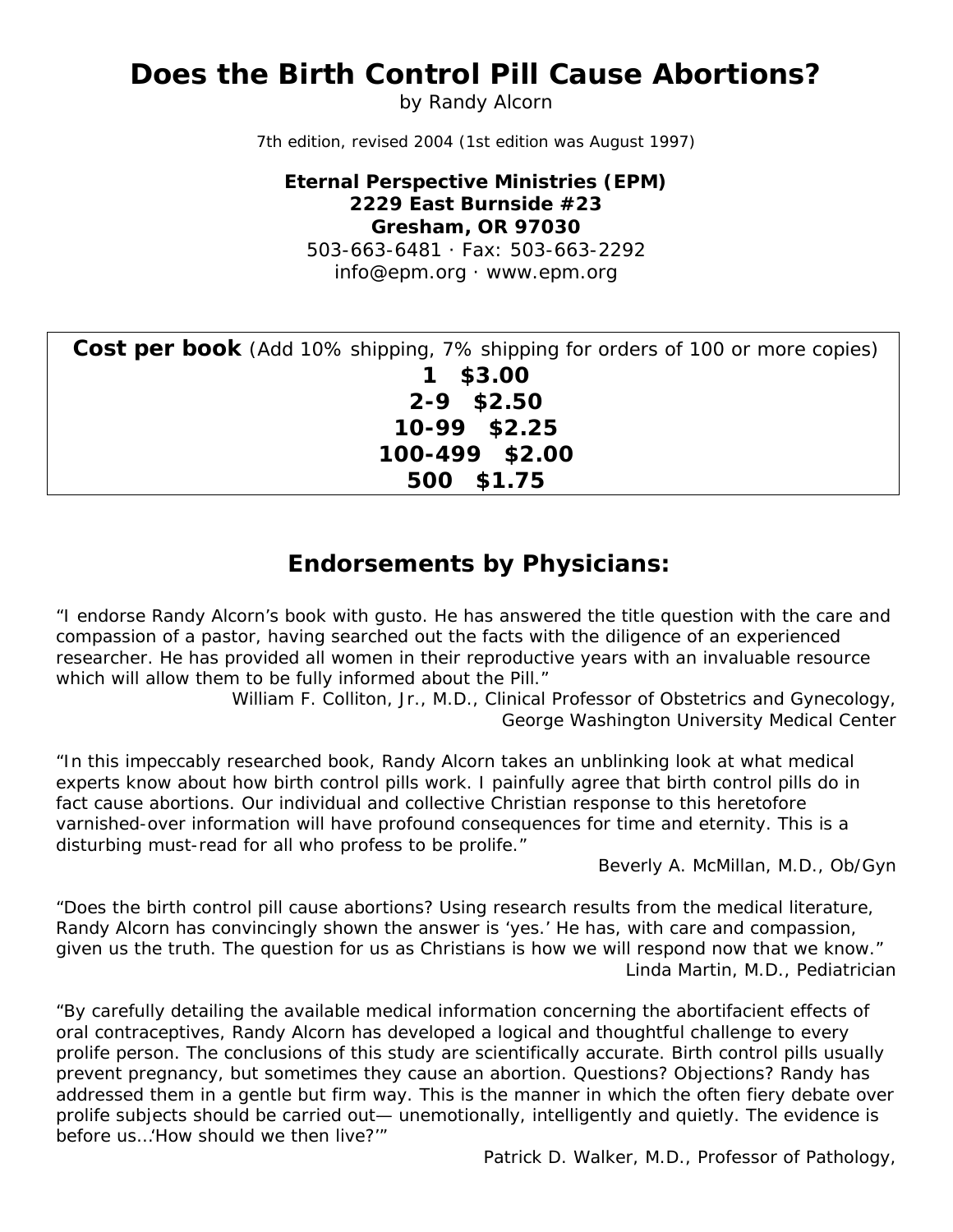#### University of Arkansas for Medical Sciences

"In this challenging book Randy Alcorn has the honesty to face a tough and uncomfortable question. This compelling evidence will make you rethink the question of birth control pills." John Brose, M.D., Surgeon

"From medical textbooks and pharmacy references, to statements from the Pill-manufacturers themselves, this book proves, beyond any doubt, the abortion-causing action of birth control pills. This book should be read by everyone interested in knowing the truth."

> Paul Hayes, M.D. Fellow, American College Obstetricians/Gynecologists

"Randy Alcorn has done exceptional work. The facts in this book parallel much of my own research. I am delighted he would undertake such a work when others seek to avoid the subject. This book is a must for Christians, particularly those in medicine and Christian ministries." Karen D. Garnett, R.N.

"No prolife physician can rightly prescribe BCPs after reviewing this data. I have started circulating this information."

> Randall Martin, M.D., Chairman, Department of Anesthesiology, Columbia Willamette Valley Medical Center

"Scientific papers suggest that escape ovulation occurs 4-15% of all cycles in patients taking birth control pills. Thus, as this booklet points out, early chemical abortions are a real and significant concern."

> Paddy Jim Baggot, M.D., Ob/Gyn, Fellow of the American College of Medical Genetics

"Randy Alcorn has thoroughly studied and written on an area where little published scientific information exists. His responses to this issue, and his outstanding appendices, are must reading."

William M. Petty, M.D., Surgeon, Gynecologic Oncology

"Randy Alcorn has once again demonstrated his tenacity and integrity in pursuing the truth. He has exposed the abortifacient properties of so-called birth control agents. This booklet should be required reading for all discerning Christians who wish to fully live out their faith."

William L. Toffler, M.D., Professor of Family Medicine, Oregon Health Sciences University

"Somehow the concerns about the abortifacient effects of the pill and other hormonal contraceptives never really bothered me. I am amazed now that I could have ignored this issue in the past. I've now discontinued prescribing hormonal contraception."

Stephen K. Toadvine, M.D., Rush-Copley Family Practice, Aurora, IL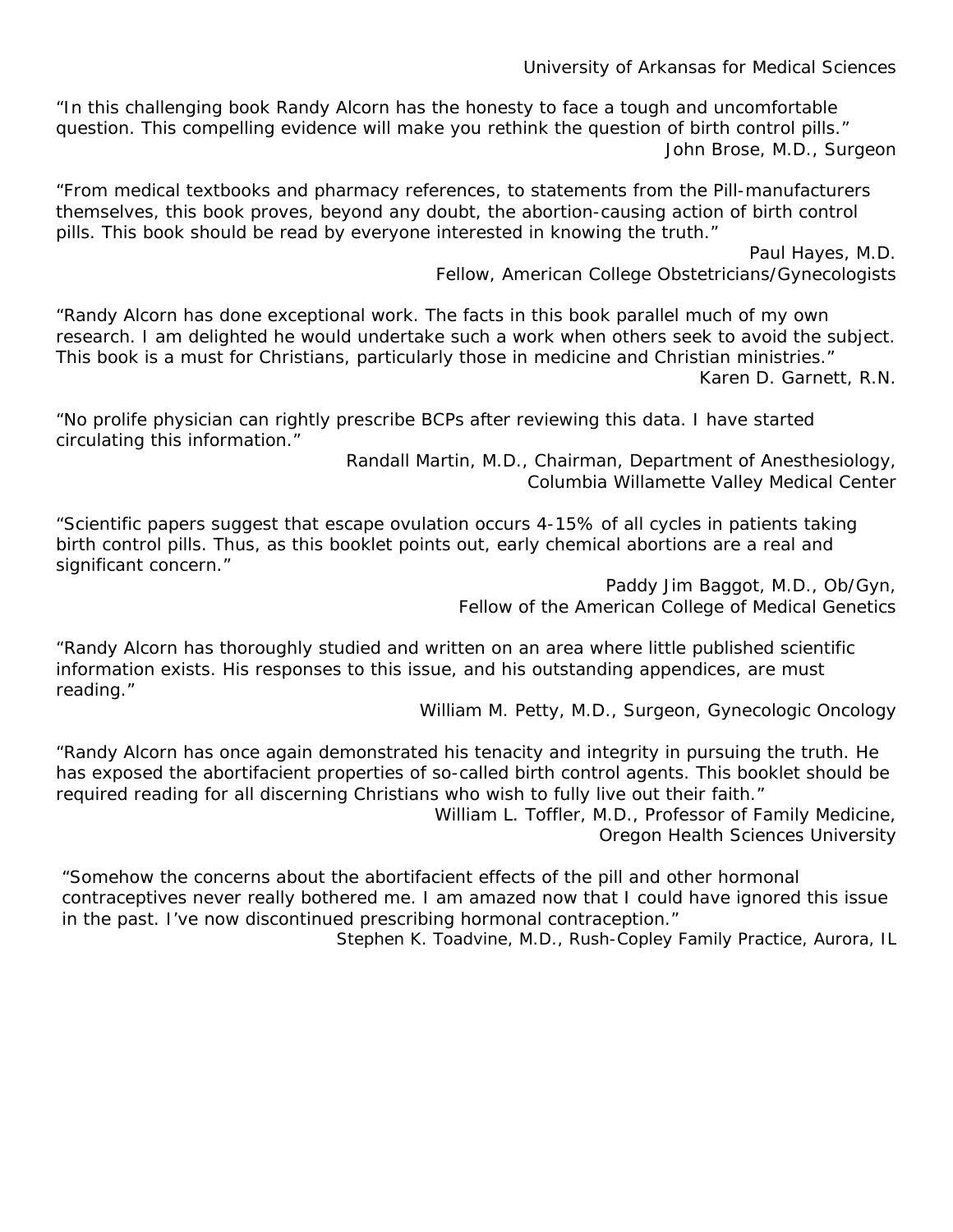# **Other Books by Randy Alcorn**

### **Fiction:**

*Safely Home* (Tyndale House, 2001) *The Ishbane Conspiracy (co-authored with daughters)* (Multnomah Publishers, 2001) *Lord Foulgrin's Letters* (Multnomah Publishers, 2000) *Edge of Eternity* (WaterBrook Press, 1998) *Dominion* (Multnomah/Questar, 1996) *Deadline* (Multnomah/Questar, 1994)

### **Nonfiction:**

*Heaven* (Tyndale House Publishers, Inc., 2004) *Why ProLife?* (Multnomah Publishers, 2004) *The Purity Principle* (Multnomah Publishers, 2003) *The Grace & Truth Paradox* (Multnomah Publishers, 2003) *The Treasure Principle* (Multnomah Publishers, 2001) *Prolife Answers to Prochoice Arguments* (Multnomah, 2000) *Restoring Sexual Sanity* (Coral Ridge Ministries, 2000) *The Law of Rewards* (Tyndale House, 2003) *In Light of Eternity* (WaterBrook Press, 1999) *Is Rescuing Right?* (InterVarsity Press, 1990) *Money, Possessions, and Eternity* (Tyndale House, 1989) *Sexual Temptation* (InterVarsity Press, 1988) *Women Under Stress (with Nanci Alcorn)* (Multnomah Publishers, 1987)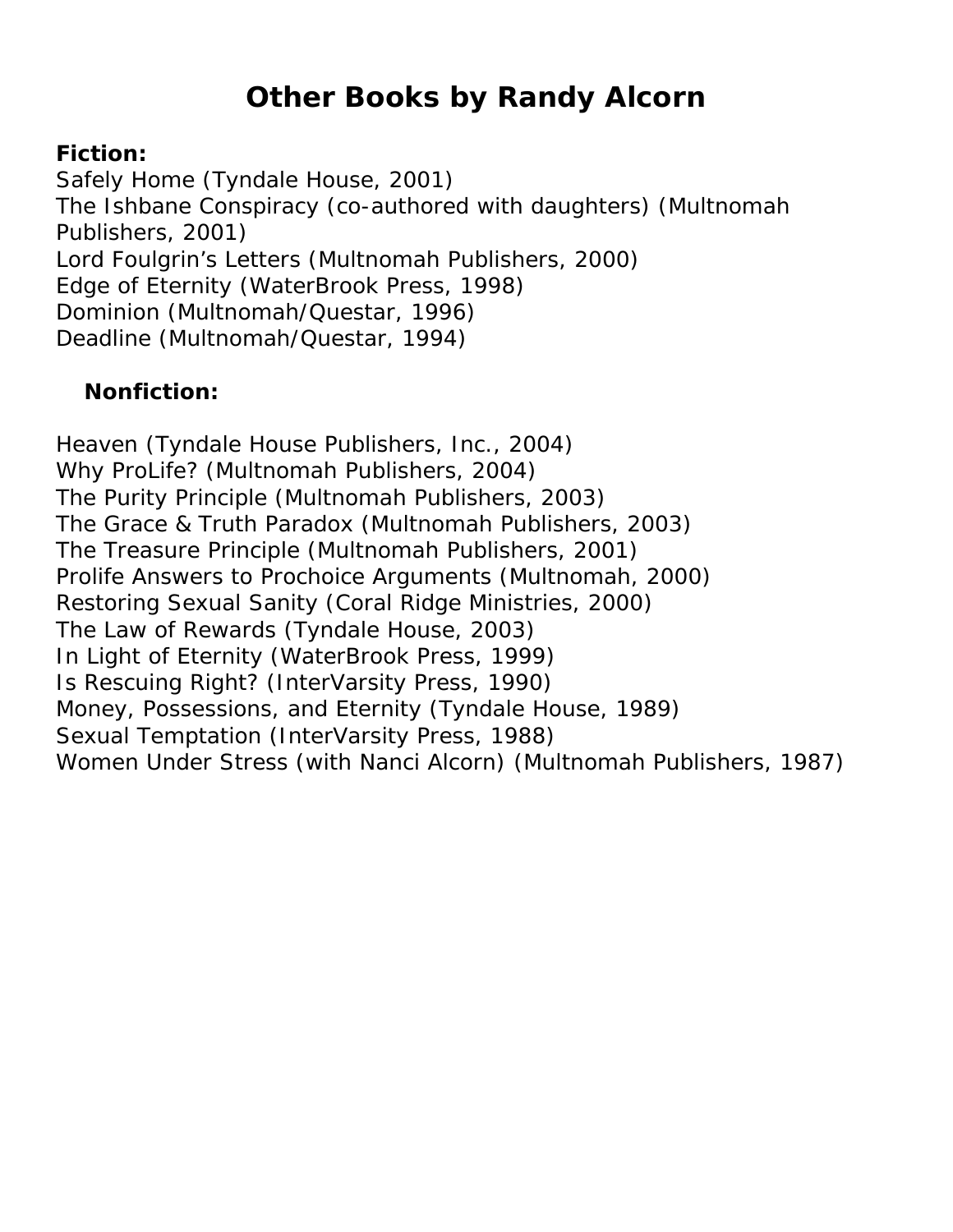# **Table of Contents**

## **Introduction**

What's at Stake Here? What is a Contraceptive? My Own Vested Interests in the Pill

## **Examining the Evidence**

The Physician's Desk Reference (PDR) Medical Journals and Textbooks What Does All This Mean? Research Findings Back to the 1970's Proabortionists Know: Why Don't We? The Pill's Failure to Prevent Ovulation

# **What do Pill Manufacturers Say?**

Searle **Organon** Wyeth-Ayerst Ortho-McNeil The Pill's Third Mechanism: Real or Not? Pill Manufacturer Employees Speak Up

# **More Confirming Evidence**

Intrauterine verses Ectopic Pregnancy Ratios Three Physicians and a Pharmacist Not One but Five Elements of Risk The Morning-After Pill: Standard BCPs

# **Evidence to the Contrary?**

An Interview with Physicians Letters from Prolife Physicians Letters from a Christian Organization Article in a Christian Magazine Speech by a Prolife Physician Clinical Experience Study on Norplant's Damage to Ova Statement by 20 Prolife OB-GYN Specialists who are pro-Pill Statement by 26 Prolife OB-GYN Specialists who believe the Pill causes abortions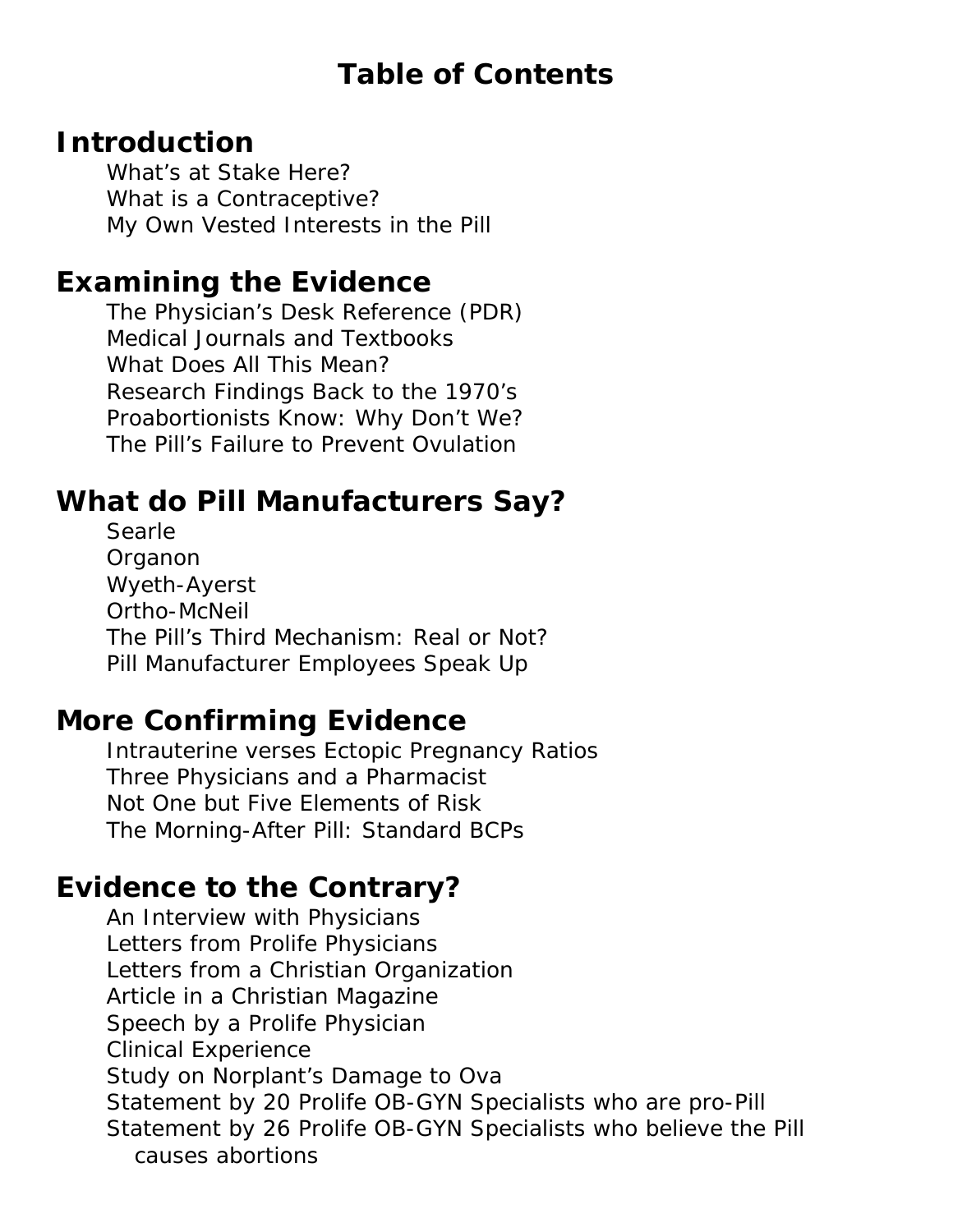# **How Often Does the Pill Cause Abortions?**

Why It's So Difficult to Know for Sure Determining Breakthrough Ovulation Rates When the first mechanism fails, how often does the second work? When the second mechanism fails, how often does the third work?

## **Responding to the Evidence: Questions & Objections**

"If this is true, why haven't we been told?"

- "I don't trust this evidence."
- "If we don't know how often abortions happen, why *shouldn't* we take the Pill?"
- "Spontaneous miscarriages are common—early abortions aren't that big a deal."
- "Taking the Pill means fewer children die in spontaneous abortions."
- "Without the Pill there would be more elective abortions."

"Pill-takers don't intend to have abortions."

"Why not just use high estrogen pills?"

"You can't avoid every risk."

"How can we practice birth control without the Pill?"

- "I never knew this—should I feel guilty?"
- "We shouldn't lay guilt on people by talking about this."
- "We shouldn't tell people the Pill may cause abortions because they'll be held accountable."
- "We've prayed about it and we feel right about using the Pill."
- "This issue will sidetrack us from fighting surgical abortions."
- "Prolifers will lose credibility by opposing the Pill."

"This puts medical professionals in a very difficult position."

## **Conclusion**

The Problem: A Spiritual Stronghold? The Trend: Chemical versus Surgical Abortions Chemical Abortions: History & Scripture Time to Search our Hearts and Ways? Note from the Author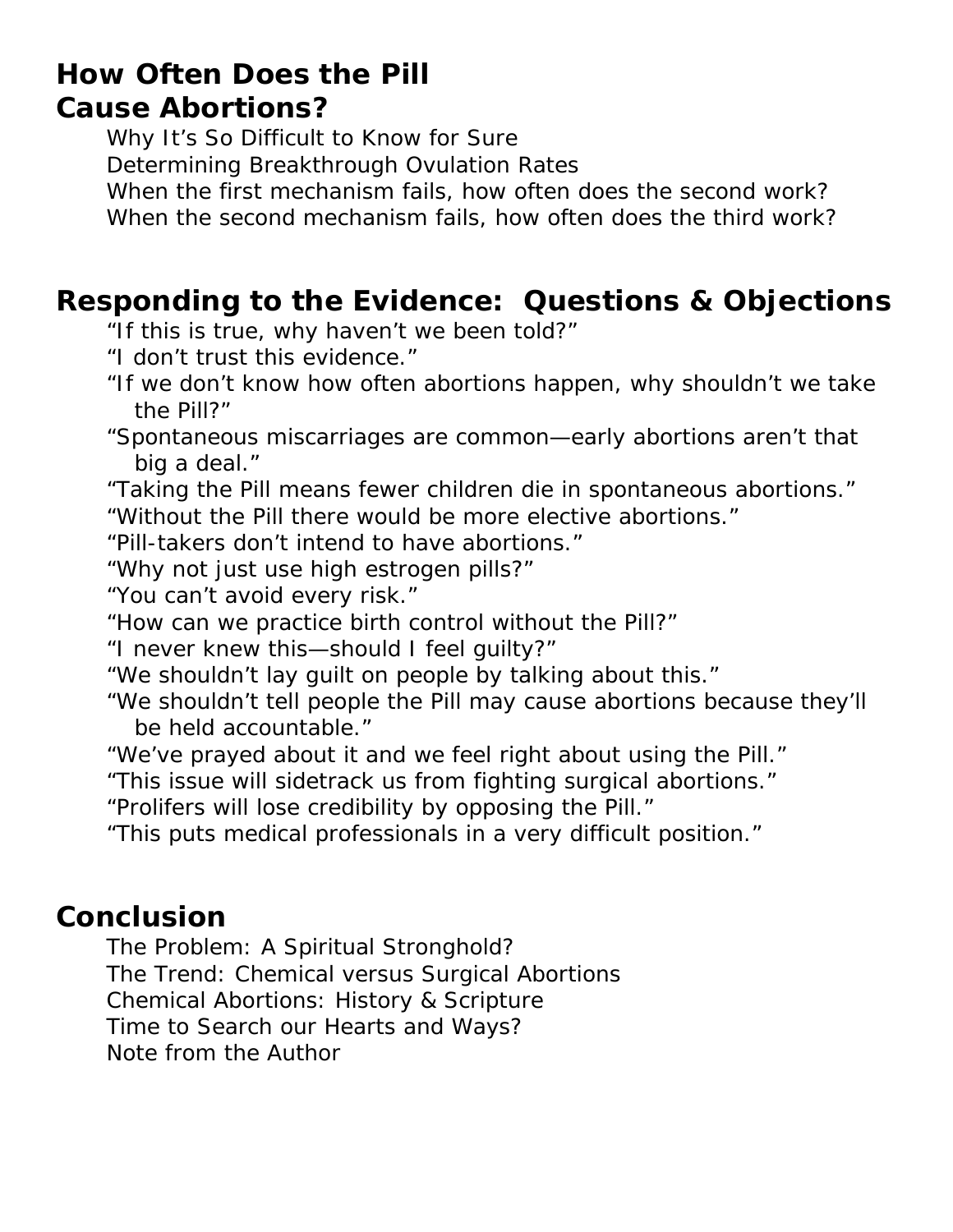# **Appendices**

- Appendix A: When Does Each Human Life Begin? The Answer of **Scripture**
- Appendix B: When Does Each Human Life Begin? The Answer of **Science**
- Appendix C: Abortion: Perspectives of the Early Church Leaders
- Appendix D: God is Creator and Owner of All People (and therefore has sole rights over all)
- Appendix E: God has Exclusive Prerogatives Over Human Life and Death
- Appendix F: Shedding Innocent Blood
- Appendix G: How God Sees Children
- Appendix H: Defending the Weak & Helpless
- Appendix I: Other "Contraceptives" that Cause Abortions IUD, Norplant, Depo-Provera & RU-486 The Mini-Pill (Progestin-only)
- Randy Alcorn's Response to Dr. Joel Goodnough's Article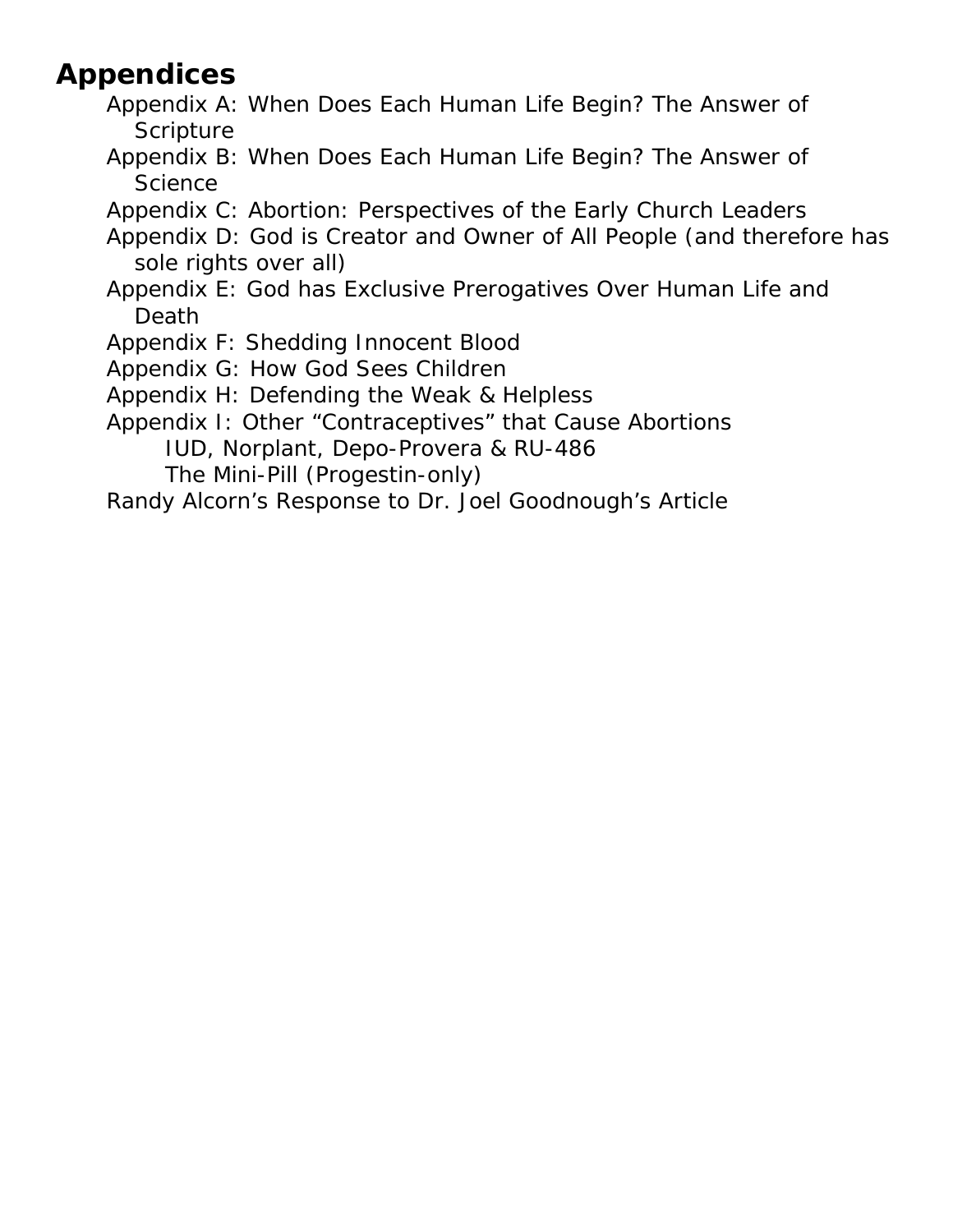# **Introduction**

### **What's at Stake Here?**

"The Pill" is the popular term for more than forty different commercially available oral contraceptives. In medicine, they are commonly referred to as BCPs (Birth Control Pills), OCs (Oral Contraceptives) and/or OCPs (Oral Contraceptive Pills). They are also called "Combination Pills," because they contain a combination of estrogen and progestin.

About fourteen million American women use the Pill each year. Across the globe it is used by about sixty million. The question of whether it causes abortions has direct bearing on untold millions of Christians, many of them prolife, who use and recommend it. For those who recognize God is the Creator of each person and the giver and taker of human life, this is a question with profound moral implications. After coming to grips with the importance of this issue, and hearing conflicting opinions for the last few years, I determined to research this question thoroughly and communicate my findings, whether or not I liked what I found.

I wanted, and still want, the answer to this question to be "No." I came to this issue as a skeptic. Though I heard people here and there make an occasional claim that the Pill caused abortions, I learned long ago not to trust everything said by sincere Christians, who are sometimes long on zeal but short on careful research. While I'm certainly fallible, I have taken pains to be as certain as possible that the information I am presenting here is accurate. I've examined medical journals and other scientifically oriented sources—everything from popular medical reference books to highly technical professional periodicals. I've checked and double-checked, submitted this research to physicians, and asked clarifying questions of pharmacists and other experts. Few of my citations are from prolife advocates. Most are physicians, scientists, researchers, pill-manufacturers and other secular sources.

I am not a physician or a scientist, but I am an experienced researcher. If I were conducting medical research, obviously the fact that I am not a physician or scientist would disqualify me. But I have attempted no medical research. I have simply hunted down, read, and organized the research findings of others. I have then evaluated their cumulative findings and added my own insights in areas where I am more qualified, including biblical studies.

The first edition of this book came out in 1997. While I had to dig deep to find information on the subject back then, in the past few years there has been an explosion of relevant inquiry into it. According to Dr. John Wilks, a pharmacist, "new research appears almost monthly to illuminate further and sometimes confuse [the] emerging medical discipline associated with fertilization and implantation technology."<sup>1</sup>

Since it is critical that I cite credible medical and scientific sources, there is no way to avoid using medical terminology in this book. I have tried to minimize this by using only brief quotations and whenever possible avoiding technical terms.

This little book cannot be all things to all people. Its readers will include high school students, young married couples and medical lay people who want simple straightforward answers devoid of technical terms. It will also include physicians, pharmacists and research scientists, who would neither read, respect, nor benefit from a simplistic and sketchy presentation on such a significant issue.

Some readers want and need as much documentation and explanation as possible. Others are satisfied with one or two evidences for any claim. If the reader feels a point has been adequately made to him, he can simply skim or move on to the next heading that interests him. Meanwhile, those who desire to work through the details can do so. Those who desire a less detailed version of this book can go to Appendix E in the new expanded and revised version of my book *ProLife Answers*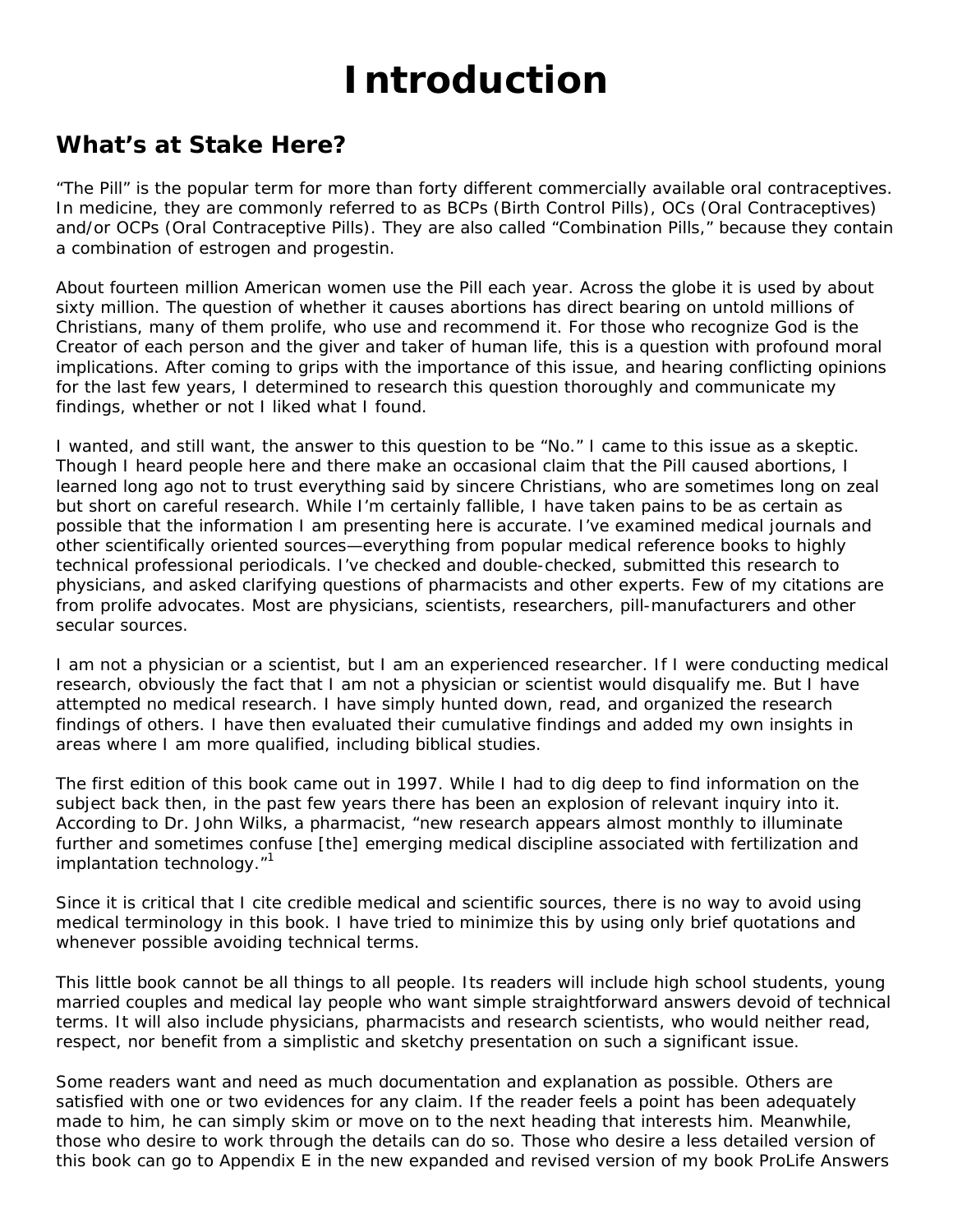*to ProChoice Arguments* (Multnomah Publishers, 2000). Dr. Walt Larimore and I co-authored a different and even more abbreviated presentation that appears as a chapter in *The Reproduction Revolution*. [2](#page-88-1) The book in your hands is the most thorough and best-documented presentation of my conclusions on this subject matter.

Before going further, let me affirm a truth that is a foundational premise of all I am about to address: *God creates each human being at the point of conception*.\* This is the clear teaching of the Bible and is confirmed by the scientific evidence. If you are not *completely* convinced of this, please stop now and read the first two appendices. They both answer the question, "When Does Human Life Begin?" Appendix A gives the answer of Scripture and appendix B the answer of science. You may also wish to read the other appendices to bring a biblical perspective to the importance of the issue dealt with in this book.

Because there is so much at stake, and because there is a great spiritual battle surrounding this issue, I suggest readers pause and pray, asking God to show you his mind and his heart.

### **What is a Contraceptive?**

Conception is the point at which the twenty-three chromosomes from the female's egg and the twenty-three from the male's sperm join together to form a new human life, with forty-six chromosomes and his or her own distinct DNA.

Often the newly conceived person is referred to as a "fertilized egg." This term is dehumanizing and misleading. Neither egg (ovum) nor sperm alone is in any sense a human being, but merely the product of a human being. However, at the point of fertilization someone brand new comes into existence, a singularly unique human being. As the sperm no longer exists, neither in essence does the egg. It is replaced by a new creation with unique DNA, rapidly growing and dividing on its own. This new human being is no more a mere "fertilized egg" than it is a "modified sperm." He is a newly created person, with the equivalent of hundreds of volumes of distinct genetic programming.

Historically, the terms conception and fertilization have been virtually synonymous, both referring to the very beginning of human life. A contraceptive, then, just as it sounds, was something that prevented fertilization (i.e. *contra*dicted *concept*ion). Unfortunately, in the last few decades alternative meanings of "conception" and "contraception" have emerged, which have greatly confused the issue.

Eugene F. Diamond, M.D., wrote an excellent article in Focus on the Family's *Physician* magazine. Dr. Diamond states,

Prior to 1976, a "contraceptive" was understood to be an agent that prevented the union of sperm and ovum. In 1976 the American College of Obstetricians and Gynecologists (ACOG), realizing that this definition didn't help its political agenda, arbitrarily changed the definition.

A contraceptive now meant anything that prevented implantation of the blastocyst, which occurs six or seven days after fertilization. Conception, as defined by *Dorland's Illustrated Medical Dictionary* (27th Edition), became "the onset of pregnancy marked by implantation of the blastocyst."

The hidden agenda in ACOG's redefinition of "contraceptive" was to blur the distinction between agents preventing fertilization and those preventing implantation of the week-old embryo. Specifically, abortifacients such as IUDs, combination pills, minipills, progestin-only pills, injectables such as Provera and, more recently, implantables such as Norplant, all are contraceptives by this definition.<sup>3</sup>

(Note that Dr. Diamond identifies combination pills, collectively known as "the Pill," as abortifacients. Whether or not he is correct is what this book is about.)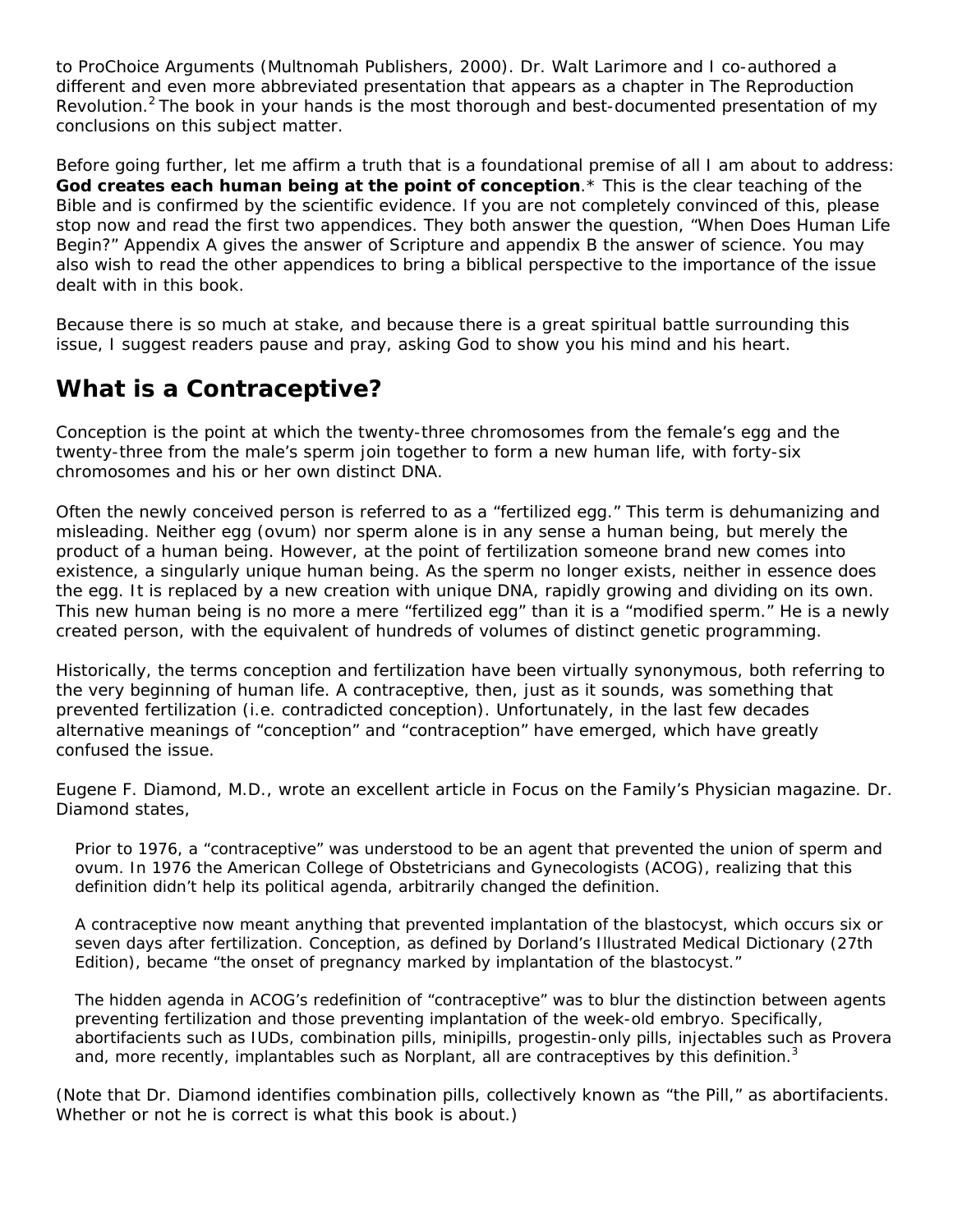The redefinition of "contraceptive" Dr. Diamond speaks of has gradually crept into the medical literature. Because of the change, some medical professionals will state the Pill is only a contraceptive, even if they know it sometimes acts to prevent implantation. But the old meaning of contraceptive, the one more scientifically accurate and distinct, is also still widely used.

I have in front of me a recently issued metallic circular "Pregnancy Calculator," produced by Wyeth-Ayerst Laboratories, a leading manufacturer of the Pill. These are routinely used by Ob/GYNs to calculate a pregnant woman's due date. The calculator points to the first day of the last menstrual period, then points to 14-15 days later as "Probable Day of Conception." However, implantation (also called nidation) does not happen until day 21 of the new cycle, six or seven days after conception. Hence, the Pill-manufacturer that makes the pregnancy calculator still defines "conception" in its historical sense, not that adopted by the ACOG.

According to the meaning conception always had—which is the meaning still held to by the vast majority of the public and many if not most medical professionals—there is no way any product is acting as a contraceptive when it prevents implantation. (Call it a contra-*implantive*, if you wish, but when it works in that way it is not a contraceptive.)

In this book, I will use "conception" in its classic sense—as a synonym for fertilization, the point at which the new human life begins. Contraceptives, then, are chemicals or devices that prevent conception or fertilization. A birth control method that sometimes kills an already conceived human being is *not* merely a contraceptive. It may function as a contraceptive some or most of the time, but some of the time it is also an abortifacient.

The problem of "contraceptives" that are really abortifacients is not a new one. Many prolife Christians, including physicians, have long opposed the use of Intra-Uterine Devices (IUDs), as well as RU-486 ("the abortion pill") and the Emergency Contraceptive Pill (ECP). Some, though not all, have also opposed Norplant, Depo-Provera, and the "Mini-pill," all of which sometimes or often fail to prevent conception, but succeed in preventing implantation of the six day old human being. (For more details, see "The IUD, Norplant, Depo-Provera, RU-486, and the Mini-Pill," in the addendum following the appendices.)

But what about the widely used Birth Control Pill, with its combined estrogen and progestin. Is it exclusively a contraceptive? That is, does it always prevent conception? Or does it, like other products, sometimes prevent implantation, thus producing an early abortion? That is the central question of this book.

### **My Own Vested Interest in the Pill**

To make the issue personal, let me tell you my own story. In 1991, while researching my book *ProLife Answers to ProChoice Arguments*, I heard someone suggest that birth control pills can cause abortions. This was brand new to me—in all my years as a pastor and a prolifer, I had never heard it before. I was immediately skeptical.

My vested interests were strong in that Nanci and I used the Pill in the early years of our marriage, as did many of our prolife friends. Why not? We believed it simply prevented conception. We never suspected it had any potential for abortion. No one told us this was even a possibility. I confess I never read the fine print of the Pill's package insert, nor am I sure I would have understood it even if I had.

In fourteen years as a pastor, doing considerable premarital counseling, I always warned couples against the IUD because I'd read it causes early abortions. I typically recommended young couples use the Pill because of its relative ease and effectiveness.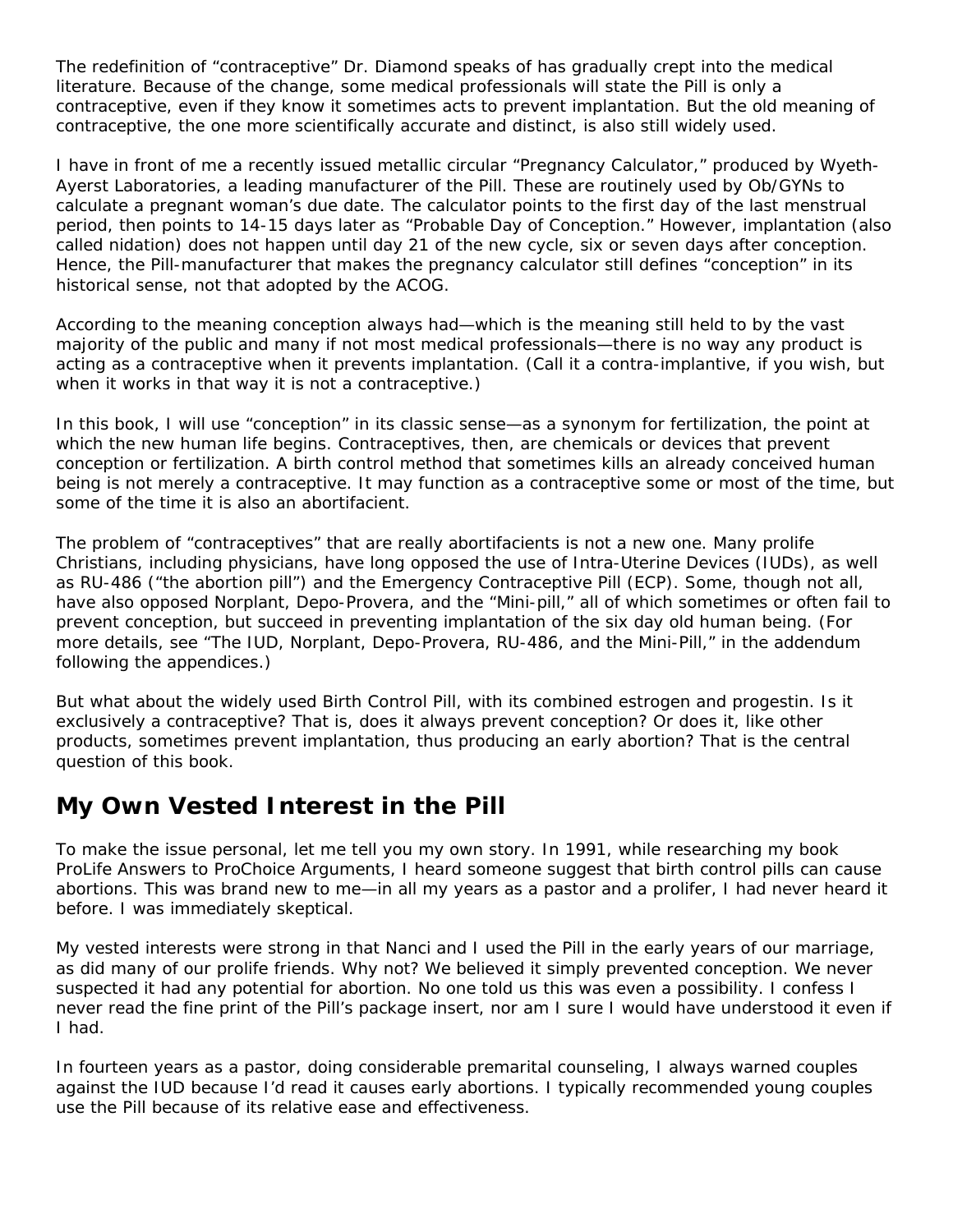At the time I was researching *ProLife Answers*, I found only one person who could point me toward any documentation that connected the Pill and abortion. She told me of just one primary source that supported this belief and I came up with only one other. Still, these two sources were sufficient to compel me to include this warning in my book:

Some forms of contraception, specifically the intrauterine device (IUD), Norplant, and certain low-dose oral contraceptives, often do not prevent conception but prevent implantation of an already fertilized ovum. The result is an early abortion, the killing of an already conceived individual. Tragically, many women are not told this by their physicians, and therefore do not make an informed choice about which contraceptive to use…Among prolifers there is honest debate about contraceptive use and the degree to which people should strive to control the size of their families. But on the matter of controlling family size by killing a family member, we all ought to agree. Solutions based on killing people are not viable.<sup>4</sup>

At the time, I incorrectly believed that "low-dose" birth control pills were the exception, not the rule. I thought most people who took the Pill were in no danger of having abortions. What I've found in my recent research is that **since 1988 virtually** *all* **oral contraceptives used in America are lowdose, that is, they contain much lower levels of estrogen than the earlier birth control pills**.

The standard amount of estrogen in the birth control pills of the 1960's and early 70's was 150 micrograms. *Danforth's Obstetrics and Gynecology*<sup>[5](#page-88-4)</sup> says this:

The use of estrogen-containing formulations with less than 50 micrograms of estrogen steadily increased to 75% of all prescriptions in the United States in 1987. In the same year, only 3% of the prescriptions were for formulations that contained more than 50 micrograms of estrogen. Because these higher-dose estrogen formulations have a greater incidence of adverse effects without greater efficacy, they are no longer marketed in the United States.

After the Pill had been on the market fifteen years, many serious negative side effects of estrogen had been clearly proven.<sup>6</sup> These included blurred vision, nausea, cramping, irregular menstrual bleeding, migraine headaches and increased incidence of breast cancer, strokes and heart attacks, some of which led to fatalities.

Beginning in the mid-seventies, manufacturers of the Pill steadily decreased the content of estrogen and progestin in their products. The average dosage of estrogen in the Pill declined from 150 micrograms in 1960 to 35 micrograms in 1988. The Association of Reproductive Health Professionals and Ortho Pharmaceutical Corporation directly state these facts in their own advertisement.<sup>7</sup>

Likewise, Pharmacists for Life confirms:

As of October 1988, the newer lower dosage birth control pills are the only type available in the U.S., by mutual agreement of the Food and Drug Administration and the three major Pill manufacturers: Ortho, Searle and Syntex.<sup>8</sup>

What is now considered a "high dose" of estrogen is 50 micrograms, which is in fact a very low dose in comparison to the 150 micrograms once standard for the Pill. The "low-dose" pills of today are mostly 20-35 micrograms. As far as I can tell from looking them up individually in medical reference books, there are no birth control pills available today that have more than 50 micrograms of estrogen. An M.D. wrote to inform me that she too made a similar search and could find none. If they exist, they are certainly rare.

Not only was I wrong in thinking low-dose contraceptives were the exception rather than the rule, I didn't realize there was considerable documented medical information linking birth control pills and abortion. The evidence was there, I just didn't probe deep enough to find it. More evidence has surfaced in the years since.

I say all this to emphasize I came to this research with no prejudice against the Pill. In fact, I came with a prejudice *toward* it. I certainly don't want to believe I may have jeopardized the lives of my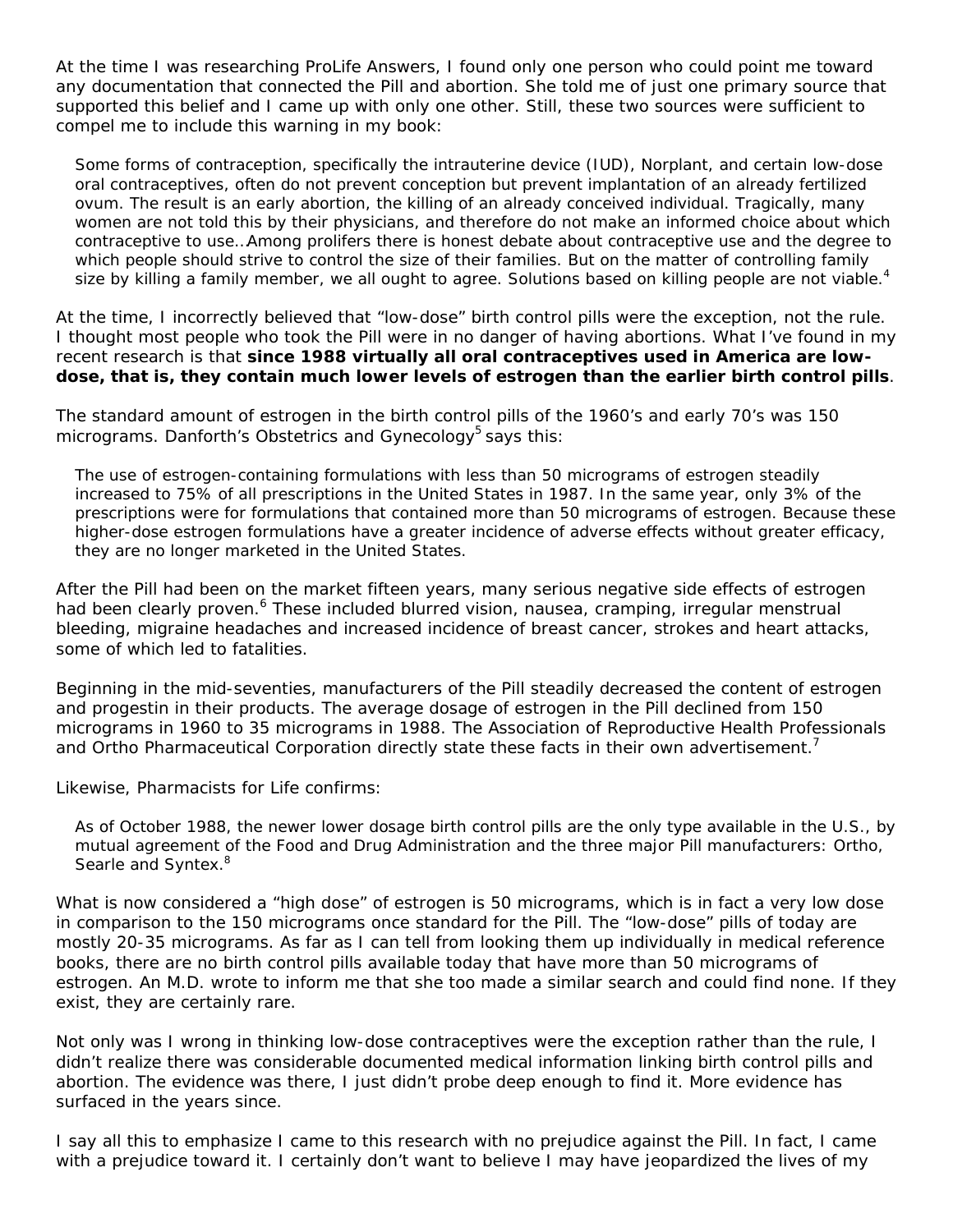own newly conceived children, nor that I was wrong in recommending it to all those couples I counseled as a pastor. It would take compelling evidence for me to overcome the reluctance I brought to this, and to change my position.

Still, I resolved to pursue this research with an open mind, sincerely seeking the truth and hoping to find out the Pill does not cause abortions. I ask you to take a look with me at the evidence and decide for yourself.

A warning is in order, since many readers come to this issue with vested interests on one of two sides. Those who oppose contraceptives per se may be biased toward the notion that the Pill causes abortions. Since they are against the Pill anyway, believing that it causes abortions gives them one more reason, perhaps the best reason of all, to oppose it. Hence, they may tend to accept uncritically any arguments against the Pill.

Likewise, readers who have used the Pill or recommended it and Christian physicians who prescribe and make a significant amount of income from the Pill—including most OB-GYNs and family practitioners—will naturally have vested interests in believing the Pill does not cause abortions.

Those coming with either bias should resist the temptation to believe something about the Pill simply because they want to. Hard as it may be, let's attempt to evaluate the evidence fairly and objectively.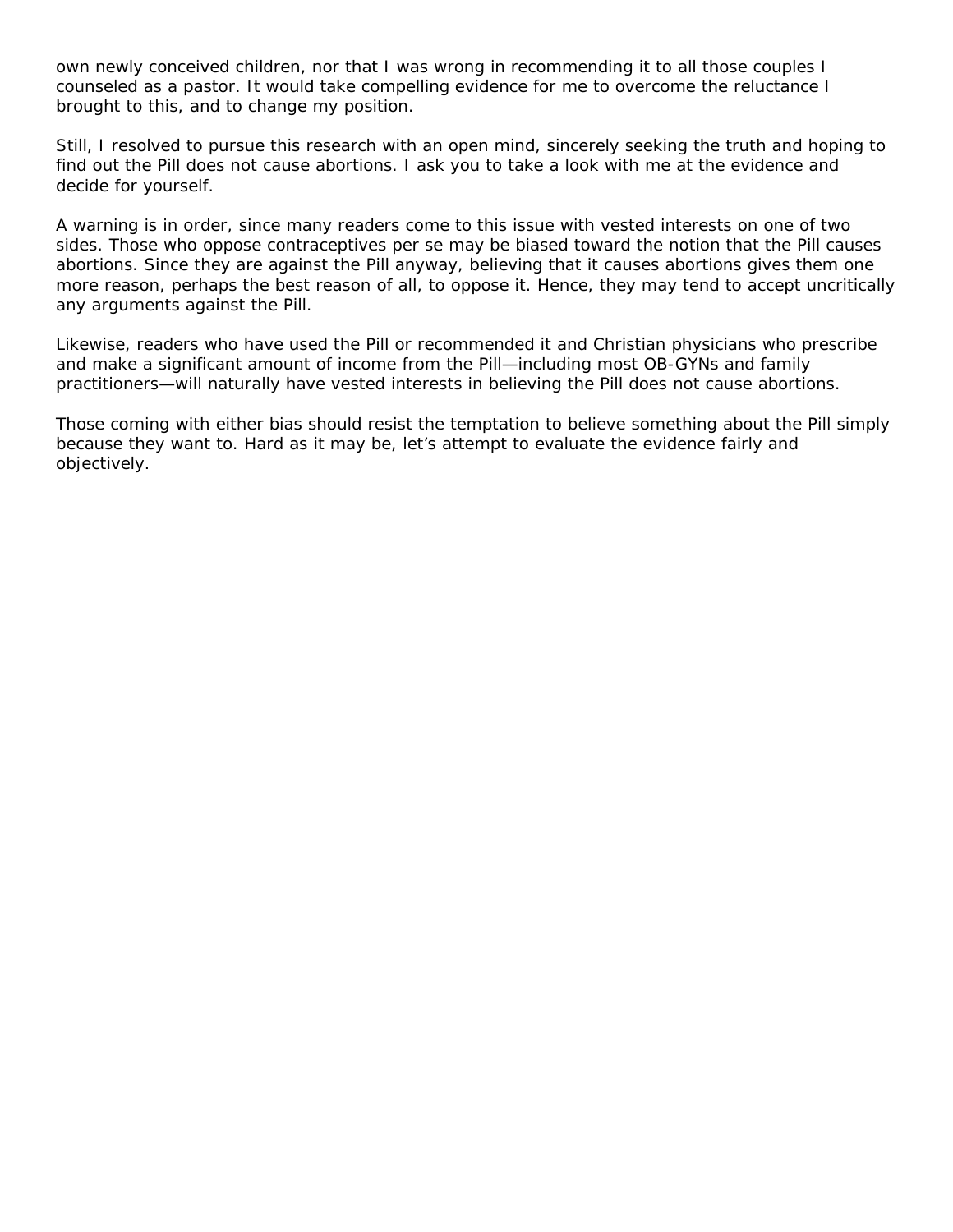# **Examining the Evidence**

### **The Physician's Desk Reference (PDR)**

The *Physician's Desk Reference* is the most frequently used reference book by physicians in America. The *PDR*, as it's often called, lists and explains the effects, benefits and risks of every medical product that can legally be prescribed. The Food and Drug Administration requires that each manufacturer provide accurate information on its products, based on scientific research and laboratory tests. This information is included in The *PDR*.

As you read the following, keep in mind that the term "implantation," by definition, *always* involves an already conceived human being. Therefore any agent that serves to prevent implantation functions as an abortifacient.

This is *PDR's* product information for Ortho-Cept, as listed by Ortho, one of the largest manufacturers of the Pill:

Combination oral contraceptives act by suppression of gonadotropins. Although the primary mechanism of this action is inhibition of ovulation, other alterations include changes in the cervical mucus, which increase the difficulty of sperm entry into the uterus, and **changes in the endometrium, which reduce the likelihood of implantation.[9](#page-88-8)**

The FDA-required research information on the birth control pills Ortho-Cyclen and Ortho Tri-Cyclen also state that they cause "**changes in…the endometrium (which reduce the likelihood of**  implantation).<sup>"10</sup>

Notice that these changes in the endometrium, and their reduction in the likelihood of implantation, are not stated by the manufacturer as speculative or theoretical effects, but as actual ones. (The importance of this will surface later in the book.)

Similarly, Syntex, another major pill-manufacturer, says this in the *Physician's Desk Reference* under the "Clinical Pharmacology" of the six pills it produces (two types of Brevicon and four of Norinyl):

Although the primary mechanism of this action is inhibition of ovulation, other alterations include **changes in** the cervical mucus (which increase the difficulty of sperm entry into the uterus), and **the endometrium (which may reduce the likelihood of implantation).[11](#page-88-10)**

Wyeth says something very similar of its combination Pills, including Lo/Ovral and Ovral: "other alterations include**…changes in the endometrium which reduce the likelihood of implantation."<sup>[12](#page-88-11)</sup>** Wyeth makes virtually identical statements about its birth control pills Nordette<sup>[13](#page-88-12)</sup> and Triphasil.<sup>14</sup>

A young couple showed me their pill, Desogen, a product of Organon. I looked it up in the *PDR*. It states one effect of the pill is to create "**changes in the endometrium which reduce the likelihood of implantation**.["15](#page-88-14) 

The inserts packaged with birth control pills are condensed versions of longer research papers detailing the Pill's effects, mechanisms and risks. Near the end, the insert typically says something like the following, which is directly from the Desogen pill insert:

If you want more information about birth control pills, ask your doctor, clinic or pharmacist. They have a more technical leaflet called the Professional Labeling, which you may wish to read. The Professional Labeling is also published in a book entitled *Physician's Desk Reference*, available in many bookstores and public libraries.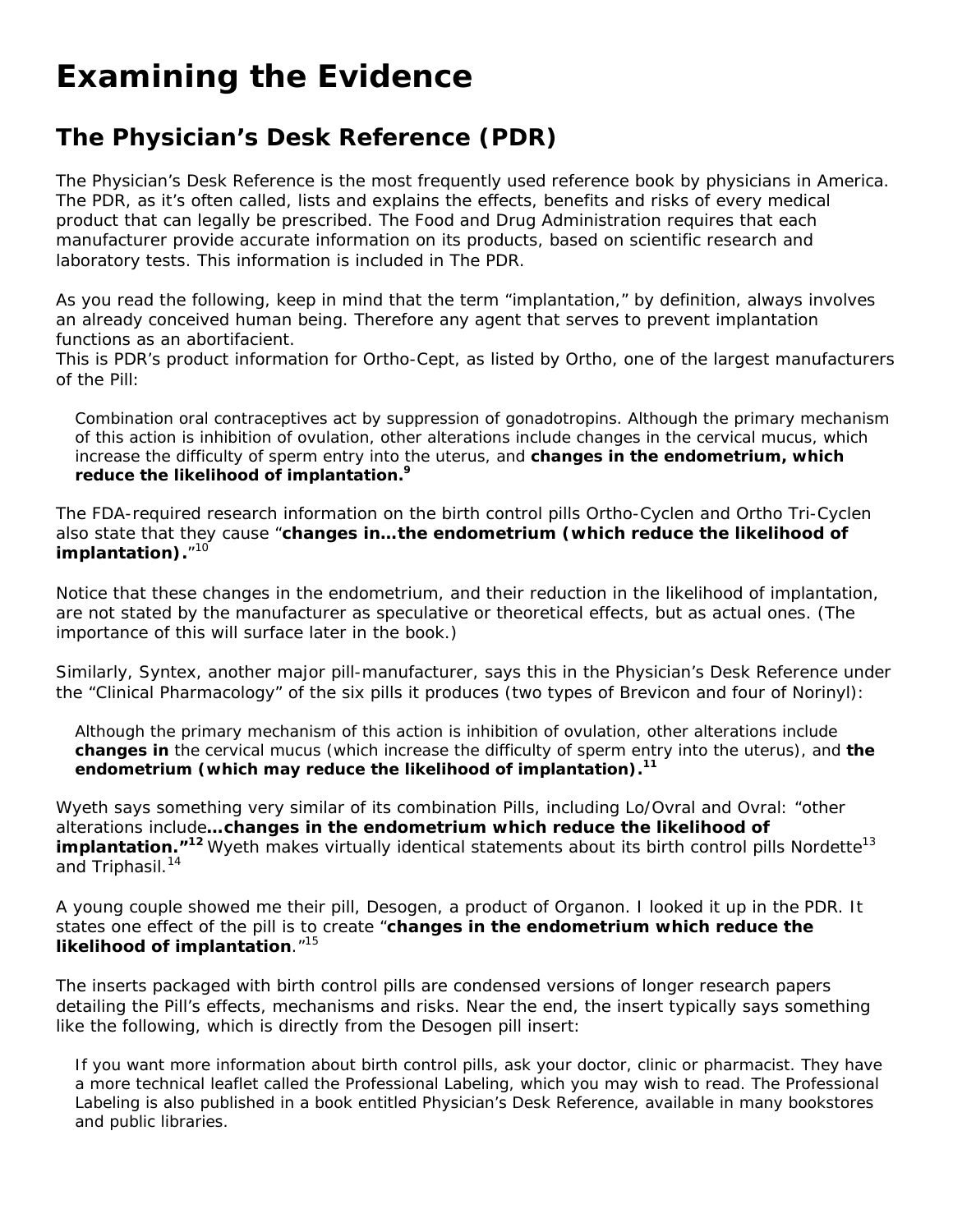Of the half dozen birth control pill package inserts I've read, only *one* included the information about the Pill's abortive mechanism. This was a package insert dated July 12, 1994, found in the oral contraceptive Demulen, manufactured by Searle.[16](#page-88-15) Yet **this abortive mechanism was** *referred to in all cases* **in the FDA-required manufacturer's Professional Labeling**, as documented in the *Physician's Desk Reference*.

In summary, according to multiple references throughout the *Physician's Desk Reference*, which articulate the research findings of all the birth control pill manufacturers, there are *not one but three mechanisms of birth control pills:* 1) inhibiting ovulation (the primary mechanism), 2) thickening the cervical mucus, thereby making it more difficult for sperm to travel to the egg, and 3) thinning and shriveling the lining of the uterus to the point that it is unable or less able to facilitate the implantation of the newly-fertilized egg. **The first two mechanisms are contraceptive. The third is abortive.** 

Naturally, compliance by the patient in regularly taking the Pill is a huge factor in its rate of suppressing ovulation. But, as we will see later in this book, breakthrough ovulation happens even among those who never miss a pill.

When a woman taking the Pill discovers she is pregnant—according to the *Physician's Desk Reference*'s efficacy rate tables, listed under every contraceptive, this is 3% of pill-takers *each year* it means that **all three of these mechanisms have failed**. The third mechanism *sometimes* fails in its role as backup, just as the first and second mechanisms sometimes fail. However, each and every time the third mechanism succeeds, it causes an abortion.

Dr. Walter Larimore and I co-authored a chapter in *The Reproduction Revolution*, presenting evidence that the birth control pill can, in fact, cause abortions.<sup>[17](#page-88-16)</sup> Dr. Susan Crockett and four colleagues presented the opposing view.<sup>[18](#page-88-17)</sup> Dr. Crockett believes any abortifacient effect is so minimal as to be unworthy of concern. She discounts the repeated *PDR* references to adverse endometrial changes that sometimes prevent implantation, saying, "Hormone contraceptive literature is written for marketing purposes ('this contraception will prevent pregnancy') and for legal protection ('you can't sue if you miscarry—we warned you'), as well as for patient education."<sup>19</sup>

Proponents of the view that there is an abortifacient effect (including the author) counter that the disclosure of such information is mandated by no less an authority than the FDA. While such information may serve a legal purpose, its inclusion is clearly more than a marketing ploy or a legal caveat. Those who believe that the manufacturers' claims *that the Pill sometimes prevents implantation* are not accurate statements—that they are not truths based on science, but falsehoods motivated by public relations—have the responsibility to address both the companies and the FDA with this serious accusation. They should not, however, expect consumers to simply disregard them in favor of a more desirable belief.<sup>20</sup>

Dr. Brian Clowes, a researcher with Human Life International, points out that stated *PDR* failure rates don't tell the whole story:

These failure rates are indicative only of the number of human embryos that reach the stage of a verifiable implanted pregnancy [sustained pregnancy]; no indication is given of the scale of loss of human embryos that fail to implant at the endometrial level under the hormonal influence of these drugs. This occurrence essentially amounts to early chemical abortion.<sup>21</sup>

### **Medical Journals and Textbooks**

The Pill alters what are known as epithelial and stromal integrins, which appear to be related to endometrial receptivity, i.e., the ability of the endometrium to cooperate with the embryo in implantation. These integrins are considered markers of normal fertility. Significantly, they are conspicuously absent in patients with various conditions associated with infertility *and* in women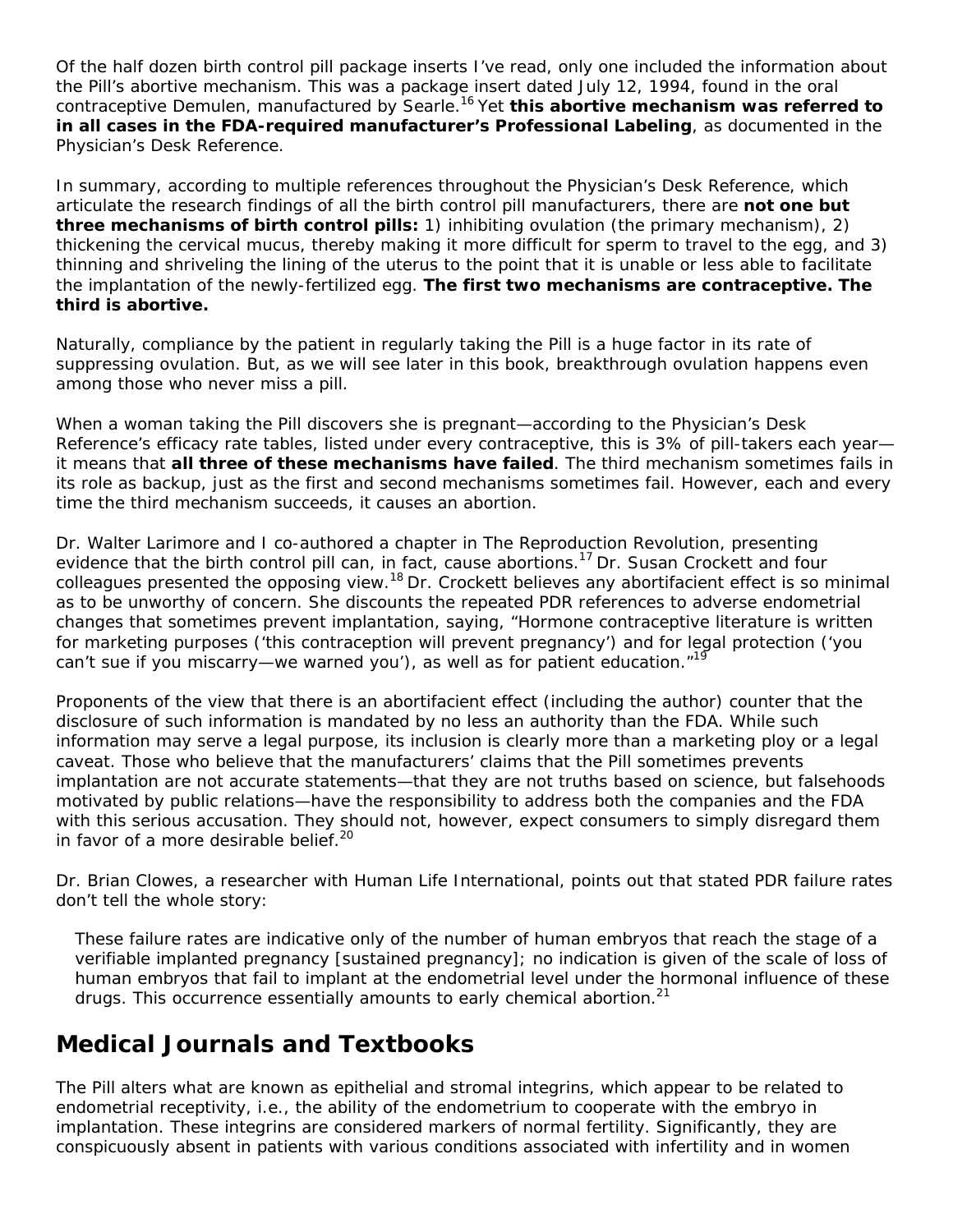taking the Pill. Since normal implantation involves a precise synchronization of the zygote's development with the endometrial window of maximum receptivity, the absence of these integrins logically indicates a higher failure rate of implantation for Pill-takers. According to Dr. Stephen G. Somkuti and his research colleagues,

These data suggest that the morphological changes observed in the endometrium of OC users have functional significance and provide evidence that **reduced endometrial receptivity does indeed contribute to the contraceptive efficacy of OCs.[22](#page-88-21)**

Shoham and his research associates reported findings in a *Fertility & Sterility* journal article. Their studies indicate a "mid-luteal endometrial thickness of 11 mm or more…was found to be a good prognostic factor for detecting early [sustained] pregnancy," and no [sustained] pregnancies could be identified "when the endometrial thickness was less than 7 mm."<sup>23</sup>

Drs. Chowdhury, Joshi and associates state,

The data suggests that though missing of the low dose combination pills may result in 'escape' ovulation in some women, however, the **pharmacological effects of pills on the endometrium** and cervical mucus **may continue to provide them contraceptive protection**."[24](#page-88-23) 

(Note in both the proceeding and following citations "contraceptive" is used in the sense it was redefined by the ACOG, so it now includes the endometrium's diminished capacity to accept implantation of the already conceived child.)

In a study of oral contraceptives published in a major medical journal, Dr. G. Virginia Upton, Regional Director of Clinical Research for Wyeth, one of the major birth control pill manufacturers, says this:

The graded increments in LNg in the triphasic OC serve to maximize contraceptive protection by increasing the viscosity of the cervical mucus (cervical barrier), by suppressing ovarian progesterone output, and **by causing endometrial changes that will not support implantation**. [25](#page-88-24) 

Dr. Goldzieher says as a result of the combined Pill's action, "possibly the endometrium in such cycles may provide additional contraceptive protection."<sup>26</sup>

#### The medical textbook *Williams Obstetrics* states, "progestins **produce an endometrium that is unfavorable to blastocyst implantation**.["27](#page-88-26)

Drs. Ulstein and Myklebust of the University of Bergen, Norway state,

The main effect of oral contraception is inhibition of ovulation. Furthermore the **changes in** the cervical mucus and **the endometrium are considered to be of importance to contraceptive effectiveness**. [28](#page-88-27) 

*Drug Facts and Comparisons* says this about birth control pills in its 1996 edition:

Combination OCs inhibit ovulation by suppressing the gonadotropins, follicle-stimulating hormone (FSH) and lutenizing hormone (LH). Additionally, **alterations in** the genital tract, including cervical mucus (which inhibits sperm penetration) and **the endometrium (which reduces the likelihood of implantation**), may contribute to contraceptive effectiveness.<sup>29</sup>

A standard medical reference, *Danforth's Obstetrics and Gynecology[30](#page-88-29)* states this: "The production of glycogen by the endometrial glands is diminished by the ingestion of oral contraceptives, **which impairs the survival of the blastocyst in the uterine cavity**." (The blastocyst is the newly conceived child.)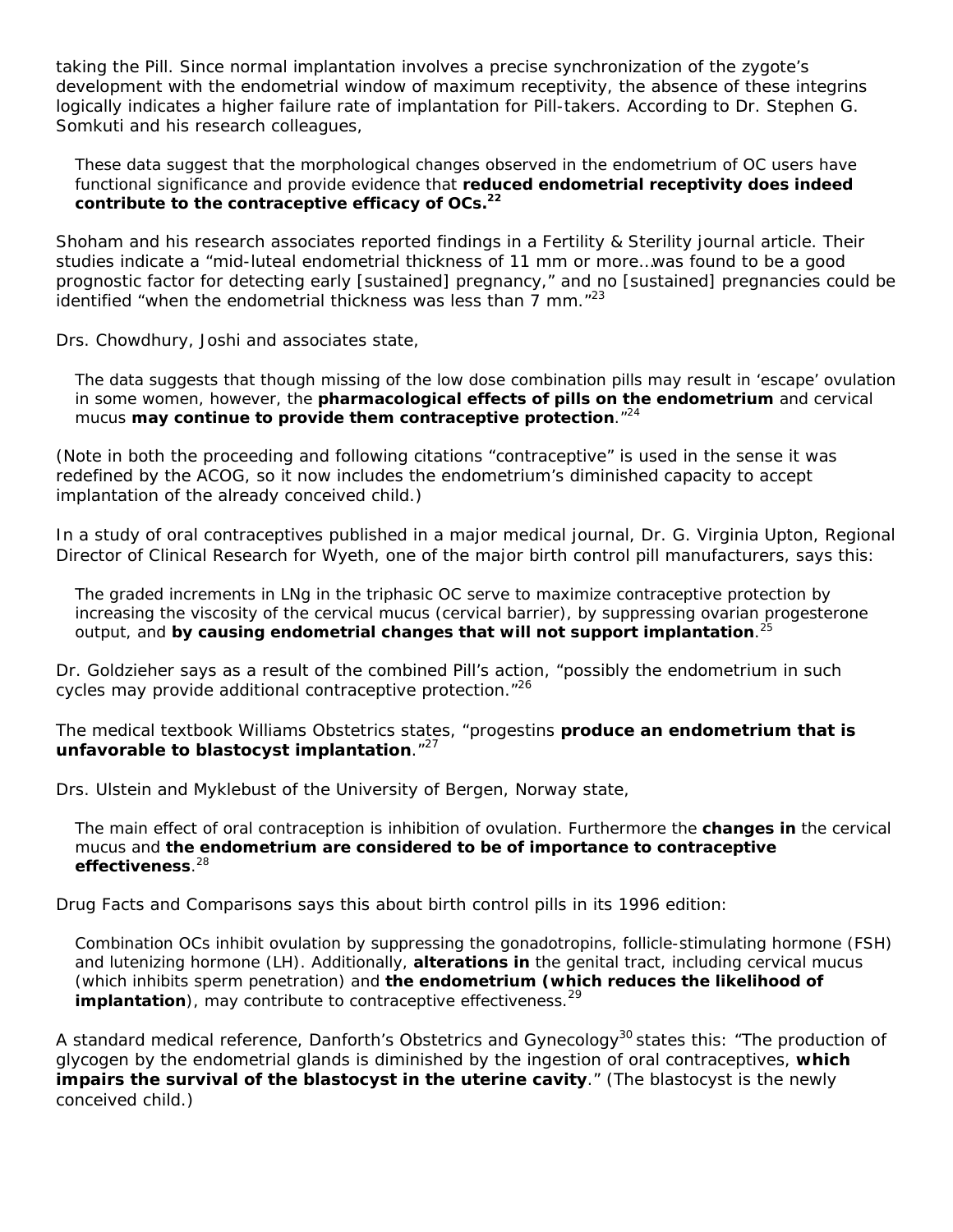It is well documented that the cellular structure of the endometrium is altered by the Pill, producing areas of edema alternating with areas of dense cellularity, which constitute an abnormal state not conducive to a pregnancy.<sup>3</sup>

Magnetic Resonance Imaging studies demonstrate that the lining of the endometrium is dramatically thinned in Pill users. Normal endometrial thickness that can sustain a pregnancy ranges in density from 5 to 13 mm. The average thickness in pill users is 1.1 mm.  $32\frac{33}{2}$  $32\frac{33}{2}$  $32\frac{33}{2}$  $32\frac{33}{2}$ 

Sherrill Sellman describes the Pill's effects as follows:

…[causing] alterations to the lining of the womb, converting the proliferative nature of the endometrium—which is naturally designed to accept and sustain a fertilized ovum—to a secretory endometrium, which is a thin, devasculating lining, **physiologically unreceptive to receiving and sustaining a zygote**. [34](#page-88-33) 

In her article "Abortifacient Drugs and Devices: Medical and Moral Dilemmas," Dr. Kristine Severyn states,

The third effect of combined oral contraceptives is to **alter the endometrium in such a way that implantation of the fertilized egg (new life) is made more difficult, if not impossible**. In effect, **the endometrium becomes atrophic and unable to support implantation of the fertilized egg**…the alteration of the endometrium, making it **hostile to implantation** by the fertilized egg, provides **a backup abortifacient method** to prevent pregnancy.<sup>35</sup>

A 1999 Guttmacher Institute publication includes the following statement concerning the "Emergency Contraceptive Pill" (ECP):

The best scientific evidence suggests that ECP's most often work by suppressing ovulation. But depending on the timing of intercourse in relation to a woman's hormonal cycle, **they—as is the case with** *all* **hormonal contraceptive methods—also may prevent pregnancy** either by preventing fertilization or **by preventing implantation of a fertilized egg in the uterus**. [36](#page-88-35) 

Note what isn't said directly, but which is nonetheless indicated for all who have eyes to see—one primary way this product works is by causing the death of an already conceived child. These technical terms go unexamined by most readers, including physicians. It is only when you stop and think about the significance of preventing implantation that you come to terms with what it really means. Most people, including most prolife Christians, simply don't stop and think. It's significant to note that while ECPs may be more efficient in preventing implantation than the Pill, their stated means of operation are actually the same.

### **What Does All this Mean?**

*Contraceptive Technology,* dealing with the impact of OCPs on a woman's endometrium, states, "secretions within the uterus are altered as is the cellular structure of the endometrium leading to the production of areas of edema alternating with areas of dense cellularity."<sup>37</sup>

As a woman's menstrual cycle progresses, her endometrium gradually gets richer and thicker in preparation for the arrival of any newly conceived child who may be there to attempt implantation. In a natural cycle, unimpeded by the Pill, the endometrium produces an increase in blood vessels, which allow a greater blood supply to bring oxygen and nutrients to the child. There is also an increase in the endometrial stores of glycogen, a sugar that serves as a food source for the blastocyst (child) as soon as he or she implants.

The Pill keeps the woman's body from creating the most hospitable environment for a child, resulting instead in an endometrium that is deficient in both food (glycogen) and oxygen. The child may die because he lacks this nutrition and oxygen.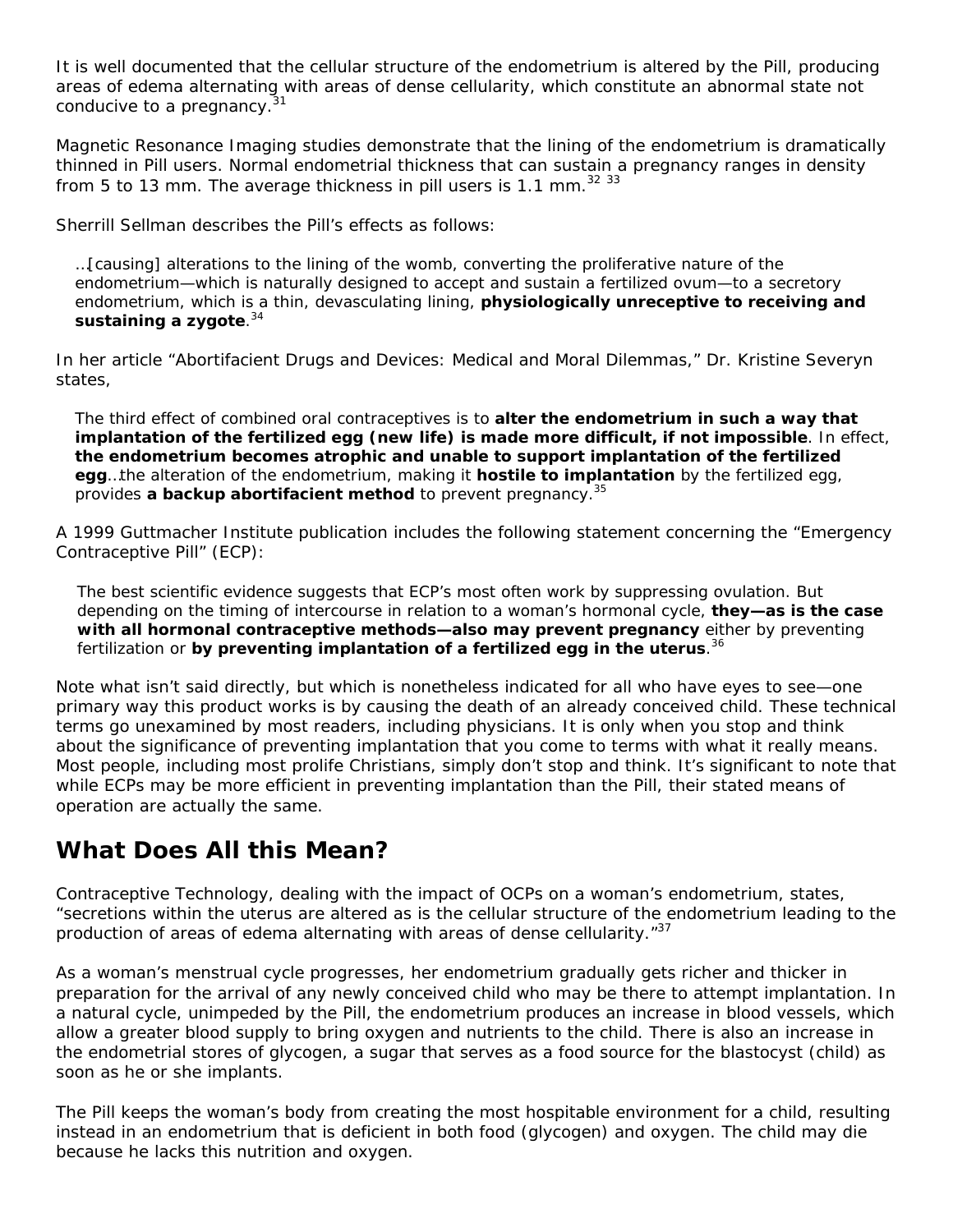Cell-signaling, communications between Integrins in the womb and surrounding the traveling egg, are disrupted and hamper healthy implanting of the embryo into the endometrium. In a 1997 medical journal, this effect on the endometrium is portrayed in a graphic analogy:

Consider the example of a space shuttle, low on fuel and oxygen, urgently needing to dock with the space station. The mother ship and the shuttle communicate with each other so that the shuttle knows which docking bay to go to. Importantly, the mother ship knows which bay to make ready. Successful communication is imperative. If this electronic communication fails (disrupted embryo-uterine 'celltalk') the shuttle may go to the wrong docking bay, fail to attach to the mother ship, drift away, with the result that the crew dies from a lack of food and oxygen. Alternately, the shuttle might go to the right bay but find that all the docking apparatus is not in place. Again, the attachment between the two fails due to faulty communication and the crew dies…. To continue the analogy, the Integrins could be thought of as grappling hooks that 'hold' the human embryo onto the womb whilst the process of implantation is completed.<sup>[38](#page-88-37)</sup>

Typically, the new person attempts to implant at six days after conception. If implantation is unsuccessful, the child is flushed out of the womb in a miscarriage that may appear to be nothing more than a normal, even if delayed, menstruation. While there are many spontaneous miscarriages, whenever the miscarriage is the result of an environment created by a foreign device or chemical, it is an artificially induced miscarriage, which is, in fact, an abortion. This is true even if the mother does not intend it, is not aware of it happening, and would be horrified if she knew.

If the embryo is still viable when it reaches the uterus**, underdevelopment of the uterine lining caused by the Pill prevents implantation**. The embryo dies and the remains are passed along in the next bleeding episode, which, incidentally, is not a true menstruation, even though it is usually perceived as such.[39](#page-88-38) 

### **Research Findings Back to the 1970's**

One of the things that surprised me in my research was that though many recent sources testify to the Pill's abortive capacity, it has actually been well established for three decades. In 1966 Dr. Alan Guttmacher, former director of Planned Parenthood, said this about the Pill's effect on the uterine lining:

The appearance of the endometrium differs so markedly from a normal premenstrual endometrium that one doubts it could support implantation of a fertilized egg.<sup>[40](#page-88-39)</sup>

The following nine sources are all from the 1970s. (Keep in mind that the term "blastocyst" refers to the newly conceived human being—"it" is not a thing, but a person, a "he" or "she.")

Dr. Daniel R. Mishell of the USC School of Medicine said,

Furthermore, [the combination pills] **alter the endometrium** so that glandular production of glycogen is diminished and **less energy is available for the blastocyst to survive** in the uterine cavity[.41](#page-88-40)

Dr. J. Richard Crout, president of the Food and Drug Administration (FDA), said this of combination birth control pills:

Fundamentally, these pills take over the menstrual cycle from the normal endocrine mechanisms. And in so doing they inhibit ovulation and **change the characteristics of the uterus so that it is not receptive to a fertilized egg**. [42](#page-88-41)

In 1970, J. Peel and M. Potts's *Textbook of Contraceptive Practice* acknowledged this: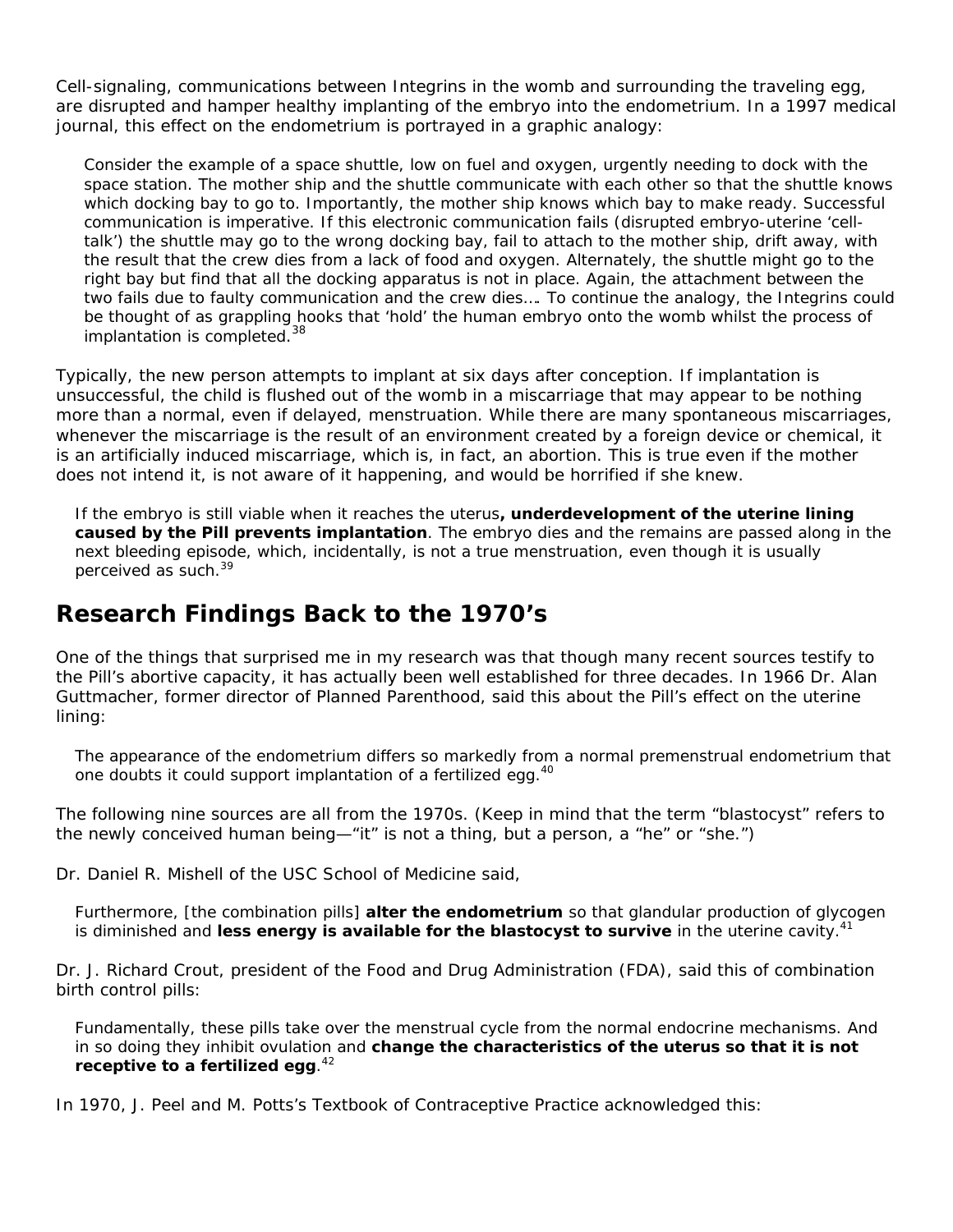In addition to its action on the pituitary-ovarian axis the combination products [BCPs] also alter the character of the cervical mucus, modify the tubal transport of the egg and **may have an effect on the endometrium to make implantation unlikely**. [43](#page-88-42)

In their book *Ovulation in the Human*, P. G. Crosignani and D. R. Mishell stated that birth control pills "**affect the endometrium, reducing glycogen production by the endometrial glands which is necessary to support the blastocyst**."[44](#page-88-43)

The *Handbook of Obstetrics & Gynecology*, then a standard reference work, states,

The combination pill…is effective because LH release is blocked and ovulation does not occur; tubal motility is altered and fertilization is impeded; **endometrial maturation is modified so that implantation is unlikely**; and cervical mucus is thickened and sperm migration blocked.<sup>[45](#page-88-44)</sup>

Note that in this case *four* mechanisms are mentioned, including tubal motility, which we will address later. Note also that prevention of implantation is listed before the prevention of conception by the thickened cervical mucus.

In 1979 a spokesperson for Ortho Pharmaceutical Corporation, stated,

The lining of the uterus does not become fully developed so that even if an egg does ripen and is fertilized, there is little likelihood that it would become implanted.<sup>[46](#page-88-45)</sup>

It was not just obscure medical journals and textbooks that contained this information in the 70's. The popular magazine *Changing Times* explained, "The pill may affect the movement of the fertilized egg toward the uterus or **prevent it from imbedding itself in the uterine lining**."[47](#page-88-9) Likewise, the book *My Body, My Health* stated,

In a natural cycle, the uterine lining thickens under the influence of estrogen during the first part of the cycle, and then matures under the influence of both progesterone and estrogen after ovulation. This development sequence is not possible during a Pill cycle because both progestin and estrogen are present throughout the cycle. **Even if ovulation and conception did occur, successful implantation would be unlikely**. [48](#page-88-10) 

### **Proabortionists Know: Why Don't We?**

 If most prolifers have been slow to catch on to this established medical knowledge (I certainly have been), many proabortionists are fully aware of it. In February 1992, writing in opposition to a Louisiana law banning abortion, Tulane Law School Professor Ruth Colker wrote,

#### Because **nearly all birth control devices, except the diaphragm and condom, operate between the time of conception…and implantation**…the statute would appear to ban most contraceptives.<sup>[49](#page-88-12)</sup>

Colker referred to all those methods, including the Pill, which sometimes prevent implantation.

Similarly, attorney Frank Sussman, representing Missouri Abortion Clinics, argued before the Supreme Court in 1989 that "The most common forms of…contraception today, **IUDs and low-dose birth control pills…act as abortifacients.**" [50](#page-88-13)

Remember, by that time all Pills were "low-dose" compared to the Pill of the 60's and 70's. In fact, 97% were low-dose even by recent standards, in that they had less than fifty micrograms of estrogen.

The Pill's ability to prevent implantation is such well-established knowledge that the 1982 edition of the *Random House College Dictionary*, on page 137, actually defines "Birth Control Pill" as "an oral contraceptive for women that **inhibits ovulation, fertilization, or implantation of a fertilized ovum**, causing temporary infertility." (I'm not suggesting, of course, that *Random House* or any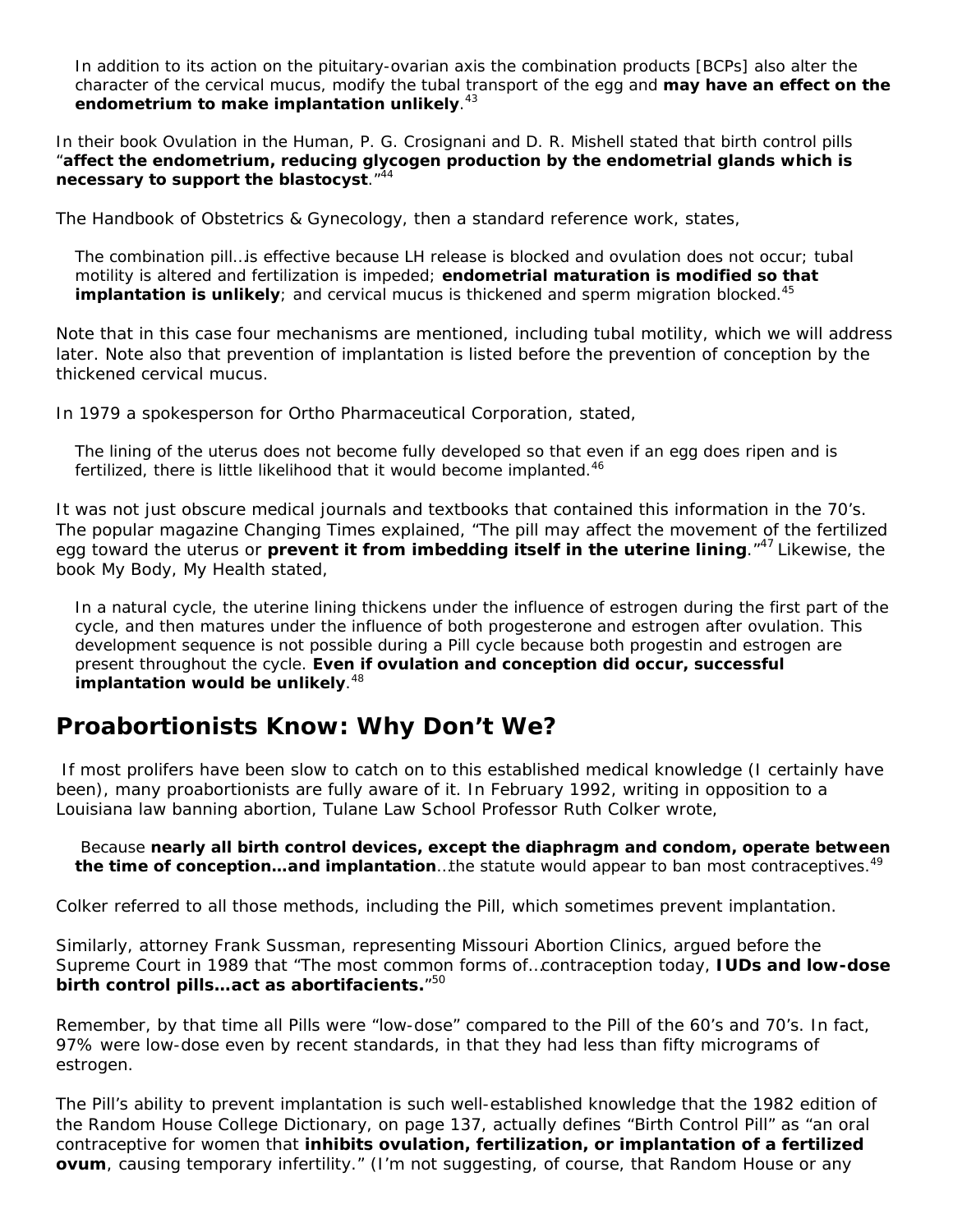dictionary is an authoritative source. My point is that the knowledge of the Pill's prevention of implantation is so firmly established that it can be presented as standard information in a household reference book. That this is unknown to and denied by so many Christians is remarkable to say the least.)

I found on the World Wide Web a number of sources that recognize the abortive mechanism of the Pill. (Again, web sources are not authoritative—my point is to demonstrate a widespread awareness of the Pill's abortive properties.) For instance, "Oral Contraceptives: Frequently Asked Questions," says, "The combined oral contraceptive pill…**impedes implantation of an egg into the endometrium (uterine lining) because it changes that lining.**" [51](#page-88-15)

For years proabortionists have argued that if the Human Life Amendment, which recognizes each human life begins at conception, was to be put into law, this would lead to the banning of both the IUD and the Pill. When hearing this I used to think, "They're misrepresenting the facts and agitating people by pretending the Pill would be jeopardized by the HLA."

I realize now that while their point *was* to agitate people against the Human Life Amendment, they were actually correct in saying that if the amendment was passed and taken seriously, the Pill's legality would be jeopardized. They never claimed the Human Life Amendment would make condoms or diaphragms illegal. Why? Because when they work, those methods are 100% contraceptives—they *never* cause abortions. It's because they know that the Pill sometimes prevents implantation that abortion advocates could honestly claim that an amendment stating human life begins at conception would effectively condemn the Pill.

### **The Pill's Failure to Prevent Ovulation**

One of the most common misconceptions about the Pill is that its success in preventing discernible pregnancy is entirely due to its success in preventing ovulation. In fact, if a sexually active and fertile woman taking the Pill does not get pregnant in 97% of her cycles it does *not* mean she didn't ovulate in 97% of her cycles.

In many of her cycles the same woman would not have gotten pregnant even if she weren't using the Pill. Furthermore, if the Pill's second mechanism works, conception will be prevented despite ovulation taking place. If the second mechanism fails, then the third mechanism comes into play. While it may fail too, every time it succeeds it will contribute to the Pill's *perceived* contraceptive effectiveness. That is, because the child is newly conceived and tiny, and the pregnancy has just begun six days earlier, that pregnancy will not be discernible to the woman. Therefore **every time it causes an abortion the Pill will be** *thought* **to have succeeded as a contraceptive**. Most women will assume it has stopped them from ovulating even when it hasn't. This illusion reinforces the public's confidence in the Pill's effectiveness, with no understanding that both ovulation *and* conception may, in fact, not have been prevented at all.

In his article "Ovarian follicles during oral contraceptive cycles: their potential for ovulation," Dr. Stephen Killick says, "It is well established that newer, lower-dose regimes of combined oral contraceptive (OC) therapy do not completely suppress pituitary and ovarian function."<sup>[52](#page-88-16)</sup>

Dr. David Sterns, in *How the Pill and the IUD Work: Gambling with Life,* states, "even the early pill formulations (which were much more likely to suppress ovulation due to their higher doses of estrogen) still allowed breakthrough ovulation to occur 1 to 3% of the time.<sup>"[53](#page-88-46)</sup> He cites an award winning study by Dutch gynecologist Dr. Nine Van der Vange in which she discovered in Pill-takers "**proof of ovulation based on ultrasound exams and hormonal indicators occurred in about 4.7% of the cycles studied**."[54](#page-88-17)

I obtained a copy of Dr. Van der Vange's original study, called "Ovarian activity during low dose oral contraceptives," in which she concludes,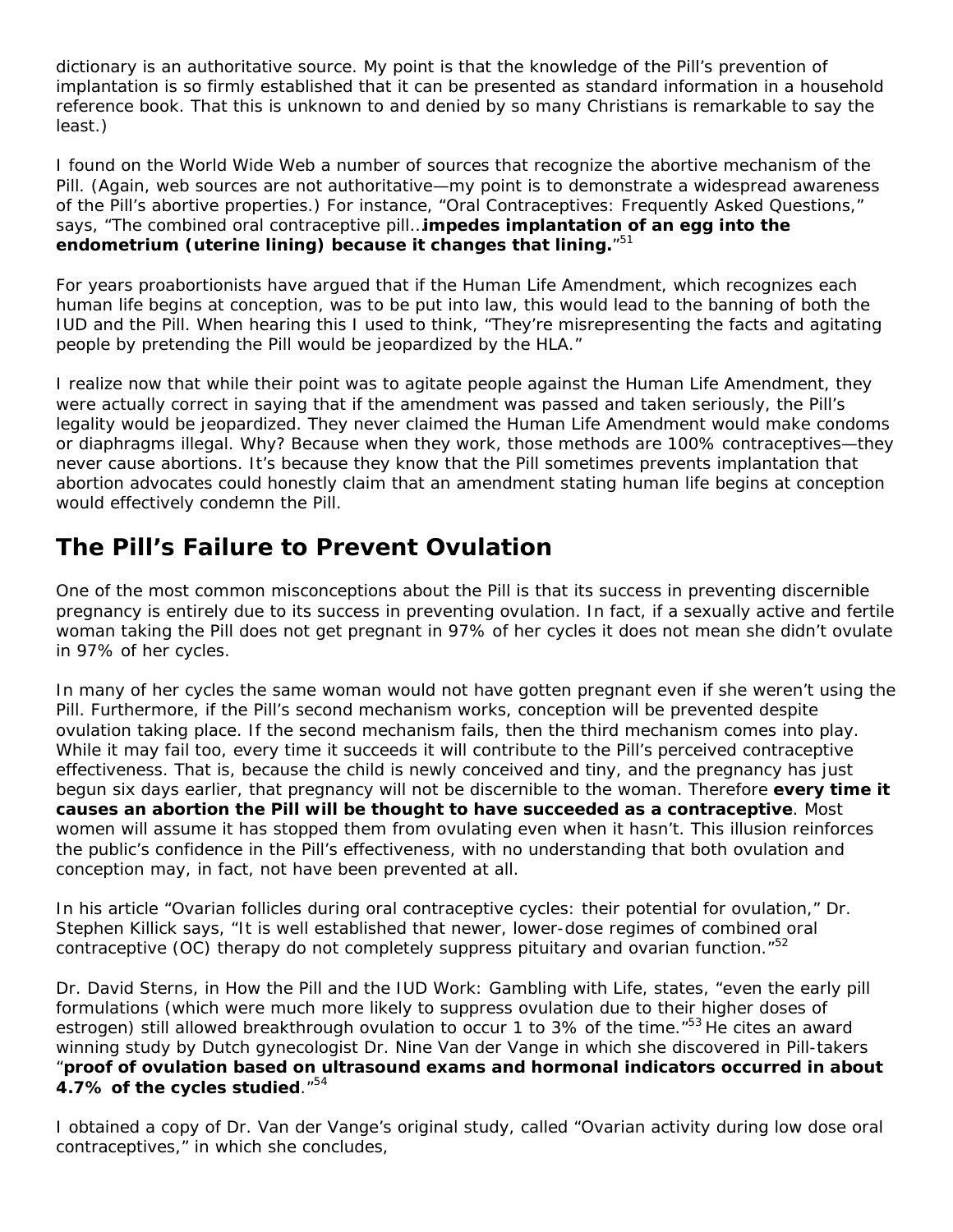These findings indicate that **ovarian suppression is far from complete with the low dose OC**…Follicular development was found in a high percentage during low-dose OC use…ovarian activity is very common for the low dose OC preparations…the mode of action of these OC is **not only based on ovulation inhibition**, but other factors are involved such as cervical mucus, vaginal pH and **composition of the endometrium**. [55](#page-88-47)

This means that though a woman might not get clinically pregnant in 97% of her cycle months (her pregnancy able to be identified and measured through normal medical means), *there is simply no way to tell how often the Pill has actually prevented her ovulation*. Given the fact she would not get pregnant in many months even if she ovulated, and that there are at least two other mechanisms which can prevent measurable pregnancy—one contraceptive and the other abortive—a 97% apparent effectiveness rate of the Pill might mean a far lower effectiveness in actually preventing ovulation. Though we can't know exactly how much lower, it might be a 70-90% rate. The other 17-27% (these numbers are picked at random since we do not know) of the Pill's "effectiveness" could be due to a combination of the normal rates of nonpregnancy, the thickening of the cervical mucus and—at the heart of our concern here—the endometrial inhospitality to the newly conceived child.

Endometrial thickness is not the only consideration. There are a variety of hormonal factors that operate in conjunction with endometrial proliferation. Dr. Wilks explains, "The process of implantation, rather than being an accidental event dependent on chance, is in fact a multi-factorial, cascading bio-molecular, physiological and hormonal event."<sup>56</sup> A "hormonal dialogue" occurs between a healthy endometrium and the newly conceived child. (I refer to this elsewhere in this book.)

In an attempted refutation of my research, in an *Ethics & Medicine* Journal article titled "Redux: Is the Oral Contraceptive Pill an Abortifacient?" Dr. Joel E. Goodnough writes:

Alcorn believes that if ovulation and conception occurs on the OCP, the embryo is at risk of being aborted due to changes in the endometrium…that are hostile to implantation of the embryo…The literature that he quotes describes the endometrium in women on the OCP as being hostile to the embryo, but no literature actually shows that death of the embryo results.<sup>57</sup>

But Dr. Goodnough does not cite a single research article to defend the certain or likely non-death of the embryonic child, which he apparently assumes will always somehow survive the hostile endometrium. He thus rejects the wealth of secondary and indirect evidence in favor of a position devoid of evidence. (I address Dr. Goodnough's criticisms in much more detail in *Appendix J*.)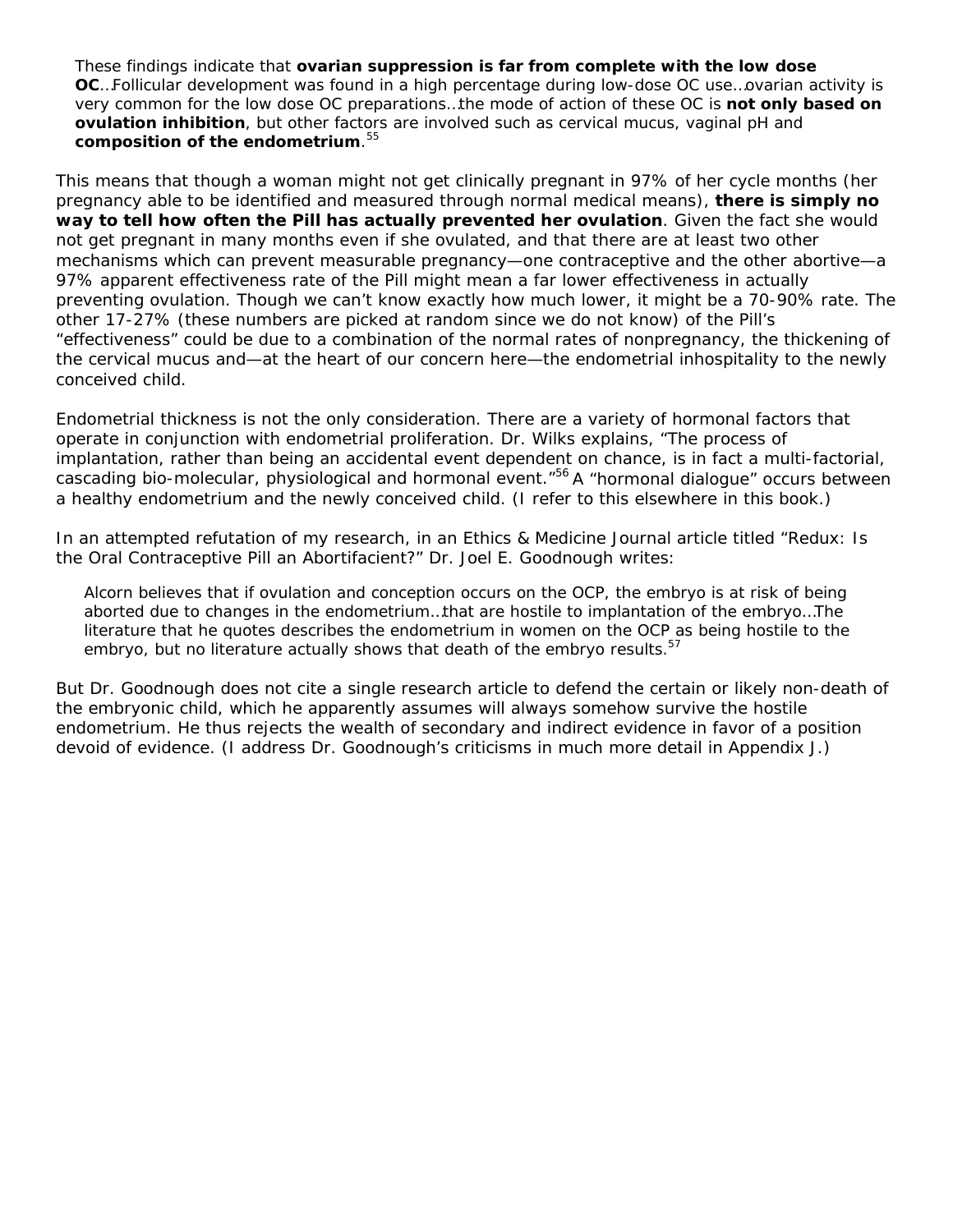# **What do the Pill Manufacturers Say?**

No one is in a better position to address the question of how birth control pills work than the companies that produce them. In this section I quote from their materials and recount conversations with representatives of various Pill manufacturers.

### **Searle**

I asked a good friend and excellent prolife physician to call a birth control pill manufacturer concerning the statements in their inserts. He contacted Searle, whose package insert for the pill Demulen, says "**alterations in the…endometrium (which may reduce the likelihood of implantation) may also contribute to the contraceptive effectiveness**." (Note that Searle twice uses the term "may," in contrast to Ortho and Wyeth, which in their information in the *PDR* state the same effect as a fact rather than a possibility.)

Here is part of a letter dated February 13, 1997, written by Barbara Struthers, Searle's Director of Healthcare Information Services, to my prolife physician friend:

Thank you for your recent request for information regarding whether oral contraceptives are abortifacients…One of the possible mechanisms listed in the labeling is "changes in the endometrium which may reduce the likelihood of implantation." **This is a theoretical mechanism only and is not based upon experimental evidence, but upon the histologic appearance of the endometrium.** However, as noted by Goldzieher, the altered endometrium is still capable of sustaining nidation, as shown by pregnancies occurring in cycles with only a few or no tablet omissions.<sup>58</sup>

Dr. Struthers (PhD) makes a valid point that the Pill's effects on the endometrium do not *always* make implantation impossible. But in my research I've never found anyone who claims they *always* do. The issue is whether they *sometimes* do. **To be an abortifacient does not require that something always cause an abortion, only that it sometimes does.**

In fact, whether it's RU-486, Norplant, Depo-Provera, the Mini-pill or the Pill, there is no chemical that *always* causes an abortion. There are only those that do so never, sometimes, often and usually. Children who play on the freeway, climb on the roof or are left alone by swimming pools don't *always* die, but this hardly proves these practices are safe and never result in fatalities. Thus, the point that the Pill doesn't always prevent implantation is true, but has no bearing on the question of whether it sometimes prevents implantation, as suggested by Searle's own literature.

Dr. Struthers goes on to say, "It is unlikely that OCs would decrease the likelihood of endometrial implantation, particularly when one appreciates that the blastocyst is perfectly capable of implanting in various 'hostile' sites, e.g. the fallopian tube, the ovary, the peritoneum."

Her point is that the child sometimes implants in the wrong place. True enough—but, again, no one is saying this doesn't happen. The question is whether the Pill sometimes hinders the child's ability to implant in the *right* place. Whether the child implants in the wrong place or fails to implant in the right one, the result is the same—death. But in the first case a human agent does not cause the death. In the second case, it does—by use of the Pill.

Dr. Struthers then says, "Used as directed, the hormone level in modern OCs is simply too low to cause interception, that is, failure of the blastocyst to implant."

If this is true, then why does the company's own literature—produced by their researchers and submitted to the FDA, the medical community, and the public—suggest the contrary? And why do dozens and dozens of scientific and medical sources definitively state the contrary? If Dr. Struthers is right, not just some but *all* of these other sources have to be wrong.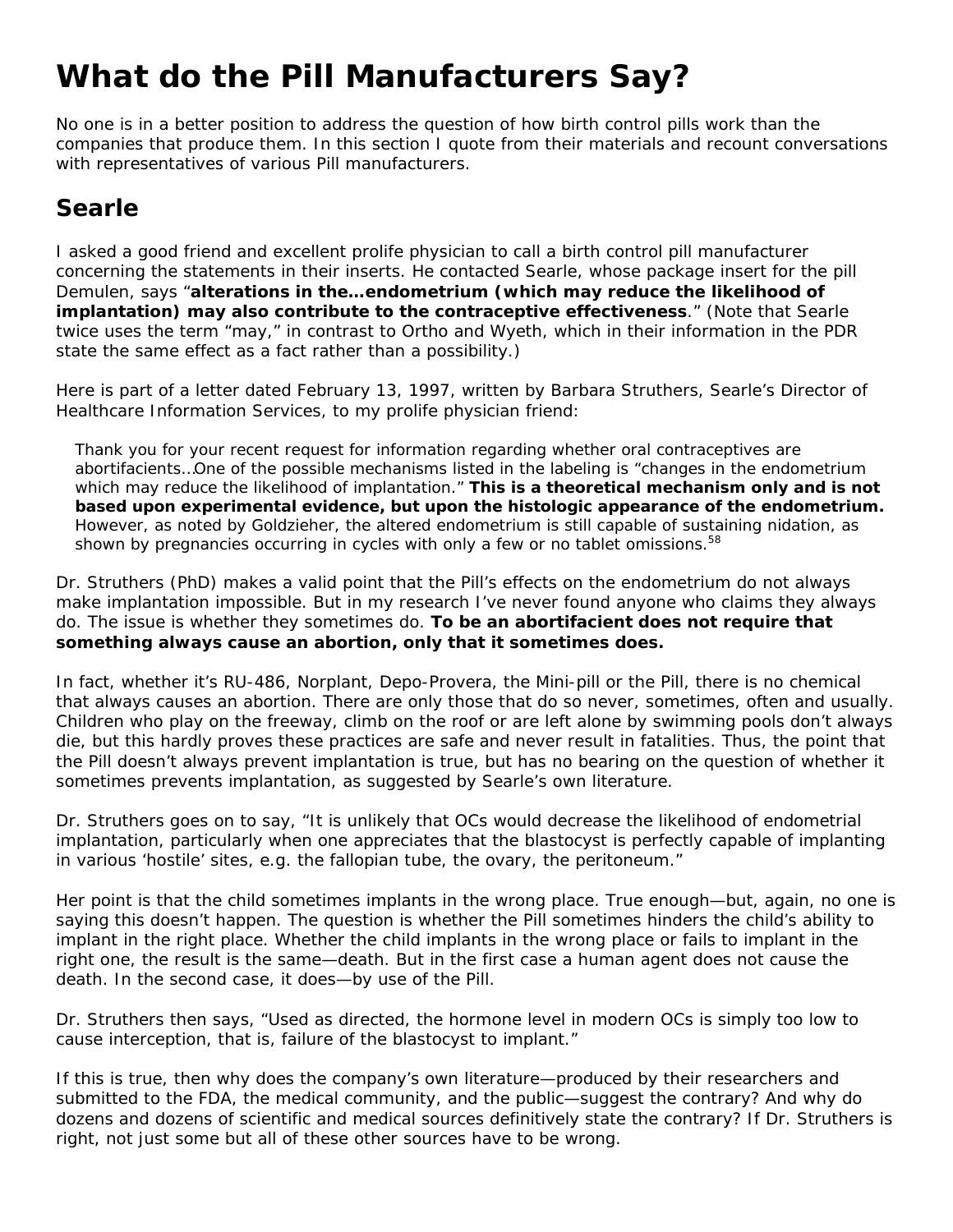Dr. Struthers further states; "Until the blastocyst implants…there would be no loss of an embryo and, therefore, no abortion. Thus, the theoretical mechanism of reduced likelihood of implantation by whatever means would not be considered an abortion by any biological definition."

It is here that her presuppositions become clear. Having said implantation won't be prevented, she then says even if it is, *the result isn't really an abortion*. This statement is profound both in its breadth and its inaccuracy. It's a classic logic-class-illustration of faulty reasoning. It's like saying "Sudden Infant Death Syndrome does not affect toddlers; therefore, it does not involve the deaths of human beings." Such a statement assumes facts not in evidence: that infants are not people because they are pre-toddlers. In exactly the same way Dr. Struthers assumes—without offering any evidence—that pre-embryo human beings are not really human beings.

But if human life *does* begin at conception, which is the overwhelming biological consensus, then **causing the death of a "blastocyst" is just as much an abortion as causing the death (or as she puts it, "loss") of an "embryo."** The days-old individual is a *smaller and younger* person than the embryo, but he or she is *no less* a person in the sight of God who created him. People do not get more human as they get older and bigger—if they did, toddlers would be more human than infants, adolescents more human than toddlers, adults more human than adolescents and professional basketball players more human than anyone.

Dr. Struthers says the "reduced likelihood of implantation by whatever means would not be considered an abortion by any biological definition." This statement is unscientific in the extreme. The biological definition she ignores is not just some obscure definition of life, but the precise definition, which the vast majority of scientists, including biologists, actually hold to—that life begins at conception. (See *Appendix B:* **When Does Human Life Begin? The Answer of Science.**) An early abortion is still an abortion, and no semantics change this reality, even if they manage to obscure it.

The letter from Dr. Struthers certainly contains some valid information along with the invalid. But how seriously can we take its bottom-line conclusions that the Pill is not an abortifacient? I showed her letter to one physician who told me a "healthcare information services director" is a public relations position with the primary job of minimizing controversy, denying blame, putting out fires, and avoiding any bad publicity for products, both with physicians and the general public. Perhaps this assessment was unfair—I don't know. But after reading her letter I determined to personally call the research or medical information departments of all the major birth control manufacturers and hear for myself what each of them had to say.

When I called Syntex, they informed me that Searle had recently purchased all their "feminine products," including the Pill. So I called Searle's customer service line, identified myself by name, and was asked to explain my question. When I said that it related to the Pill's mechanism of preventing implantation, the person helping me (who didn't identify herself) became discernibly uneasy. She asked me who I was, so I gave her my name again. Then she asked me to wait while she conferred with her colleagues. After several minutes she got back on the line and said "Dr. Struthers will have to talk to you about this, and she's not in."

Since Dr. Struthers was unavailable, I asked the woman if *she* could offer me any guidance. She said, uneasiness evident, "By any chance are you asking about this for religious reasons?" I said, "Yes, that's part of it." She said, "Well, I can tell you that our pills are *not* abortifacients." I asked, "Then why does your professional labeling talk about the Pill reducing the likelihood of implantation?" She said, "I can't answer that question. You'll have to talk to Dr. Struthers." I left my number, but Dr. Struthers never called me back.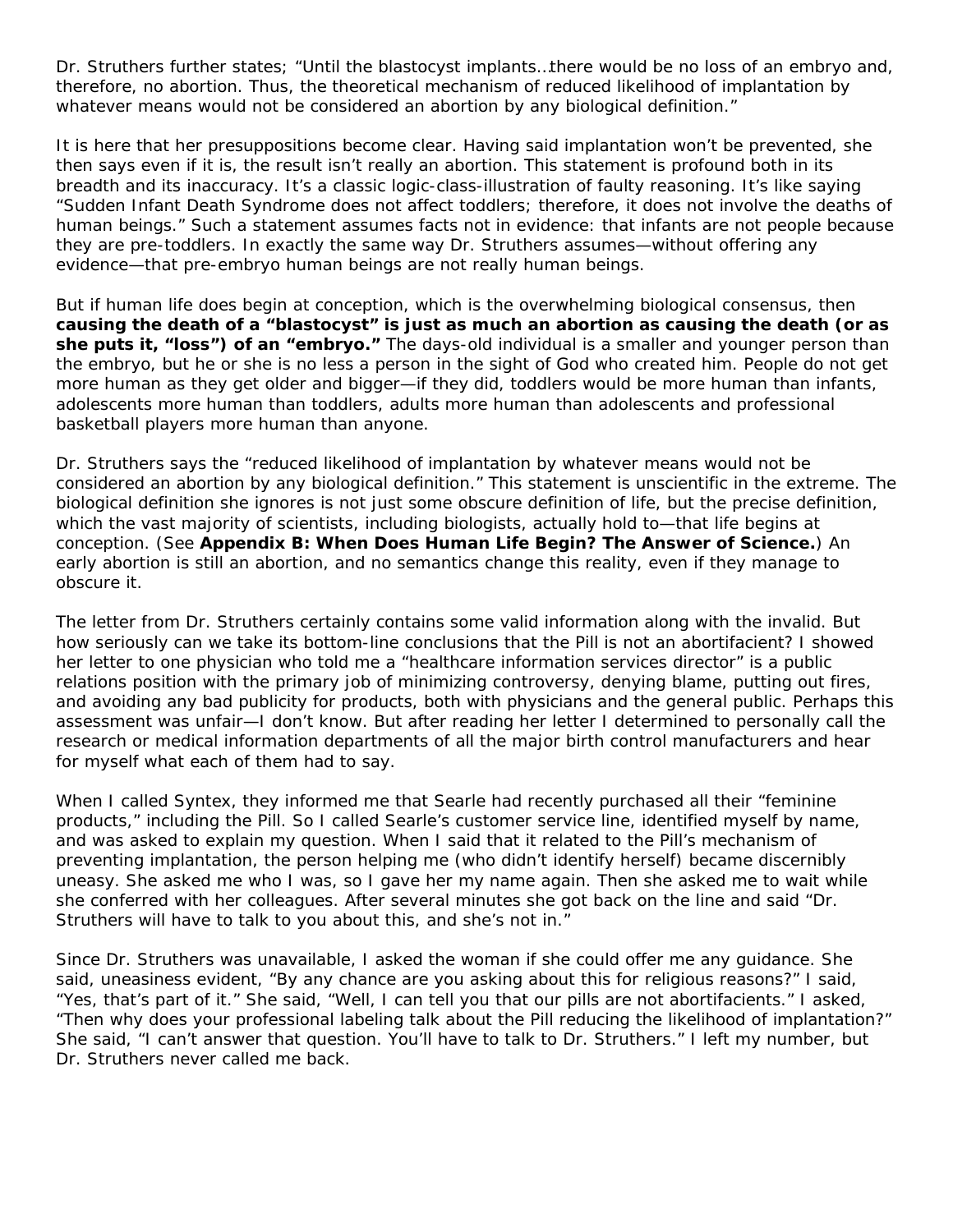### **Organon**

Next I called Organon, the maker of the birth control pill Desogen. After explaining my question about their literature that says the Pill sometimes prevents implantation, I was transferred to Erin in medical services. She informed me "the Pill's *primary* mechanism is preventing ovulation." After my follow-up question, she said, "The other mechanisms also happen, but they're secondary." When I asked how often the primary mechanism fails and the secondary mechanisms kick in, she said "there's no way to determine the number of times which happens and which doesn't."

Reading between the lines, Erin said, "If you're asking if it's an abortifacient…[pause]" I interjected, "Yes, I am." She continued, "…that's difficult to ever say that." She added, "What happens is, if ovulation occurs, **the Pill will thicken the mucus and thin the endometrium so that it doesn't allow that pregnancy."** She quickly added, "but it's not like the IUD." I understood her to mean that preventing implantation is the *primary* function of the IUD, whereas it is only a *secondary* function of the Pill.

### **Wyeth-Ayerst**

Wyeth-Ayerst Labs is the maker of six combination Pills. I called and spoke with a medical information coordinator named Adrianne. I read to her the professional labeling of their Pills that says "other alterations include changes…in the endometrium (which reduce the likelihood of implantation)." I asked if she knew how often the Pill prevents implantation.

Once again it became obvious that I was prolife, presumably because no one but a prolifer would care about this issue. Adrianne read to me a printed statement that said "these mechanisms are not abortifacient in nature." She carefully explained that inhibiting ovulation and thickening the cervical mucus were contraceptive, not abortive. Of course, I agreed 100%. She then said, reading from the statement in front of her, "while it is true that progestins do alter the uterine lining, this is not considered a contraceptive action of these methods. The fact that these methods are not 100% effective and successful pregnancies have occurred clearly demonstrate that successful implantations can occur."

Over the following ten minutes, Adrianne kept talking about the first two mechanisms. I kept asking about the third. Finally she said, "Yes, that [interfering with implantation] occurs, but it doesn't prevent a pregnancy." I thought, that's true, it doesn't *prevent* a pregnancy, it actually *ends* a pregnancy, but I knew that wasn't what she meant. I then referred her back to Wyeth's professional labeling and pointed out once more the third mechanism. She followed along with her copy and said, "That third effect happens, but it's not considered a contraceptive action, because sometimes it fails to prevent pregnancy."

Of course, she had already acknowledged that sometimes the Pill fails to prevent ovulation and sometimes the thickened cervical mucus fails to prevent the sperm from fertilizing the egg. In the same way a visible pregnancy proves the third mechanism has failed, it proves the other two mechanisms have also failed. Yet *they* are still considered to be real mechanisms of the Pill, despite the fact they sometimes fail. Why shouldn't the third effect be treated the same way?

I said, "According to your professional labeling, sometimes your Pills do prevent a fertilized egg from implanting—is that correct or incorrect?" She paused for a very long time and I heard papers shuffling. Finally she said, "Yes, that's correct, but not always…that's why we can't say contraceptives are 100% effective."

I said, "Okay, let me try to summarize, and please correct me if I'm wrong. There are three different ways the Pill operates.  $\#1$  usually works. When  $\#1$  fails,  $\#2$  may work. When  $\#1$  and  $\#2$  fail,  $\#3$ may work. And sometimes all three fail."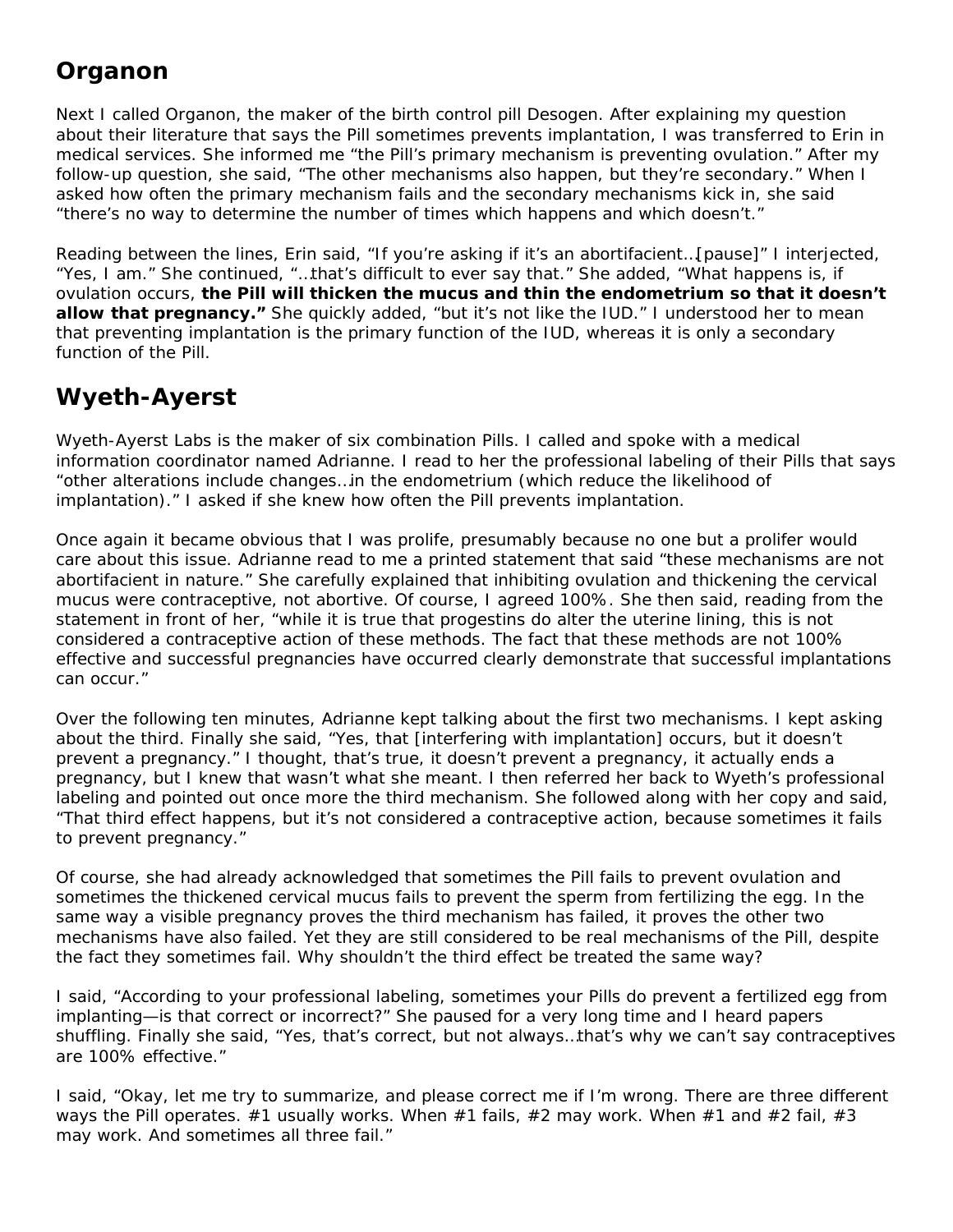She said "Yes, that's correct." She offered to send me information by mail, and I gladly accepted the offer. (I had asked Searle and Ortho to do this but they said they didn't have anything they could send me.) She warmly invited me to call back if I needed any more information.

When I received the information in the mail, it contained three things. The first was a cover letter written by Robin Boyle, R.Ph., Wyeth's Manager of Drug Information. It was clearly a form letter designed for those expressing concerns about abortion, and contained the precise contents that Adrianne quoted to me. Also enclosed was a colorful booklet entitled *Birth Control with the Pill*. In the section "How the Pill Works," it states, "The pill mainly prevents pregnancy in two ways." It then speaks of only the first two mechanisms and makes no reference whatsoever to the third, the prevention of implantation.

The detailed, fine print "professional labeling" was also enclosed, and, as reflected in *The PDR*, it states "**alterations include changes in…the endometrium (which reduce the likelihood of implantation)**."

It struck me that virtually everyone receiving this information would read the large print, attractive, colorful, easy-to-understand booklet (which makes no mention of the abortive mechanism), and almost no one would read the extremely small print, black and white, technically worded, and completely unattractive sheet—the one that acknowledges in the fine print that the Pill sometimes prevents implantation (thereby causing an abortion).

It is safe to say that virtually none of Wyeth's consumers will read the highly technical study printed in a 1988 *International Journal of Fertility* article*,* by none other than Wyeth's own Regional Director of Clinical Research, who stated one way oral contraceptives work is "**by causing endometrial changes that will not support implantation**."[59](#page-88-22) 

### **Ortho-McNeil**

On March 24, 1997, I had a lengthy and enlightening talk with Richard Hill, a pharmacist who works for Ortho-McNeil's product information department. (Ortho-McNeil is one of the largest Pill manufacturers.) I took detailed notes.

Hill was unguarded, helpful, and straightforward. He never asked me about my religious views or my beliefs about abortion. He did not couch his language to give me an answer I wanted to hear. He couldn't, since he had no idea what biases or presuppositions I might have.

Hill informed me "I can't give you solid numbers, because there's no way to tell which of these three functions is actually preventing the pregnancy; but I can tell you the great majority of the time it's the first one [preventing ovulation]."

I asked him, "Does the Pill sometimes fail to prevent ovulation?" He said "yes." I asked, "What happens then?" He said, "The cervical mucus slows down the sperm. And if that doesn't work, **if you end up with a fertilized egg, it won't implant and grow because of the less hospitable endometrium**."

I asked him how many of the contraceptives available on the market are low-dose. He said, "I don't have statistics, but I also work in a pharmacy and I can tell you the vast majority of the time people get low-dose pills." He confirmed that there are some "higher dose" pills available, with 50 micrograms of estrogen instead of 20-35 micrograms, but said these were not commonly used. (Remember, even 50 micrograms is only 1/3 the average estrogen dosage in pills of the 1960s.)

I then asked Hill if he was *certain* the Pill made implantation less likely. "Oh, yes," he replied. I said, "So you don't think this is just a theoretical effect of the Pill?" He said the following, which I draw directly from my extensive notes of our conversation: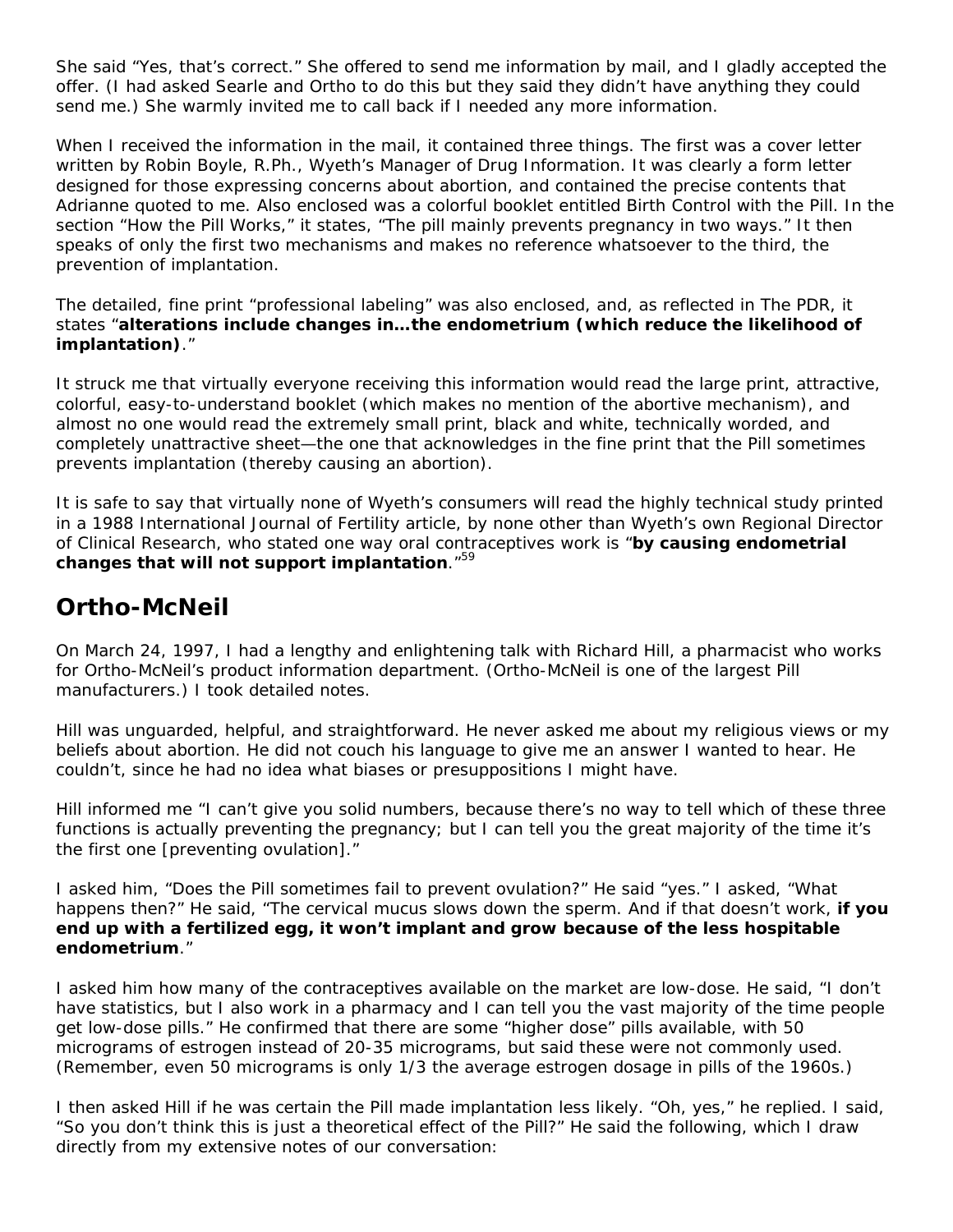Oh, no, it's not theoretical. It's observable. We know what an endometrium looks like when it's rich and most receptive to the fertilized egg. When a woman is taking the Pill you can clearly see the difference, based both on gross appearance—as seen with the naked eye—and under a microscope. **At the time when the endometrium would normally accept a fertilized egg, if a woman is taking the Pill it is much less likely to do so**.

I asked Hill one more time, "So you're saying this is an actual effect that happens, not just a theoretical one?" He said, "**Sure—you can actually see what it does to the endometrium and it's obvious it makes implantation less likely**. The only thing that's theoretical is the numbers, because we just don't know that."

The pills produced by Searle, Ortho, Wyeth and Organon are essentially the same thing, with only slightly different combinations of chemicals. The professional labeling is essentially the same. The medical experts at Searle, Wyeth and Organon were quick to pick up my abortion-related concerns and attempted to defuse them. Despite this, not only the pharmacist at Ortho but the medical services people at Organon and Wyeth acknowledged as an established fact what their literature says, that **the Pill sometimes prevents implantation**. Dr. Struthers of Searle appears to deny this, but then explains that if it happens it isn't really an abortion. When I stack up these responses to the wealth of information I've found in my research, I am forced to believe the people at Ortho, Wyeth, and Organon, not Dr. Struthers at Searle.

While I know that some of what she said is wrong—including the notion that preventing implantation is not a real abortion—I hope and pray that Dr. Struthers is correct and that her position is more than just a careful public relations ploy to placate known prolifers and religious people. The totality of my research, however, convinces me her position is not based on the facts.

### **The Pill's Third Mechanism: Real or Not?**

The key point of dispute in these interviews centers on whether the Pill's prevention of implantation is theoretical or actual. None of the other three manufacturers spoke of it as anything but actual except Dr. Struthers at Searle, who said it is "a theoretical mechanism only." Pharmacist Hill at Ortho categorically stated it was "not theoretical," but based on direct, measurable observation of the endometrium. Who is correct?

Imagine a farmer who has two places where he might plant seed. One is rich, brown soil that has been tilled, fertilized and watered. The other is on hard, thin, dry and rocky soil. If the farmer wants as much seed as possible to take hold and grow, where will he plant the seed? The answer is obvious—on the fertile ground.

Now, you could say to the farmer that his preference for the rich, tilled, moist soil is based on the "theoretical," because he has probably never seen a scientific study that proves this soil is more hospitable to seed than the thin, hard, dry soil. Likely, such a study has never been done. In other words, there is no absolute proof. The farmer might reply to your skeptical challenge based on his years of observation: "I know good soil when I see it—sure, I've seen some plants grow in the hard, thin soil too, but the chances of survival are much less there than in the good soil. Call it theoretical if you want to, but anyone who knows plants and soil knows it's true!"

In fact, this "theoretical" presumption has greatly influenced reproductive medicine. Specialists who engage in *in vitro* fertilization (IVF) treat the woman hormonally in order to create a glycogen-rich, supportive endometrium. William Colliton, clinical professor of Obstetrics and Gynecology at George Washington University and Medical Center points out that "this is the type of endometrium desired by IVF practitioners to accomplish embryo transfer from the petri dish to the womb. $^{160}$  $^{160}$  $^{160}$ 

Searle's Dr. Struthers correctly points out some newly conceived children (she would not use this term, of course) manage to survive in hostile places. But this in no way changes the obvious fact that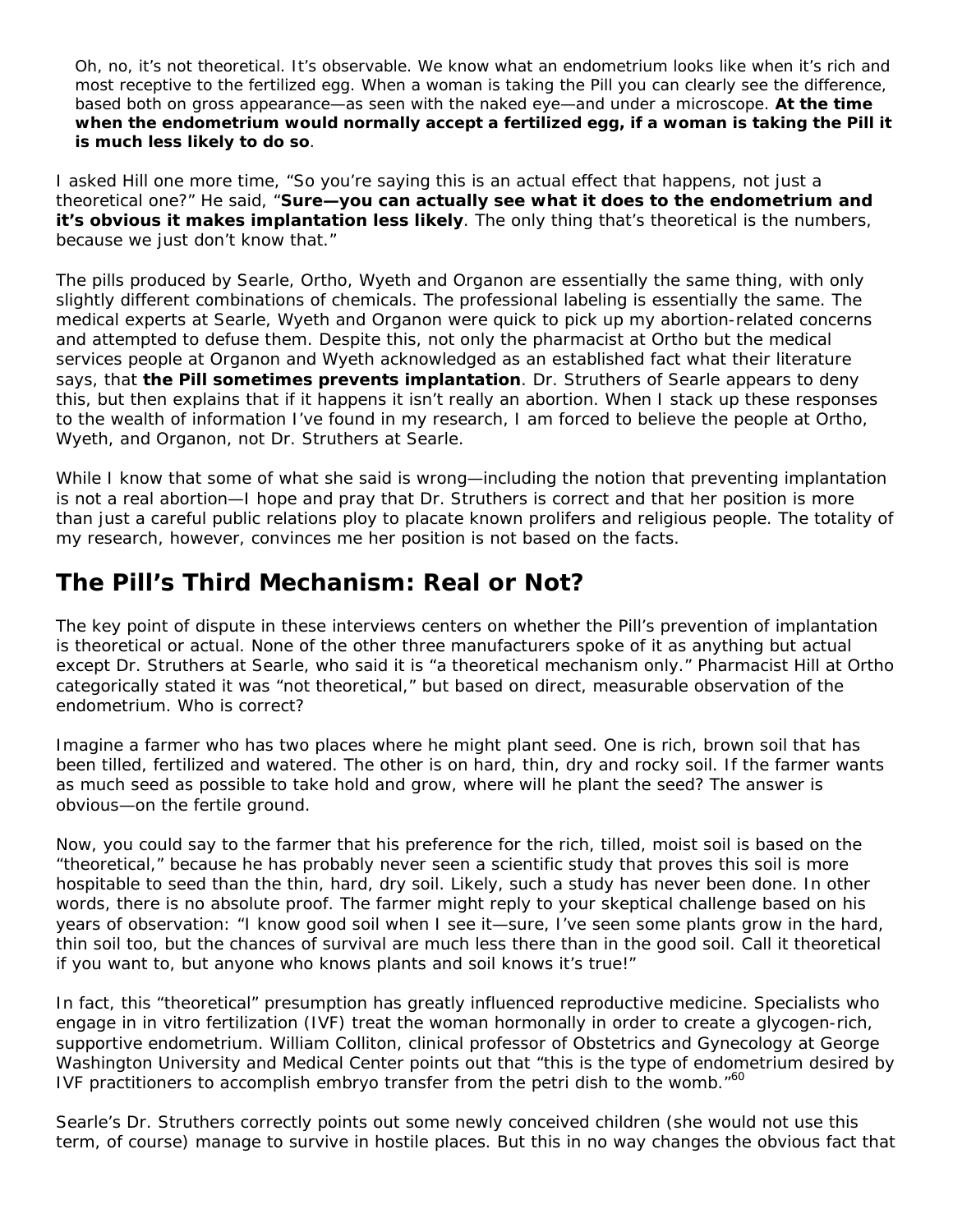many *more* children will survive in a richer, thicker, more hospitable endometrium than in a thinner, more inhospitable one. In this sense, the issue isn't theoretical at all.

Several articles I've read spoke of the mucus's ability to block sperm migration and presented as evidence the fact that the thickness of the mucus is visually observable. Of course, this appearance is not incontrovertible proof that it slows down sperm migration, but it is still considered valid evidence. Why would anyone accept this, yet question the evidentiary value of the endometrium's appearance?

Obviously, when the Pill thins the endometrium, and it certainly does, a zygote has a smaller likelihood of survival, a greater likelihood of death. Hence, without question a woman's taking the Pill puts any conceived child at *greater* risk of being aborted than if the Pill wasn't being taken. Other than for reasons of wishful thinking or good public relations, how can anyone seriously argue against this?

We may try to take consolation in believing that the Pill causes abortions only in theory. But we must ask, if this is a theory, how strong and credible is the theory? If the evidence is only indirect, how compelling is that indirect evidence? Once it was only a theory that plant life grows better in rich, fertile soil than in thin, eroded soil. But it was certainly a theory good farmers believed and acted on. (It is also a theory that IVF practitioners and their insurance companies—who will only pay for the most successful protocol in IVF technology—have embraced. Shouldn't that tell us something?)

### **Pill Manufacturer Employees Speak Up**

On July 2, 1997, I interviewed Karen Witt, who worked for Whitehall-Robins, sister company of Wyeth-Ayerst, from 1986 until August 1995. Both companies are divisions of American Home Products, one of the world's largest pharmaceutical corporations.

Mrs. Witt was a sales representative who called on doctors, providing them with product samples and medical information. She worked with many popular products, including Advil and Robitussin. When the parent company acquired Wyeth-Ayerst, sales representatives were instructed to start providing physicians with samples of birth control pills. As part of their training, they were taken through a new manual that included an "Oral Contraceptive Backgrounder."

The manual, a copy of which I have in front of me, states, "The combined pill is virtually 100% effective due to a combination of the following three factors." The third of these factors is "Suppressed Endometrium," explained in this way:

The altered hormone patterns ensure that the endometrium fails to develop to the extent found in the normal cycle. Therefore, even if "escape ovulation" should occur, **the endometrium is not in a favorable state for implantation**. [61](#page-88-24)

When she saw this, Karen Witt realized for the first time that the Pill caused abortions. This violated her convictions. She was also concerned about something else, which she explained to me as follows:

In company meetings information on the Pill was covered in a totally different way than other products. Our training had always been open and relaxed, and we went through detailed instruction on how every product works; we were expected to explain how they worked to physicians. But the approach to the birth control pills was completely different—the approach was, "don't worry about how they work, the point is they do; don't ask questions, just give out the samples. $162$ 

Karen went to her boss to express her concern, first about the Pill causing abortions, and second about the directive not to communicate important medical information to the physicians she dealt with. As a direct result of expressing these concerns, she said, "I was labeled a troublemaker." Soon, she was fired from her job of nine and a half years.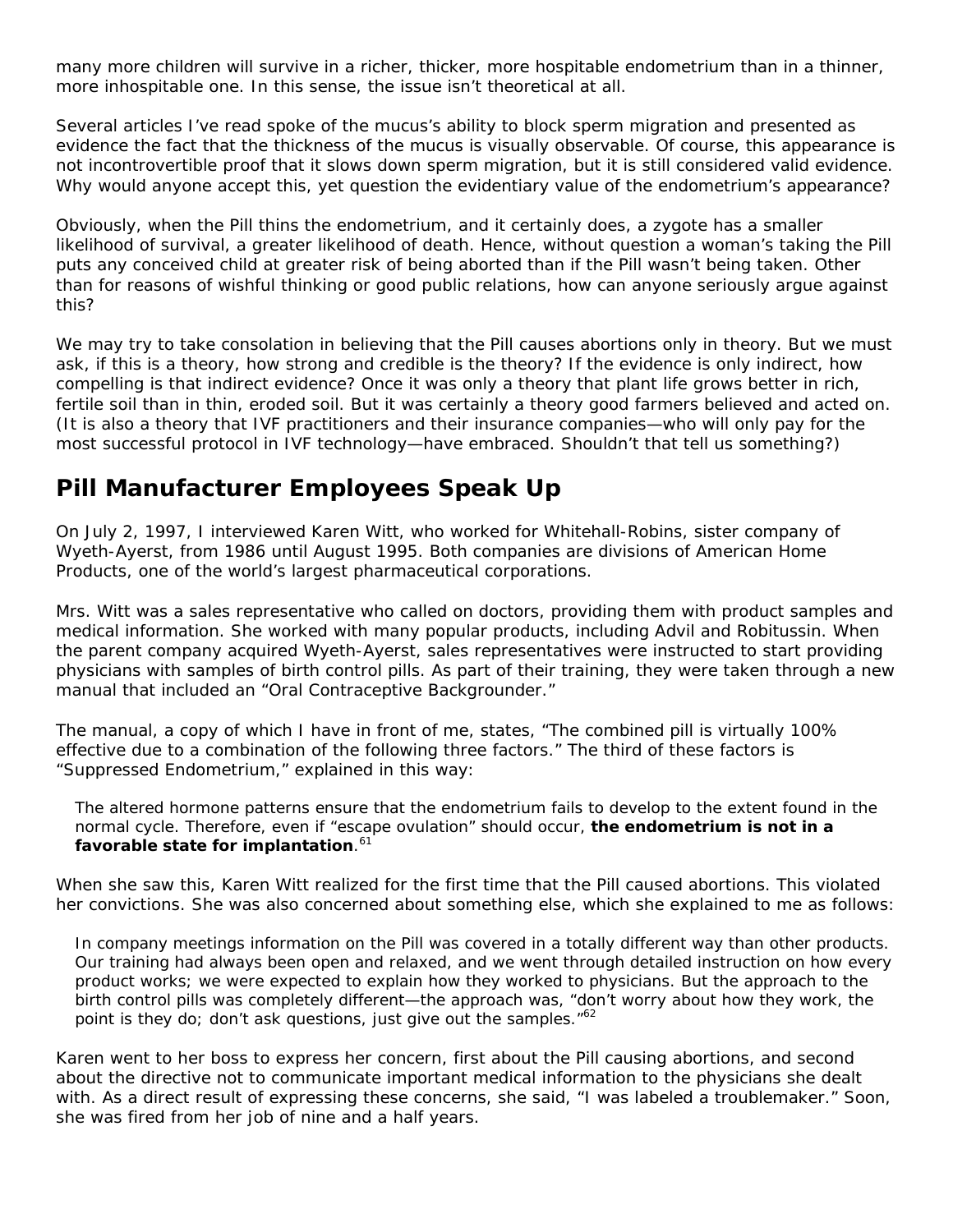During this process, Mrs. Witt became deeply concerned as she spoke with various company employees and observed what she considered to be an agreement to remain silent about the abortive effect of their Pills.

Karen Witt pointed out to me something I'd already discovered in my dealings with Wyeth-Ayerst. The consumer pamphlet they produce, *Birth Control with the Pill,* has a section entitled "How the Pill Works" which lists only the first two mechanisms, not the third. Though both their professional labeling and their salesperson training acknowledge the third way the Pill works, in the literature given to consumers, it is simply left out.

After numerous interactions with various people at Wyeth-Ayerst, Mrs. Witt became convinced this was a deliberate cover-up on the part of the company—a cover-up not only from the general public, including users of their products, but a cover-up from physicians and pharmacists.

Mrs. Witt said to me, "I am not at all quick to use the term 'conspiracy.' But I believe there is a definite conspiracy of silence on the part of the manufacturer about the abortive effects of the Pill."

Completely unrelated to my interaction with Mrs. Witt, I was contacted by another sales representative with a major Pill manufacturer. He talked to me on the condition that I would not identify him or his company. When I asked why, he said, "They play hard ball." His story was closely parallel to Mrs. Witt's except he is still employed by the company. He believes that if he were identified he would experience retaliation from his employer.

This man read a draft of *Does the Birth Control Pill Cause Abortions?* posted at our website (www.epm.org). He called to tell me, "What you're saying about the Pill is true, and my manufacturer knows it. Management takes pride in the fact that our pills excel at the 'prevention of nidation'—that exact phrase is routinely used in our product training sessions. They never use the word 'abortion,' but by preventing nidation [implantation], that's what the pills do."

He said that in the years before the practice of using several BCPs as a "morning after" abortifacient became public, his company had instructed sales reps to inform physicians of how their pills could be used for that purpose. Because of his refusal to promote the Pill, this man was, in his words, "demoted from sales representative." Though at one point he was asked for his resignation, he says the company now seems to reluctantly accept his right to personal convictions, annoying though they may be. However, he believes he is being monitored as to what he says and to whom.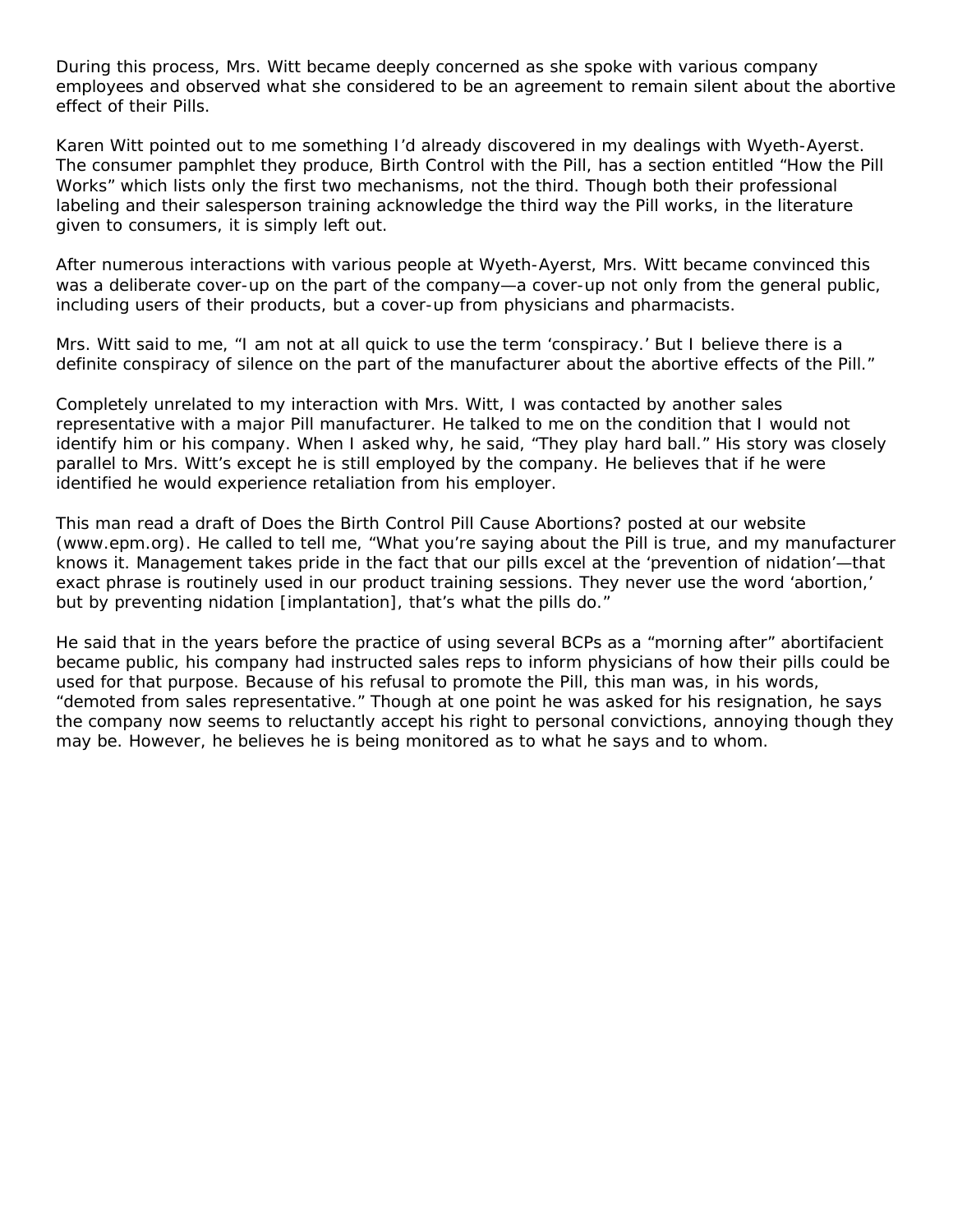# **More Confirming Evidence**

### **Intrauterine Versus Ectopic Pregnancy Ratios**

Dr. Walter Larimore is an Associate Clinical Professor of Family Medicine who has written over 150 medical articles in a wide variety of journals. Dr. Larimore, in a February 26, 1998 email to me, stated that if the Pill has no negative effect on the implantation process, then we should expect its reduction in the percentage of normal intrauterine pregnancies to equal its reduction in the percentage of extrauterine or ectopic (including tubal) pregnancies.

However, Dr. Larimore pointed out something highly significant—published data from all of the studies dealing with this issue indicate that the ratio of extrauterine to intrauterine pregnancies among Pill-takers *significantly exceeds* that of non-Pill-takers. The five studies cited by Dr. Larimore show an increased risk of ectopic pregnancies in Pill takers who get pregnant, 70% to 1390% higher than non-Pill takers who get pregnant.<sup>63 [64](#page-88-32)</sup>

What accounts for the Pill inhibiting intrauterine pregnancies at a disproportionately greater ratio than it inhibits extrauterine pregnancies? Dr. Larimore, who is a member of Focus on the Family's Physicians Resource Council, believes **the most likely explanation is that while the Pill does nothing to prevent a newly-conceived child from implanting in the** *wrong* **place (i.e. anywhere besides the endometrium) it may sometimes do something to prevent him from implanting in the** *right* **place (i.e. the endometrium)**.

This evidence puts a significant burden of proof on anyone who denies the Pill's capacity to cause early abortions. If there is an explanation of the data that is more plausible, or equally plausible, what is it?

Dr. Larimore came to this issue with significant vested interests in believing the best about the birth control pill, having prescribed it for years. When he researched it intensively over an eighteen month period, in what he described to me as a "gut wrenching" process that involved sleepless nights, he came to the conclusion that in good conscience he could no longer prescribe hormonal contraceptives, including the Pill, the minipill, Depo-Provera and Norplant.

Dr. Larimore also told me that when he has presented this evidence to audiences of secular physicians, there has been little or no resistance to it. But when he has presented it to Christian physicians there has been substantial resistance. Why? Perhaps because secular physicians do not care as much whether the Pill prevents implantation and therefore tend to be objective in interpreting the evidence. Christian physicians very much do not want to believe the Pill causes early abortions, and therefore tend to resist the evidence. This is understandable. Nonetheless, we should not permit what we *want* to believe to distract us from what the evidence indicates we *should* believe.

### **Three Physicians and a Pharmacist**

Dr. Paul Hayes, a prolife Ob/Gyn in Lincoln, Nebraska, pointed me to Leon Speroff's and Philip Darney's authoritative text *A Clinical Guide for Contraception.* Dr. Hayes calls Dr. Speroff, of the Oregon Health Sciences University in Portland, "the nation's premier contraceptive expert and advocate." Speroff's text, written for physicians, says this:

**The progestin in the combination pill produces an endometrium which is not receptive to ovum implantation, a decidualized bed with exhausted and atrophied glands.** The cervical mucus becomes thick and impervious to sperm transport. It is possible that progestational influences on secretion and peristalsis within the fallopian tube provide additional contraceptive effects.<sup>[65](#page-88-33)</sup>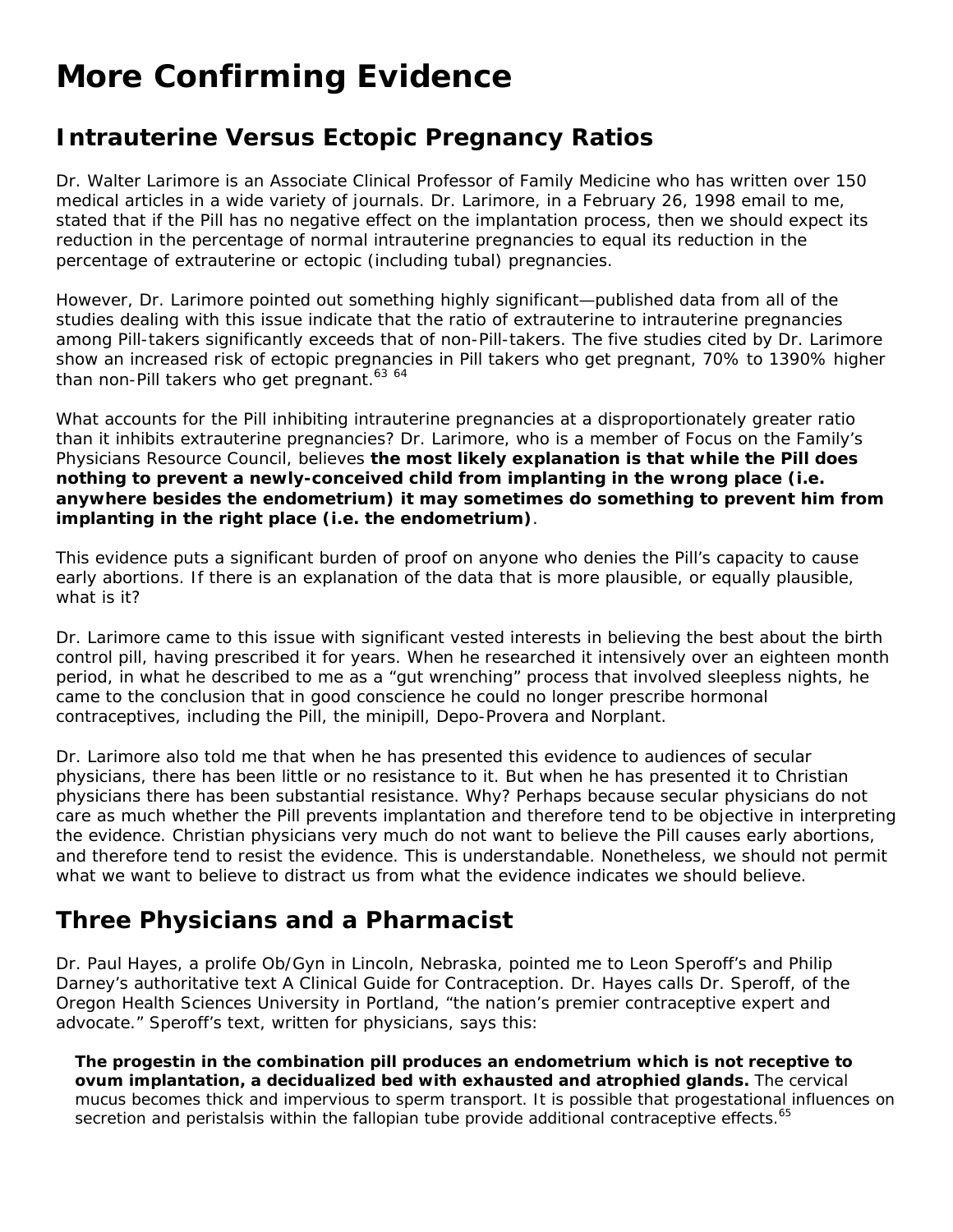In an email to me dated February 22, 1997, Dr. Hayes pointed out a semantic aspect of Dr. Speroff's statement, which I, not being a physician, wouldn't have noticed:

I was struck dumb when I read this, at the fact that Dr. Speroff would expect me, as a doctor, to accept the 'implantation' of an 'ovum.' Call it a *fertilized* ovum, or a blastocyst, or a zygote, or any one of a number of other dehumanizing names for a baby, but don't warrant to me, in a textbook for doctors, that what implants is just an ovum!<sup>[66](#page-88-34)</sup>

Dr. Hayes's point is that "ovum" used without a qualifier always means an unfertilized egg, and that Dr. Speroff is misusing the term consciously or unconsciously to minimize the taking of human life inherently involved in the preventing of implantation. This type of semantic alteration is common in later stages, as demonstrated by references to "terminating a pregnancy" instead of "killing a child." It is further illustrated in the fact that Dr. Speroff includes as a form of "contraception" the destruction of an already conceived person.

In an interview conducted by Denny Hartford, director of Vital Signs Ministries, Pharmacist Larry Frieders, who is also vice president of Pharmacists for Life, said this:

Obviously, the one "back-up mechanism" [of the Pill] that we're most concerned with is the one that changes the woman's body in such a way that if there is a new life, that tiny human loses the ability to implant and then grow and be nourished by the mother. The facts are clear—we've all known them intellectually. I learned them in school. I had to answer those questions on my state board pharmacy exam. The problem was getting that knowledge from my intellect down to where it became part of who I am. I had to accept that I was participating in the sale and distribution of a product that was, in fact, causing the loss of life.<sup>[67](#page-88-50)</sup>

Later in the same interview, Hartford asked world famous fertility specialist Dr. Thomas Hilgers, "Are there any birth control pills out there that do not have this potential to abort a developing child?" Dr. Hilgers answered,

There are none! At my last count in looking at the *Physicians Desk Reference*…there were 44 different types of birth control pills…and they have different concentrations of chemicals that make them work. None of these so-called birth control pills has a mechanism which is completely contraceptive. Put the other way around, **all birth control pills available have a mechanism which disturbs or disintegrates the lining of the uterus to the extent that the possibility of abortion exists when breakthrough ovulation occurs**. [68](#page-88-35) 

### **Not One, but Five Elements of Risk**

Sources indicate not only that Pill-induced endometrial changes prevent implantation (what I will call the Pill's first abortive effect), but, and this is a second abortive effect, that even if they do allow implantation they can prevent the proper nourishment or maintenance of the new child, resulting in a premature end of the pregnancy.<sup>[69](#page-88-51)</sup>

In *My Body, My Health*, the authors point to a third abortive potential of the Pill:

Estrogen and progestin may also alter the pattern of muscle contractions in the tubes and uterus. **This may interfere with implantation by speeding up the fertilized egg's travel time so that it reaches the uterus before it is mature enough to implant.**[70](#page-88-52)

This is the same "contraceptive" effect Dr. Speroff referred to as "peristalsis within the fallopian tube."

In its 1984 publication "Facts About Oral Contraceptives," the U.S. Department of Health and Human Services stated,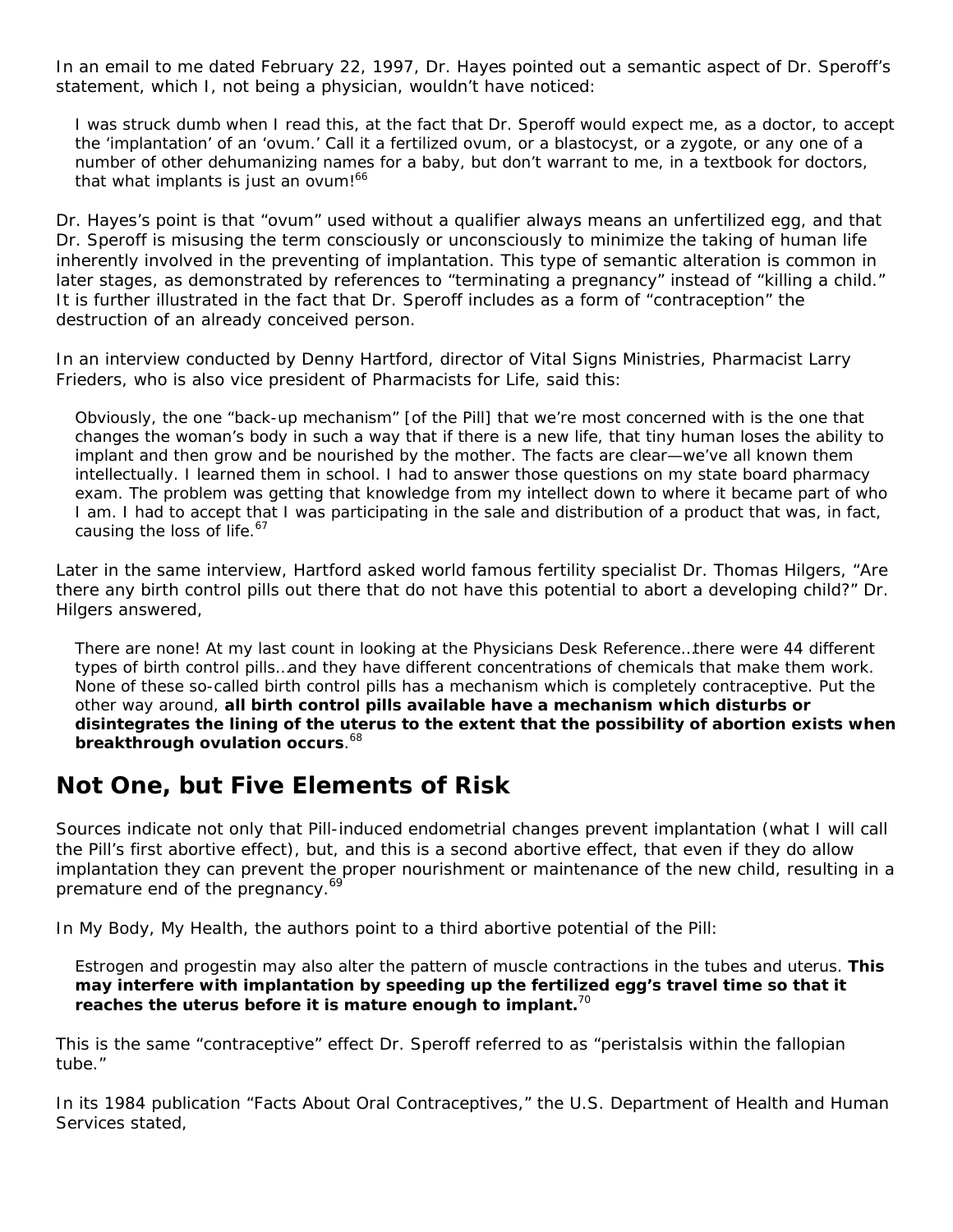#### **Both kinds of pills**…**make it difficult for a fertilized egg to implant**, **by causing changes in fallopian tube contractions and in the uterine lining.[71](#page-88-39)**

These changes in fallopian tube contractions can cause a failure to implant. This third abortive effect is distinct from the first two, both of which are caused by changes to the uterine lining. (Those who remain unconvinced about the abortive effect of Pill-caused endometrial changes must also address the separate but significant issue of tubal peristalsis.)

There's a fourth potential abortive threat, pointed out to me by a couple that stopped using their pills after reading the package insert. I have that insert in front of me. It concerns Desogen, a combination pill produced by Organon. Under the heading "Pregnancy Due to Pill Failure," it states:

The incidence of pill failure resulting in pregnancy is approximately one percent (i.e., one pregnancy per 100 women per year) if taken every day as directed, but more typical failure rates are about 3%. If failure does occur, the **risk to the fetus is minimal**. [72](#page-88-53)

Exactly what *is* this risk to the fetus? I asked this of Dr. William Toffler of the Oregon Health Sciences University, who is also a member of Focus on the Family's Physician's Resource Council. Dr. Toffler informed me that the hormones in the Pill, progestin and estrogen, can sometimes have a harmful effect on an already implanted child. The problem is, since women do not know they are pregnant in the earliest stages, they will continue to take the Pill at least one more time, if not two or more (especially if cycles are irregular). This creates the risk the leaflet refers to. So not only is the preimplanted child at risk, but so is an *already implanted child* who is subjected to the Pill's hormones.

The risk is called "minimal." But what does this mean? If someone was about to give your child a chemical and they assured you there was a "minimal risk," would you allow them to proceed without investigating to find out exactly what was meant by "minimal"? Wouldn't you ask whether there was some alternative treatment without this risk? Rather than be reassured by the term "minimal," a parent might respond, "I didn't know that by taking the Pill I caused *any* risk to a baby—so when you tell me the risk is 'minimal' you don't reassure me, you alarm me."

There is still a fifth risk, which is distinct in that it applies to children conceived *after* a woman stops taking the Pill:

There is some indication that **there may be a prolonged effect of the oral contraceptives on both the endometrium and the cervix after a woman has ceased taking the pill**. There may well be a greater likelihood of miscarriage in that period also as a result of some chromosomal abnormalities…It is worth noting that the consumer advice from the manufacturers cautions that pregnancy should be avoided in the first three months after ceasing the combined oral contraceptive.<sup>[73](#page-88-40)</sup>

Why should pregnancy be avoided until three months after a woman has stopped using the Pill? One physician told me it's because the Pill produces an environment that threatens the welfare of a child, *and* **that environment takes months to return to normal**. If those effects are still considered a risk up to three months after the Pill was last taken, it also confirms the risks to both the pre- and post-implantation child while the Pill is still being used. Another physician suggested that abnormal eggs are more likely after Pill use and that is one reason for the warning.

(This should serve as a warning to couples that choose to stop taking the pill out of concern for its abortifacient potential. If they remain sexually active, they should use a non-abortive contraceptive for three months to allow time for the endometrium to return to normal. Otherwise, since the abortive mechanism may remain operative after the contraceptive mechanisms no longer are, for that brief period they could actually increase their chances of an abortion.)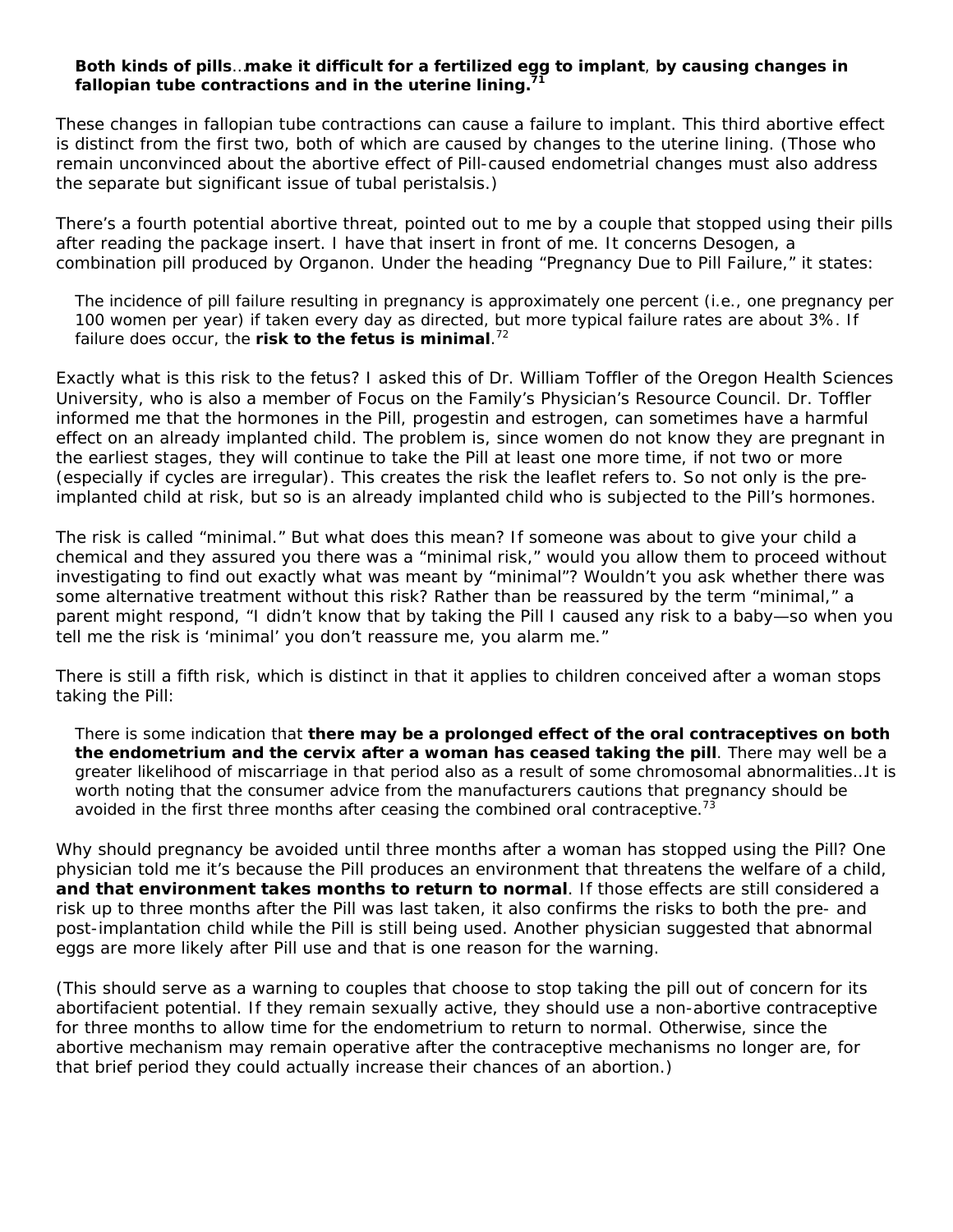### **The Morning-After Pill: Standard BCPs**

In June 1996 the Food and Drug Administration announced a new use for standard combination birth control pills:

Two high doses taken within two to three days of intercourse can prevent pregnancy, the FDA scientists said. Doctors think the pills probably work by **preventing a fertilized egg from implanting in the lining of the uterus**. [74](#page-88-41) 

On February 24, 1997, the FDA approved the use of high doses of combination birth control pills as "emergency contraception."[75](#page-88-42) The article explains,

The morning-after pill refers to a regimen of standard birth control pills taken within 72 hours of unprotected sex to prevent an unwanted pregnancy. The pills prevent pregnancy **by inhibiting a**  fertilized egg from implanting itself in the uterus and developing into a fetus.<sup>76</sup>

Of course, the pills do *not* "prevent pregnancy" since pregnancy begins at conception, not implantation. Acting as if pregnancy begins at implantation takes the emphasis off the baby's objective existence and puts it on the mother's endometrium and its role in sustaining the child that has already been created within her. As *World* magazine points out, "In reality the pill regimen designed to block a fertilized egg from implanting into the uterus—aborts a pregnancy that's already begun. $177$ 

It is significant that this "morning after pill" is in fact nothing but a combination of several standard birth control pills taken in high dosages. When the announcement was made, the uninformed public probably assumed that the high dosage makes birth control pills do something they were otherwise incapable of doing. But the truth is that **it simply increases the chances of doing what it already sometimes does—cause an abortion**.

A 1999 press release from the American College of Obstetricians and Gynecologists (ACOG) asserts the following:

Many pharmacies…refuse to provide the [emergency contraception] based on the incorrect belief that it is an abortifacient…. [The] **EC works by preventing ovulation, fertilization or the implantation of the fertilized egg into the uterus**. [78](#page-88-9) 

Later in the same press release the ACOG argues, "this [refusal to sell EC] makes absolutely no sense" because one large national pharmacy chain that refuses to carry it "already dispenses emergency contraception in the form of other prescription oral contraceptives."

In a *USA Today* article*,* "Docs spread word: Pill works on morning after," Marilyn Elias wrote,

U.S. gynecologists are launching a major nationwide campaign to make sure women know about the best-kept morning-after contraceptive secret: common birth control pills…Some oral contraceptives may be taken after intercourse—two in the first dose up to 72 hours after sex, then two more 12 hours later—and will prevent 75% of pregnancies…Critics call the morning-after method de facto abortion, but Zinberg says the pills work before an embryo implants in the uterus so there's no abortion.<sup>79</sup>

This is another illustration of the role of semantics in minimizing our perception of the true nature of chemical abortions. The truth is, these pregnancies aren't prevented; they are *terminated*. It's semantic gymnastics to redefine abortion in such a way that killing the "fertilized egg" doesn't qualify.

Life does not begin at implantation; it begins at conception. To suggest that a fertilized egg is not a living person just because she has not yet settled into her home (the endometrium), and therefore it's fine to make her home hostile to her life, is like saying the homeless are not really people since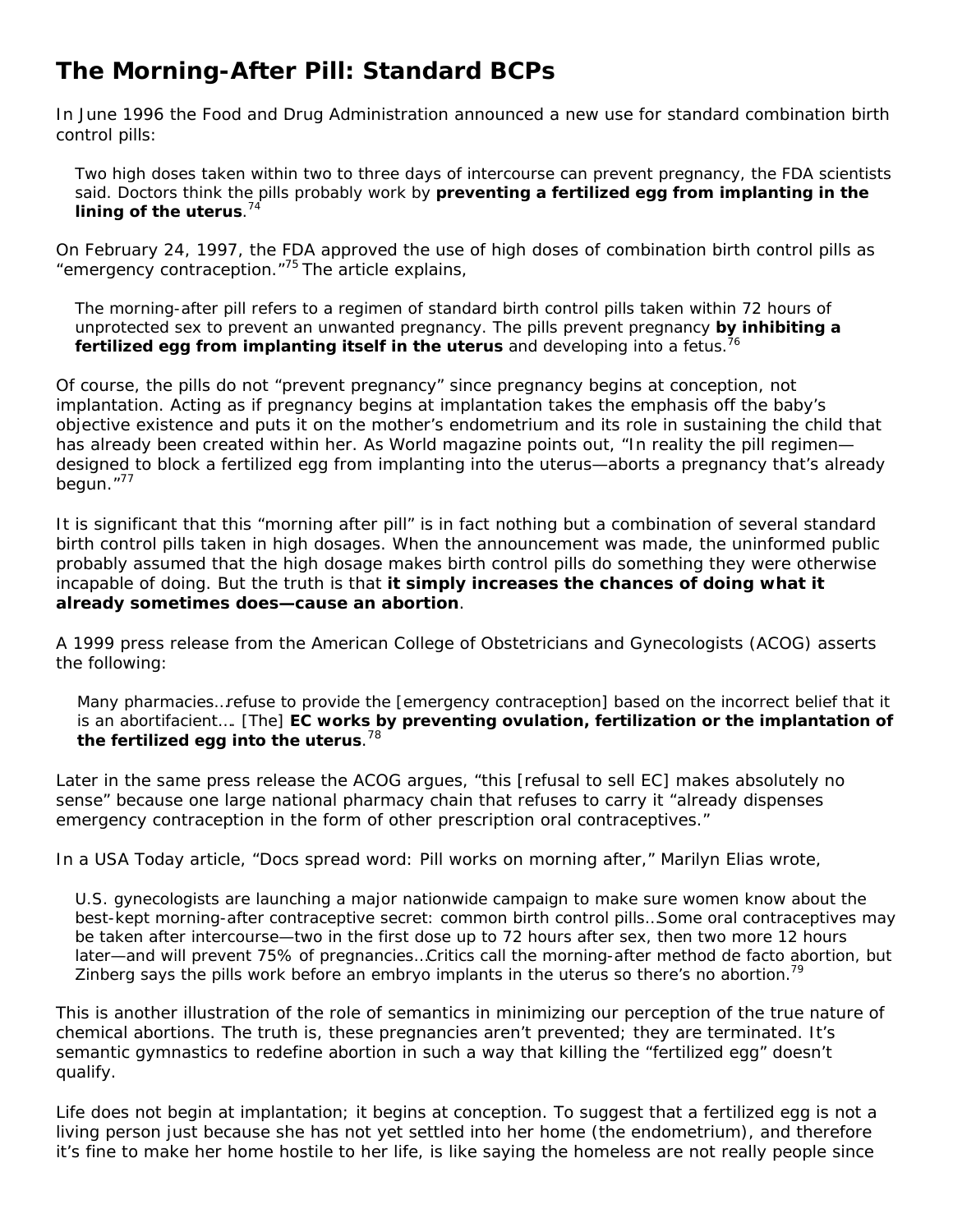they aren't living in a house, and it's therefore all right to burn down homes they might otherwise have lived in, and to leave them out in the cold to die.

Consider the following in a medical journal article that responds to the question, "Must a Catholic hospital inform a rape victim of the availability of the 'morning-after pill'?"

Diethylstilbestrol, and other estrogens used after unprotected coitus, acts to prevent implantation of a fertilized ovum in the uterine mucosa…Thus these drugs are neither contraceptives nor abortifacients. From a medical viewpoint, pregnancy begins at the completion of implantation, and the accurate way to describe the action of the morning-after pill is "pregnancy interception."<sup>80</sup>

"Pregnancy interception" is still another term that obscures what really happens in a chemical abortion. Define pregnancy however you wish, but it does not change the fact there is a living child prior to implantation.

Webster's 1984 ninth edition *New Collegiate Dictionary* defines the word conception as "the act of becoming pregnant." Yet many sources I have consulted, including the above, admit the Pill can allow conception and prevent implantation, but insist on describing this as "preventing pregnancy." The truth is, whatever prevents implantation kills the same unique human being as any later abortion procedure. The terms this is couched in may make it sound better, but they cannot change what it really is.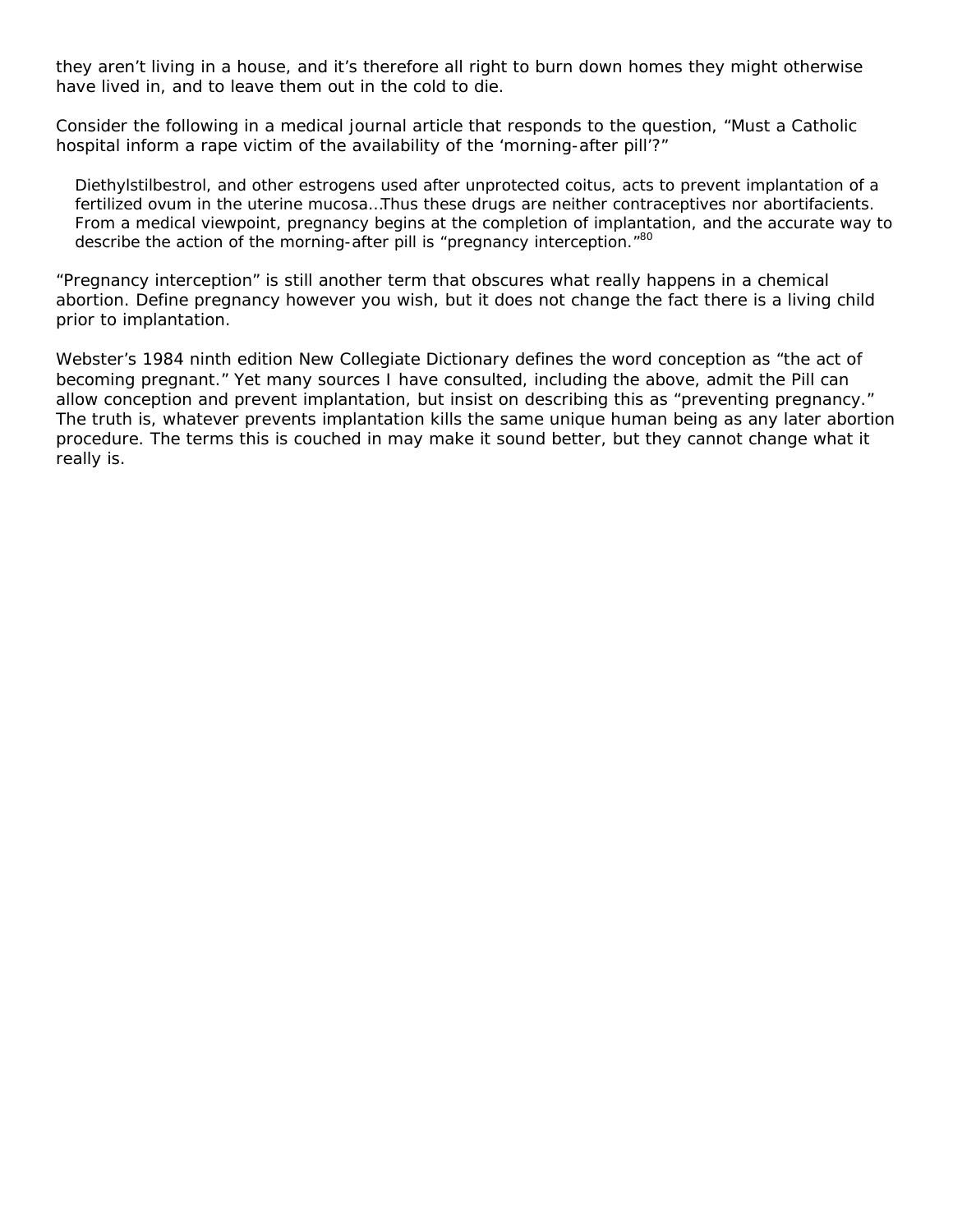# **Evidence to the Contrary?**

Is there any evidence refuting the abortive potential of the Pill? I have searched far and wide to find such evidence myself, and have also asked a number of physicians to provide me with any they have or know of. What I have managed to find, I will now present.

In several cases, I deliberately do not state the names of Christian physicians and organizations that have written some of the letters and articles I am citing. I know this is unusual, but I am determined not to create unnecessary hostility or disunity. I have no desire to put any brother or sister in Christ on the spot, nor do I want to run the risk of making them more defensive of their position. In cases where I have not mentioned names, I must ask the reader to trust that I have the actual documents in front of me.

### **An interview with Physicians**

"Advances in Oral Contraception" in *The Journal of Reproductive Medicine*, is a question and answer session with eight physicians. The prolife physician who gave this to her pastor underlined statements that in her mind refute the notion that the Pill causes abortions. This is one of them:

Do the OCs with 30 micrograms of estrogen act primarily by preventing implantation rather than suppressing ovulation?

Dr. Christie: "Our studies in Europe and Canada showed that the 150/30 pill's main mode of action is inhibition of ovulation."[81](#page-88-13)

This statement is not in conflict with the evidence I've presented. No one disputes whether the inhibition of ovulation is the Pill's *main* mode of action, only whether preventing implantation is a secondary mode. A more significant segment of the same article is this:

Are factors besides anovulation [not ovulating] affected by the contraceptive action of the Pill?

Dr. Christie: Yes—cervical mucus, maybe nidation, the endometrium, so it's not in the appropriate condition for receiving a fertilized ovum. The authorities agree that with the LH and FSH changes, no ovulation occurs; the egg isn't there to be fertilized.

Dr. Goldzieher: Some time ago Pincus found, when studying Enovid 5 and 10, that conceptions occurred with these pills. To me his evidence indicates that there must not be much of an antiimplantation effect on the endometrium if a woman can skip a very-high-dose OC for a few days and become pregnant. If there is an antiimplantation effect, it certainly is absent in some cases. $82$ 

These statements are significant, but they only *qualify* the mountain of other evidence, they do not *refute* it. Dr. Christie acknowledges the antiimplantation effect of the Pill, but says that with the proper chemical changes no ovulation occurs. He is surely not claiming that these chemical changes *always* happen in the intended way, nor is he denying that ovulations occur among Pill-takers. He is well aware that pregnancies occur, as Dr. Goldzieher confirms in the very next sentence. Obviously, for every measurable pregnancy there are a number of breakthrough ovulations.

Dr. Goldzieher, whose own work, cited elsewhere in this book, acknowledges the antiimplantation effect, affirms that, "it certainly is absent in some cases." Ironically, this quotation assumes the very thing the physician giving the letter to her pastor was trying to assure him wasn't true. When you say the effect of preventing implantation is absent in some cases, you are implying it is present in some cases. (In any case, a physician wrote to me that the high-dose Enovid Goldzieher refers to is no longer made.)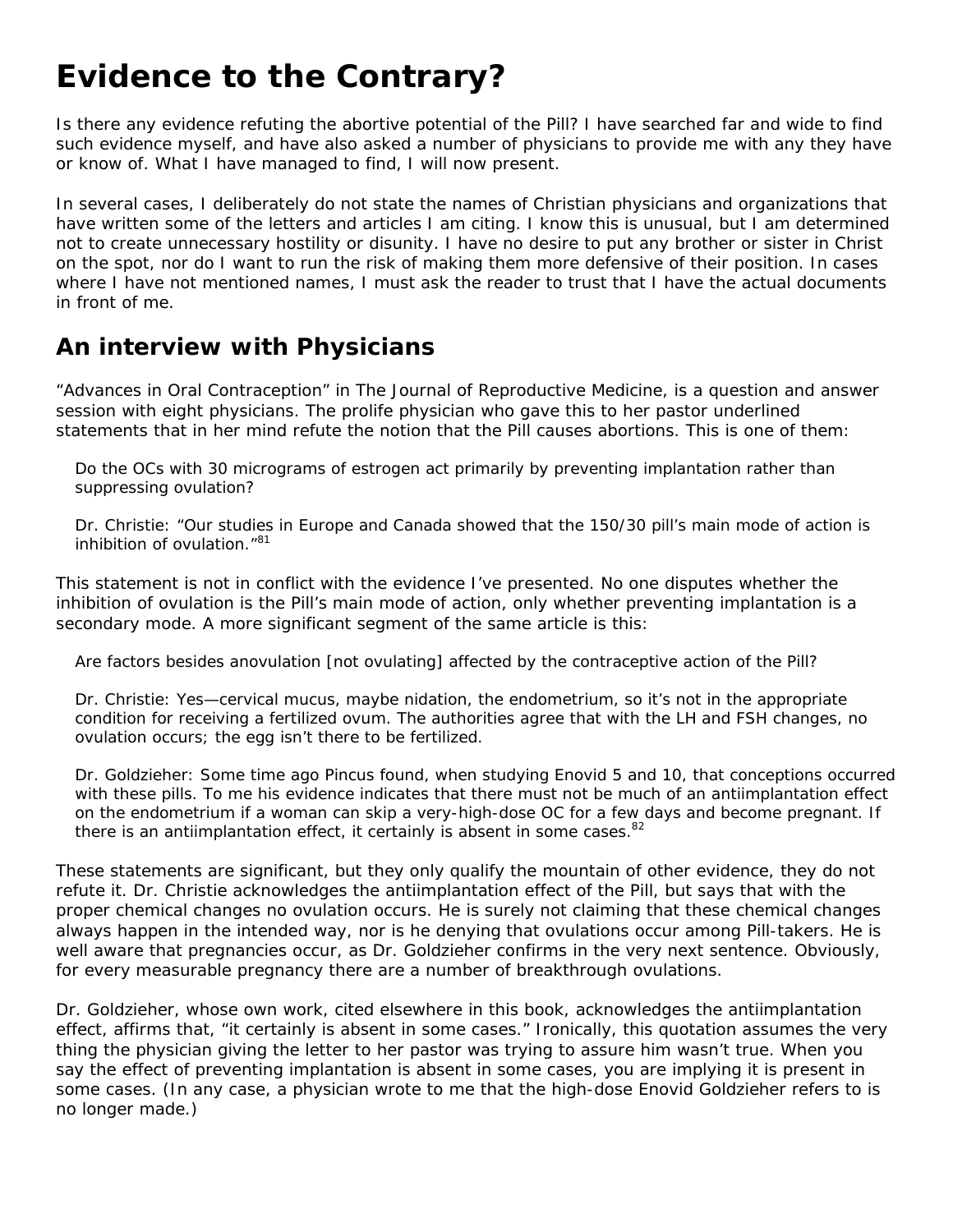Again, no one claims the Pill's diminishing of the endometrium *always* makes implantation impossible. Obviously it doesn't. The issue is whether it *sometimes* does. That plants can and do grow through cracks in driveways does not negate the fact that they will more likely grow in the tilled, fertile soil of the garden. The Pill's changing the endometrium from fertile to inhospitable does not always result in an abortion, but sometimes it does. And "sometimes" is all it takes.

### **Letters from Prolife Physicians**

I have before me a four-page letter from a prolife physician, assuring the recipient that the Pill, Norplant and Depo-Provera are not abortifacients, while RU-486, the "morning after pill" and the "minipill" are abortifacient. The letter is well crafted, but it is missing a crucial element—it does not cite a single study or produce any evidence whatsoever to back up any of its claims!

In the absence of any such evidence, I am forced to conclude that this letter is simply a sincere expression of the physician's personal beliefs. Unfortunately, beliefs do not constitute evidence.

When I submitted to him a half dozen of the sources I've cited in this book, a prolife physician wrote this to me:

It is known fact that 6% of women on BCPs will become pregnant while on the pill, meaning that cervical mucous failed, ovulation occurred, and implantation was successful. This implies that when BCPs don't work, it is because they totally fail, and that when mechanisms 1 and 2 don't work, implantation is not prevented by the BCPs causing an early abortion. If I believed BCPs worked by causing abortion, I wouldn't recommend them. I firmly believe that when they work, they work by preventing ovulation and by creation of thick cervical mucus.

I do not question this physician's sincerity, but I do question his logic. We do not know how often mechanism number one, two or three actually work. We only know that sometimes all three fail. But because number one and two *sometimes* fail, no one therefore concludes that they *always* fail. So why conclude that because number three sometimes fails, therefore it always fails?

How can we look at a known pregnancy, which proves the failure of all three mechanisms, then conclude that number one and number two *normally* work, but number three *never* works? The logic escapes me. If number three didn't involve an abortion, I don't think anyone would deny it happens. It appears this denial is not prompted by any real evidence, but by the desire the evidence not be true.

### **Letters from Christian Organizations**

A number of people have sent me responses from Christian organizations they have received after writing to ask if the Pill really causes abortions. These letters raise various arguments, which I address in the "Objections" section at the end of this book.

One of these letters states that the Pill "rarely, if ever, permits conception."

The term "if ever" is certainly false, since the BCP manufacturers themselves admit 3% of those taking the Pill experience a pregnancy in any given year. In fact, recent research indicates that figure may be considerably higher—up to 4% for "good compliers" and 8% for "poor compliers."<sup>[83](#page-88-16)</sup>

The letter goes on to say, "criticism of oral contraception heaps needless guilt upon women who literally cannot use any other method of contraception—guilt which seems especially unnecessary…"

The letter does not deal with the issue of what is true nearly as much as the issue of how bad some people feel when they hear that the Pill causes abortions. The letter, from a fine organization, goes on to say this: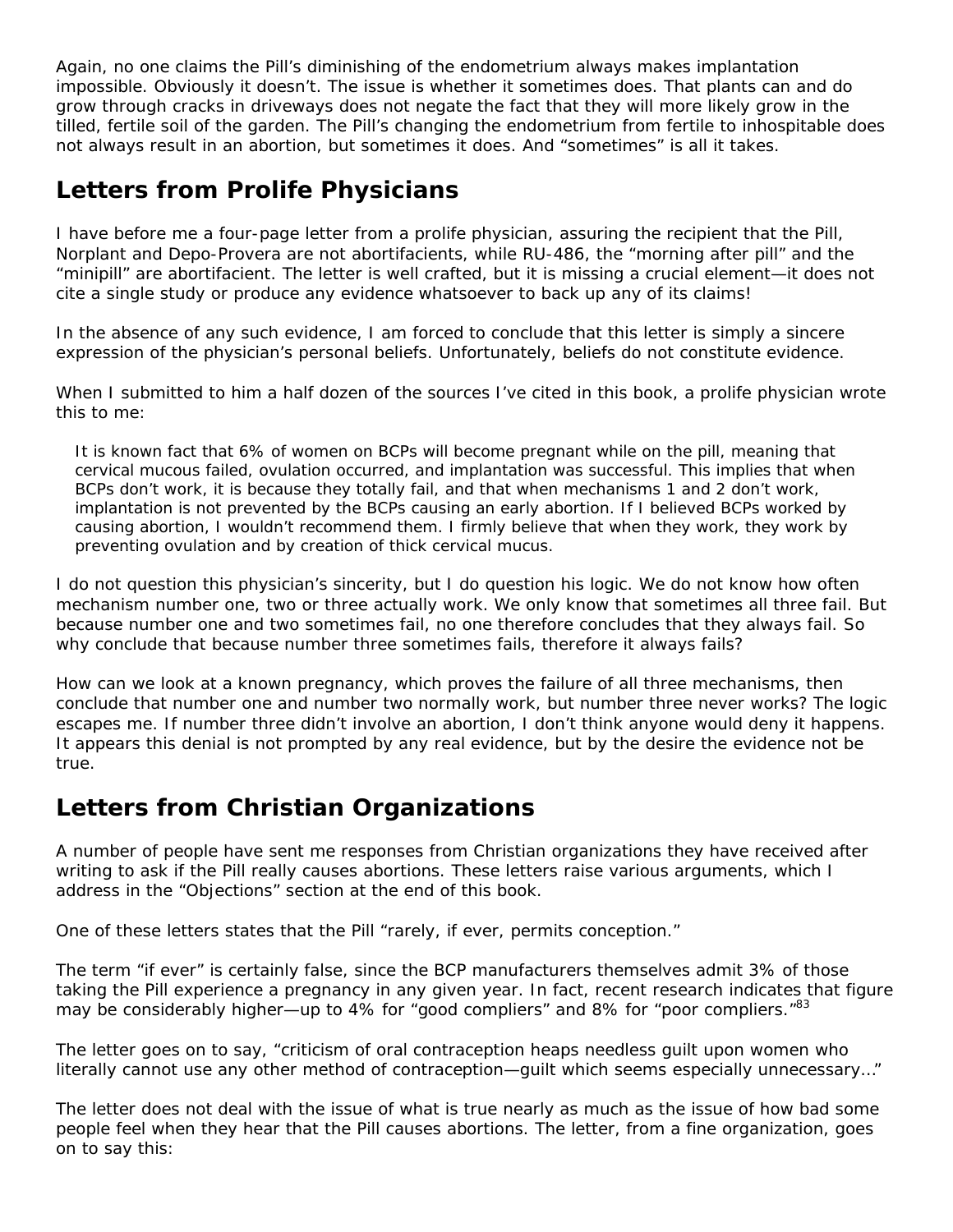Our programming staff has come to the conclusion that it might be wisest to avoid further discussions of this subject on the air. The last time we offered such a broadcast, the ensuing mail revealed how very wide is the array of opinions that exists among committed believers is this area . . . It seems we are bound to offend someone as soon as we open our mouths, and we continue to receive criticism from listeners with differing perspectives despite our attempts to present a balanced treatment of the subject. This is why we have no plans for future programs of this kind.

I believe the writer honestly thought he answered the inquiry. In fact, he did little more than point out the variety of opinions within the Christian community, without offering evidence to suggest which might be right. While the letter gave the clear impression that the Pill does not cause abortions, it did not cite any evidence to indicate it does not, and did nothing to refute the substantial evidence that it does.

Another letter, written by a different person at the same organization, was emphatic:

We have consulted with medical advisors who have reviewed a wealth of competent, scientific research on this issue. In their opinion, these studies suggest that the Pill does not act as an abortifacient; rather it works solely by preventing ovulation. Even in the rare event that conception takes place, they do not believe that it is accurate to attribute the possibility of the conceptus failing to implant to the action of the Pill.

Some recipients of such a letter will come away assured they now know the truth about the Pill—it never causes abortions. Unfortunately, while sounding credible, the letter makes a provably false statement (that the Pill "works solely by preventing ovulation"). Furthermore, it does not offer a single reference to so much as a quote, name, book, article, lecture or any source whatsoever to back up its claims.

We called the organization to inquire concerning the identity of *any* of this "wealth of competent, scientific research" that supports this definitive statement that the Pill doesn't cause abortions. I was very eager to examine such material. Both writers of these letters are no longer with this organization, and the person we spoke with was not aware of any such research and could not point us toward it. (Certainly, if such information exists, the research departments of the Pill manufacturers are not aware of it. If they were, they would cite it when called by people like myself whose minds would be relieved by any evidence that the Pill doesn't cause abortions.)

Though I am not questioning integrity or motives, it is particularly unfortunate when a Christian organization gives incomplete, inaccurate and misleading information to those inquiring about the Pill because they sincerely want to avoid jeopardizing the lives of unborn children.

### **Article in a Christian Magazine**

Writing in a popular women's magazine, a Christian family physician states that some people have expressed concern that non-barrier birth control methods may prevent implantation. He then says this:

While not at all like the deliberate destruction of the growing fetus that occurs during a "therapeutic" abortion, this interruption of the earliest stages of human life could be considered an unintentional abortion.[84](#page-88-54) 

"*Could* be considered an unintentional abortion"? How could it be considered anything else? "*Not at all* like the deliberate destruction of the growing fetus"? It may not be deliberate, but that doesn't make it utterly unlike later abortions. It is unlike them in *intent*, but exactly like them in *effect*—both kill a child. (The child who dies is also "growing," just like the "fetus" in later abortions.)

The same physician says this concerning the Pill: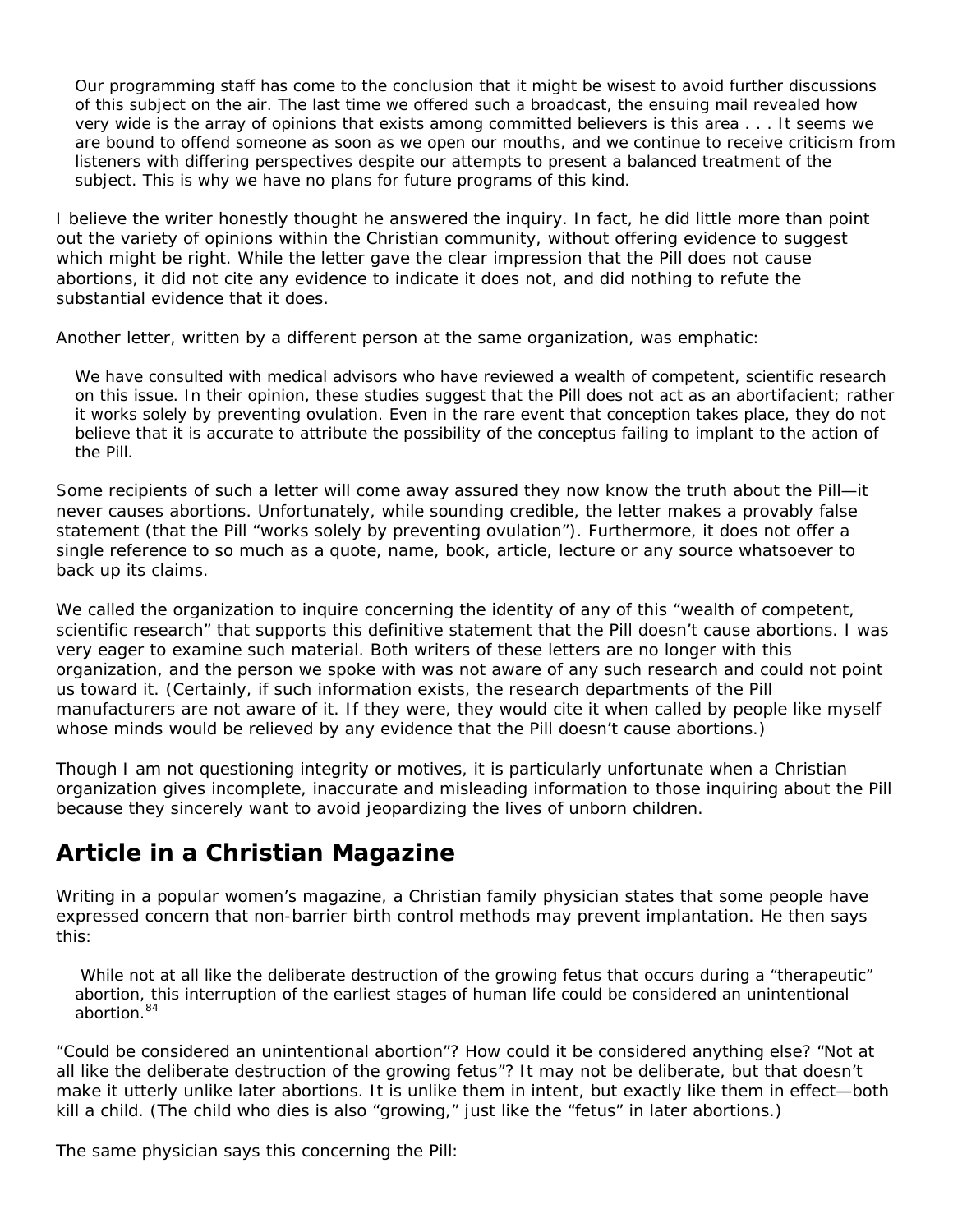The possibility of an "unfriendly uterus" preventing pregnancy has long been mentioned in the standard FDA-approved product literature for oral contraceptives, but a number of researchers aren't convinced this takes place. Overall, the likelihood of such unintentional abortions appears to be extremely remote, if not infinitesimal.<sup>85</sup>

The author does not cite studies from any of these unconvinced researchers, nor does he identify them. The only evidence he presents for abortions being "extremely remote" is that "the fertilized egg actually appears to be quite proficient at burrowing into the lining of the uterus." He says that this is demonstrated by women who become pregnant after missing a single dose of the Pill and even after not missing any at all.

Once again, the fact that implantation sometimes takes place despite the Pill's creation of an inhospitable endometrium in no way negates the fact that it occurs more often in a hospitable endometrium.

### **Speech by a Prolife Physician**

A reader sent me a photocopied page from an article, but unfortunately the name and date of the publication isn't included and I have been unable to trace it. The article is an excerpt from a speech by a prolife physician named Dr. Mastroianni:

"It's also important," Dr. Mastroianni added, "when talking about oral contraception, to dispel any idea that the pill acts as an abortifacient. Propaganda has led some people to believe that somehow the pill works after fertilization, and that's further from the truth than anything I can think of. The pill works by inhibiting ovulation, as well as by thickening the cervical mucus and therefore inhibiting sperm migration."[86](#page-88-47) 

This confident claim is made without the offer of any evidence to support it. Leveling the accusation of "propaganda" is not the same as presenting evidence, or refuting it.

When the scientific and medical sources, including not just reference books but studies reported in medical journals over decades, consistently affirm there is an anti-implantation effect of the Pill, how can a physician state this to be "further from the truth than anything I can think of"? When these sources consistently and repeatedly conclude there are at least three ways the Pill works—one of which is clearly abortive—how can someone definitively say there are *really* only two?

I do not consider this quotation from a well-meaning prolife physician as evidence of anything but the human tendency to deny something we do not wish to believe. (If a reader knows Dr. Mastroianni, and he *does* have evidence for his beliefs, I would very much like to see it, and will gladly revise this book accordingly.)

### **Clinical Experience**

Dr. William Colliton, who is convinced of the abortifacient nature of the Pill, refers to some anecdotal experience that may contribute toward the general belief of many physicians that no abortions occur while a woman is on the Pill. With regard to clinical evidence he writes that the physician may "note that the typical clinical picture of spontaneous abortion (heavy bleeding, severe cramping, passage of tissue) is rarely, if ever, seen by practicing physicians caring for patients on the Pill."

He then writes,

They seem to overlook the fact that the abortions caused by the BCP occur when the baby is 5 to 14-16 days old and that the lining of the uterus is 'less vascular, less glandular, thinner' than normal as they describe it. From the clinical perspective, one would anticipate a non-event. $87$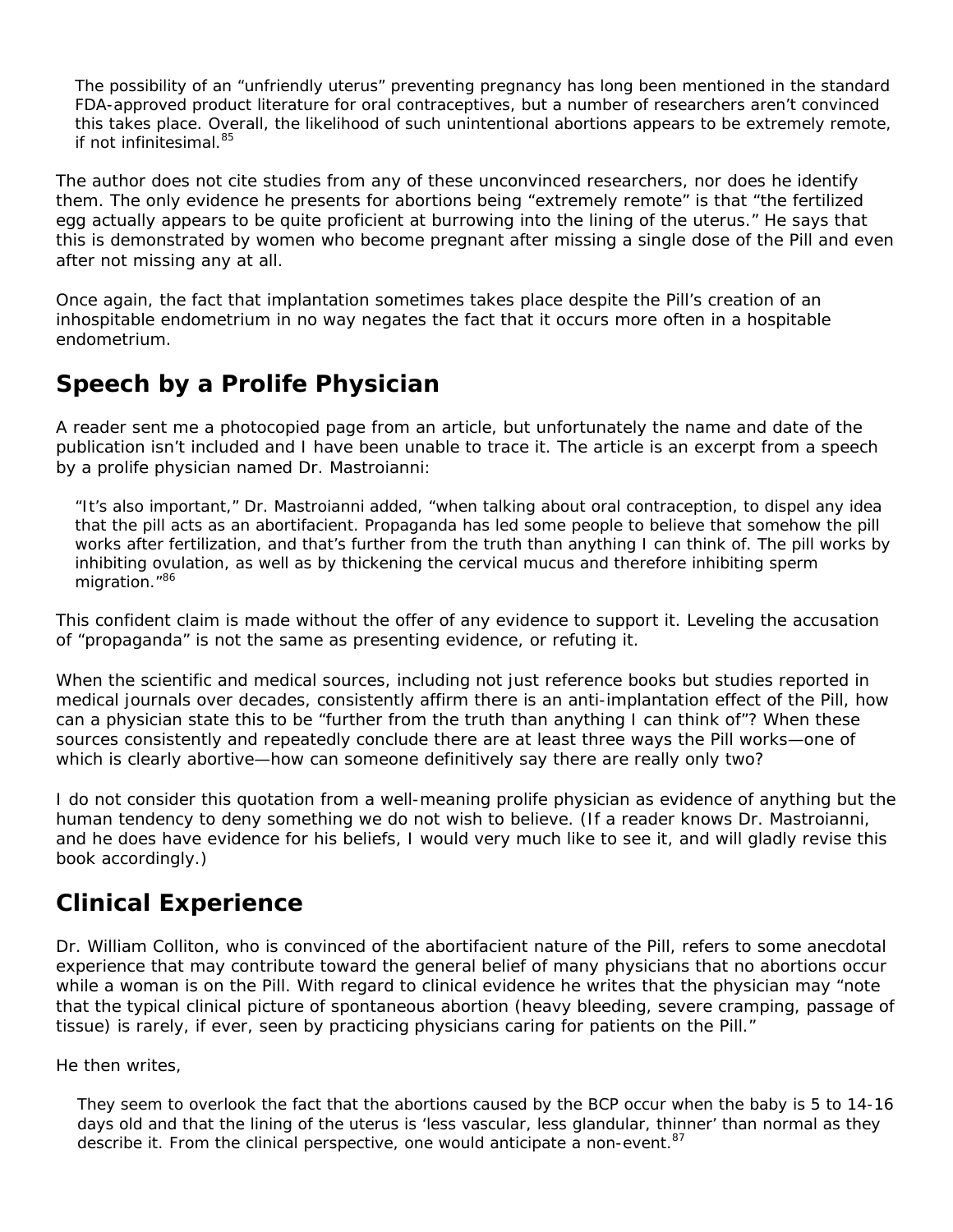In other words, the fact that a treating physician does not see typical symptoms related to miscarriage is no proof that an abortion has not occurred. After all, a side effect of the Pill is amenorrhea; the uterine environment is changed so that there is "no menstrual flow when on the break from the hormones.<sup>"[88](#page-88-20)</sup> These changes exclude normal symptoms of miscarriage, and therefore the lack of those symptoms proves nothing.

### **Study on Norplant's Damage to Ova**

One physician presented me with a study of Norplant, which he believes calls into question the concept of an inhospitable endometrium:

As with other hormonal contraceptives, Norplant use is associated with suppressed endometrial development…Ovulation inhibition is the primary mechanism of Norplant's contraceptive action. Ovulation may occur, however, in about 45% of the cycles of long-term users of Norplant…at least two alternative mechanisms can be postulated…the hostility of the cervical mucus to sperm penetration, and impaired maturation of the oocyte, rendering it nonfertilizable because of low levels of folliclestimulating hormone and LH that occur during use of Norplant.<sup>89</sup>

The authors believe that given their method of study "it would have been possible to identify menstrual abortions if they had occurred." They state such evidence was absent. The article ends by saying; "We conclude from these data that postfertilization interruption of early pregnancy (menstrual abortion) does not play a role in the mechanism of action of Norplant."

Because both contain progestin, the physician who showed me the study felt the conclusion pertained not only to Norplant, but the Pill. There are several problems here. First, the study was done on Norplant, *not* the Pill. While both have progestin, they are not the same product—Norplant's operative chemical is progestin only, while the combination pill also contains estrogen. The chemical amounts, how they assimilate into the body and other factors differ between the two products. This study's results do not correspond to those of many other studies of Norplant, and it may or may not be authenticated by further studies. In any case, studies on Norplant and the Pill are not interchangeable.

Second, the fact remains that some women taking Norplant get pregnant. Obviously, then, ova are not always damaged, and are not always incapable of being fertilized. Hence, the "damaged egg" mechanism, like all others, does not always work.

Third, this study was done on only thirty-two women. This is too small a sampling to reach definitive conclusions. Studies with small test groups may be helpful as confirmations of established research, but they are not sufficient to warrant significant changes in conclusions, apart from larger studies showing them to be valid.

Fourth, if it has any pertinence at all to the Pill, which is uncertain, this study would have to be weighed against all the other sources, not to mention common sense, that connect an atrophied endometrium to a smaller likelihood of implantation. All the Pill manufacturers, who have done by far the most research on the matter, conclude that the Pill produces an inhospitable endometrium that reduces the likelihood of implantation. It would take considerably more evidence than this small study—and evidence directly pertaining to the Pill, not Norplant—to stack up against the established evidence that the Pill causes abortions.

### **Statement by 20 Prolife OB-GYN Specialists**

A strong statement against the idea that the Pill can cause abortions was issued in January 1998, five months after the original printing of this book. (And, it has been suggested to me, largely in response to it.) According to a January 30, 1998 email sent me by one of its circulators, the statement "is a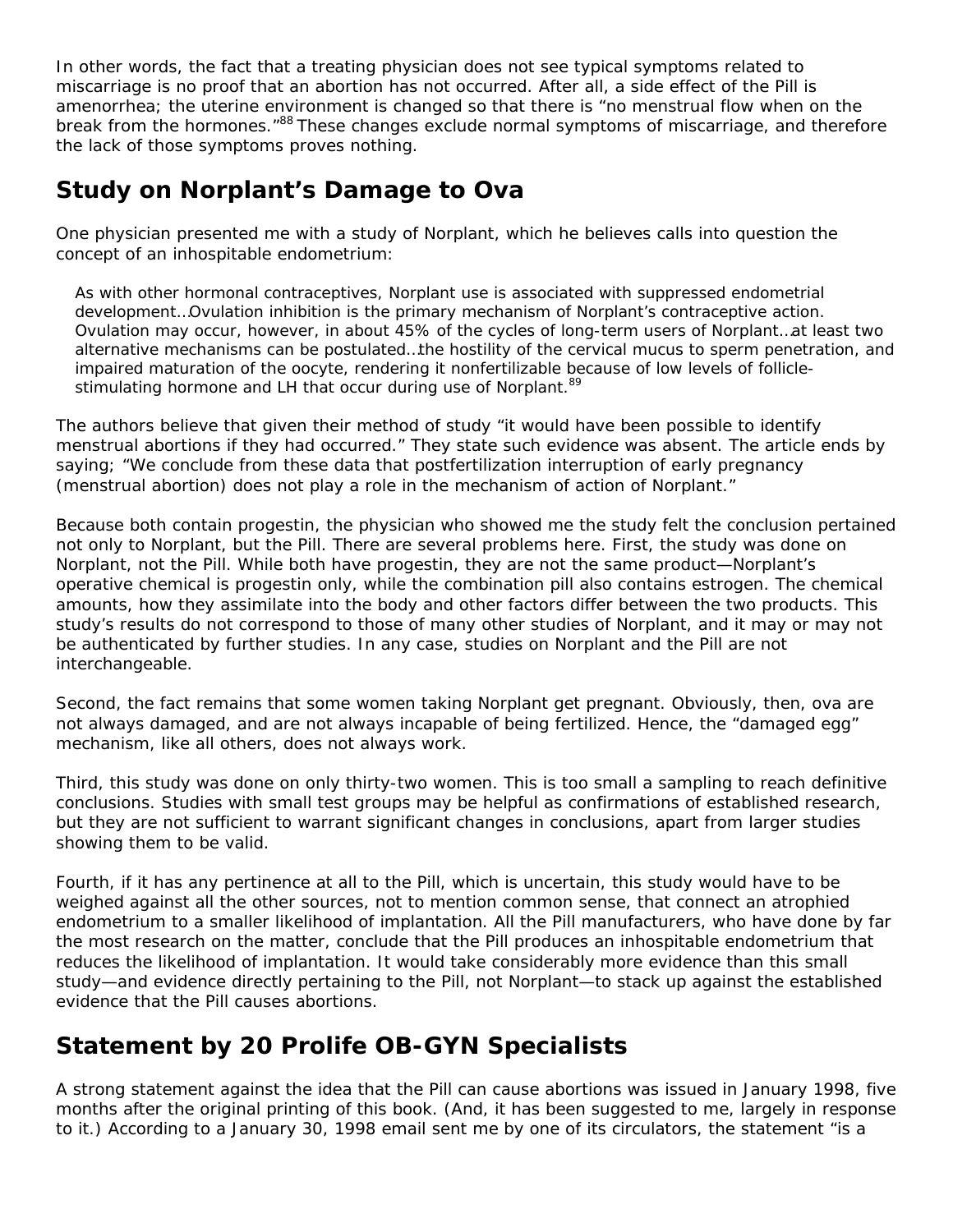collaborative effort by several very active pro-life OB-GYN specialists, and screened through about twenty additional OB-GYN specialists."

The statement is entitled "Birth Control Pills: Contraceptive or Abortifacient?" Those wishing to read it in its entirety, which I recommend, can find it at our EPM web page, at www.epm.org/doctors.html. I have posted it there because while I disagree with its major premise and various statements in it, I believe it deserves a hearing.

The title is somewhat misleading, in that it implies there are only two ways to look at the Pill: always a contraceptive or always an abortifacient. In fact, I know of no one who believes it is always an abortifacient. There are only those who believe it is always a contraceptive and never an abortifacient, and those who believe it is usually a contraceptive and *sometimes* an abortifacient. (This misleading title sets up a straw man argument, since it is easy to prove the Pill does not always cause abortions.)

The paper opens with this statement:

Currently the claim that hormonal contraceptives [birth control pills, implants (Norplant), injectables (DepoProvera)] include an abortifacient mechanism of action is being widely disseminated in the pro-life community. This theory is emerging with the assumed status of "scientific fact," and is causing significant confusion among both lay and medical pro-life people. With this confusion in the ranks comes a significant weakening of both our credibility with the general public and our effectiveness against the tide of elective abortion.<sup>90</sup>

The question of whether the presentation of research and medical opinions, such as those in this book, causes "confusion" is interesting. Does it cause confusion, or does it bring to light pertinent information in an already existing state of confusion? Would we be better off to uncritically embrace what we have always believed than to face evidence that may challenge it?

Is our credibility and effectiveness weakened through presenting evidence that indicates the Pill can cause abortions? I'll come back to this and related objections later, but I think we need to commit ourselves to discovering and sharing the truth regardless of whether it is well-received by the general public or the Christian community.

The physicians' statement's major thesis is this—the idea that the Pill causes a hostile endometrium is a myth:

Over time, the descriptive term "hostile endometrium" progressed to be an unchallenged assumption, then to be quasi-scientific fact, and now, for some in the pro-life community, to be a proof text. And all with no demonstrated scientific validation.<sup>[91](#page-88-1)</sup>

When I showed this to one professor of family medicine he replied, "This is an amazing claim." Why? Because, he pointed out, it requires that every physician who has directly observed the dramatic pillinduced changes in the endometrium, and every textbook that refers to these changes, has been wrong all along in believing what appears to be obvious: that when the zygote attaches itself to the endometrium its chances of survival are greater if what it attaches to is thick and rich in nutrients and oxygen than if it is not.

This is akin to announcing to a group of farmers that all these years they have been wrong to believe the myth that rich fertilized soil is more likely to foster and maintain plant life than thin eroded soil.

It could be argued that if anything may cause prolifers to lose credibility, at least with those familiar with what the Pill does to the endometrium, it is to claim the Pill does nothing to make implantation less likely.

The authors defend their position this way: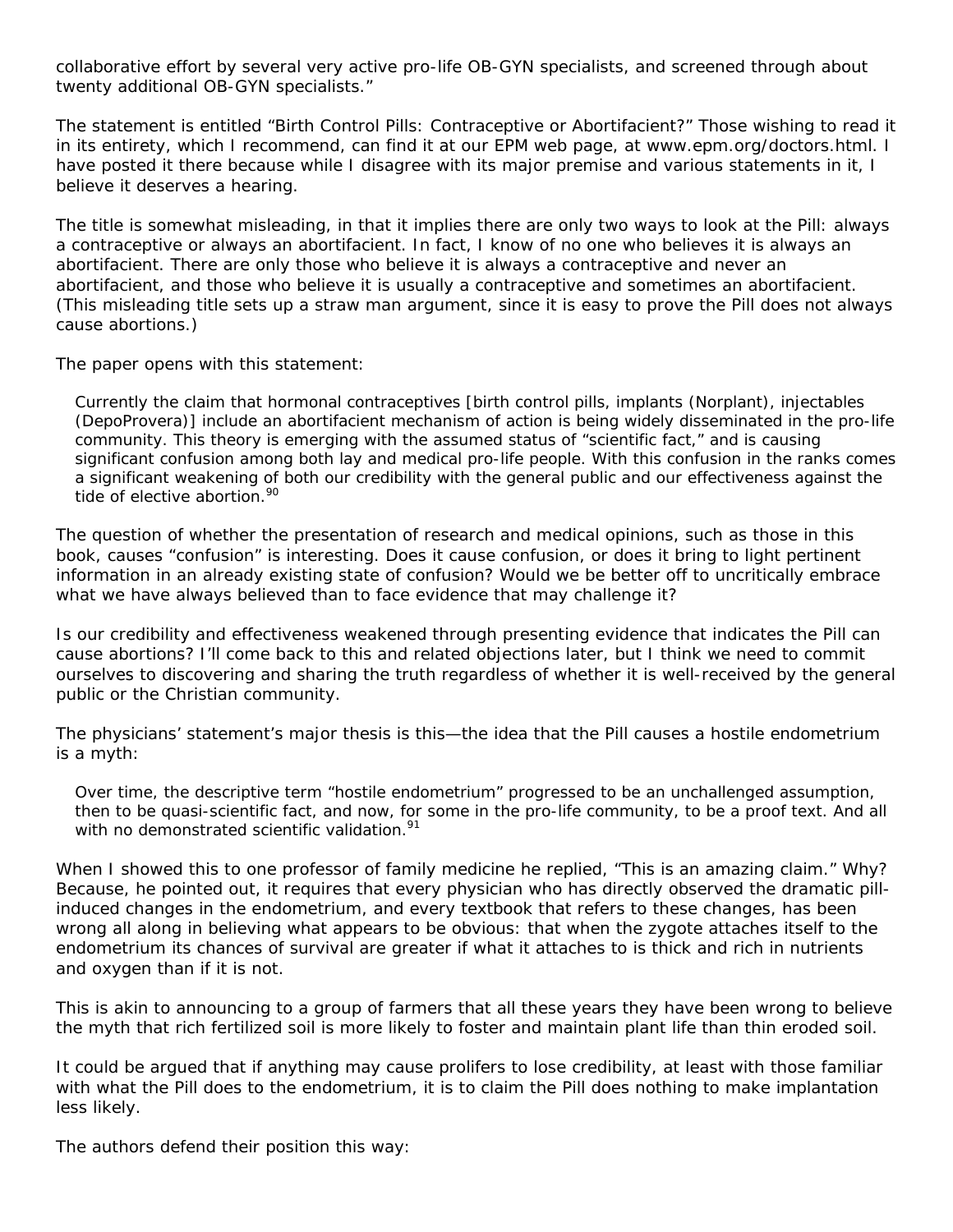[The blastocyst] has an invasive nature, with the demonstrated ability to invade, find a blood supply, and successfully implant on various kinds of tissue, whether "hostile," or even entirely "foreign" to its usual environment—decidualized (thinned) endometrium, tubal epithelium (lining), ovarian epithelium (covering), cervical epithelium (lining), even peritoneum (abdominal lining cells)…The presumption that implantation of a blastocyst is thwarted by "hostile endometrium" is contradicted by the "pill pregnancies" we as physicians see.<sup>92</sup>

This is very similar to the argument of Dr. Struthers at Searle, the Pill-manufacturer. Unfortunately, it misses the point, since the question is not whether the zygote sometimes implants in the wrong place. Of course it does. The question, rather, is whether the newly-conceived child's chances of survival are greater when it implants in the right place (endometrium) that is thick and rich and full of nutrients than in one which lacks these qualities because of the Pill. To point out a blastocyst is capable of implanting in a fallopian tube or a thinned endometrium is akin to pointing to a seed that begins to grow on asphalt or springs up on the hard dry path. Yes, the seed is thereby shown to have an invasive nature. But surely no one believes its chances of survival are as great on a thin hard rocky path as in cultivated fertilized soil.

According to the statement signed by the twenty physicians, "The entire 'abortifacient' presumption, therefore, depends on 'hostile endometrium'." Actually this isn't true, since one of the apparent abortifacient effects of the Pill is what Dr. Leon Speroff and others refer to as peristalsis within the fallopian tube. This effect speeds up the blastocyst's travel so it can reach the uterus before it's mature enough to implant. Even if the endometrium was not altered to become inhospitable, this effect could still cause abortions. (It would be accurate to say that the abortifacient belief is based *mainly*, though not entirely, on the concept of an inhospitable endometrium.)

In fact, one need not embrace the term "hostile" endometrium to believe the Pill can cause abortions. It does not take a hostile or even an inhospitable endometrium to account for an increase in abortions. It only takes a *less* hospitable endometrium. Even if they feel "hostile" is an overstatement, can anyone seriously argue that the Pill-transformed endometrium is not *less* hospitable to implantation than the endometrium at its rich thick nutrient-laden peak in a normal cycle uninfluenced by the Pill?

A professor of family medicine told me that until reading this statement he had never heard, in his decades in the field, *anyone* deny the radical changes in the endometrium caused by the Pill and the obvious implications this has for reducing the likelihood of implantation. This is widely accepted as obvious and self-evident. According to this physician, the fact that secular sources embrace this reality and only prolife Christians are now rejecting it (in light of the recent attention on the Pill's connection to abortions) suggests they may be swayed by vested interests in the legitimacy of the Pill.

The paper states "there are no scientific studies that we are aware of which substantiate this presumption [that the diminished endometrium is less conducive to implantation]." But it doesn't cite any studies, or other evidence, that suggest otherwise.

In fact, surprisingly, though the statement that was sent to me is five pages long it contains not a single reference to any source that backs up any of its claims. If observation and common sense have led people in medicine to a particular conclusion over decades, should their conclusion be rejected out of hand without citing specific research indicating it to be incorrect?

On which side does the burden of proof fall—the one that claims the radically diminished endometrium inhibits implantation or the one that claims it doesn't?

The most potentially significant point made in the paper is this:

The ectopic rate in the USA is about 1% of all pregnancies. Since an ectopic pregnancy involves a preimplantation blastocyst, both the "on pill conception" and normal "non pill conception" ectopic rate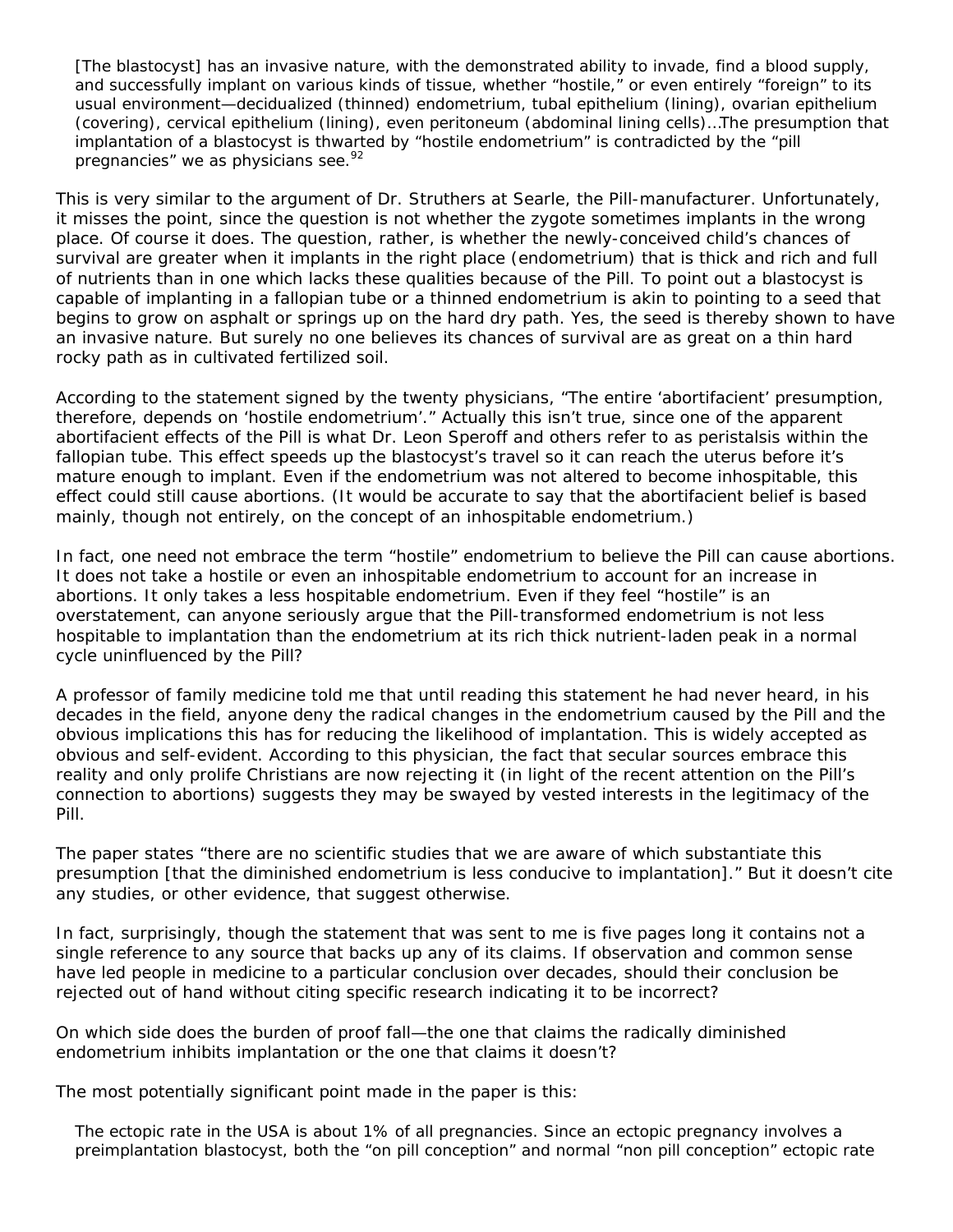should be the same—about l% (unaffected by whether the endometrium is "hostile" or "friendly.") Ectopic pregnancies in women on hormonal contraception (except for the minipill) are practically unreported. **This would suggest conception on these agents is quite rare.** If there are millions of "on-pill conceptions" yearly, producing millions of abortions, (as some "BC pill is abortifacient" groups allege), **we would expect to see a huge increase in ectopics in women on hormonal birth control. We don't.** Rather, as noted above, this is a rare occurrence.<sup>93</sup>

The premise of this statement is right on target. It is exactly the premise proposed by Dr. Walter Larimore, which I've already presented. While the statement's premise is correct, its account of the data, unfortunately, is not. The five studies pointed to by Dr. Larimore, cited earlier, clearly demonstrate the statement is incorrect when it claims ectopic pregnancies in women on hormonal contraception are "practically unreported" and "rare."

This book makes no claims as to the total numbers of abortions caused by the Pill. But the statement signed by the twenty physicians affirms that *if* the Pill caused millions of abortions we would "expect to see a huge increase in ectopics in women on hormonal birth control." **In fact, that is exactly what we** *do* **see**—an increase that five major studies put between 70% and 1390%.

Ironically, when we remove the statement's incorrect data about the ectopic pregnancy rate and plug in the correct data, **the statement supports the very thing it attempts to refute**. It suggests the Pill may indeed cause early abortions, possibly a very large number of them.

I have been told that the above statement from prolife physicians was sent to every prolife pregnancy center in the country in an attempt to reassure them that the talk about the Pill sometimes causing abortions is inaccurate and misguided. Unfortunately, the statement itself was poorly researched and misleading. However, pregnancy centers receiving the statements did not know this. Many were understandably impressed with the list of prolife physicians apparently agreeing with the statement. Unfortunately, it appears that very few of these physicians actually researched the issue. They appear to have relied almost completely on the sincerely believed but faulty research of a few.

# **Statement by 26 Prolife OB-GYN Specialists**

In response to the strong statement put forth by twenty of their well-respected colleagues, another collaborative statement was issued at the 1998 mid-winter gathering of the American Association of Prolife Obstetricians and Gynecologists (AAPLOG). Opening the debate, Dr. Pamela Smith stated,

…it has become glaringly apparent that now is the time for us, as an organization, to sail into the dangerous and uncharted waters that we have perhaps intentionally avoided. These are the "waters" of prolife principles as they relate to fertility control.

I have intentionally used the words "fertility control" rather than contraception for a number of reasons. Foremost of which is the raging moral, biological and scientific debate, almost exclusively within the prolife community, as to whether the mechanism of certain fertility control measures are contraceptive or abortifacient at a microscopic level.<sup>94</sup>

The AAPLOG convention concluded with a document that includes the following statement:

The undersigned [26 OB-GYN specialists] believe that the **facts as detailed in this document indicate the abortifacient nature of hormonal contraception**. This is supported by the scientific work of the Alan Guttmacher Institute which can, in no way, be confused with a right-to-life organization. We also want to make it clear that we have no desire to cause confusion and division among prolife forces. However, we do want to make it clear that we do desire that all women using the Pill are truthfully and fully informed about all its modes of action [including abortifacient].<sup>95</sup>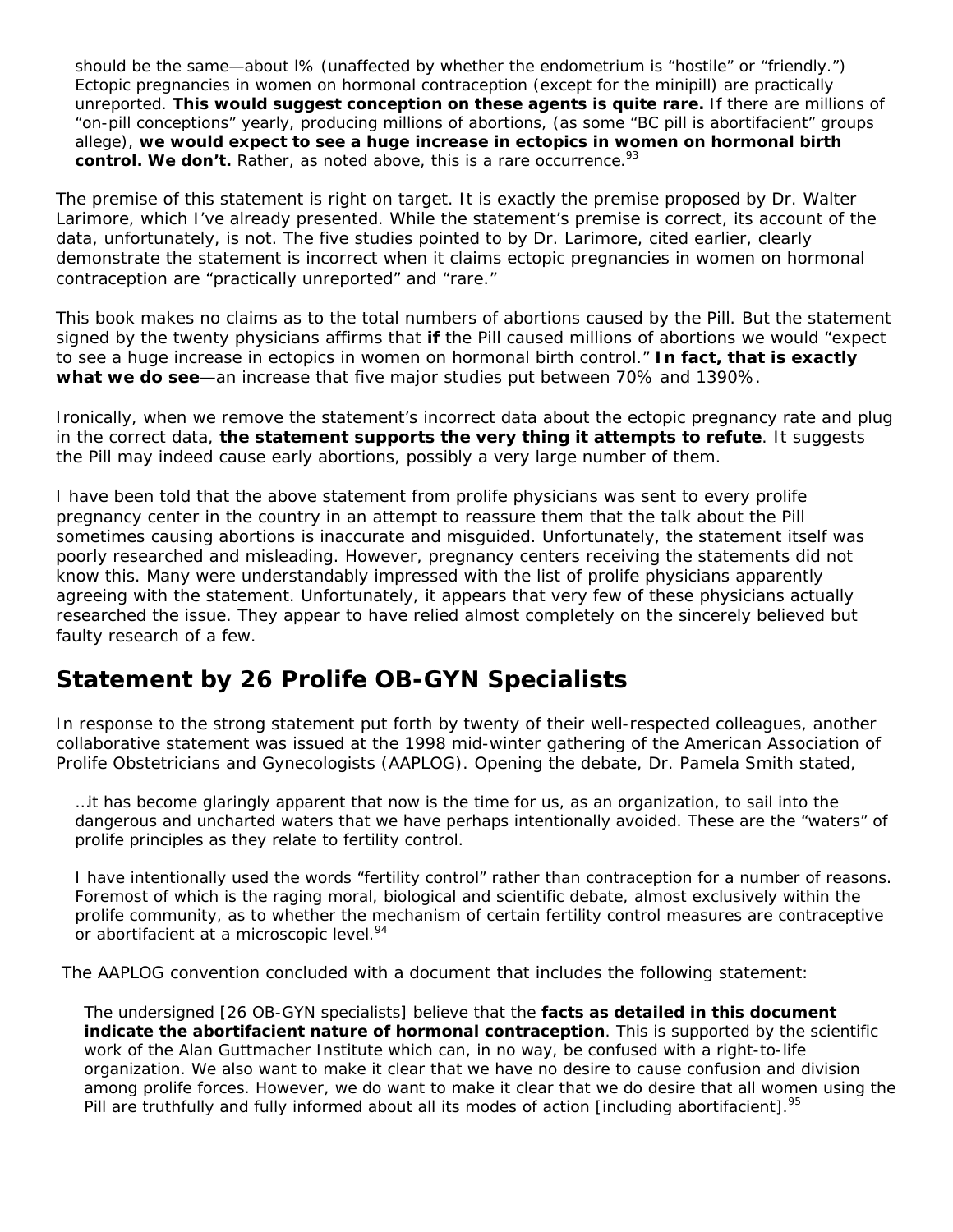A complete article entitled "Birth Control Pill: Abortifacient and Contraceptive" by William F. Colliton, Jr., M.D., FACOG, which includes the above statements can be found at the EPM web page [www.epm.org/26doctor.html.](http://www.epm.org/26doctor.html)

It should go without saying that the latter statement should not be regarded as more credible simply because it has been signed on to by six more OB-GYNs than the prior one. The point is not numbers (26 people can be wrong as easily as 20) but accuracy of research and evidence. I believe that on close inspection (unfortunately this rarely takes place) nearly all objective parties would agree that the second statement is based on sounder science than the first.

I do not know how many pregnancy centers have received or read this second document. I do know, as of late in 2000, many sincere prolifers are still citing the earlier statement and continue to make inaccurate statements such as "There's really no evidence the Pill can cause abortions" or even "it's been proven by doctors that the Pill is never an abortifacient." I wish these statements were true. Unfortunately, they are not.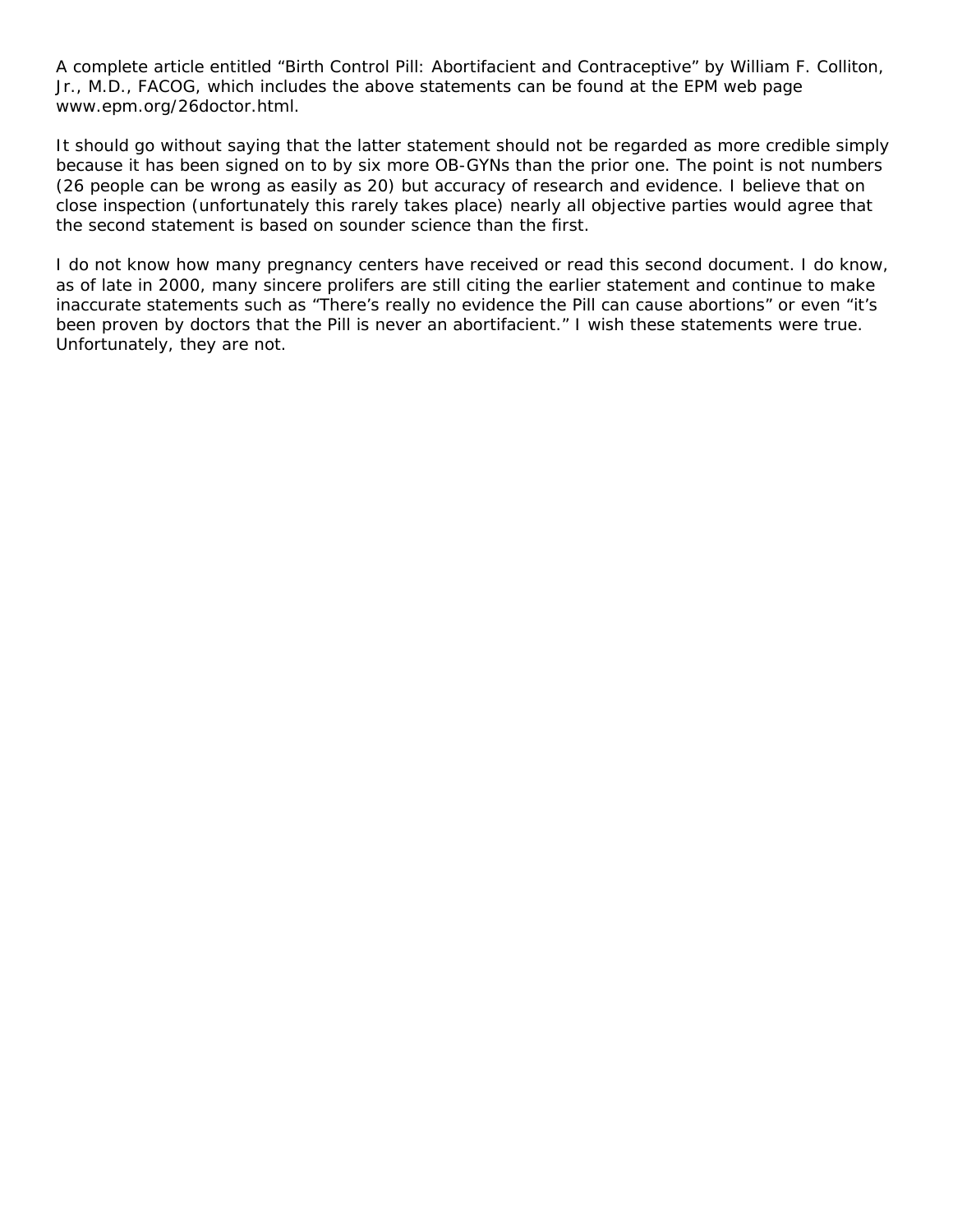# **How often Does the Pill Cause Abortions?**

## **Why It's So Difficult to Know for Sure**

How many abortions does the Pill cause? This is difficult to determine. The answer depends on how often the Pill fails to prevent ovulation, and how often when ovulation fails and pregnancy occurs, the third mechanism prevents a fertilized egg from implanting.

I posed the question to Dr. Harry Kraus, a physician and writer of popular novels with medical themes. This was his response in a December 23, 1996 email:

How often do birth control pills prevent pregnancy by causing the lining of the uterus to be inhospitable to implantation? You will not see an answer to that question anywhere, with our present state of the science. The reason is that we can only detect early pregnancy by a hormone, beta-hcg (Human chorionic gonadotropin), which is produced by the embryo after implantation. After fertilization, implantation does not take place for approximately six days. After implantation, it takes another six days before the embryo (trophoblast) has invaded the maternal venous system so that a hormone (beta-hcg) made by the embryo can reach and be measured in the mom's blood. Therefore, the statistic you seek is not available.<sup>96</sup>

# **Determining Breakthrough Ovulation Rates**

Despite the fact that definitive numbers cannot be determined, there are certain medical evidences that provide rationale for estimating the numbers of Pill-induced abortions. Determining the rate of breakthrough ovulation in Pill-takers is one key to coming up with informed estimates.

In his *Abortifacient Contraception: The Pharmaceutical Holocaust*, Dr. Rudolph Ehmann says,

As early as 1967, at a medical conference, the representatives of a major hormone producer admitted that with OCs [oral contraceptives], ovulation with a possibility of fertilization took place in up to seven percent of cases, and that subsequent implantation of the fertilized egg would usually be prevented.<sup>97</sup>

Bogomir M. Kuhar, Doctor of Pharmacy, is the president of Pharmacists for Life. He cites studies suggesting oral contraceptives have a breakthrough ovulation rate of 2 to 10%.<sup>98</sup>

World-renowned fertility specialist Dr. Thomas Hilgers estimates the breakthrough ovulation rate at 4 to  $10\%$ .  $99$ 

Dr. Nine van der Vange, at the Society for the Advancement of Contraception's November 26-30, 1984 conference in Jakarta, stated that her studies indicated an ovulation rate of 4.7% for women taking the Pill.<sup>100</sup>

In another study, 14% of Pill-taking women experienced escape ovulation.<sup>[101](#page-88-11)</sup> However, this involved only twenty-two women, with three experiencing escape ovulation, so the study is too small to draw definite conclusions. In another study with a small sampling, 10% of the control group, which didn't miss a pill, experienced escape ovulation, while 28% of those missing two pills ovulated.<sup>102</sup>

J. C. Espinoza, M.D., says,

Today it is clear that in at least 5% of the cycles of women on the combined Pill "escape ovulation" occurs. This fact means that conception is possible during those cycles, but implantation will be prevented and the "conceptus" (child) will die. That rate is statistically equivalent to one abortion every other year for all women on the Pill.<sup>103</sup>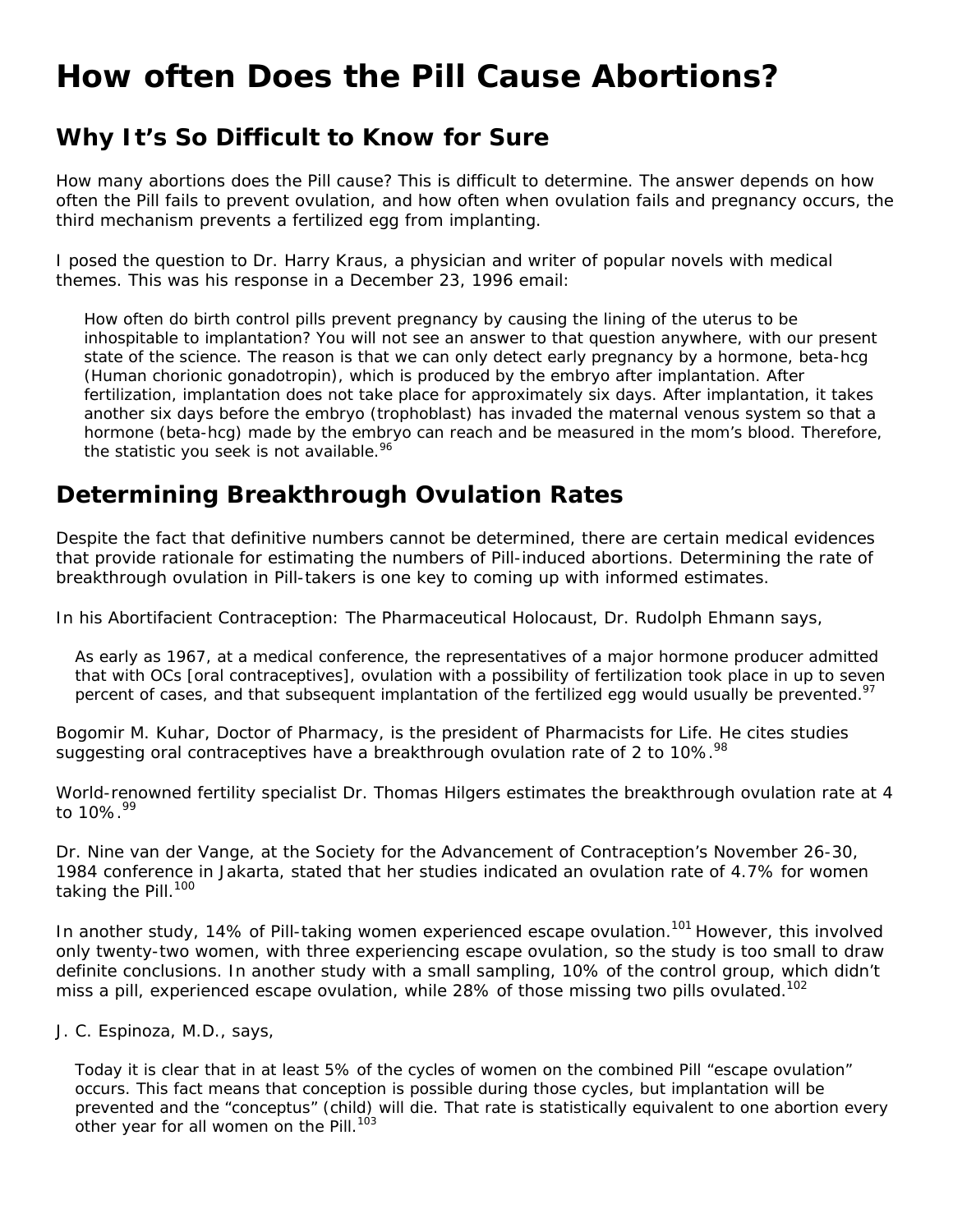In a segment from his *Abortion Question and Answers*, published online by Ohio Right to Life, Dr. Jack Willke states:

The newer low-estrogen pills allow "breakthrough" ovulation in up to 20% or more of the months used. Such a released ovum is fertilized perhaps 10% of the time. These tiny new lives which result, at our present "guesstimations," in 1% to 2% of the pill months, do not survive. The reason is that at one week of life this tiny new boy or girl cannot implant in the womb lining and dies.<sup>104</sup>

There are factors that can increase the rate of breakthrough ovulation and increase the likelihood of the Pill causing an abortion. Dr. Kuhar says,

The abortifacient potential of OCs is further magnified in OC users who concomitantly take certain antibiotics and anticonvulsants, which decrease ovulation suppression effectiveness. It should be noted that antibiotic use among OC users is not uncommon, such women being more susceptible to bacterial, yeast and fungal infections secondary to OC use.<sup>105</sup>

# **When the first mechanism fails, how often does the second work?**

We've seen that various sources and studies put breakthrough ovulation among Pill-takers at rates of 2-10%, 4-10%, 4.7%, 7%, 14%, 10%, and 20%. The next question is, **how many times when ovulation occurs does the second mechanism, the thickened cervical mucus, prevent sperm from reaching the egg?** There is no way to be sure, but while this mechanism certainly works sometimes, it may not work most of the time.

Drs. Chang and Hunt did experiments on rabbits that could not be done on human beings.<sup>[106](#page-88-16)</sup> They gave the rabbits estrogen and progestin to mimic the Pill, then artificially inseminated them. Next, they killed the rabbits and did microscopic studies to examine how many sperm had reached the fallopian tubes and could have fertilized an egg.

Progestin, the hormone that thickens cervical mucus, might be expected to prevent nearly all the sperm from traveling to the tubes. However, it did not. In every rabbit that had taken the progestin, there were still thousands of sperm which reached the fallopian tubes, as many as 72% of the number in the control group. The progestin-caused increase in thickness of cervical mucus did not significantly inhibit sperm from reaching the egg in the rabbit.

This is certainly not definitive proof, since there can be significant physiological differences between animals and humans. However, animals are routinely used for such experiments to determine possible or probable results in humans. Though I have read several studies on human sperm transport, they seemed to offer no helpful information related to this subject. Dr. Melvin Taymor of Harvard Medical School admits, "Sperm transport in women appears to be very complex."<sup>[107](#page-88-17)</sup> The study by Chang and Hunt, while not persuasive in and of itself, at least raises questions about the extent of the contraceptive effectiveness of thickened cervical mucus.

When ovulation takes place, how often will the thickened mucus fail to prevent conception? The answer is certainly "some of the time." It may also be "much of the time," or even "most of the time."

#### **When the second mechanism fails, how often does the third work?**

The next question is, in those cases when the second mechanism doesn't work, how often does the significantly altered and less hospitable endometrium caused by the Pill interrupt the pregnancy?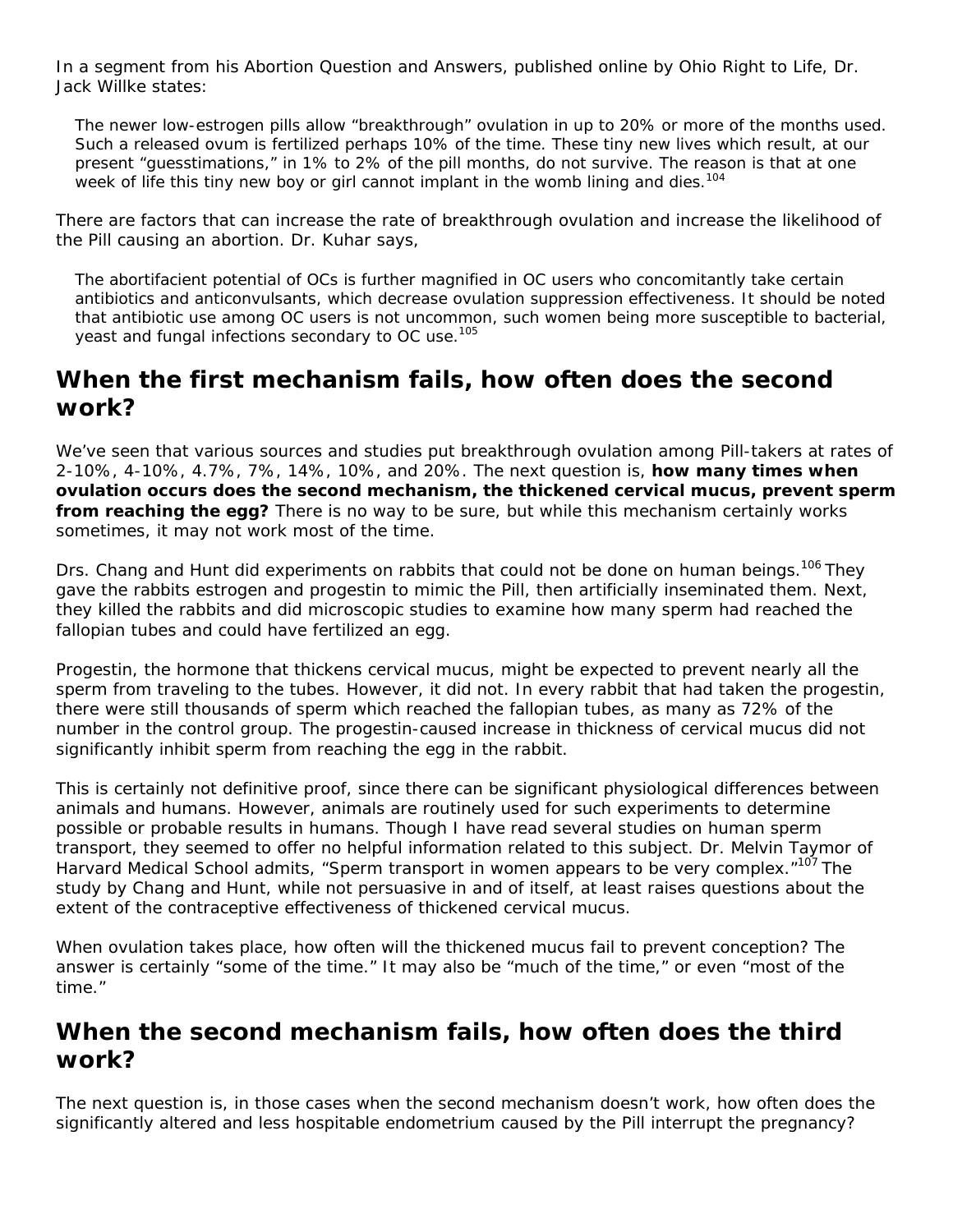The Ortho Corporation's 1991 annual report estimated 13.9 million U.S. women using oral contraceptives. Now, how often would one expect normally fertile couples of average sexual activity to conceive? Dr. Bogomir Kuhar uses a figure of 25%. This is confirmed by my research. In "Estimates of human fertility and pregnancy loss," Michael J. Zinaman and associates cite a study by Wilcox in which "following 221 couples without known impediments of fertility, [they] observed a per cycle conception rate of 25% over the first three cycles."<sup>[108](#page-88-18)</sup>

Multiplying this by the low 2% ovulation figure among Pill takers, and factoring in a 25% conception rate, Dr. Kuhar arrives at a figure of 834,000 birth-control-pill-induced abortions per vear.<sup>[109](#page-88-19)</sup> Multiplying by 10%, a higher estimate of breakthrough ovulation, he states the figure of 4,170,000 abortions per year. (Using other studies, also based on total estimated number of ovulations and U.S. users, Dr. Kuhar attributes 3,825,000 annual abortions to IUDs; 1,200,000 to Depo-Provera; 2,925,000 to Norplant.)

There are several objections to this method of computation. First, it assumes all women taking the Pill, and their partners, have normal fertility rates of 25%, when in fact some women taking the Pill certainly are less fertile than this, as are some of their partners. Second, the computation fails to take into account the Pill's thickening of the cervical mucus which may significantly reduce the rate of conception. Third, it fails to consider the 3% rate of sustained pregnancy each month among Pilltakers, which obviously are not Pill-induced abortions.

Of course, everything depends on the true rate of breakthrough ovulation, and the true rate of contraception due to thickened cervical mucus, both of which remain unknown. Even if the range of abortions is less than indicated by Dr. Kuhar's computation, however, the total numbers could still be very high.

Several medical researchers have assured me scientific studies could be conducted on this. So far, though, the issue of Pill-induced abortions hasn't received attention. Since no conclusive figures exist, we are left with the indirect but substantial evidence of the observably diminished capacity of the Pill-affected endometrium to sustain life. Since there is nothing to indicate otherwise, it seems possible that implantation in the inhospitable endometrium may be the exception rather than the rule. For every child who does implant, many others may not. Of course, we don't know the percentage that will implant even in a *normal* endometrium unaffected by the Pill. **But there is every reason to believe that whatever that percentage is, the Pill significantly lowers it**.

Let's try a different approach to the numbers. According to Pill manufacturers, approximately fourteen million American women take the Pill each year. At the 3% annual sustained pregnancy rate, which is firmly established statistically, in any year there will be 420,000 detected pregnancies of Pill-takers. (I say "detected" pregnancies, since pregnancies that end before implantation will never be detected but are nonetheless real.) Each one of these children has managed to be conceived despite the thickened cervical mucus. Each has managed to implant even in a "hostile" endometrium.

The question is, how many children *failed* to implant in that inhospitable environment who would have implanted in a nurturing environment unhindered by the Pill? The numbers that die might be significantly higher than the numbers that survive. If it were four times as high, that would be 1,680,000 annual deaths; if twice as high, 840,000 deaths. If the same numbers of children do not survive the inhospitable endometrium as do survive, it would be 420,000 deaths. If only half as many died as survived, this would be 210,000; if a quarter as many died as survived 105,000—still a staggering number of Pill-induced abortions each year. Perhaps the figure is even lower than the lowest of these. I certainly hope so. Unfortunately, I have seen no evidence to substantiate my hope.

Even if we believe these fatality numbers are too high, we must avoid the tendency to minimize the value of any human life. I've been told by people, "There's no way six million Jews died in the holocaust. At most it was half a million." My response is, "I think there's reason to believe the figure is much more than half a million. But suppose it *was* a lot less. How many deaths of the innocent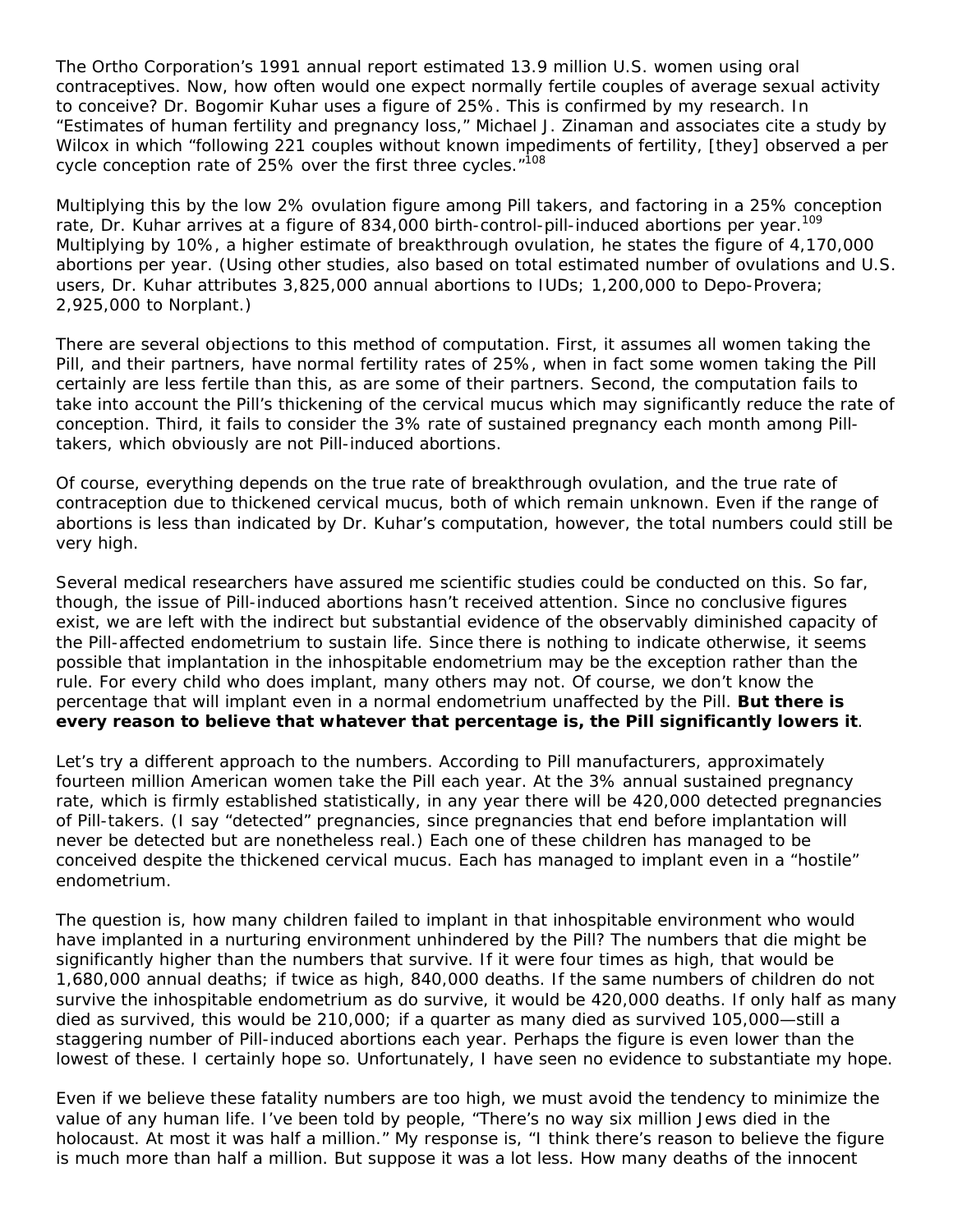does it take to qualify as a tragedy?" Similarly, we might ask, "How many children have to be killed by the Pill to make it too many?"

In his brochure *How the Pill and the IUD Work: Gambling with Life,*" Dr. David Sterns asks:

Just how often does the pill have to rely on this abortive "backup" mechanism? No one can tell you with certainty. Perhaps it is as seldom as 1 to 2% of the time; but perhaps it is as frequently as 50% of the time. Does it matter? The clear conclusion is that it is impossible for any woman on the pill in any given month to know exactly which mechanism is in effect. In other words, **the pill always carries with it the potential to act as an abortifacient**. [110](#page-88-20)

Perhaps the annual numbers of Pill-induced abortions add up to millions, perhaps hundreds of thousands, perhaps tens of thousands. When we factor in abortions caused by other birth control chemicals, including the Mini-Pill, Norplant and Depo-Provera, the total figures are almost certainly very high. When prolifers routinely state there are 1.5 million abortions per year in America (I have often said this myself), **we are leaving out all chemical abortions and are therefore vastly understating the true number**. Perhaps we are also immunizing ourselves to the reality that life really does begin at conception and we are morally accountable to act like it.

Let's make this more personal by bringing it down to an individual woman. If a fertile and sexually active woman took the Pill from puberty to menopause, she would have a potential of 390 suppressed ovulations. Eliminating those times when she wouldn't take the Pill because she wanted to have a child, or because she was already pregnant, she might have 330 potentially suppressed ovulations. If 95% of her ovulations were suppressed, this would mean she would have sixteen breakthrough ovulations.

If she is fertile and sexually active, a few of those ovulations might end up in a known pregnancy because the second and third mechanisms both fail. Of the other fourteen ova, perhaps nine would never be fertilized, some prevented by the number two mechanism, the thickened cervical mucus, and some attributable to the normal rate of nonpregnancy. And perhaps, as a result of the number three mechanism, she might have five early abortions because though conception took place, the children could not be implanted in the endometrium.

If the same woman took the Pill for only ten years, she might have one or two abortions instead of five. Again, we don't know the exact figures. Some would say these estimates are too high, but based on my research it appears equally probable they are too low.

There is no way to be certain, but a woman taking the Pill might over time have no Pill-induced abortions, or she might have one, three or a dozen of them.

We have not even taken into account here the other abortive mechanisms of the Pill documented earlier, including the peristalsis within the fallopian tube that decreases the chances of implantation, and the chemical dangers to an already conceived child whose mother unknowingly continues to take the Pill. Neither have we considered the residual effect of the Pill that can inhibit implantation as much as a few months after a woman has stopped using it.

The evidence, not wishful thinking, should govern our beliefs. The numbers have not been decisively determined, and may never be this side of eternity. Based on what we do know, we must ask and answer this question: is it morally right to unnecessarily risk the lives of children by taking the Pill?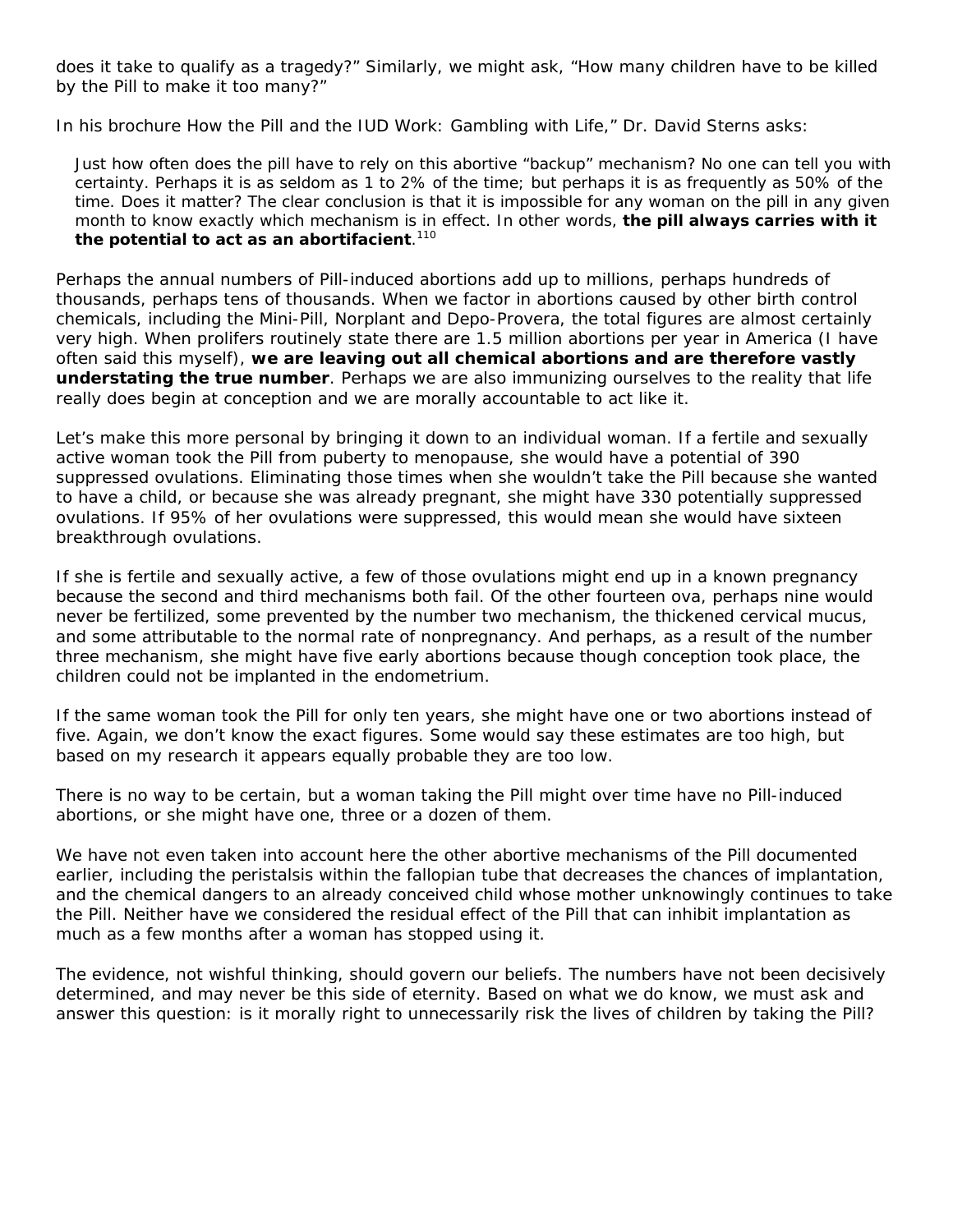# **Responding to the Evidence:**

# **Questions & Objections**

In the process of research I've had countless conversations with fellow Christians, including physicians and pastors. These are the questions and objections people have most often raised.

## **"If this is true, why haven't we been told?"**

There are many possible answers to this question. One is that concerns about abortions, especially early ones, are not widespread among researchers, scientists and the medical community in general. Since preventing implantation isn't of any ethical concern except to those who believe God creates people at the point of conception, it isn't terribly surprising the experts haven't gotten the word out. In their minds, why should they?

Dr. T. B. Woutersz, an employee of Wyeth Laboratories, made an amazing admission about birth control pill studies in his article "A Low-Dose Combination Oral Contraceptive":

Despite extensive clinical studies conducted by manufacturers of marketed products, only these published papers of study cohorts are available for the benefit of the prescribing physician. All other published papers represent selected, partial reports of individual investigators. This does not afford a physician much opportunity to make an educated selection of an oral contraceptive.<sup>[111](#page-88-21)</sup>

The individual who brought this to my attention is also a Wyeth employee, who asked not to be identified. In a letter dated August 11, 1997 this person told me, "Many, probably most, birth control studies are not published. They are never published in their entirety. This is a very competitive business. Companies are not obligated to publish proprietary information."

This helps explain why it was so difficult for me to obtain research information from the Pillmanufacturers. They have their own research departments with dozens of full-time researchers who must produce thousands of pages of findings every year. But these findings are distilled down into very small packets of information, including the three operative mechanisms stated in the PDR, the third of which is prevention of implantation. I did not manage to get from any of the manufacturers any detailed studies to confirm exactly how they came to their conclusions. I had to search out on my own the research information in medical journals, which is usually based on much smaller samplings with a great deal less funding behind them.

The published indications of Pill-caused abortions is substantial. But it is spread out in dozens of obscure and technical scientific journals. Consequently, not only is the most significant evidence not in print, but relatively few physicians—and almost no one in the general public—have ever seen the most compelling evidence that *is* in print. If they have heard anything at all, it has only been piecemeal. The evidence that has managed to make it to publication has fallen through the cracks and failed to get the attention of physicians.

Many well-meaning physicians, including Christians, and including Ob/GYNs and Family Practitioners, simply are not aware of this evidence. I know this, because that's exactly what a number of them have told me. This is not entirely surprising. Consider the staggering amount of medical knowledge that currently exists. Now picture the average physician who is both conscientious and overworked, swamped with patients. He might read medical journals in an area of special interest, but there is no way any human being can be fully appraised of the tens of thousands of medical studies conducted each year in this country.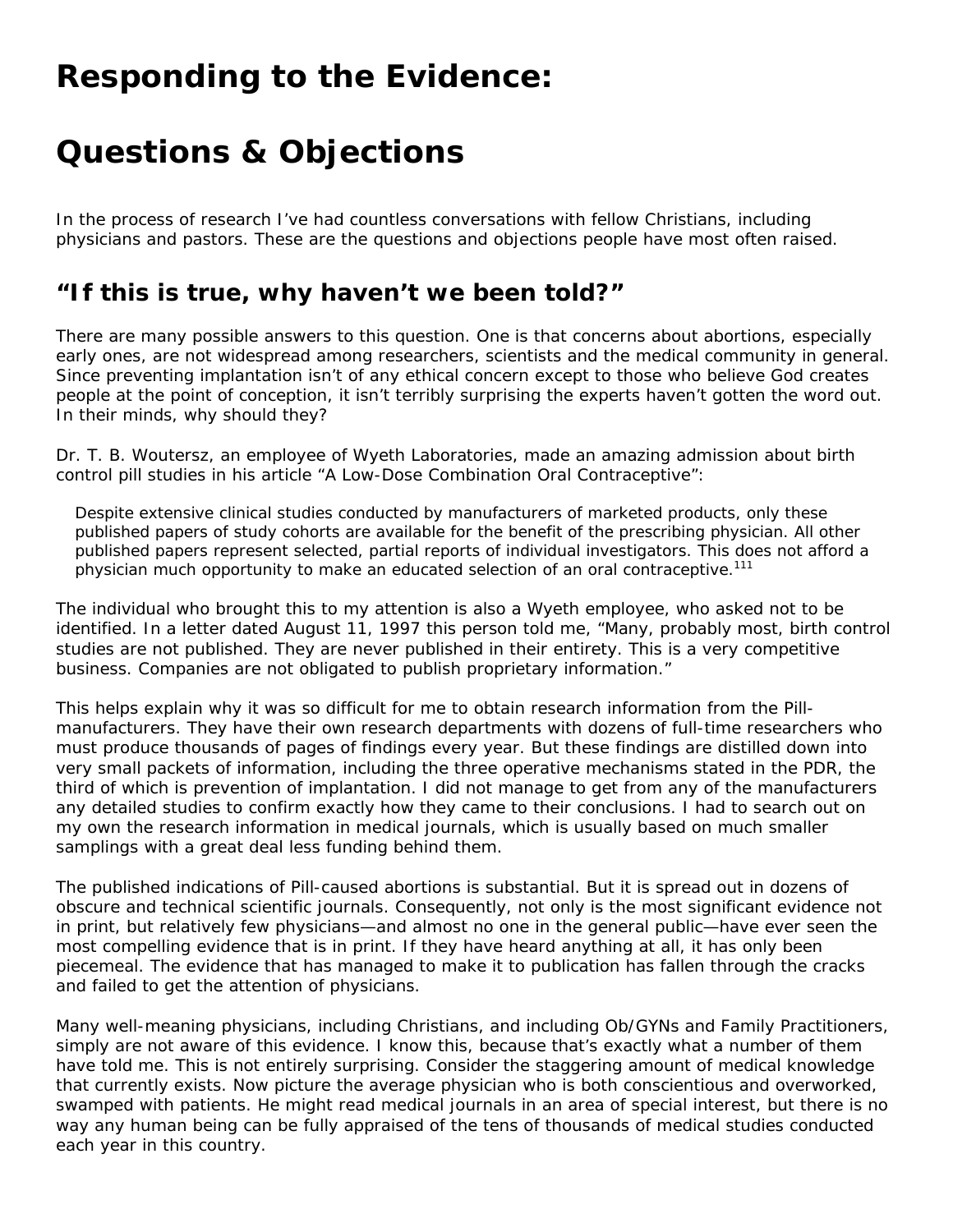When patients hear someone suggest the Pill causes abortions, they will often come to their physician, who may be prolife, and ask if this is true. The physician may sincerely say, "According to my understanding, the Pill just prevents conception, it doesn't cause abortions. You have nothing to be concerned about."

Most physicians assume that if the Pill really caused abortions, they would surely know it. In most cases they are not deliberately misleading their patients. Unfortunately, the bottom line is that their patients do end up misled. Based on their physician's reassurances, they don't look into the matter further—nor would most know where to look even if they wanted to. In reality, the dedicated physician is extremely busy and confident that the Pill only prevents conception; typically he too does not take the time to do the necessary research.

An isolated reference here or there simply isn't sufficient to change or even challenge the deeply ingrained pro-Pill consensus of medicine, society or the church. If *Time* magazine devoted a cover story to the subject, the information would reach a popular level in a way it never has before. But *Time* and most of its readers would have little interest in the subject. Perhaps eventually a major Christian magazine will present this research to the people who should care the most. So far this has not happened.

Medical semantics have also played a critical role in obscuring the Pill's abortive mechanism. As documented earlier in this book, in 1976 the word "contraceptive" was redefined by the American College of Obstetricians and Gynecologists (ACOG), to include agents that prevent implantation. Changes in terminology typically occur to draw more careful scientific distinctions, whereas this one served only to blur the distinction between two clearly separate things, fertilization and implantation. Several prolife Ob/GYNs told me they are convinced this move, happening three years after the Supreme Court's 1973 legalization of abortion, was a deliberate attempt to obscure concerns about birth control chemicals that sometimes cause early abortions.

Because of the semantic change, medical professionals can honestly say that the Pill is only a contraceptive, even if they know it sometimes acts to prevent implantation. For example, Dr. Linda J. Martin wrote to *Pediatric News* pointing out that while an August 1997 article had claimed the emergency contraception pill could "prevent up to 800,000 abortions a year," exactly the opposite was the case—"they would in fact cause 800,000 abortions a year." Her logic was that life begins at conception, not implantation. The physician who wrote the article, Dr. James Trussel, responded, "Both the National Institutes of Health and the American College of Obstetricians and Gynecologists define pregnancy as beginning with implantation. Therefore, emergency contraceptive pills are not abortifacient."<sup>[112](#page-88-22)</sup>

This is a dramatic but increasingly common example of semantic depersonalization—using an arbitrary redefinition to relegate a child to nonexistence. What might properly be called a "contraimplantive" mechanism is called instead a "contraceptive" mechanism. An article on 'morning after' pills explains that they are "ordinary birth control pills containing the hormones estrogen and progestin, but are taken in a higher dose up to 72 hours after unprotected intercourse."<sup>113</sup> The article explains that the pills prevent implantation, but the large font pull quote from Dr. Jack Leversee of the University of Washington School of Medicine assures readers, "We are not doing away with a pregnancy; we are preventing it from ever becoming a pregnancy."

Undiscerning prolifers may read such statements and be reassured that these pills don't cause abortions. Attaching new meanings to old words such as conception and pregnancy has succeeded in making it sound like the Pill and other hormonal contraceptives don't kill human beings. It has done nothing, however, to change the fact that sometimes that's exactly what they do.

Even when the information about the Pill rises to the surface here and there, so many Christians including pastors and parachurch leaders—have used and recommended the Pill, that we have a natural resistance to raising this issue or looking into it seriously when others raise it. (I know this from my own experience.) This is likely why so few individuals or organizations have researched or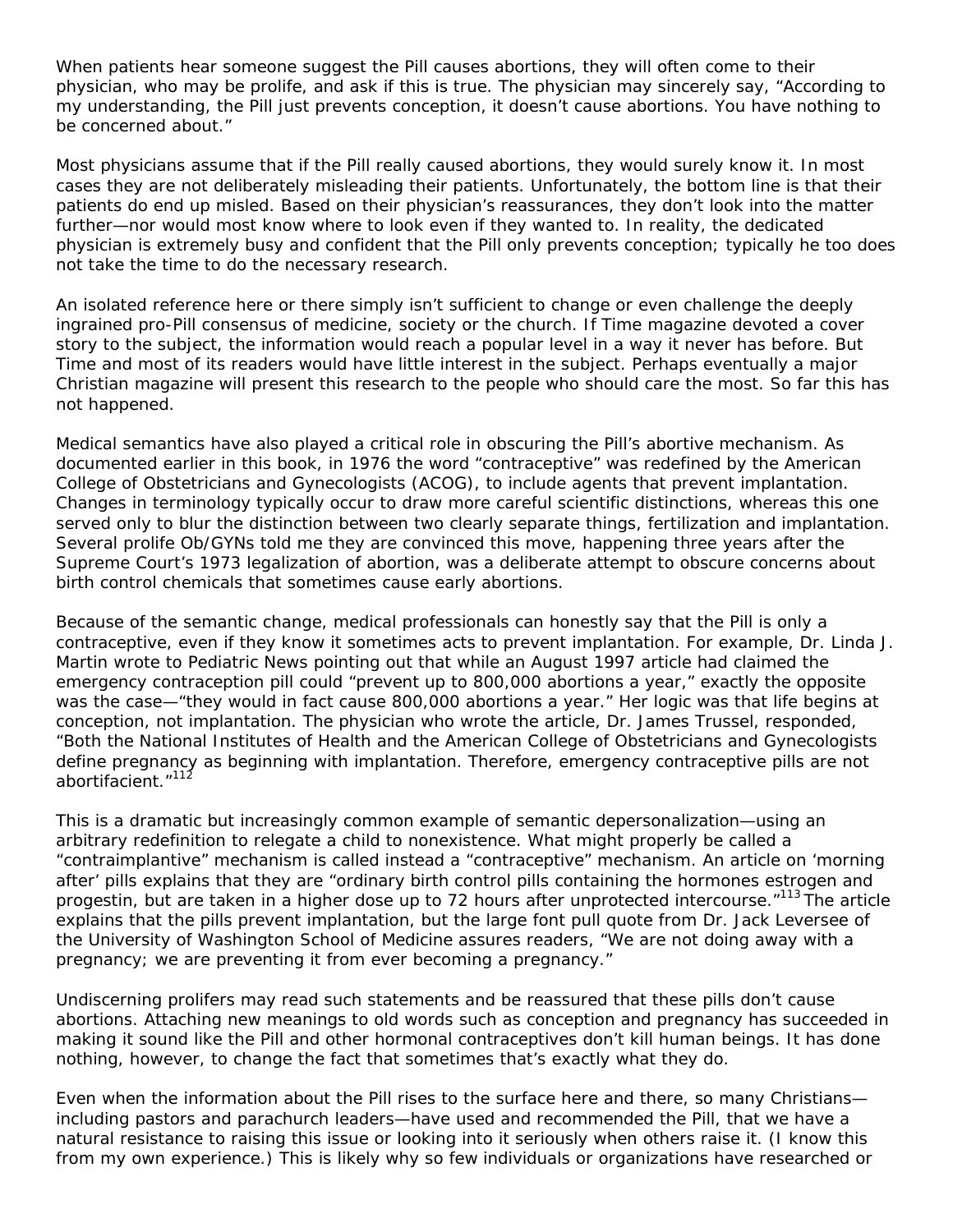drawn attention to this subject. Among other things, organizations fear a loss of financial support from donors who would object to criticism of the Pill.

We also cannot escape the fact that the Pill is a multi-billion dollar worldwide industry. Its manufacturers, the drug companies, have tremendous vested interests. So do many physicians prescribing it. I do *not* mean by this that most physicians prescribe it primarily for financial gain; I do mean it is a significant part of the total income of many practices.

An appendix in *The Woman's Complete Guide to Personal Health Care*, by Debra Evans,<sup>114</sup> is entitled "A Physician Looks at Doctors' and Pharmacists' Profits from Prescribing Birth Control Pills." The writer carefully calculates the costs of various procedures and comes up with a cost summary per patient. Added to this is the fact that each woman with a family will take her children to the family practitioner who prescribes her contraceptives, and usually her husband will go to that doctor. Using averages for frequency of visits, and factoring in word of mouth or patient-to-patient referral, the writer calculates that income linked to patients for whom the doctor prescribes birth control pills range from 55 to 74% of his total income.

Because of the Pill's popularity, physicians who stop prescribing it will likely lose many patients and their families to other doctors. Even many prolife physicians resist the notion that the Pill causes abortions and are unlikely to change their position or even share with their patients evidence such as that presented in this book. (Thankfully, there are certainly exceptions to this.)

Those in the best place to disseminate this information are the Pill-manufacturers. The problem, however, is that they gain customers by convincing them the Pill works, *not* by teaching them exactly how it works. No one takes the Pill because she knows it prevents implantation. But some, perhaps many, might stop taking it if they knew it does.

Hence, a pharmaceutical company has nothing to gain by drawing attention to this information, and potentially a great deal to lose. There are many people in America who profess to believe life begins at conception, and companies do not want these people to stop using their pills. This concern for good public relations was exceedingly evident to me in my conversations with staff members at four major Pill manufacturers. It is also demonstrated in the fact that their FDA-monitored disclosures in the fine-print professional labeling and in the *Physician's Desk Reference* all mention that the Pill prevents implantation, but very few of their package inserts and none of their colorful consumer booklets say anything about it.

Dr. James Walker, in his paper "Oral Contraception: A Different Perspective," points out the Pill's potential to cause abortion. He then says,

A large percentage of consumers would undoubtedly refuse to use this form of birth control if they were aware that oral contraceptives worked in this way. Also, a large number of physicians would refrain from using this method of contraception if they were aware of the abortifacient mechanism of oral contraceptives…why is the medical (or prescribing) and consumer population so poorly informed? It could be that the pharmaceutical industry is interested in making large profits without regard for the sanctity of human life. Or it could be that the medical community has become so conditioned to supply means for instant gratification, that our eyes have been blinded to the eternal consequences of our daily action.[115](#page-88-25)

On the most basic level, the widespread ignorance and blindness on this issue among Christians may be largely attributable to supernatural forces of evil which promote the deaths of the innocent while lying and misleading to cover those deaths. (I will address this in the Conclusion.)

## **"I don't trust this evidence."**

One physician told me that he thinks the evidence I've cited is simply incorrect. He said, "I don't trust these medical studies. I just don't think they're accurate."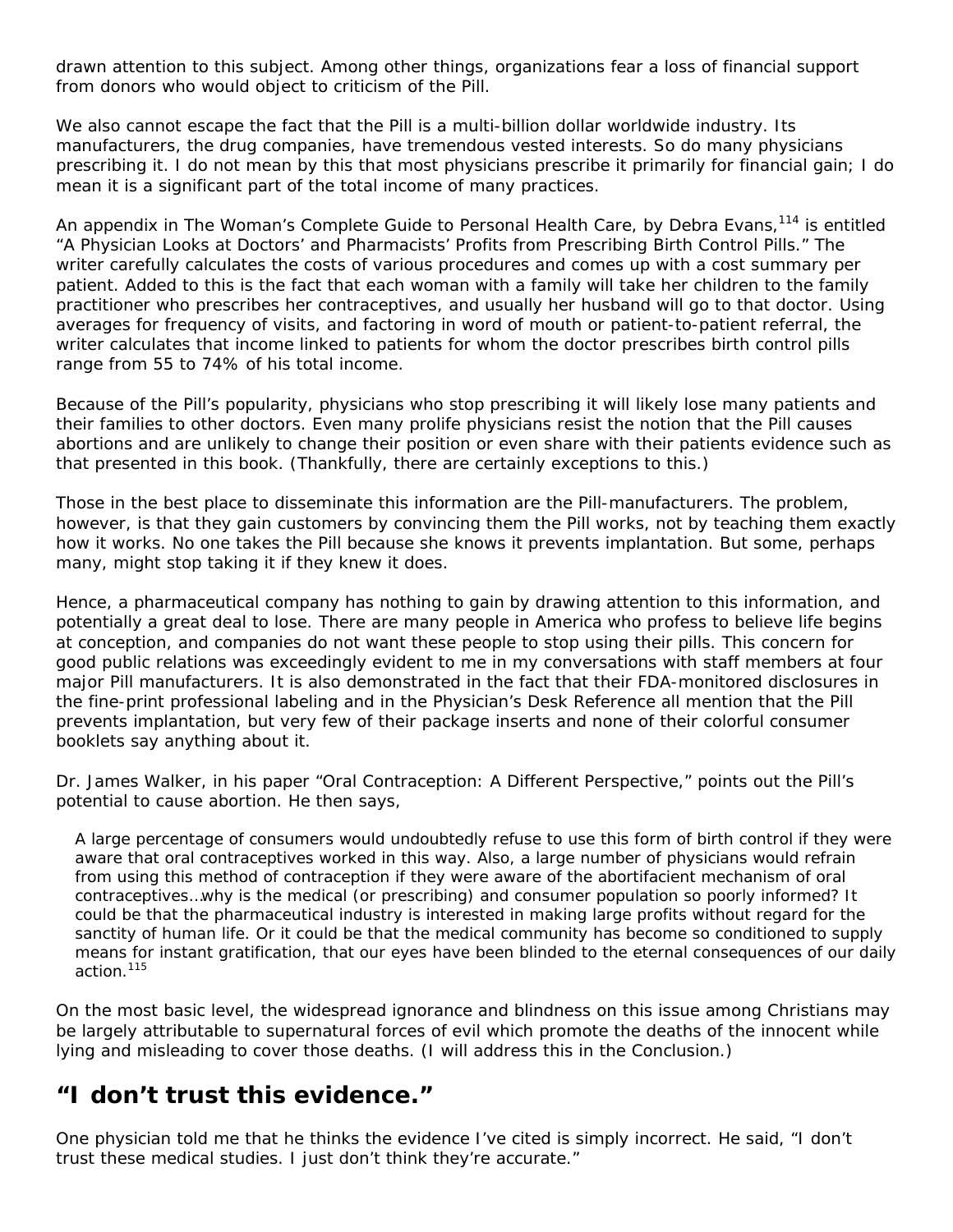I asked him if he had any objective reason for his distrust. He cited the study I dealt with earlier concerning Norplant. Since he said he didn't trust dozens of medical sources connecting the Pill with prevention of implantation, I asked him why he trusted a single source not even dealing with the Pill, while rejecting those sources offering evidence to the contrary.

This illustrates a tendency we all have, but which we should all resist—the tendency to believe whatever we can use to defend our position, and to disbelieve whatever contradicts our position. We must be willing to seriously examine evidence that goes against the grain of what we believe, so that rather than reading our position into the evidence, we allow the evidence to determine our position.

The same physician, a committed prolife advocate, wrote to me that breast-feeding results in "an atrophic thin endometrium." He then stated, "So, in theory, if you state oral contraceptives may cause an abortion, logically the same could be said for breast-feeding." He told me that, to be consistent, if I was going to call the Pill an abortifacient I would have to say the same of breastfeeding.

I submitted this argument to another Ob/Gyn, Dr. Paul Hayes. In a August 15, 1997 email Dr. Hayes responded,

It is an erroneous misuse of words to say that breast-feeding creates an atrophic endometrium. Lack of ovulation during breast-feeding accounts for a state of the endometrium that is *inactive*, precisely because no ovulation is taking place. This is unlike the Pill where ovulation can take place…but the effect of the progestin is to make an *atrophic* lining, inhibiting nidation. There is no comparison between the two. $116$ 

### **"If we don't know how often abortions happen, why** *shouldn't* **we take the Pill?"**

How are we as Christians to make ethical decisions in the absence of scientifically incontrovertible proof that the Pill causes abortion at least some of the time? In light of the fact that we have very substantial evidence (I believe most unbiased researchers would say overwhelming evidence) but not absolute proof the Pill can cause abortions, as Christians who agree that we do not have the right to take a child's life, is it ethical to prescribe or use the Pill?

Dr. Walter Larimore addresses this issue in an excellent article published in *Ethics and Medicine* journal. He says that in a climate in which there is legitimate debate, opponents of the Pill argue that "a moral birth control method must be exclusively contraceptive; e.g., it must (1) work exclusively…by preventing conception from occurring and (2) cause no harm to the conceived child.["117](#page-88-27) Since the Pill *may* cause early abortions, whether a small or a large number, it should not be used.

On the other side, defenders argue that the Pill may *not* cause abortions, and since it may not, we should feel free to use and prescribe it. Some also say that *if* the Pill causes abortions, these are only "mini-abortions" which occur "prior to or just following implantation."<sup>[118](#page-88-28)</sup> They therefore suggest that there is no ethical dilemma to be resolved. (This would be true, of course, only if human life does not begin at conception, but at implantation—a contention for which many of us believe there is no logical, scientific or biblical evidence.)

In my experience, all but the most hard-core defenders of the Pill—and only prolife defenders, since prochoice defenders invariably recognize the Pill can prevent implantation—will acknowledge that it can cause at least a small number of abortions. The moral question, then, is this: since we are uncertain about how many abortions it causes, how should we act in light of our uncertainty?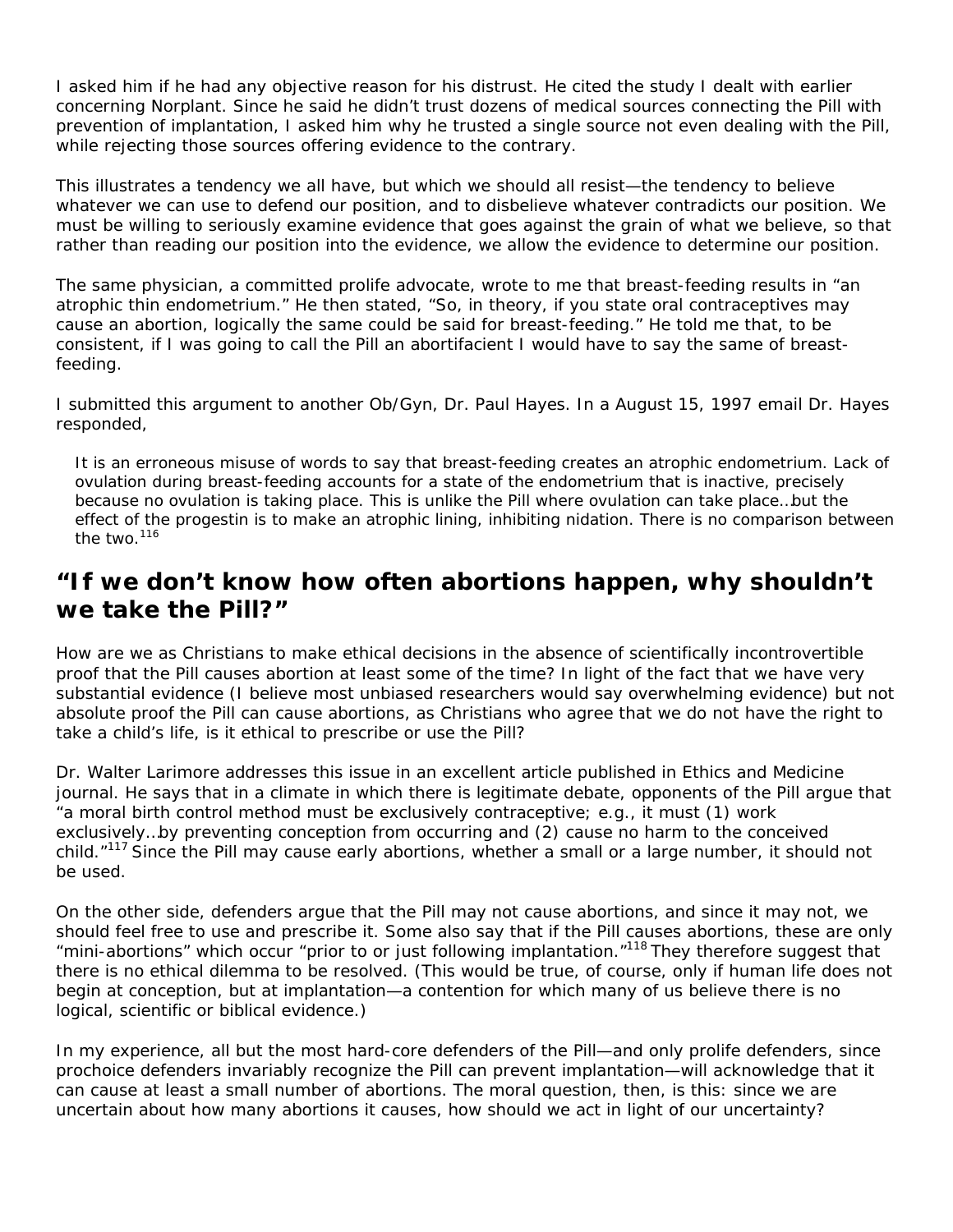In teaching college ethics courses, I have framed the question this way: If a hunter is uncertain whether the movement in the brush is caused by a deer or a person, should his uncertainty lead him to shoot or not shoot?

If you're driving at night and you think the dark figure ahead on the road may be a child, but it may just be the shadow of a tree, do you drive into it or do you put on the brakes? What if you think there's a 50% chance it's a child? 30% chance? 10% chance? 1% chance? How certain do you have to be that you may kill a child before you should modify your preferred action (to not put on your brakes) and resort to putting on your brakes?

My question is this: *shouldn't we give the benefit of the doubt to life?* Let's say that you are skeptical of all this research, all these studies, all these medical textbooks and journal articles, and all the Pill manufacturers' clear statements that the Pill sometimes prevents implantation (and therefore results in the death of a child). You might ask yourself if the reason for your skepticism is your personal bias and vested interests. But let's assume you are genuinely uncertain. Is it a Christlike attitude to say "Because taking the Pill may or may not kill a child, I will therefore take or prescribe the Pill"? If we are uncertain, shouldn't we take the ethical high ground by saying our uncertainty should compel us *not* to take or prescribe the Pill?

My research has convinced me the evidence is compelling. It is only the numbers that are uncertain. Can we really say in good conscience, "Because I'm uncertain exactly how *many* children are killed by the Pill, therefore I will take or prescribe it"? How many dead children would it take to be too many?

It seems to me more Christlike to say, "Because the evidence indicates the Pill can sometimes causes abortions, I will not use or prescribe it and will seek to inform others of its dangers to unborn children."

### **"Spontaneous miscarriages are common—early abortions aren't that big a deal."**

One physician pointed out to me that there are many spontaneous abortions and miscarriages. Because of this, he felt we should not be troubled by pre-implantation abortions caused by the Pill. They are just some among many.

I've heard the same logic used to defend fertility research and in-vitro fertilization in which embryos are conceived outside the womb. Three to six of these may be implanted in a uterus in the hopes one may live, but the majority die, and some are frozen or discarded. In the best-case scenario, two to five die in the attempt to implant one, and often all of them die.

When, even under optimal conditions, physicians attempt to implant an embryo conceived in-vitro, it is true that there is a low success rate. According to Dr. Leon Speroff, the success rate in any given cycle is 13.5% and since typically three to six embryos may be used to attempt implantation, the actual survival rate is just over 3%. This means that 29 out of 30 embryos die in the attempt to implant a child. $119$ 

In-vitro fertilization implantation data is not applicable to natural implantation. Concerning the latter, as documented in their book *Conception to Birth*, Drs. Kline, Stein and Susser put forward certain assumptions then state,

…the preimplantation data would indicate that at least 50 per cent of all fertilizations will not result in a live birth…the probability of loss in the interval between the preimplantation and postimplantation periods alone is 30 per cent.<sup>[120](#page-88-30)</sup>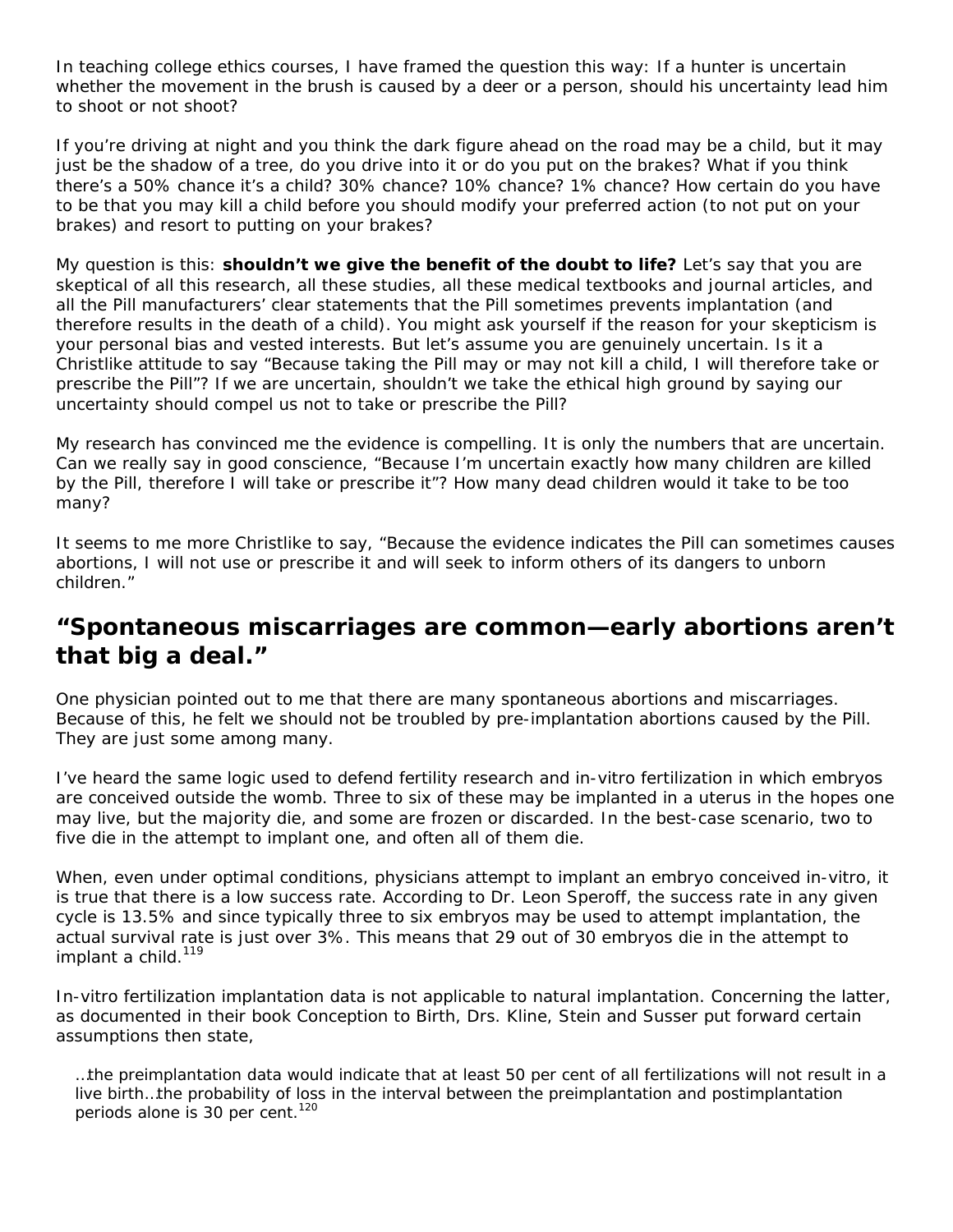In their article "Estimates of human fertility and pregnancy loss," Michael J. Zinaman and associates cite different studies showing spontaneous abortion rates of 15% to 20%, 13% to 22%, 12 to 14%, and 20-62%.<sup>[121](#page-88-31)</sup>

This confirms that there are in fact many early miscarriages. Since this is true, however, does it therefore follow, "Because God permits—or nature causes—millions of spontaneous abortions each year, it's okay if we cause some too"?

There is a big difference, a cosmic difference, between God and us! What God is free to do and what we are free to do are not the same. God is the giver and taker of life. God is the potter; we are the clay (Isaiah 45:9-11). His prerogatives are unique to Him. He is the Creator; we are the creatures. *He* has the right to take human life, but *we* do not. (See *Appendix D:* **God is Creator and Owner of all people**.)

Nature is under the curse of sin and as a result there is widespread death in this world, both inside and outside the womb (Romans 8:19-22). God is the Superintendent of nature and can overrule it when he so chooses. But none of this permits us to say, "Because God lets so many people die, I'll go ahead and kill some of them myself." **Spontaneous abortions of women not taking contraceptives are not our responsibility. Abortions caused by contraceptives we choose to take and prescribe are.**

The same principle applies when someone concludes that since a baby will probably die within a few days or weeks of his birth, we may as well abort him now. The difference is between losing a child to death, by God's sovereign choice, and our choosing to kill that child. This is a fundamental and *radical* difference. (See **Appendix E: God has exclusive prerogatives over human life and death**.)

I have several letters from Christian physicians and organizations that use the term "micro-abortion" in reference to the possibility that the Pill prevents implantation. Such semantics minimize the abortion, as if it isn't "real" or important like surgical abortions of bigger children. We should avoid such dehumanizing terms. Though the child is very small the child is still a child and therefore the abortion is just as big in its importance.

Just because many children die very young doesn't make their deaths insignificant. True, we may lose several children we don't even know about, through early spontaneous miscarriages. But that in no way justifies choosing to take something into our bodies that puts other children at risk.

### **"Taking the Pill means fewer children die in spontaneous abortions."**

A letter from one Christian organization (which I prefer not to name) says this:

It has been pointed out that a woman who is not taking birth control pills is actually more likely to experience the loss of an embryo—some studies indicate that up to 80% of conceived embryos naturally fail to implant—than one who is on the pill, which rarely, if ever, permits conception.

The logic seems to be that when we use a chemical that kills some children we can take consolation in knowing that this same chemical prevents many other children from ever being conceived and therefore from ever dying. This is convoluted logic, and again it puts us in the place of God.

If there are fewer miscarriages because of the Pill it is not because the Pill brings any benefit to a preborn child, but only because it results in fewer children conceived. This is an illusion—it's not that lives are being preserved but simply that there are fewer lives to preserve. There is less death only because there is less life.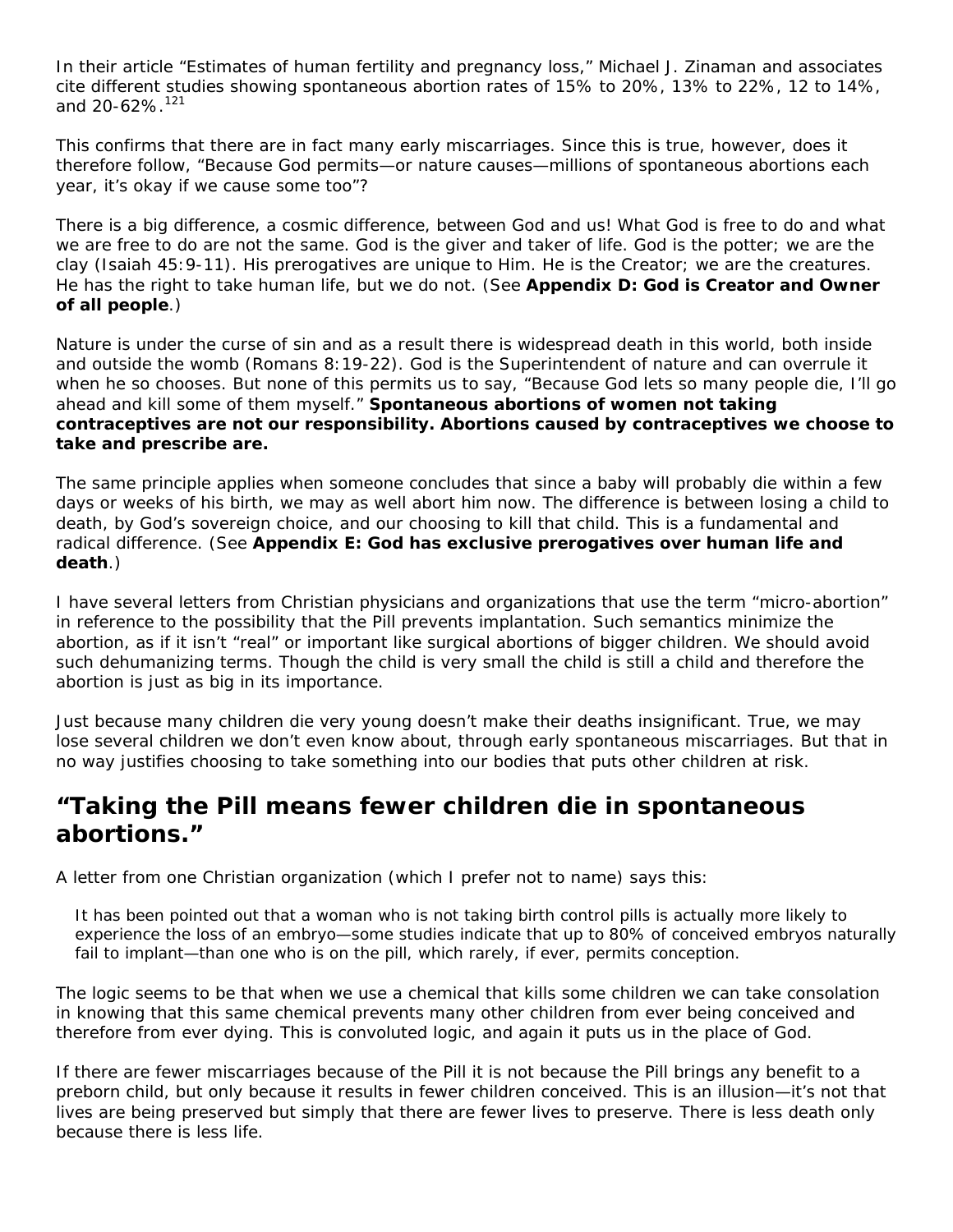Using this logic, the most prolife thing we could do would be to eliminate all pregnancy. We could then congratulate ourselves that we also eliminated abortion. In the process, of course, we will have eliminated children. Similarly, reducing the number of people in society could lower the number of people with cancer. But we would hardly think of that as a cure—especially if the means we used to have less people involved killing some of them.

## **"Without the Pill there would be more elective abortions."**

A prolife physician pointed out in a letter to her pastor that 50% of unwanted pregnancies end in abortion. Therefore a million more unwanted pregnancies each year could mean a half million more abortions each year. In other words, the logic is it's better to use the most effective birth control means possible even if it does cause abortions, because if it isn't used there will be even more.

Suppose for a moment this were true. What is the logic? "Let's go ahead and take action that will kill some children now because at least if we do there may be other children, more of them, who won't get killed." The same approach could be used to deny drowning children access to a crowded life raft. This sort of pragmatism rings hollow when we put certain human lives at risk, without their consent, for the supposed good of others.

Ultimately, however, the premise is not true, since unfortunately it is only a small minority who would even consider not taking the Pill because it causes early abortions. The only people who will stop taking the Pill for this reason are not only prolife, but deeply committed to their beliefs. This book won't have much if any impact in the secular world. I do hope it will encourage some of God's people to live by a higher moral code than the world does.

A person who as a matter of conscience will not risk the life of a newly-conceived child—whose presence in her womb she can't even yet feel—will surely not turn around and kill a child just because she has an unplanned pregnancy. Among people who stop taking the Pill to protect unborn children, there may be more unplanned pregnancies, but they will result in births, not abortions.

# **"Pill-takers don't** *intend* **to have abortions."**

I've frequently been told that because most people's intention in taking the Pill is to prevent conception, not to have an abortion, it's therefore ethical for them to continue taking the Pill.

I certainly agree most women taking the Pill don't intend to get abortions. In fact, I'm convinced 99% of them are unaware this is even possible. (Which is a sad commentary on the lack of informed consent by Pill-takers.) But the fact remains that while the *intentions* of those taking the Pill may be harmless, the *results* can be just as fatal.

A nurse giving your child an injection could sincerely intend no harm to your child, but if she unknowingly injects him with a fatal poison, her good intentions will not lessen the tragedy. Whether the nurse has the heart of a murderer or a saint, your child is equally dead. The best intentions do nothing to reverse the most disastrous results.

In this sense, taking the Pill is analogous to playing Russian roulette, but with more chambers and therefore less risk per episode. In Russian roulette, participants usually don't *intend* to shoot themselves. Their intention is irrelevant, however, because if they play the game long enough they just can't beat the odds. Eventually they die.

The Russian roulette of the Pill is done with someone else's life. Each time someone taking the Pill engages in sex, she runs the risk of aborting a child. Instead of a one in six chance, maybe it's a one in thirty or one in a hundred or one in five hundred chance; I'm not sure. I am sure that it's a real risk—the scientific evidence tells us the chemical "gun" is loaded. The fact that she will not know when a child has been aborted in no way changes whether or not a child *is* aborted. Every month she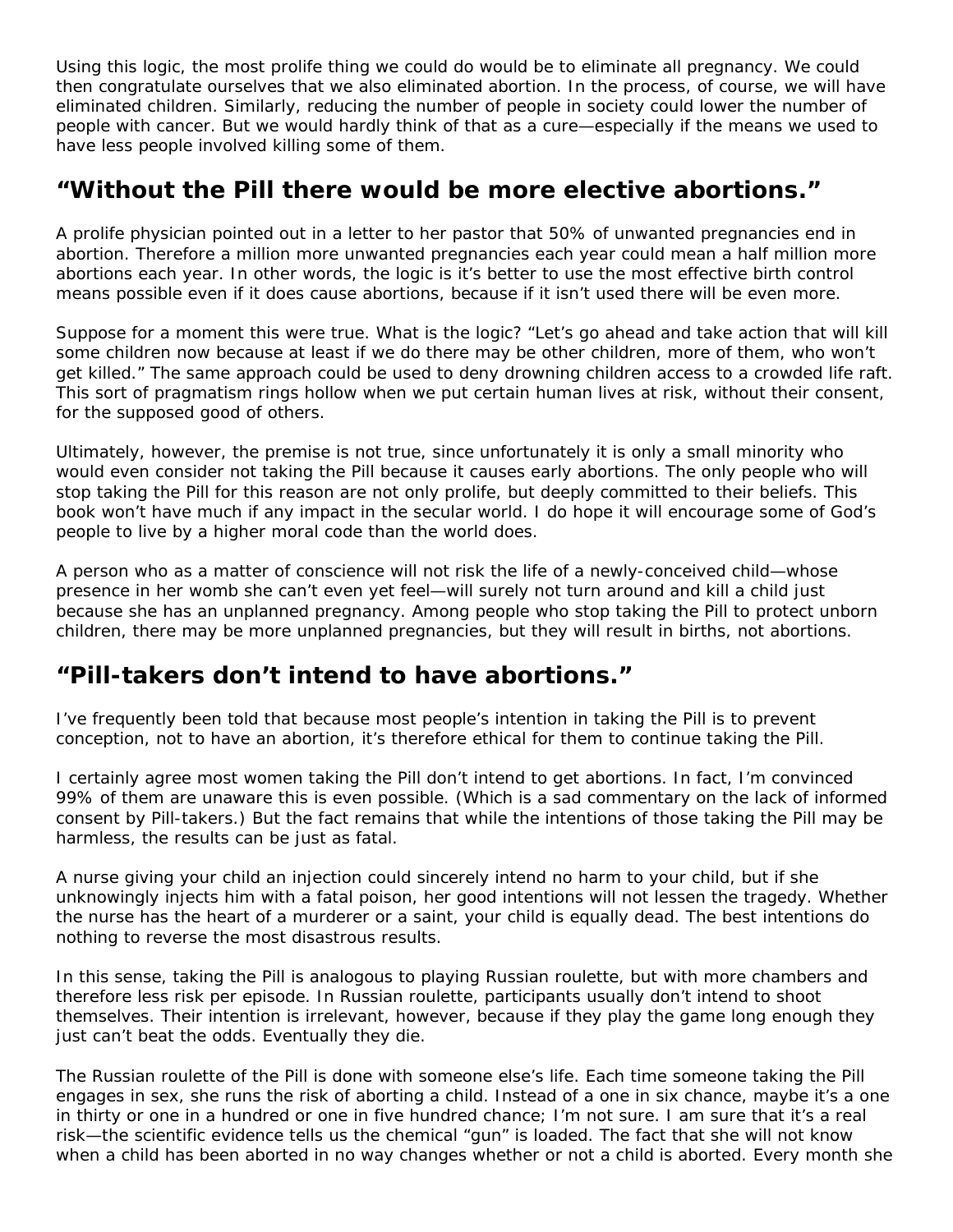continues to take the Pill increases her chances of having her first—or next—silent abortion. She could have one, two, a half dozen or a dozen of these without ever having a clue.

A prolife physician told me he felt comfortable still prescribing the Pill because "It's *primarily* contraceptive and only *secondarily* abortive."

Suppose a friend gave you a bottle of diet pills and said, "Their primary effect is to suppress your appetite, and cause you to lose weight." You say, "But I've heard they can cause major problems." Your friend tells you, "True, they can result in heart attacks, blindness and kidney failures, but don't worry about that; those are only secondary effects, not primary."

The point is, even if it doesn't happen most of the time, whenever an effect *does* happen it is not secondary in importance, it is primary. Even if the Pill doesn't usually cause an abortion, whenever it does it is just as real an abortion as if that were its primary effect.

#### **"Why not just use high estrogen pills?"**

One physician said to me, "Pill manufacturers have never been sued by an unborn child who dies, but they have been sued by many women suffering from the serious side effects of high estrogen. For liability reasons alone, they will never go back to making high dose estrogen pills."

Even when pills had mega doses of estrogen, however, the annual pregnancy rate of women on the Pill was still 1% and the effects on thinning the endometrium were comparable to what they are now. This means that breakthrough ovulations certainly still took place, even if at a lower rate. It may have added up to *fewer* abortions then, but not *no* abortions.

I asked pharmacist Richard Hill at Ortho-McNeil if the higher dose pills were more successful in suppressing ovulation. He said, "Not really—there's a ceiling point of estrogen, beyond which more isn't better. By the time you get to 35 micrograms, for most people you've reached the point of maximum ovulation suppression." (This may contradict some other sources I cited earlier. I include it for the sake of representing different viewpoints.)

In any case, unless you were able to get three current "high dose" birth control prescriptions of 50 micrograms each and take three pills a day, you could not equal the 1960's *standard* dose of 150 micrograms of estrogen.

Even if you did, you would have to face the very serious side effects and risks to a woman's health that motivated pill manufacturers to lower the estrogen level in the first place. In light of these dangers, it's virtually certain no physician would give such a prescription. It would probably be unwise to take it if he did.

#### **"You can't avoid every risk."**

We put our children and ourselves at risk every time we drive a car. If we let our kids go swimming we take risks. Our child's ability to grow, mature and gain confidence—and trust in God— in a world of risks partially depends on our willingness to take reasonable risks with them.

But we are also careful not to take unnecessary risks. Our risks are wise and calculated. Because we love our children we expose them only to a measured level of risk—they ride in the car, yes, but we belt them in and drive carefully. As they grow up they learn to make their own decisions as to what level of risk is wise and acceptable.

The younger our children are, the less risks we take with them. We might leave an eight-year-old free to roam the house, while we wouldn't a toddler. When we are talking about a newly conceived human being, if we take the Pill it is his *life* we are risking. *The reason we're doing so is not for*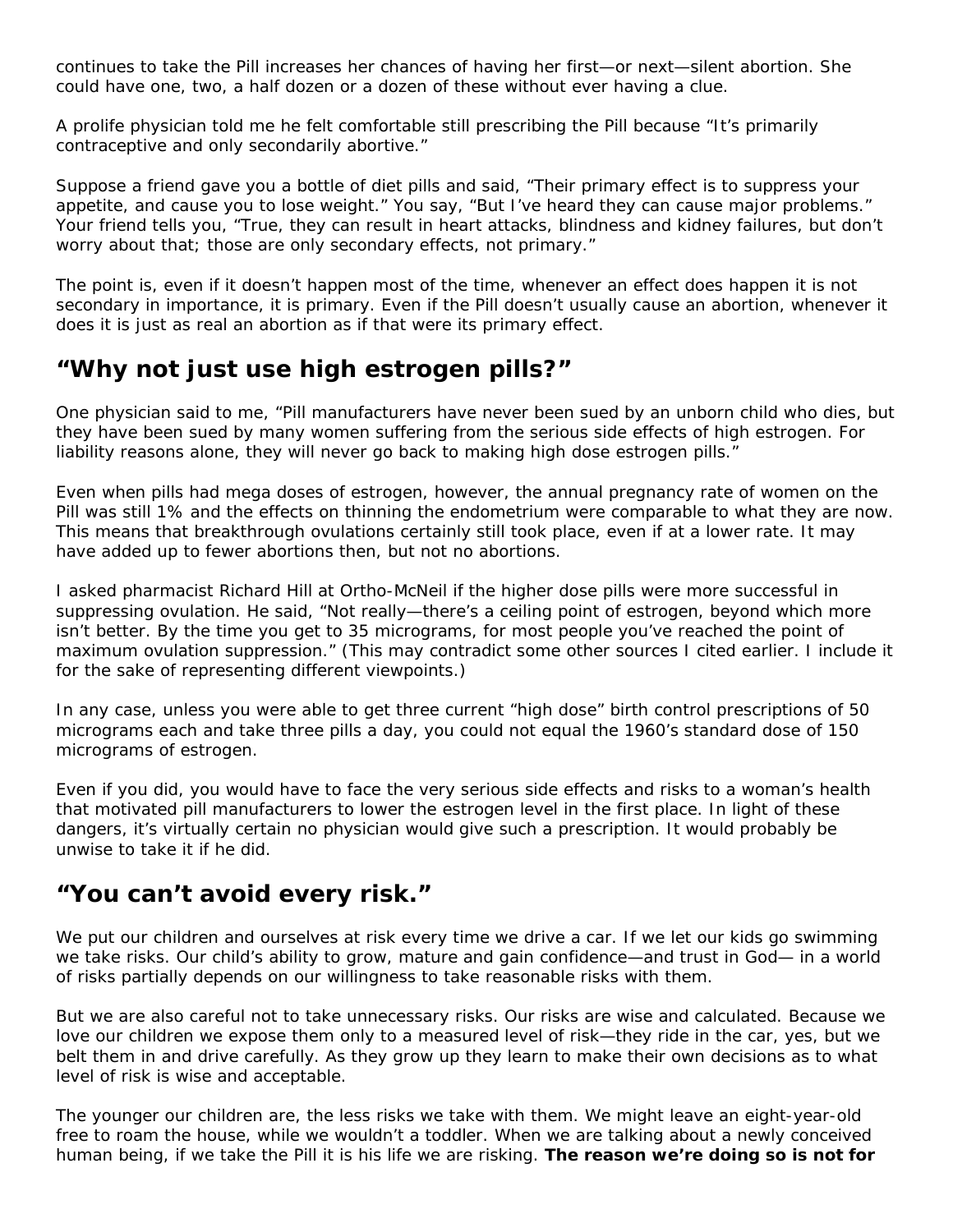*his growth and maturity, but for our convenience.* We are unnecessarily putting him at risk of his very survival. Through the choice to take certain chemicals into our bodies via the Pill, we may be robbing him of the single most important thing we can offer a newly-conceived child—a hospitable environment in which he can be nourished and grow.

We would not consider withholding food and a home and physical safety for our children who are already born. We would not be careless about what we eat and drink and the chemicals we ingest and the activities we do that could jeopardize our preborn child six months after conception. Then neither should we put our child at unnecessary risk six *days* after conception. Yes, we can't know for certain our child is even there at six days. But if we've been sexually active we know she *may* be there. And therefore we should do nothing that could unnecessarily jeopardize her life.

A sexually active woman runs a new risk of aborting a child with every Pill she takes. Of course, the decision to take the Pill isn't just a woman's but her husband's, and he is every bit as responsible for the choice as she is. As the God-appointed leader in the home, in fact, he may be even more responsible.

How much risk is acceptable risk? Part of it depends on the alternatives. There is no such thing as a car or a house that poses *no* risk to your children. But there is such a thing as a contraceptive method that does not put a child's life at risk. There *are* safe alternatives to the Pill that do not and cannot cause abortions.

No matter what level of risk parents decide to take with their children, surely we should agree that they deserve to know if evidence indicates they are taking such a risk. To be aware of the evidence that taking the Pill may cause abortions and not to share that information with parents is to keep them in the dark and rob them of exercising an informed choice about their own children.

#### **"How can we practice birth control without the Pill?"**

I am now treading on ground that is bound to offend Christians on both sides of the contraceptive debate. Many, as my wife and I did for years, will have used contraceptives, believing this is acceptable to God. Others do not believe this. They would respond to this question not by pointing to alternative methods of birth control, but by saying, "We shouldn't be taking birth control in the first place—it is God who opens and closes the womb, and it's playing God to try to dictate your family size. The Bible says children are a blessing from the Lord, not inconveniences to be avoided. Children are blessings sent from God. Which of his other blessings—such as financial provision, a good job, a strong marriage, or a solid church—are you desperately trying to avoid?"

On the one hand, for various reasons my wife and I used birth control and "stopped" after two children. If we had it to do over again, would we do it differently? I honestly don't know, though I am certain we would give it more Bible study, thought and prayer before making our decision. As I tell the students in my Bible college ethics class, I think we must look at both sides of this issue seriously. Certainly, we must be sure we are not succumbing to our society's "Planned Parenthood" view of children rather than God's view of children. (See *Appendix G:* **How God Sees Children.)**

Regardless of our position on contraceptives, I think we should be able to agree that God is grieved by the anti-child mentality that surfaces sometimes even in the church, where snide remarks are made to and about families with more than three children and cold stares are the response to every crying baby. Whether someone has a large family or a small family (like we do), I believe large families should be seen not as the products of irresponsibility, but as blessings from God. My own father was the tenth of thirteen children. Am I glad his parents didn't stop after nine children? Of course I am. If they would have, I wouldn't be here, and neither would my daughters—and they wouldn't be making the great difference for Christ they're making.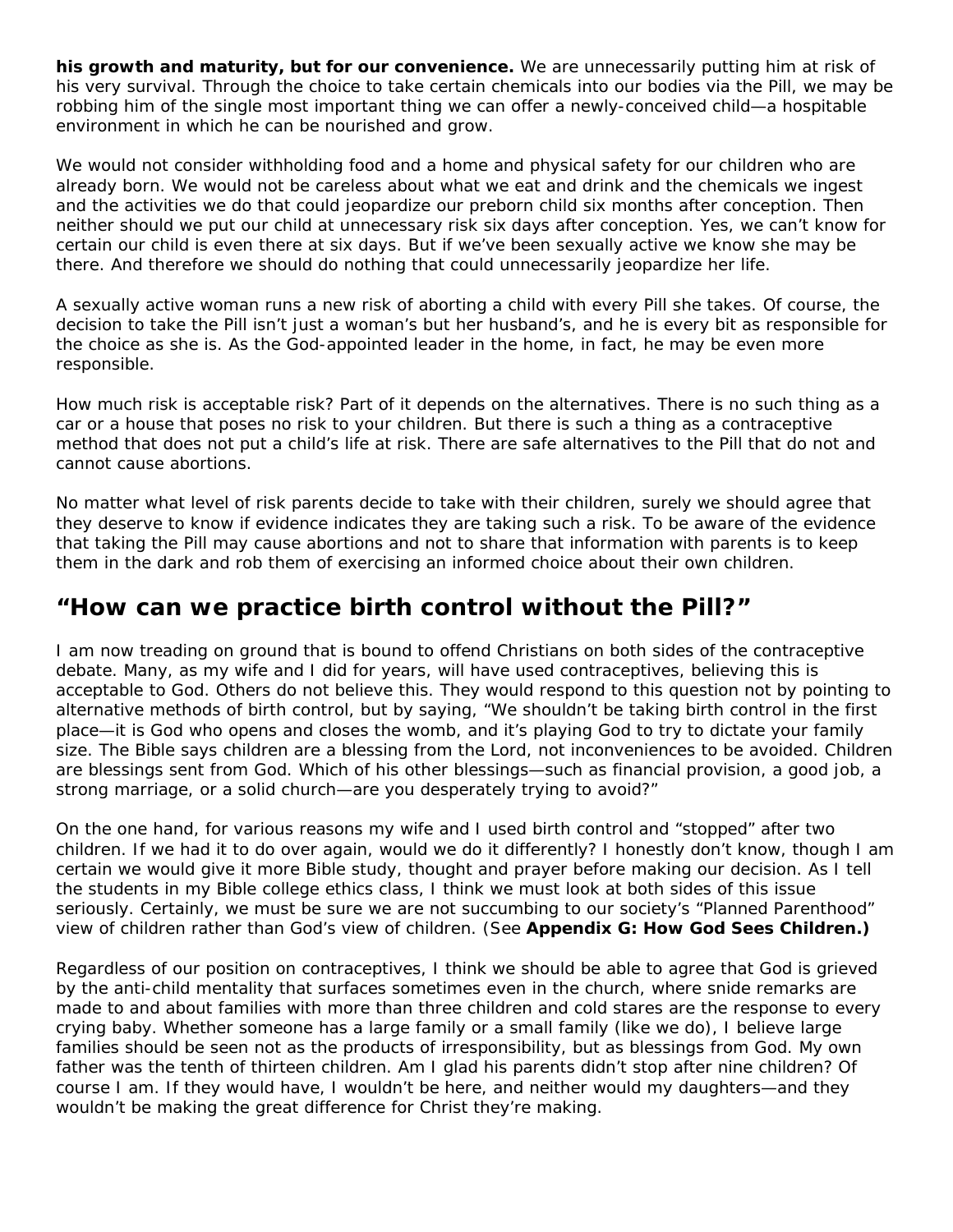However, this book is *not* motivated by a desire to persuade people that all attempts at family planning are wrong. I have only one agenda here and it is not a hidden one. My position is one I believe all Christians should agree on regardless of their differing positions on family planning. That position is this: **no family planning which sacrifices the lives of a family member can be morally right and pleasing to God**.

For genuinely prolife Christians who believe in family planning and the use of contraceptives, the question is, "what are the non-abortive alternatives to the Pill, Minipill, IUD, Depo-Provera and Norplant?" The fact is, there are effective, non-abortifacient alternatives to the Pill. One answer may be the barrier methods, such as condoms and diaphragms. There are also spermicides, which come in creams, jellies and foams, as well as "films," which are thin squares. Though they can cause problems and inconveniences of their own, such as allergic reactions, none of these are abortive.

Someone said there is evidence latex can be toxic and therefore they believe it's possible the regular use of condoms can have abortive effects. I have seen no scientific evidence linking condoms to abortions, and therefore do not oppose them on this basis. (Latex is most common, but not the only option; some condoms are made of polyurethane and others of animal tissue.)

I have not seen evidence that diaphragms or spermicides are anything but contraceptives. Regardless of other concerns about them—and we should certainly investigate the possible side effects of anything we put in our bodies—they appear not to cause abortions. (One reader pointed out, however, that if spermicides kill sperm so effectively, it's possible they could be harmful to a conceived child. Again, I'm currently unaware of any evidence this is true.)

A source of information on nonabortive contraceptives is located on the Internet at www.epigee.org/guide. Assembled by a woman who works in a pregnancy care center, this site explains human reproduction and conception, and then deals specifically with the nature and effectiveness of male and female condoms, spermicides, diaphragms, cervical cap, lactation, electronic fertility indicator, and Natural Family Planning (often abbreviated simply as "NFP").

"Natural Family Planning" is *not* simply the old calendar "rhythm" method, which was based on biological averages but was not effective for women with irregular cycles. Rather, it is a very thoughtful and scientific approach, based on the fact that during each menstrual cycle a woman becomes fertile and then naturally infertile, and there are physical signs to indicate these fertile and infertile times. The Sympto-Thermal method crosschecks mucus and temperature indicators in a way that is highly accurate and reliable.

The Couple to Couple League defines Natural Family Planning as "the practice of achieving or avoiding pregnancies according to an informed awareness of a woman's fertility."<sup>[122](#page-88-32)</sup> They cite studies showing their methods to be extremely effective. They certainly are safe, as they do not involve taking any chemicals or implanting any devices.

Natural Family Planning classes and home study courses are available to teach couples how the process works. You may contact the following organizations for information: Couple to Couple League, 513-471-2000, www.ccli.org, ccli@ccli.org; BOMA-USA (Billings Ovulation Method Association), 320-252-2100, www.woomb.org, sek@gw.stcdio.org; The Creighton Model, www.creightonmodel.com, popepaul@mitec.net; or www.bioself.ch. Though I'm not intimately familiar with these methods, what I've seen suggests they're worth exploring.

Some will respond, "But these methods aren't as effective—we may have an unwanted child." In fact, the barrier methods, especially when used in combination with spermicides, can be highly effective. True, they are not as effective as the Pill and certainly less convenient. Natural Family Planning, practiced by informed couples, can be just as effective as the Pill. Some studies suggest it is actually *more* effective, with a 99% success rate. These studies are cited by materials from the Couple to Couple League, as well as those of the American Life League (P.O. Box 1350, Stafford, Virginia 22555; 703-659-4171; [www.all.org](http://www.all.org/)).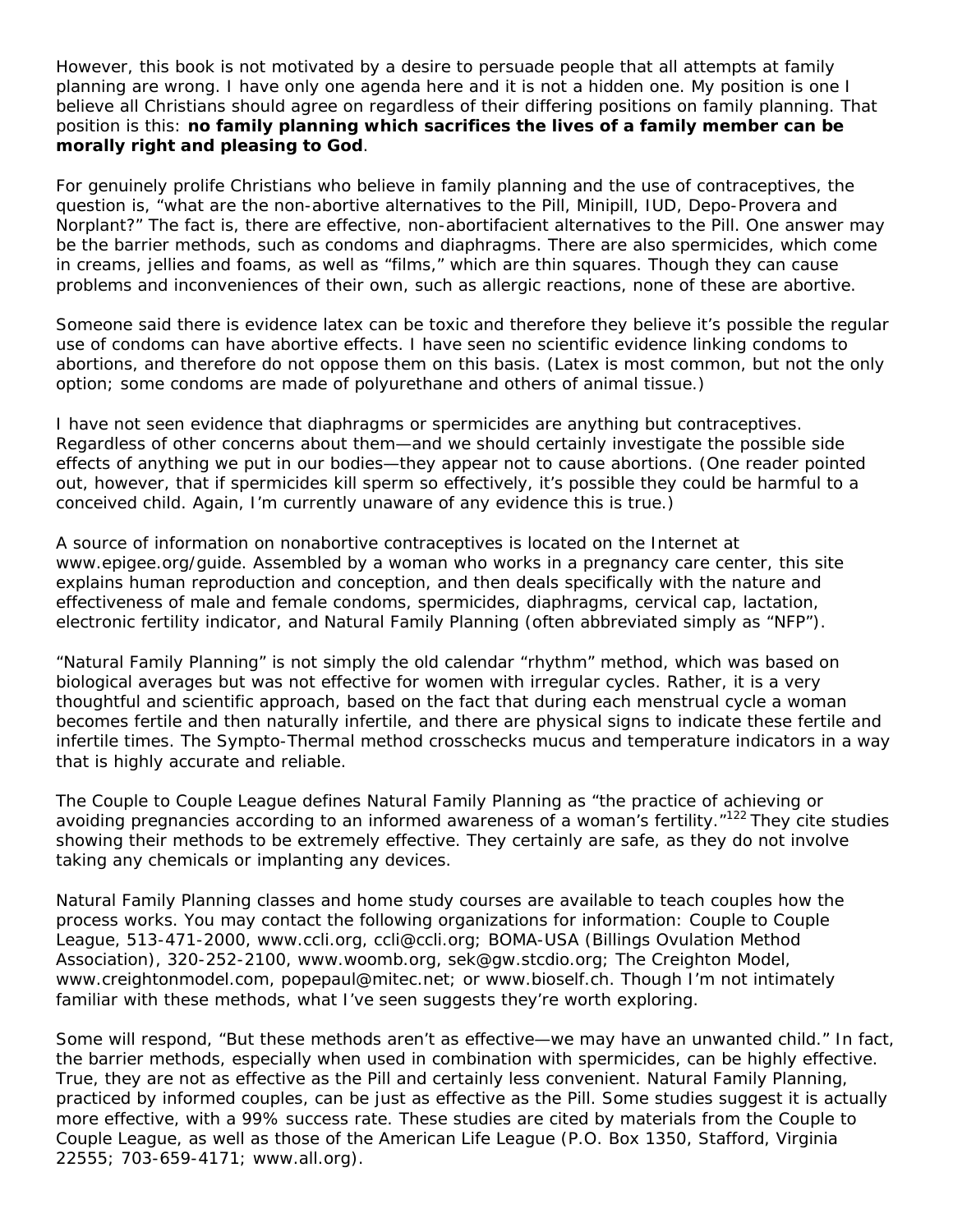But let's look at the "worst case" scenario of a Christian couple not taking the Pill—conceiving and giving birth to an unplanned child. Consider how many people whose children were unplanned have been richly blessed. These are not "accidents," they are precious creations of God. Babies are not cancerous tumors to be desperately avoided and removed. That they are unplanned by us does not mean they are unplanned by God.

We have to weigh the increased "risk" of having a child, a person God calls a blessing, against the possibility of killing a child, an act God calls an abomination. No matter where a Christian stands on the birth control issue, we should surely be able to agree that *the possibility of having a child is always better than the possibility of killing a child*.

Many unwanted pregnancies have resulted in wanted children. I know a man whose married daughter recently stopped taking the Pill when she learned it sometimes causes abortion. She got pregnant soon thereafter. It didn't fit this couple's plan, but now they're thrilled to have this child. The grandfather said to me with a smile, "thanks to my daughter not taking the Pill, God gave us a wonderful grandchild!" Is that really so bad? Though I am not arguing against birth control per se, I am convinced God was pleased by this couple's choice to not place children at risk for the sake of their preferences and convenience. That he has chosen to give them a child may be a challenge, but he should not be regarded as a curse, but a blessing.

There may also be some health benefits to women who choose not to take the Pill. As anyone who has read the inserts packaged with birth control pills knows, there are serious risks to some women associated with oral contraceptives, including increased incidence of blood clots, strokes, heart attacks, high blood pressure, sexually transmitted diseases, pelvic inflammatory disease, infertility, breast cancer, cervical cancer, liver tumors, and ectopic pregnancy. These and other risks are spelled out under each BCP listing in the *Physician's Desk Reference*. The health issue is *not* my central concern in this book, but it is certainly worth considering.

There are some benefits in taking the Pill that have no relation to issues of pregnancy. Doctors prescribe it to regulate hormones connected to conditions such as ovarian cysts. Among many other uses, it is prescribed to get women "on schedule" who desire ultimately to go off the Pill and have children. If one was careful to use a nonabortive contraceptive in addition to the Pill, it might be reasonable to use the Pill briefly to regulate her periods in preparation for a pregnancy. If a single woman who is not sexually active has had certain ovarian problems, her doctor's prescription of the Pill to treat her condition might be very appropriate.

As long as sexually inactive women are aware of the physical risks to themselves, which they may well determine to be acceptable, they should feel free to take the Pill for its other benefits. The moral problem is when, regardless of the reasons for taking it, a sexually active woman takes the Pill and thereby runs the continuous risk of aborting a child.

# **"I never knew this—should I feel guilty?"**

I know *exactly* what you're experiencing. If we had known this, Nanci and I would never have used the Pill. But we didn't know, and there's nothing we can do now to change that. If we were still using the Pill, upon discovering these realities, we would immediately stop using it. But I also must deal with my failure in recent years, long after we stopped using the Pill, to investigate the occasional reference I heard to the possibility that the Pill causes abortions.

What about guilt? There is true guilt and there are guilt feelings. The latter often plague us even when we are not guilty, or *no longer guilty* because we have confessed and Christ has forgiven us. Whenever we have done something in ignorance, it is hard to discern our level of responsibility, but Scripture makes clear we are capable of doing wrong even when not consciously aware of it.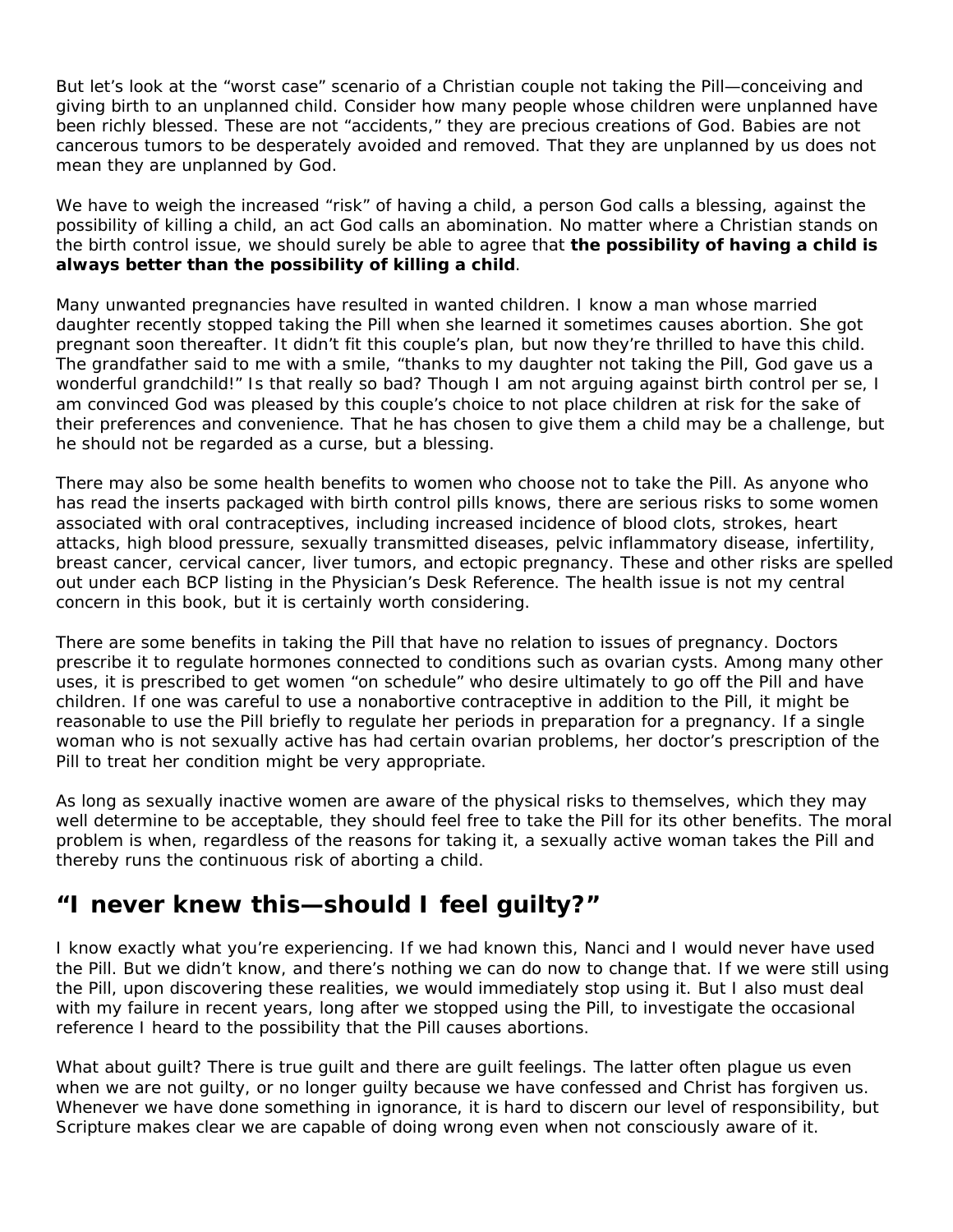When a person commits a violation and sins unintentionally in regard to any of the LORD's holy things, he is to bring to the LORD as a penalty a ram from the flock…It is a guilt offering…If a person sins and does what is forbidden in any of the LORD's commands, even though he does not know it, he is guilty and will be held responsible. He is to bring to the priest as a guilt offering a ram from the flock, one without defect…In this way the priest will make atonement for him for the wrong he has committed unintentionally, and he will be forgiven. (Leviticus 5:14-18)

We are to seek out before the Lord and come to terms with unintentional and unknown sins:

"How many wrongs and sins have I committed? Show me my offense and my sin." (Job 13:23)

"Who can discern his errors? Forgive my hidden faults." (Psalm 19:12)

"Test me, O LORD, and try me, examine my heart and my mind." (Psalm 26:2)

"I have considered my ways and have turned my steps to your statutes." (Psalm 119:59)

"Search me, O God, and know my heart; test me and know my anxious thoughts. See if there is any offensive way in me, and lead me in the way everlasting." (Psalm 139:23-24)

Scripture clearly teaches we will each stand before the judgment seat of Christ and give an account of what we have done in our lives on earth (Romans 14:10; 2 Corinthians 5:10). While our salvation doesn't depend on our doing things that are honoring to God, our rewards do.

The Bible teaches that by coming to terms now with our sin and our responsibility, we can to a certain extent preserve ourselves from having to face judgment later: "But if we judged ourselves, we would not come under judgment" (1 Corinthians 11:31).

All of us who have used the Pill may have unknowingly caused abortions, and we certainly ran the risk of doing so. All of us who have recommended it are also accountable.

Because of the work of Jesus Christ on the cross on our behalf, God freely offers us pardon and forgiveness for everything—known sins, unknown sins, and actions taken in ignorance and sincerity that may have terrible and unintended results.

He does not treat us as our sins deserve or repay us according to our iniquities. For as high as the heavens are above the earth, so great is his love for those who fear him; as far as the east is from the west, so far has he removed our transgressions from us. As a father has compassion on his children, so the LORD has compassion on those who fear him; for he knows how we are formed, he remembers that we are dust. (Psalm 103:10-14)

Who is a God like you, who pardons sin and forgives the transgression of the remnant of his inheritance? You do not stay angry forever but delight to show mercy. You will again have compassion on us; you will tread our sins underfoot and hurl all our iniquities into the depths of the sea. (Micah 7:18-19)

If we confess our sins, he is faithful and just and will forgive us our sins and purify us from all unrighteousness. (1 John 1:9)

To be honest, I haven't known exactly how to respond to our years of using the Pill, and my recommending it to couples in premarital counseling. My prayer has been something like this—"Lord, I'd like to think this wasn't a sin, given our ignorance. But based on your Word I suspect it probably was. Since I am usually *more* guilty than I think, not less, I should assume I have sinned rather than presuming I have not. Please forgive me. I thank you that the price you paid means I need not labor under the guilt of my wrong choices in the past. Help me *now* to demonstrate the condition of my heart by living out consistently my convictions about the sanctity of human life you have created.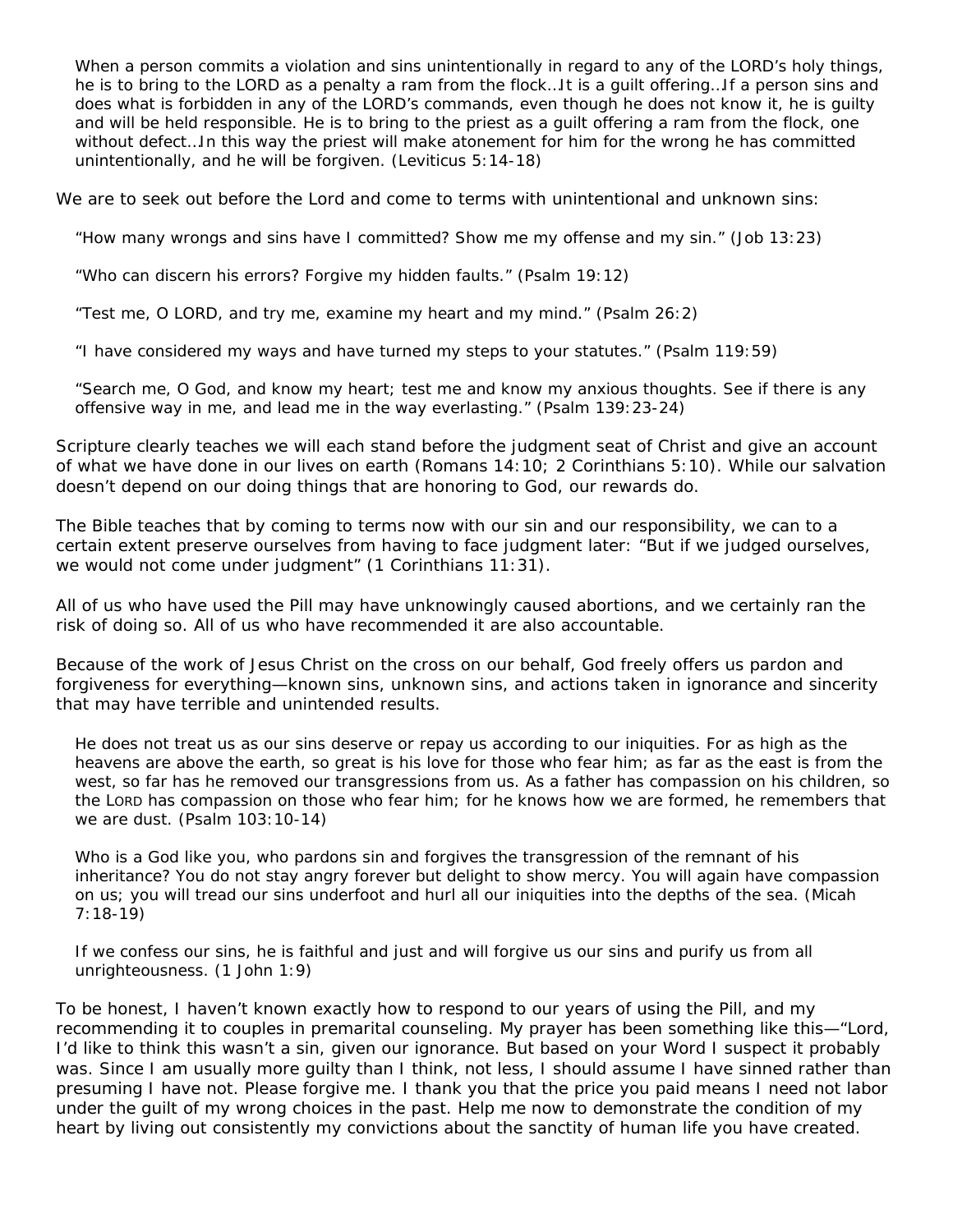Help me never to dare play God by usurping your sole prerogatives as the giver and taker of life. And help me do what I can to encourage my brothers and sisters not to do so either."

I believe in light of our knowledge that the Pill can cause abortions, we should no longer use or recommend it, and should take the opportunity to explain, especially to our brothers and sisters in Christ, why we cannot.

"Let us examine our ways and test them, and let us return to the LORD." (Lamentations 3:40)

"He who conceals his sins does not prosper, but whoever confesses and renounces them finds mercy." (Proverbs 28:13)

#### **"We shouldn't lay guilt on people by talking about this."**

Someone forwarded to me an email from a Christian physician who is also a Marriage and Family Therapist. Here was his response to this book:

This will do more harm than good… My overall emotional reaction is one of anger. My intellectual reaction is that this material will have a detrimental impact on good devout Christian couples. It appears to be an example of black or white thinking in an area full of all kinds of shades of gray. The Bible passage that comes to mind is Jesus' comment in Luke 11:46: 'And you experts in the law, woe to you, because you load people down with burdens they can hardly carry.' A significant part of my work as a therapist for Christians involves helping them overcome the after-effects of religious or spiritual abuse perpetrated by overzealous or misguided religiously motivated individuals. I see this booklet as an example of legalism based on poor science and lack of emotional understanding and compassion.<sup>[123](#page-88-33)</sup>

Interestingly, the writer included no evidence of poor science in this book, nor did he offer any good science to refute it. He appears to assume that one cannot set forth truthful evidence in this arena without being guilty of legalism or spiritual abuse. Unfortunately, I believe this therapist doesn't give either truth or people enough credit. Is truth devoid of grace? Are Christians incapable of handling difficult information or accepting God's provision for guilt? Is it compassionate to hold back disturbing truth from people rather than share it with them so they can make their own choice as to what to believe and seek the Lord's guidance how to respond? It may appear compassionate on its face, but in fact I believe it is paternalistic and condescending.

Many others have told me that it would be better to be silent, to not raise the issue of the Pill's ability to cause abortions. Why? Because it will make people feel guilty. And that is supposedly unkind.

Sometimes, however, a greater sense of guilt and accountability is exactly what we need, for then we can deal with sin in God's way, and be relieved of it rather than ignoring or stuffing it. The same "don't make people feel guilty" logic prompts people not to say what the Bible really says. But ultimately it is never in people's best interests to keep them in ignorance and give them no opportunity to respond to the Lord.

Our mission must be to tell the truth, not to hide it. We are here not simply to help each other *feel* good, but to help each other *be* good. Ultimately, the greatest kindness we can offer each other is the truth. The Christian life is not based on avoiding the truth but on hearing it and submitting to it.

Scripture speaks of a sorrow that leads to repentance (2 Corinthians 7:9). It is far better to feel guilty, repent and become obedient than not to feel guilty, and continue to disobey our Lord, endanger the lives of the innocent, and lay up judgment for ourselves. The right way to no longer feel guilty is to lay our guilt at the foot of the cross, not hide or deny it. The time to take responsibility for our actions is now, not later at the judgment seat of Christ.

I believe this truth-centered approach, communicated with grace, is not only right but ultimately compassionate.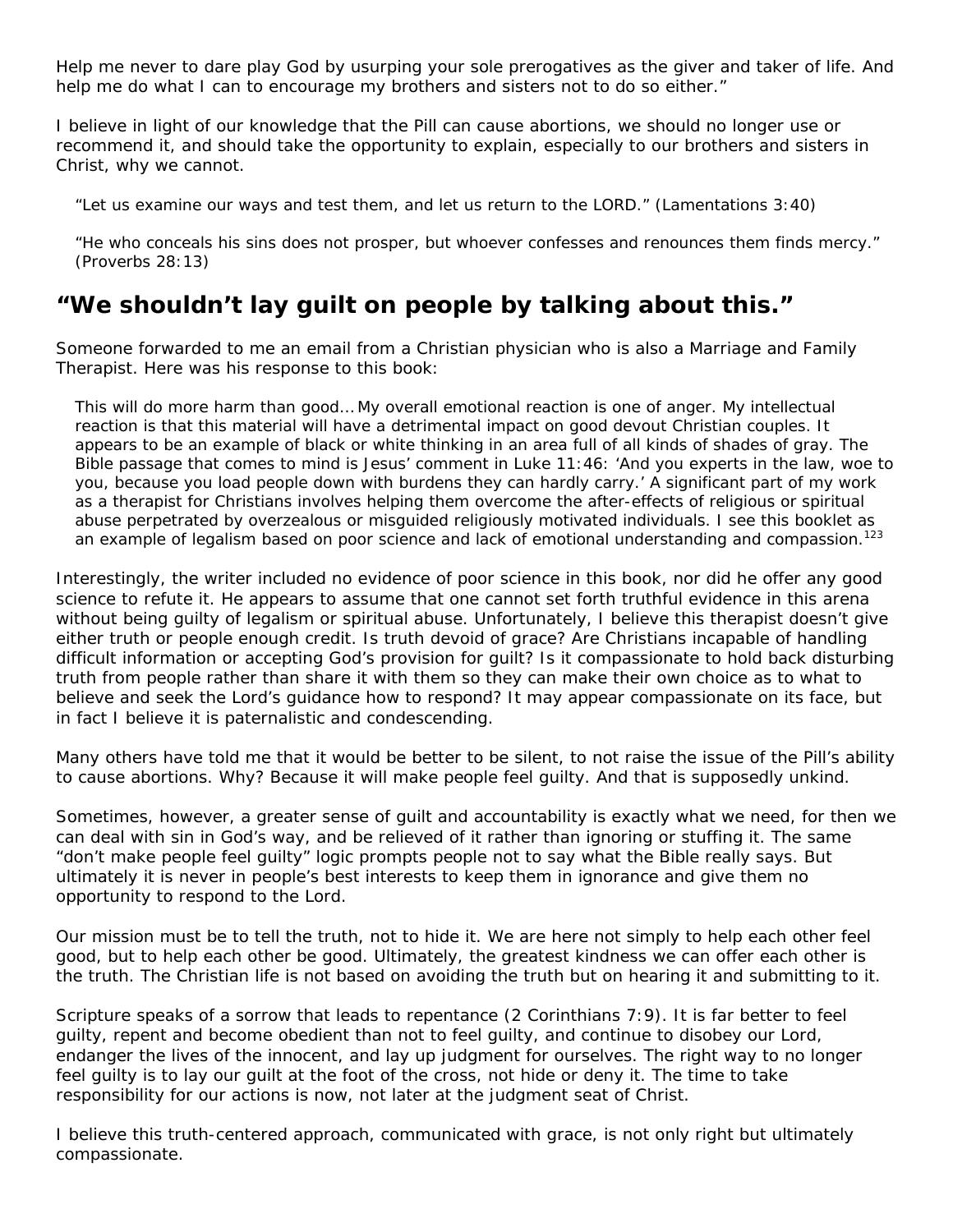# **"We shouldn't tell people the Pill may cause abortions because then they'll be held accountable."**

I've had it said to me that as long as people don't know the Pill causes abortions, they're better off. If they do hear the truth and don't stop taking the Pill, one woman told me, by giving them this information I've made them more accountable, increased their guilt, and thereby done them a disservice.

Leviticus 5 and other passages dealing with unintentional and unknown sins fly in the face of this "ignorance is bliss" theology. The concept "if we don't know, we're not held accountable" isn't biblical. If it were true, it could be used to justify failing to warn people about sexual immorality, murder, or any other sin. It could be used to claim heathens are better off never hearing the gospel, because then they wouldn't be held accountable for rejecting it.

While it's true we take greater judgment on ourselves by rejecting truth that has been clearly presented, we will also be judged for what we haven't been told but is nonetheless true. It's not for us to withhold truth from our brothers and sisters because we think they won't listen. It's our sacred responsibility to speak up and try to persuade them, and hope and pray they'll listen. Furthermore, *we* will be held accountable for whether or not we've obeyed God by telling them the truth and giving them a chance to respond (Ezekiel 33:1-9).

Even the secular world recognizes it's an ethical mandate that physicians not withhold pertinent information from patients. A physician, pastor or anyone in an authoritative or guiding role might personally choose to take whatever risks he believes the Pill presents to a child. But that doesn't mean he should feel free to withhold information about such risks from those who trust him.

Dr. Walter Larimore, a highly respected and widely published medical researcher, teaches Family Medicine at the University of South Florida and is a member of Focus on the Family's Physician's Resource Council (PRC). In a November 1997 meeting, the majority of the PRC reached the preliminary conclusion that there is no direct primary evidence the Pill causes abortions, and further scientific study is needed. Dr. Larimore and Dr. William Toffler, professor at the Oregon Health Sciences University, are among the PRC minority that has given close attention to the research and is convinced that what we already know about the Pill suggests it poses significant risks to the lives of unborn children.

However, regardless of a physician's personal beliefs on this matter, **it raises the critical issue of informed consent**. In regard to the physician's responsibility to inform women of the possibility the Pill may cause abortions, Dr. Larimore stated to me in a February 26, 1998 email, "True informed consent requires detailed communication. If the physician fails to provide it this seriously jeopardizes a woman's autonomy. Further, **if this information is consciously withheld, it is a breach of ethics**."[124](#page-88-34)

Dr. Susan Crockett and her Christian colleagues argue that any abortifacient effect the Pill might have would be so statistically insignificant that patients need not be instructed or worried.<sup>[125](#page-88-35)</sup> But would most patients, exposed to all the medical and scientific sources cited in this book, really believe the chances of a Pill causing an abortion are "statistically insignificant"? Perhaps some would, but certainly many would not. In that light, the question is, "Should physicians act as gatekeepers who withhold access to information that, due to the patients' deeply held ethical and religious beliefs, might persuade them to not use the Pill?"

Prolifers have long been critical of Planned Parenthood and the abortion industry for their consistent refusal to inform women of the development of their unborn children, or show them ultrasound images of those children, or fully inform them of the risks of abortion. "Abortion providers," who have personal and financial vested interests in the matter, often claim it's not in a woman's best interests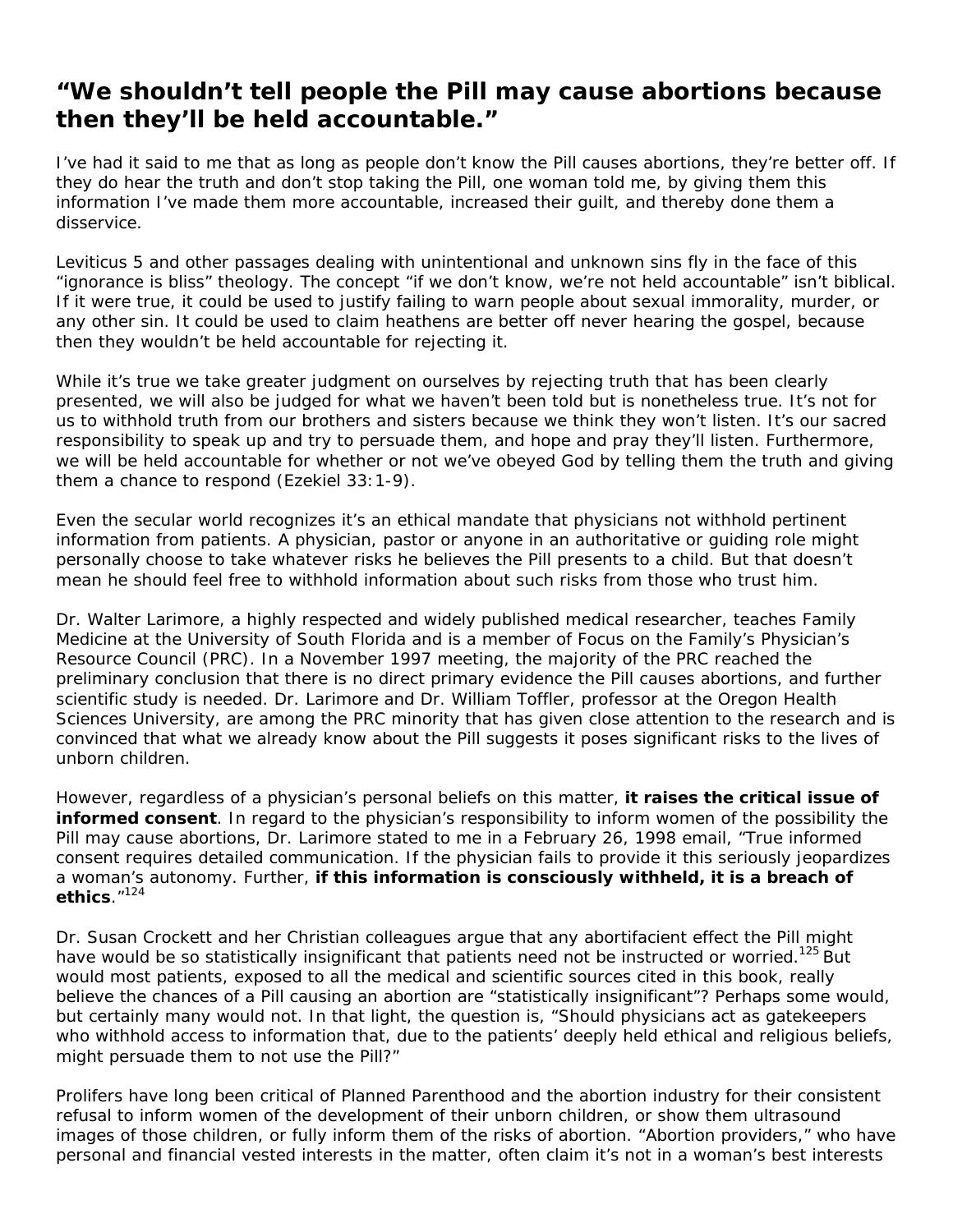to be presented with such information. Prolife physicians, who may have personal and financial vested interests in distributing the Pill, must likewise be careful not to rob women of the right to be fully informed of its potential abortive effects. It seems to me that to not practice informed consent regarding the Pill betrays a disrespect for a woman's intelligence, her moral convictions, and her ability to weigh the evidence and make her choice.

If a physician has evidence that the Pill does not cause abortions, he can present that to his patient as well. (I would like to see it myself.) What is the worst-case scenario either way? If a physician makes a patient aware of evidence indicating the Pill may cause early abortions and later research indicates that evidence wasn't valid, what will have been lost? An informed decision has been made on all the available data. But if the physician fails to disclose to her the evidence and it turns out it was true all along, then he has withheld from his patient information that might have kept children from dying and kept his patient's conscience from being violated by a choice made in ignorance.

The Christian Medical and Dental Association has taken a neutral position in the debate about the Pill's abortifacient properties. It concludes by saying "because the possibility of abortive effects cannot be ruled out, prescribers of hormonal birth control should consider informing patients of this potential factor.<sup>126</sup> The full statement by the CMDA can be found at our website www.epm.org/CMDAstate.html.

The "it's better not to say anything" philosophy puts too much emphasis on us and not enough on the two greatest commandments, loving God and loving our neighbor (Matthew 22:36-40). If we really love God we will want to know the truth so we can act in light of it. If we really love our neighbor, we will want *him* to know the truth so he can do the same. And if we really love our most vulnerable neighbors, the unborn children, we will want to protect and preserve them instead of imperil them through our silence.

Jesus is the truth. Those who serve him are compelled to speak the truth, listen to the truth, and follow the truth in every arena of life, no matter how difficult or inconvenient.

#### **"We've prayed about it and we feel right about using the Pill."**

I realize people may sincerely pray and decide it's okay for them to use the Pill. Obviously, everyone must make his own choice. I am not forcing my conclusions on anyone. I am stating my beliefs. One of those beliefs is that the peace or lack of peace one feels after praying can be highly subjective, unless it is specifically rooted in objective truths. There are many people who feel good about doing wrong things and others who feel bad about doing right things. I have seen people make unwise and even catastrophic decisions who told me they prayed and felt good about it.

Often the reason we "feel peace" may be because we are doing what is most comfortable, convenient, natural or widely accepted. None of these is a good reason to believe we are doing right. We need to search the Scriptures to see what is true, and subject ourselves to the authority and guidance of the revealed will of God (Acts 17:11). Then when we call upon God's indwelling Spirit to teach and direct us, he can guide us in light of what he has objectively said to us, not merely what we subjectively feel.

I've heard many people respond to this issue by saying "I just don't feel it's a problem." When I ask for any evidence they know of that refutes that presented in this booklet, they never have any to offer. They say, "I just feel that…" as if having a feeling were somehow a good reason to believe something. "I feel" statements are sincere but subjective; they are not always based on reality. "I think this for these reasons, because of this evidence…" still leaves room for disagreement, but it is far more objective.

One pharmacist who dispenses the Pill stated, "I know it causes abortions, but I pray over each prescription that it won't cause an abortion in the people I'm giving it to." This man should be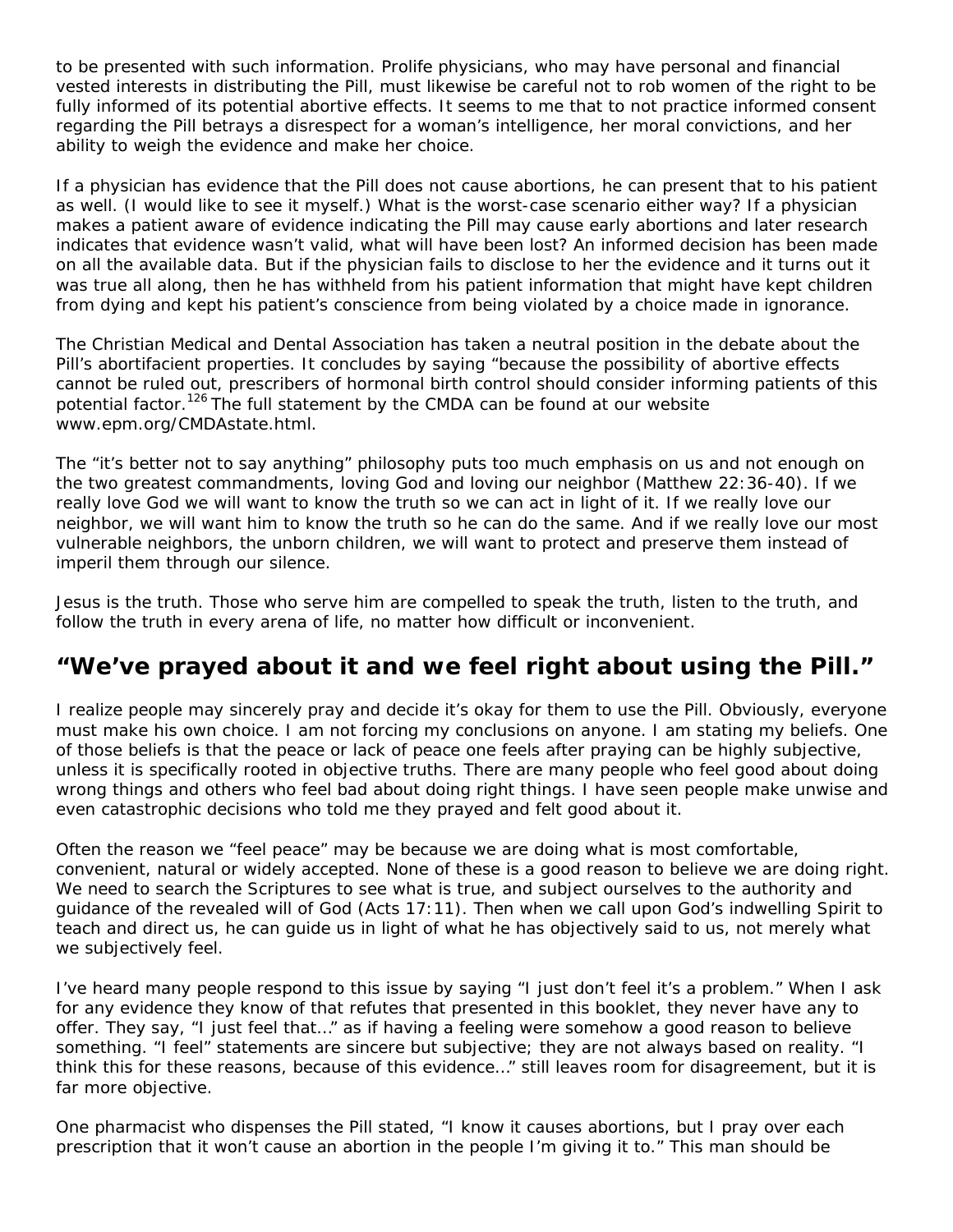commended for his sensitive spirit and prayerful attitude. On the other hand, I believe it is unreasonable to dispense a product known to cause abortions and then expect God to answer prayer that it will not work in that way.

If I read studies showing that my family's favorite fruit juice sometimes resulted in fatalities, would I respond by praying they would not die every time I poured them a glass? Or would I just get rid of the fruit juice and never use it again? If I prayed about it and told you I "had a peace" that it was all right to keep serving them this fruit juice despite its proven ability to take human life, if you were my friend, what would you say to me?

## **"This issue will sidetrack us from fighting surgical abortions."**

One prolife physician read a few of the citations in this book and wrote me this: "I think prolifers should stay away from these theoretical arguments and stick with fighting what we know to be wrong: elective induced abortions. We defeat ourselves if we get carried away on tangents arguing about BCPs."

When I examine this evidence, I do not believe it is theoretical. I believe it is real. We don't know how many children are dying from the use of oral contraceptives. It seems apparent that some, likely many, are. Even if you think the evidence isn't conclusive, you must acknowledge that the Pill *may* be killing children. Isn't that at least worth informing people?

As to sticking with fighting "what we know to be wrong," the question is whether we know it is wrong to kill not just the older preborn children but the youngest ones. Or whether we know it is as wrong to kill children with chemicals as with surgical instruments. The answer to both these questions, I believe, is yes. Both result in the deaths of children created in God's image.

The underlying belief seems to be that surgical abortions are "real" and chemical abortions are not. This is true only if older children are more real or valuable than younger ones. This is a fallacy that, of all people, prolife Christians should never buy into. A child is a child, no matter what his age or size.

If human life didn't begin until implantation or thereafter, then concern about the Pill would indeed be sidetracking us from real abortions. But the truth is this—the difference between killing a sevenday-old "zygote" and a seven-week-old "fetus" is exactly the same as between killing a child seven days after birth and killing a child seven weeks after birth. There simply is no difference. Six-day-old children are just as real as six-year-old children, and chemical abortions are just as real as surgical abortions, just as deserving of our concern and action. "Anyone, then, who knows the good he ought to do and doesn't do it, sins" (James 4:17).

Will we as prolifers "defeat ourselves" by speaking up for children killed by chemicals as we do for children killed by surgeries? Or will we just become more consistent and less hypocritical in our advocacy for the unborn?

Is pointing out the abortifacient nature of birth control pills a "tangent" getting us off track, or is it getting us *on* track by obeying God's command to speak up for those who cannot speak for themselves? (Proverbs 31:8-9)

Earlier I cited the paper signed by twenty prolife physicians, affirming that the Pill does not cause abortions. In its conclusion it makes this point:

How happy the abortionists must be to find us training our guns on a presumption, causing division/confusion among pro-life forces, and taking some of the heat off the abortion industry. Ought we not rather be spending our energies to eliminate the convenient destruction of the innocent unborn?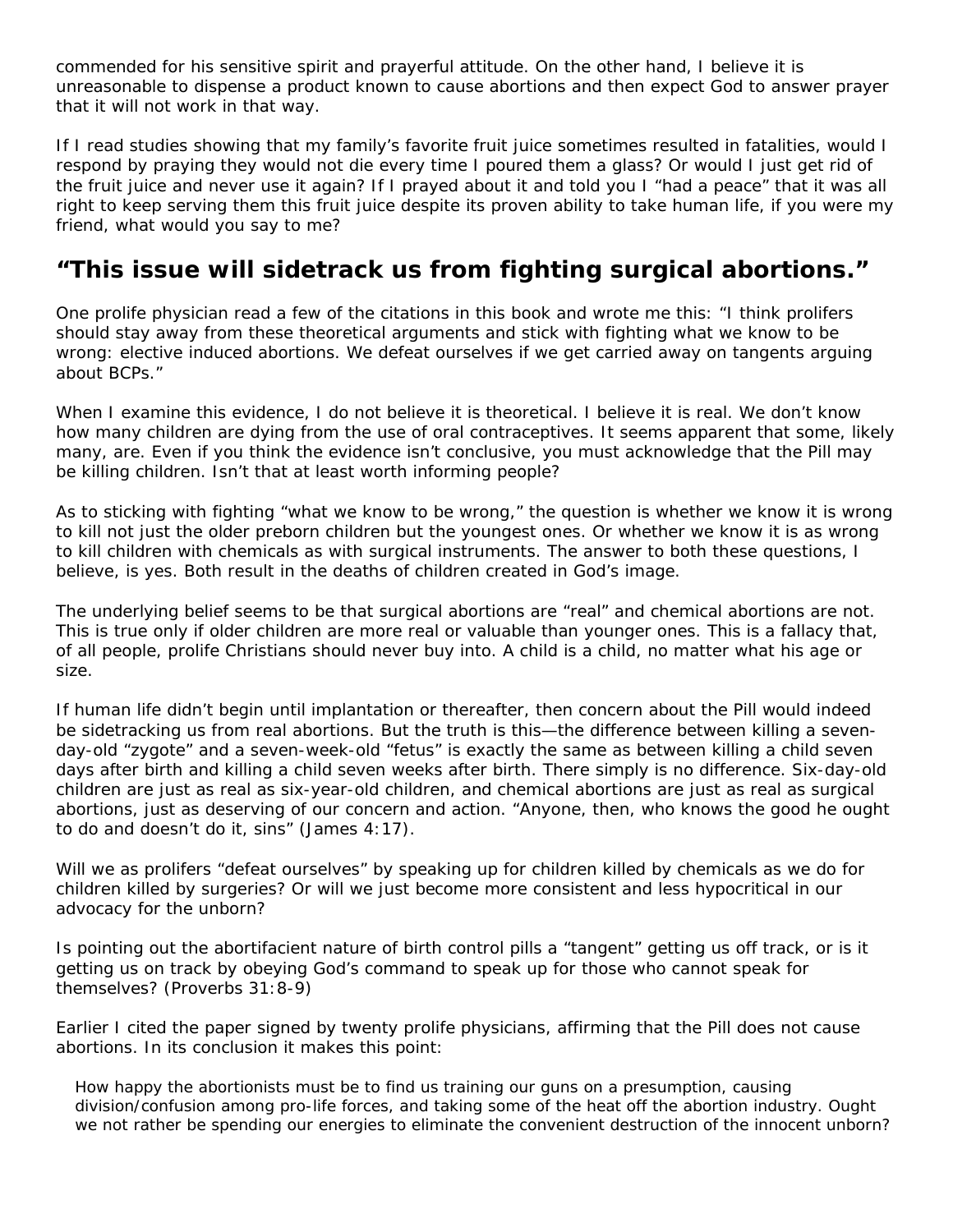First, our job is to find the truth, even if it causes division or confusion. We should not content ourselves with unity and "certainty" based on ignorance of the truth. (I would also hope that we are mature enough to not be divided simply because we must deal with evidence that is unpleasant.)

Second, we are not taking heat off the abortion industry. I am as much opposed to surgical abortions now as I've been the last seventeen years. In fact, if the Pill sometimes causes abortions, what we are doing is putting heat on another aspect of the abortion industry, the one involved in chemical abortions. Unless we believe it is better to kill a child with chemicals than with surgical instruments, we should oppose all abortions, not just some of them. This is especially true when we consider the future of the abortion industry lies more and more in chemical abortions and increasingly less in surgical ones. Desiring to protect the smallest preborn children from chemical abortions in no way takes away from the importance of protecting bigger preborns from surgical abortion. It is not either/or; it is both/and.

Finally, the statement of some prolife physicians appears to limit "convenience" abortions to surgical ones. It seems not to acknowledge that chemical abortions are every bit as destructive to children, and every bit as displeasing to God. Ironically, by choosing to take hormonal contraceptives when the evidence indicates they put innocent children's lives at risk, don't we unnecessarily run the risk of committing the very "convenience" abortions the statement condemns?

# **"Prolifers will lose credibility by opposing the Pill."**

I recently received a call from a prolife leader who said a physician friend of hers had heard about this book. He told her, "We will all lose credibility if people hear mainstream prolifers opposing the Pill."

What should really make us lose credibility is if we ignore the truth and go right on using the Pill even if it causes abortions. Opposition to abortion demands consistency. We oppose chemical abortions not because we're extremists, but because they do what surgical abortions do: kill children. In many eyes, our opposition to surgical abortions has already lost us credibility. I'm not sure how much credibility we have left to lose in the arena of chemical abortions. But in any case we must never sacrifice truth on the altar of credibility.

The fact that this concern even exists shows how uncritically we as a culture and a Christian community have embraced the Pill. The impression I often get from people's anger and resentment about this issue is, "How *dare* you speak against the Pill?" I'm not talking about the response of nonchristians, but Christians. Is the Pill so sacred that we can't even raise questions concerning it? Is it so much a part of us that we cannot even present scientific evidence and express biblical and ethical concerns without "losing credibility"? If so, then the Pill has taken on the role of a cultural idol, demanding worship and rejecting scrutiny (1 John 5:21).

Even if opposing the abortions caused by the Pill makes us lose credibility with some people, it doesn't change the moral rightness of the position. Integrity before God is more important than credibility before men. We need to carefully and lovingly speak the truth, not bury, ignore or deny it.

The Pill's hold on the Christian community has often surfaced when I've tried to lovingly present the concerns of this book. One person, who described herself as a committed Christian and prolifer, was very upset by this book, and wrote, "We worship God, not fertilized eggs."

Who worships fertilized eggs? Does the writer think those who question the use of the Pill out of concern for newly conceived children are thereby "worshipping fertilized eggs"? As I've said, the term "fertilized eggs" is dehumanizing, and obscures the humanity of the newly conceived child. Saying we don't worship "fertilized eggs" instead of we don't worship "children" may reflect a bias that sees the just-created child as inhuman or less human than older, larger children.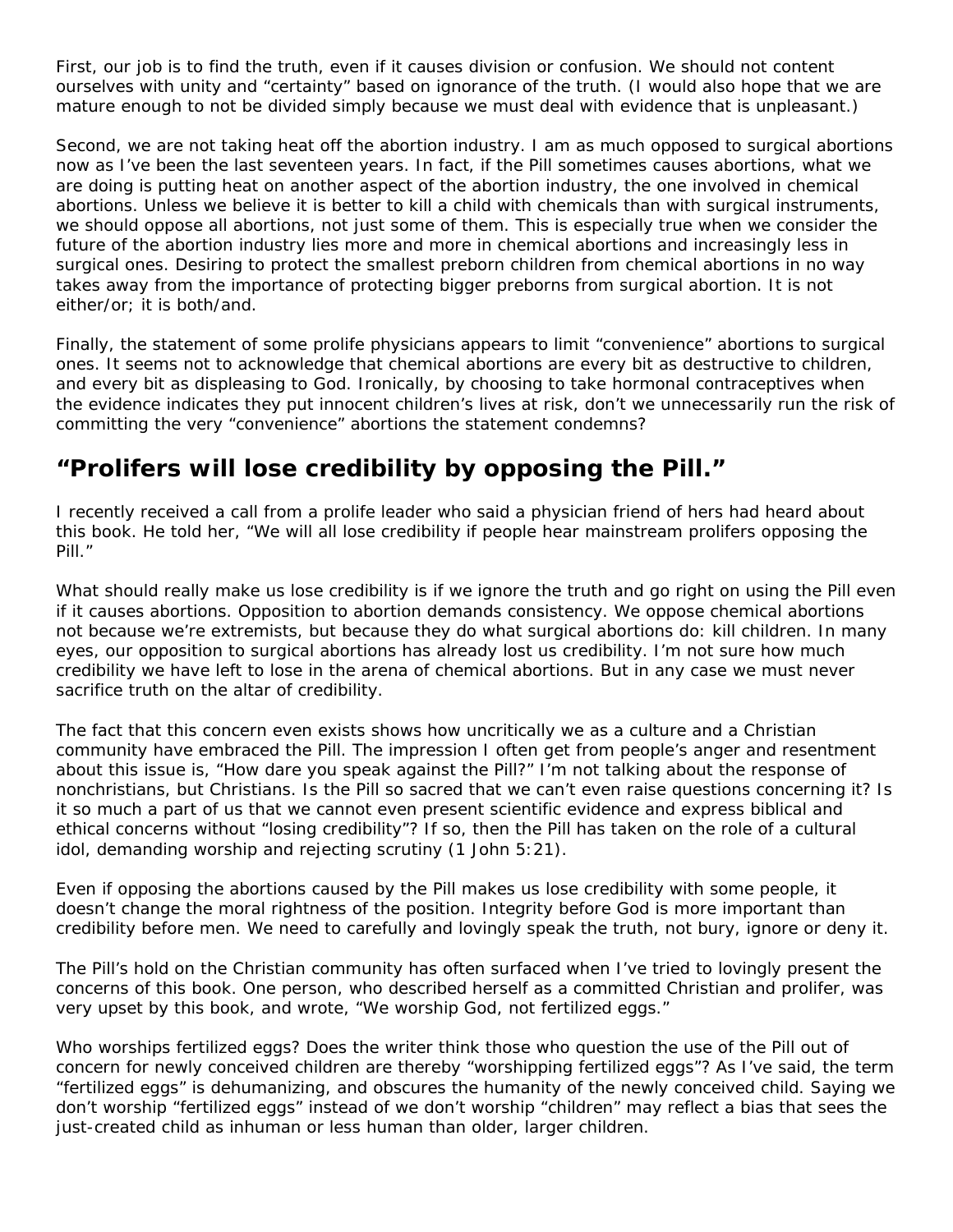In any case, it is a troubling conclusion that speaking up for the rights of children constitutes "worshipping" them. I believe the basis of our concern for preborn children does not contradict the worship of God, but flows from it. Worship and obedience go hand in hand (Daniel 7:27). If we worship God, and he tells us to feed the hungry, we do it (Matthew 25:31-46). This does not mean we worship the hungry. If someone advocates caring for widows and orphans, I don't say to him, "We worship God, not widows and orphans."

This comment reminds me of the former Surgeon General's statement that prolifers "need to get over their love affair with the fetus." In fact, our love affair is with God. That's why we want to honor and obey him by loving and caring for the smallest children created in his image.

# **"This puts medical professionals in a very difficult position."**

This is something that deeply troubles me. I don't want any of my countless physician friends, brothers and sisters to be made uncomfortable or put on the defensive. Unfortunately, this is one of those issues that will inevitably put them on the spot, especially Ob/GYNs and family practitioners. Other than talking with them, sympathizing with them, and praying for them, I'm not sure what else to do. When discussing this issue it is always relevant to remember that informed consent is a widely accepted ethical mandate of modern medicine.<sup>127</sup> If nonbelievers recognize this, we as believers should take it even more seriously.

I do know that some medical professionals have taken a stand on this issue, and God has been honored by it. One of the physicians who evaluated this book before publication told me she shared the information with a patient, who listened and appreciated hearing the facts. An Ob/Gyn told me that years ago, after coming to realize the Pill causes abortions, he decided he could no longer prescribe it. He informed his patients why. At first, he lost a significant number of patients and income. Ultimately his practice started thriving again, since many prolife people respected his stand and believed they could trust him on matters of principles and ethics. Therefore they sought him out as their physician. Of course, even if he had never regained the lost patients and income, the important thing is he made a decision that honored God.

David Biebel, writing in *Today's Christian Doctor*, relates the story of Ruth Bolton, former head of the family practice residency program at the University of Minnesota Medical School. Dr. Bolton refused to prescribe the Pill and would not train her students in abortion procedures. She observed a growing philosophy in training that placed blame on the medical practitioner if an unexpected pregnancy occurred. Leaving was a difficult decision, but after resigning in 1996, Dr. Bolton started a Christian practice that, as early as 1998, evolved into the fully staffed and thriving Soteria Family Health Center.<sup>[128](#page-88-38)</sup>

Similarly, there are pharmacists who are committed not to distribute the Pill because of their prolife convictions. This can create difficulty and controversy, but sometimes taking a stand for what is right inevitably does that, and people are ultimately informed, challenged and benefited.

California pharmacist John Boling refused to dispense OCs as a "morning after pill," on March 29, 1997. Time, the Associated Press, ABC, CBS, and CNN picked up the story. Boling was reprimanded by his employer, Long's Drug Stores, when he refused to refer the client to another pharmacy for abortifacient pills. Not only Pharmacists for Life but the California Pharmacists Association supported Boling's right of conscience not to dispense chemicals which violate his religious, moral or ethical standards.

Mike Katsonis is a pharmacist for K-Mart in Woods Cross, Utah. He had resigned from the campus dispensary at the University of Florida at Gainesville in 1991 when he refused to fill prescriptions for the "morning after pill." Katsonis has invoked the Pharmacist's conscience clause and refuses to fill abortifacient prescriptions at K-Mart.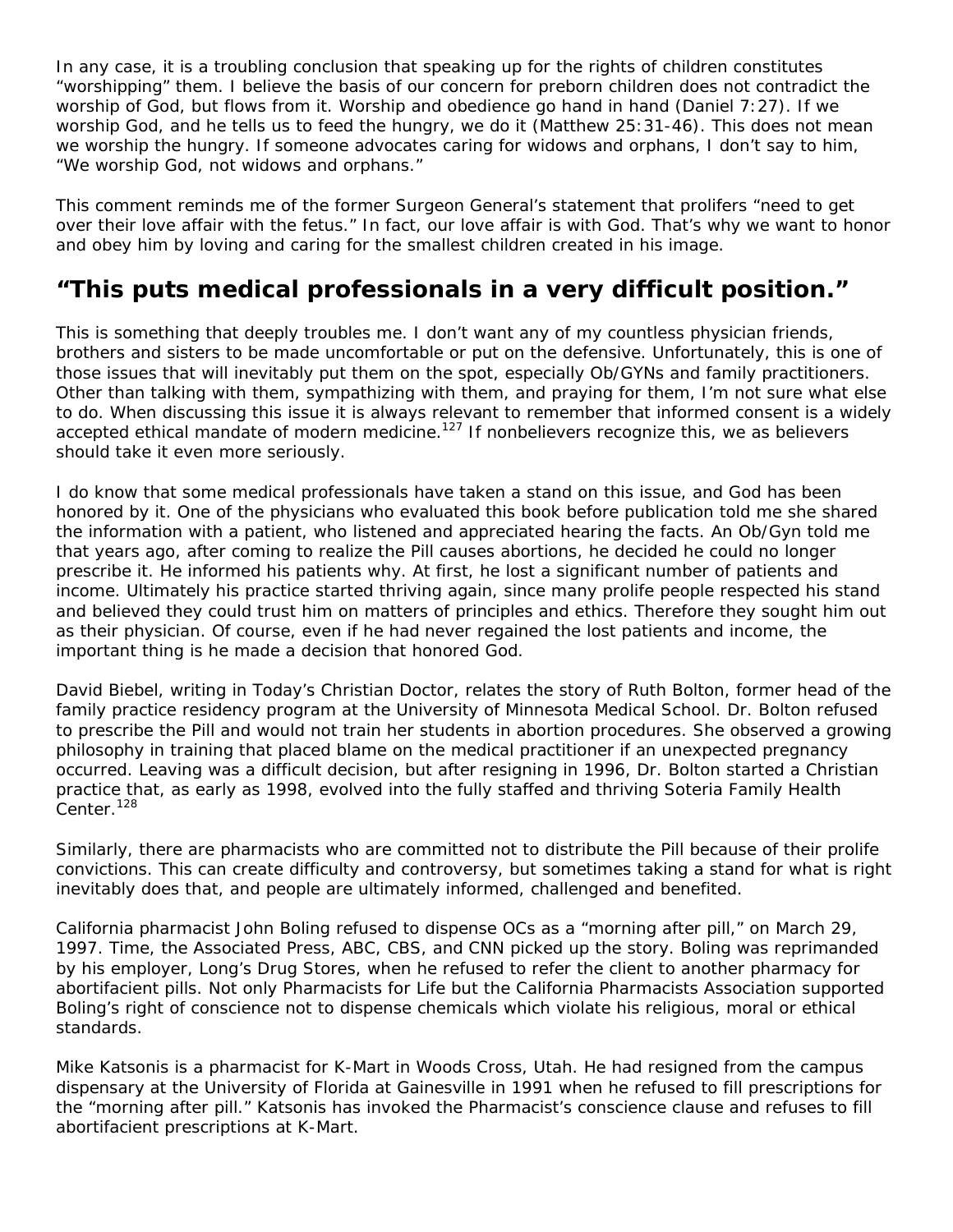K-Mart's spokesman Dan Jarvis has responded to this refusal by stating "K-Mart will distribute these pills when a doctor prescribes them. We will not tolerate a pharmacist who, on his own because of his own beliefs, will not distribute these medications."<sup>[129](#page-88-39)</sup>

K-Mart fired Indiana pharmacist Karen Brauer for refusing to dispense MicroNor, a progestin-only pill that causes abortions[.130](#page-88-40) (Information on the Pharmacist's Conscience Clause is available at Pharmacists for Life's website at www. pfli.org.)

I realize there are some professional sacrifices that might be made by those who act on the belief that the Pill causes abortions. But I am convinced God can be trusted to guide and provide for those willing to make such sacrifices. I also believe the rest of us should be the first to applaud them, stand beside them and support them in every way we can.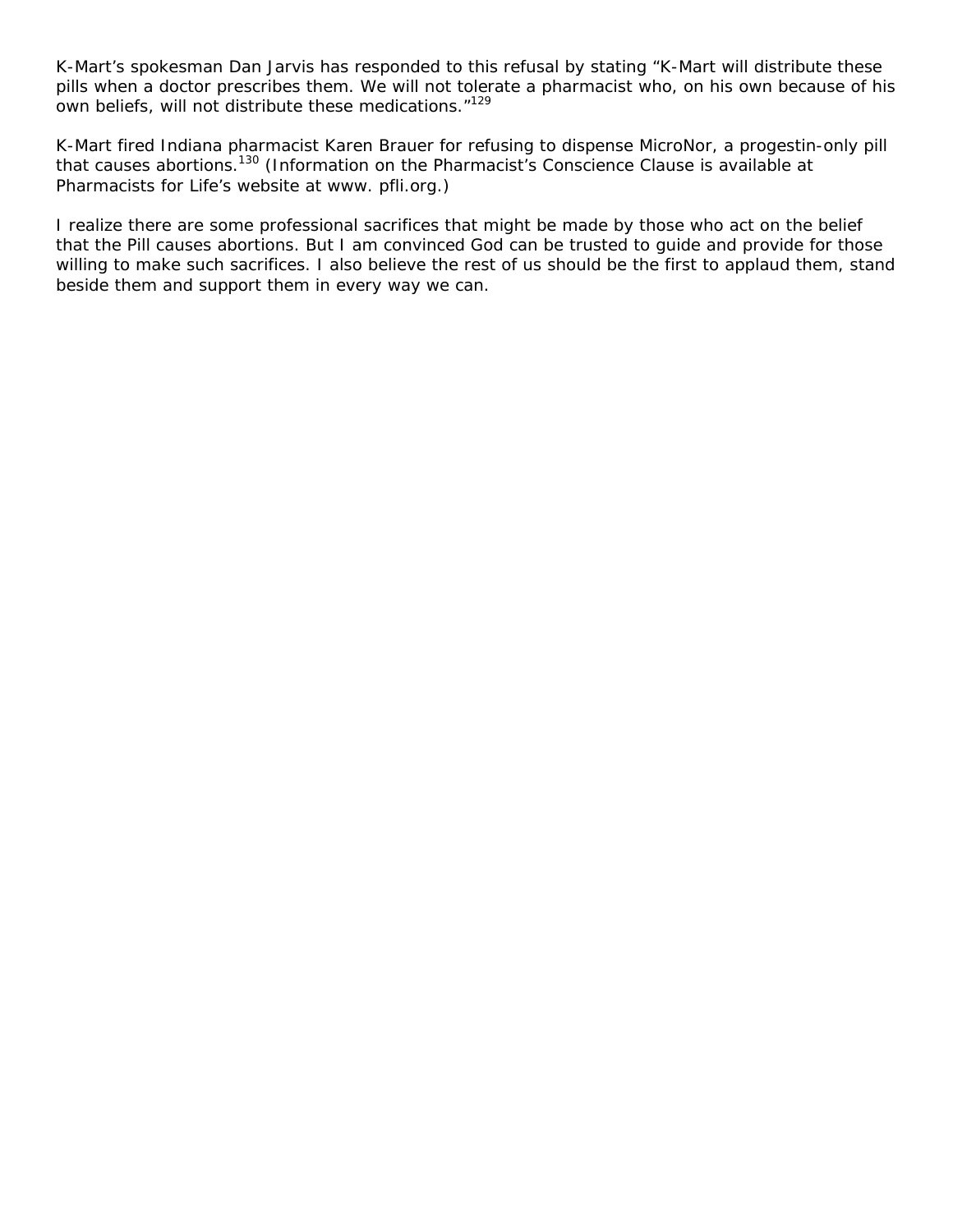# **Conclusion**

In the process of my research I've discovered something I believe all Christians should take very seriously. It is increasingly common in medical literature to find the God-given capacity to bear children viewed not as a blessing to be celebrated but an affliction to be overcome. The FDA, pharmaceuticals and many physicians seem zealously committed to prevent pregnancy as one might labor to prevent obesity or cancer. Women are continuously warned about the "risk" of getting pregnant and are instructed to have back-up birth control in the event an "accident" happens. This is the language of injury, disease and misfortune. The implication is that pregnancy—and the baby who pregnancy is about—is like smallpox or tuberculosis, a disease to be eliminated. The message is not so subtle—children are inconveniences, financial drains and sources of unhappiness. (Except when we really want them, in which case they are adorable and we should spoil them with every material possession known to man.) Rather than be viewed as a blessing—which they are in Scripture and in much of human history—they are often feared and avoided at nearly all costs. The fact that this antibiblical philosophy permeates so much discussion regarding the Pill should alert us to the fact that we should not consider such sources neutral or objective. They are fully capable of influencing even sincere Christians with anti-children and anti-biblical propaganda.

Many illustrations exist, but one more should suffice. *Contraceptive Technology* is a standard textbook used in medical schools across the country to train medical students in prescribing birth control. Many would assume it to be an objective source of medical information. But the 16th revised edition of this textbook was specifically dedicated to the following: abortion industry organizations, Planned Parenthood Federation and the Feminist Women's Health Centers, as well as the "new [Clinton] leadership in Washington  $[DC]$ .  $"^{131}$ 

# **The Problem: A Spiritual Stronghold?**

It is a tragic irony that we who are Christians try to persuade people not to have a single surgical abortion, while as a result of our choice to take the Pill we may be having two, three, a half dozen or more chemical abortions ourselves.

My intention is not to finger-point. I take no glee whatsoever in writing this. Assembling and presenting these materials has not been enjoyable for me. I do not wish to put my brothers and sisters on the defensive. Nor do I assume the worst of them, that they will all ignore this evidence and be callous to the lives of unborn children.

If we'd had the information then that we do now, I am convinced Nanci and I would have stopped using the Pill. In the face of the evidence, I think many others will make the same decision. Of course, I am not naive—I realize that many otherwise prolife people will continue to take the Pill and many Christian physicians will continue to prescribe and recommend it. I do hope that over time this will change, as we become more informed and our consciences become sensitized.

I have spoken with many Christian physicians, brothers I deeply respect, asking them their opinions on this research. Some have said "we need further studies." One said, "I've never heard of any of this before." Another said, "I didn't know about this, but now that I do I can no longer recommend the Pill to my patients." Still another said, "I've heard rumors about this, but no one has ever pointed me to any hard evidence."

I concur that further study is needed and I would be *delighted* if that study contradicted the existing evidence and somehow demonstrated that the Pill is incapable of causing abortions. I would like nothing more than to say, "Though it appeared for a time that the Pill likely causes abortions, new findings refute that notion and assure us it does not." I would gladly retract this book and announce through every means available, "Great news, spread the word—children have not been dying as a result of the Pill; they are not at risk!"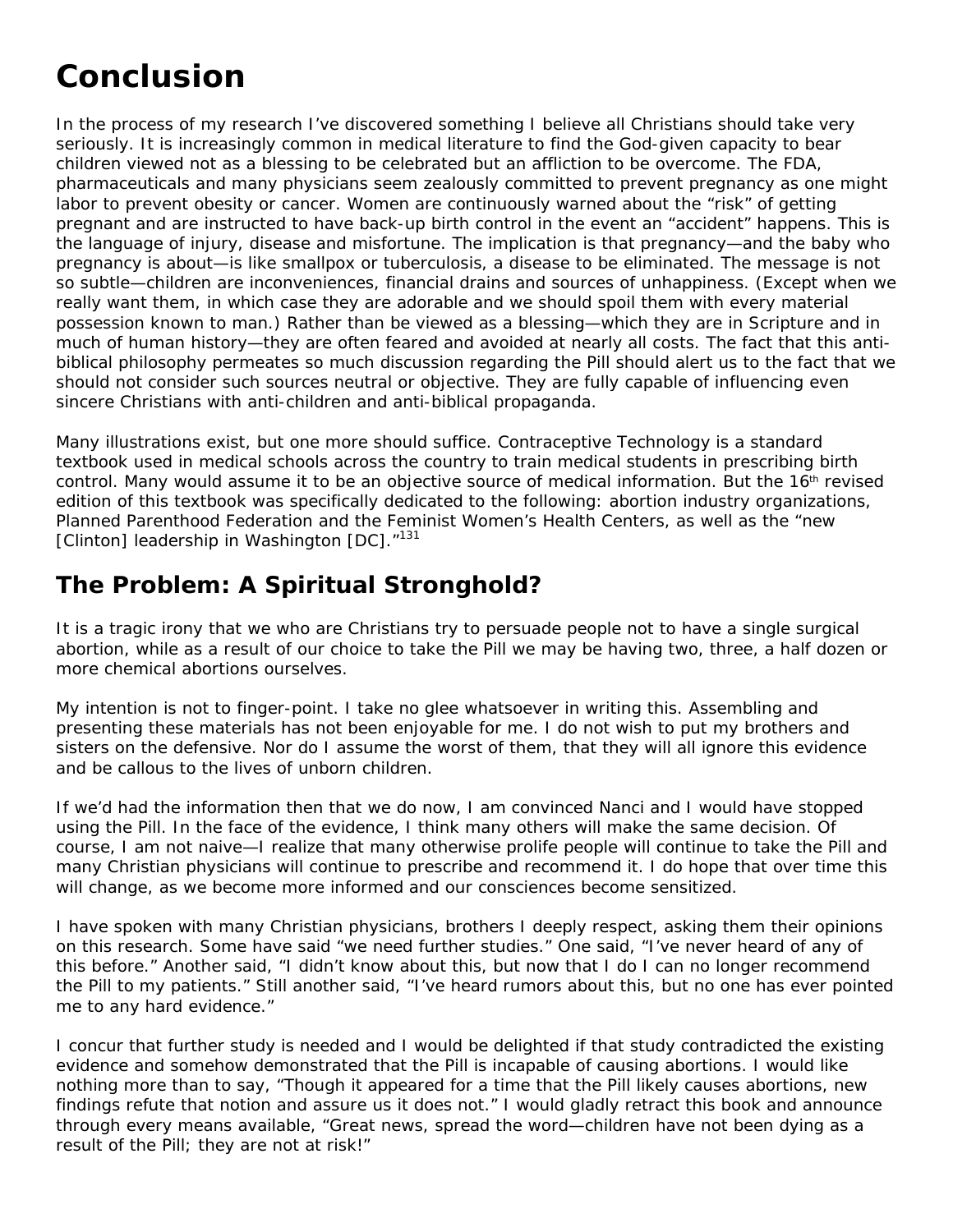Unless and until such study surfaces, however, the evidence I've presented here, though indirect, is cumulatively very substantial. Some will say "Indirect evidence isn't good enough." My response is, "Show me the evidence, direct *or* indirect, that the Pill never causes abortions." (Don't show me evidence that it *sometimes* doesn't cause abortions, since that isn't the question.)

Can we live with ourselves if we disregard this evidence and say "I won't speak out against the Pill until I have incontrovertible proof it causes abortions and lots of them"? If there is doubt, shouldn't we give the benefit of the doubt to children?

"Does the birth control pill cause abortions?" I do not want to believe it, but I do believe the answer is "yes." But even if I wasn't sure I would have to say the evidence compels me to oppose the Pill unless definitive evidence is produced to indicate it does not cause abortions.

"Then, does that mean we should believe something when there's no direct proof of it?" No matter which position we take, we *already* believe something there's no direct proof of. Is there direct proof the Pill causes abortions? No. Is there direct proof the Pill doesn't cause abortions? No. Is there indirect evidence the Pill causes abortions? Yes, a lot of it. Is there indirect evidence it doesn't cause abortions? I'm not certain there is, but if there is I believe it is less than persuasive.

In the face of the evidence, our position on the Pill offers a great test of our true convictions. Do we really believe God creates every human life at the point of conception, six days before implantation begins? And will we exercise this conviction even at the cost of our personal convenience?

Perhaps what we thought was a conviction will be proven to be no more than a preference. Maybe the truth is, if we can avoid abortion without inconvenience to ourselves we will do so, but if it requires extra effort on our part, we will go ahead and risk the lives of our children. (In fact, they are really not "our" children to risk—they are created by God and owned by God, and entrusted to us by him to protect and nurture.)

There are some very disturbing questions we need to ask.

Can God, who creates each human life at the point of conception, fully bless the efforts of prolife organizations, volunteers and staff members, of sidewalk counselors and pastors and doctors—any of us—when we turn right around and use, prescribe or recommend a product that sometimes takes the life of an unborn child?

Are we consistently prolife or only selectively prolife? Do we oppose later abortions while not really caring about the earliest ones? Is the only difference between us and those we call "proabortion" that they are willing to embrace the killing of bigger and older children while we are willing to embrace the killing only of smaller and younger children? Are we moral relativists and gradualists different only in degree but not in kind with those we call abortionists?

Because we have grown so accustomed to the Pill, will we turn our heads away from the risks it poses to our children? Do we dare to play God by infringing upon his sole and sacred prerogatives over human life?

We often encounter proabortion people who deny the basic medical and moral realities of the issue, and sometimes we shake our heads in wonder at the extent of their denial of the obvious, that abortion kills children and that it is therefore morally repugnant. Even many who are otherwise prolife live in denial when they say, "I oppose abortion, except in cases of rape, incest and deformity." (Of course, an unborn child is a child; regardless of how he was conceived and what his handicaps are, it is wrong to kill a child.)

When it comes to something so deeply entrenched in our society and in the Christian community as the Pill, even the most prolife people are fully capable of denial. Looking back, I believe I was in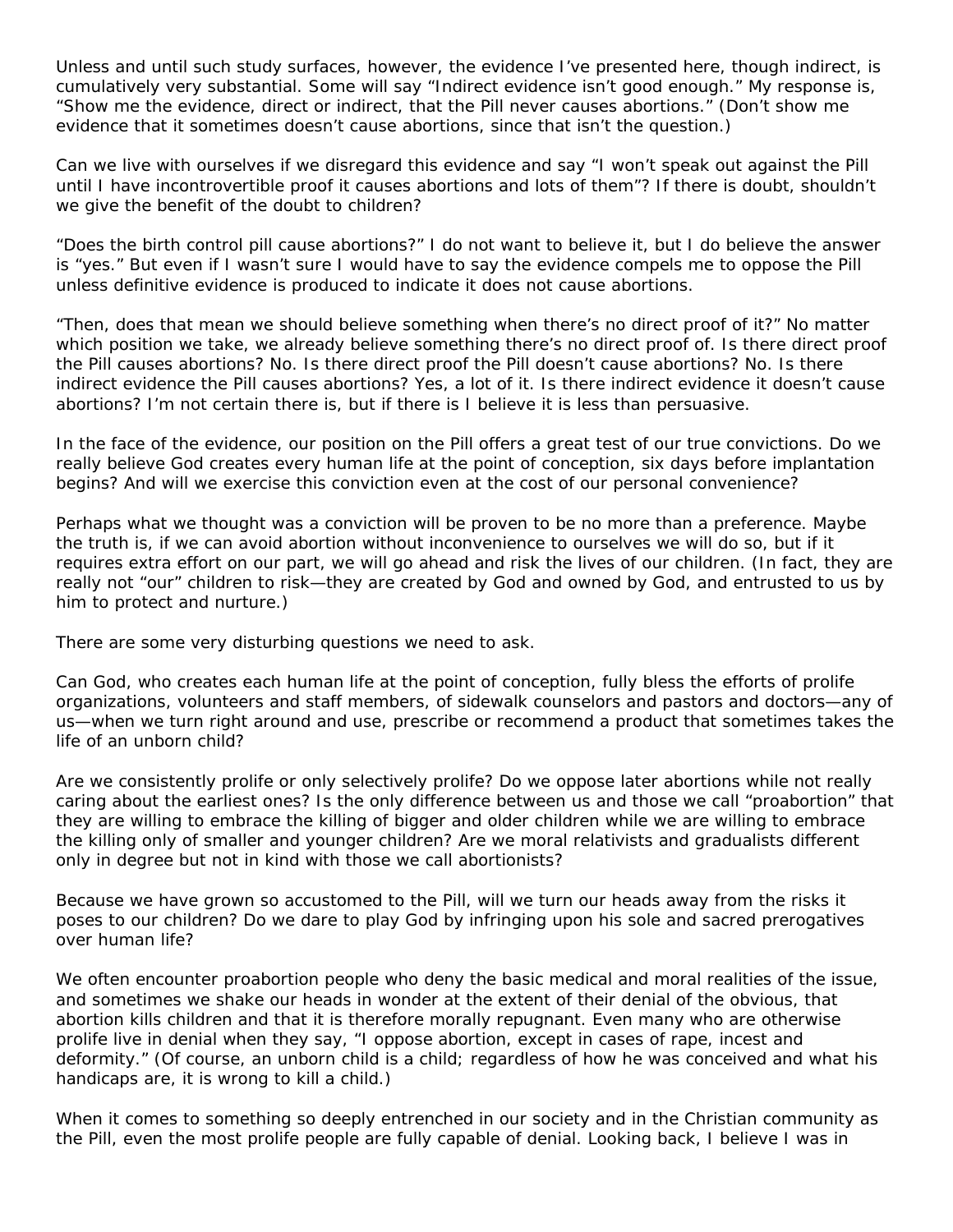denial on this issue from the time I first heard about it in 1991. Why didn't I dig deeper? Why didn't I research it more carefully?

I can come up with many other reasons to explain it away, but perhaps the bottom line is, **I just didn't want it to be true**. But there are many things I don't want to be true that still are. I don't want to believe there is an eternal hell; or that as a Christian I will be held accountable for my works at the judgment seat of Christ; or that millions of children go to bed hungry each night; or that abortion kills children; or that the Pill causes abortions. I don't want to believe any of these things, but I believe each of them nonetheless because the evidence demonstrates them to be true.

Is there a supernatural reason for our ignorance and denial on this issue? As much as I believe in the spiritual realm and the spiritual battle, I am not quick to attribute every misunderstanding or problem in the church to demonic influence. However, consider what Jesus said: "the devil…was a murderer from the beginning, not holding to the truth, for there is no truth in him. When he lies, he speaks his native language, for he is a liar and the father of lies" (John 8:44).

When Satan carries out murder in an outwardly "civil" society, inevitably he must bury the murder in a huge grave of lies so that no one sees the corpses. (As Stalin put it, "One death is a tragedy; a million deaths is a statistic.") When Satan convinces the church of these lies he has achieved his greatest victory—it's hard to imagine a more horrid irony or a more crippling blow to the church than that we, followers of Christ, would make choices that result in the deaths of our own children.

The biggest threat to Satan's success in killing the innocent is that people become aware of the truth, then act on it. When I consider my own ignorance and lack of motivation to pursue and act on the truth that the Pill kills children, I am forced to conclude this may well be a spiritual stronghold that the evil one has on the church. Until we come to grips with, repent of and abstain from the chemical abortions we ourselves are having, I wonder how effective we will be as Christ's representatives in general, and in particular in our efforts to prevent abortions. (Looking back, we haven't been very successful in our efforts to curtail surgical abortions–perhaps this is one of the reasons.)

#### **The Trend: Chemical versus Surgical Abortions**

Many surgical abortions happen in Christian churches, far more than most people realize. According to the latest Guttmacher Institute study, nearly one out of five women getting surgical abortions claims to be a born again Christian. At least in thousands of churches across the country there is *some* voice against surgical abortions. But chemical abortions are going almost completely unchallenged, even in the most prolife churches and organizations. Ironically, it is chemical abortions that are the clear direction of abortion in America and around the world.

Trends indicate that in years to come there will be fewer surgical abortions, mostly because of the popularity and "ease" of chemical abortions. If the church herself is committing chemical abortions as a way of life, then we are woefully unprepared to fight the abortion battle at any level, and certainly not this one.

Many prolife groups that have exclusively targeted surgical abortions will celebrate as great victories the fact that in years to come more and more abortion clinics will shut down and there will be fewer doctors doing surgical abortions. But it will only be a true victory if it means less children are being killed.

It appears this is *not* what it will mean. Every indication is that more physicians who did not do surgical abortions will dispense chemical abortifacients to their patients. A 1995 Kaiser survey showed that many doctors who would not perform surgical abortions would prescribe the abortion pill, RU-486.<sup>[132](#page-88-42)</sup>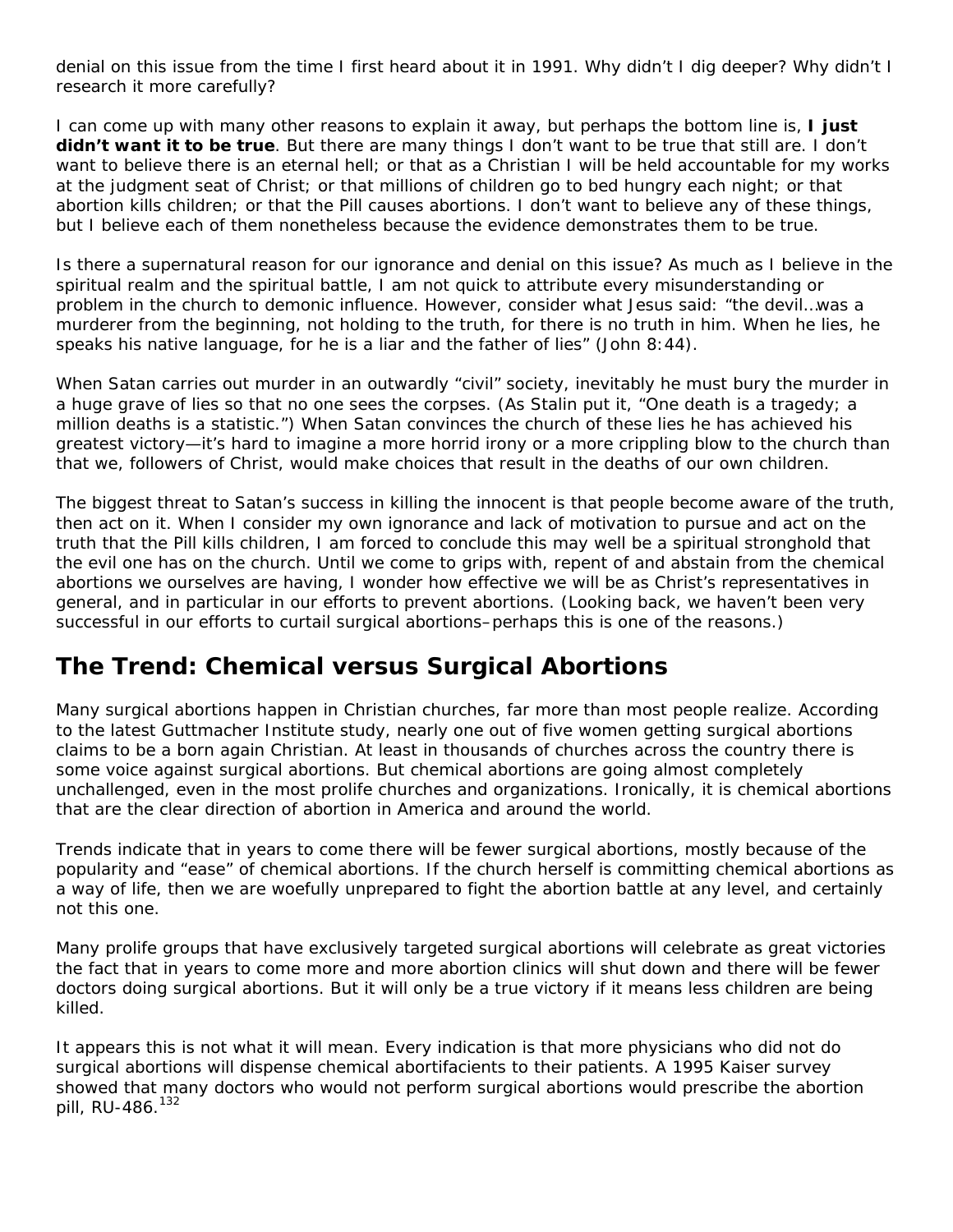Celebrating the demise of surgical abortion clinics while chemical abortions take their place would be like celebrating the fact that less Jews were being killed in the gas ovens because most were now being killed by lethal injections. Our point should not be merely to oppose a certain method of killing babies, but to oppose the killing of babies by any and all methods.

Ironically, the move to chemical abortifacients brings us full circle, since it is actually a return to the ancient way of doing abortions. In times when surgical abortions were very rare, abortionists, who were often apothecaries or unethical doctors with knowledge of what chemicals induced miscarriages, provided certain herbs, chemicals and poisons to women.

That's why the ancient Hippocratic Oath taken by physicians stated, "I will give no deadly medicine to anyone if asked, nor suggest such counsel, and in like manner, I will not give to a woman a pessary to produce an abortion." A pessary was an oval stone inserted in the vagina, which could be used to cause an abortion.

As the IUD is parallel to the "pessary" (a physical device) prohibited by the Oath, so the Pill and other chemical abortifacients are parallel to the "deadly medicine" ethical physicians would not prescribe.

# **Chemical Abortions: History and Scripture**

It was in the face of such chemical and device-caused abortions that Christian leaders in the first few centuries consistently denounced all abortions. For instance, in about AD 200, Minucius Felix wrote in *Octavius*, "There are women who swallow drugs to stifle in their own womb the beginnings of a man to be—committing infanticide before they even give birth to the infant." In the fourth century Basil the Great wrote, "Those who give abortifacients for the destruction of a child conceived in the womb are murderers themselves, along with those receiving the poisons." **(**See *Appendix C,* **Abortion: Perspectives of the Early Church Leaders.)** 

In fact, a strong case can be made for understanding the Greek word translated "sorcery" in Galatians 5:20 as a reference to administering drugs to commit abortions. This word is "*pharmakeia*," from which we get our word "pharmaceuticals," or drugs. The administering of drugs and potions was common in sorcery, and hence the word sometimes took on that secondary connotation. But it is also used in the Greek literature of the day with its original primary meaning of drugs, chemicals or medications. The most prevalent social example of the evil use of chemicals was administering them to induce abortions. Early in the second century, the physician Soranos of Ephesus, in his book *Gynecology*, used *pharmakeia* referring specifically to drugs that cause abortions.

Galatians 5:20 lists *pharmakeia,* translated "witchcraft" in the NIV*,* as one of the "acts of the sinful nature." It precedes it with listing sexual immorality, impurity, debauchery and idolatry. All of these relate to the sexually immoral practices that led to many unwanted children and therefore many abortions, giving further credence to the idea that *pharmakeia* may in fact refer to, or at least include, using chemicals to kill unborn children.

The same word is used three times in Revelation. In Revelation 9:21 it says: "Nor did they repent of their murders, their *pharmakeus*, their sexual immorality or their thefts." In 21:8 it states: "But the cowardly, the unbelieving, the vile, the murderers, the sexually immoral, the *pharmakeus*, the idolaters and all liars—their place will be in the fiery lake of burning sulfur." In Revelation 22:15 it says, "Outside are the dogs, the *pharmakeus*, the sexually immoral, the murderers, the idolaters and everyone who loves and practices falsehood."

Even if these Scriptural passages do not refer to chemical abortions—we cannot be certain one way or the other—everything else we know of Scripture and church history tells us we should oppose all forms of abortion with vigor and consistency.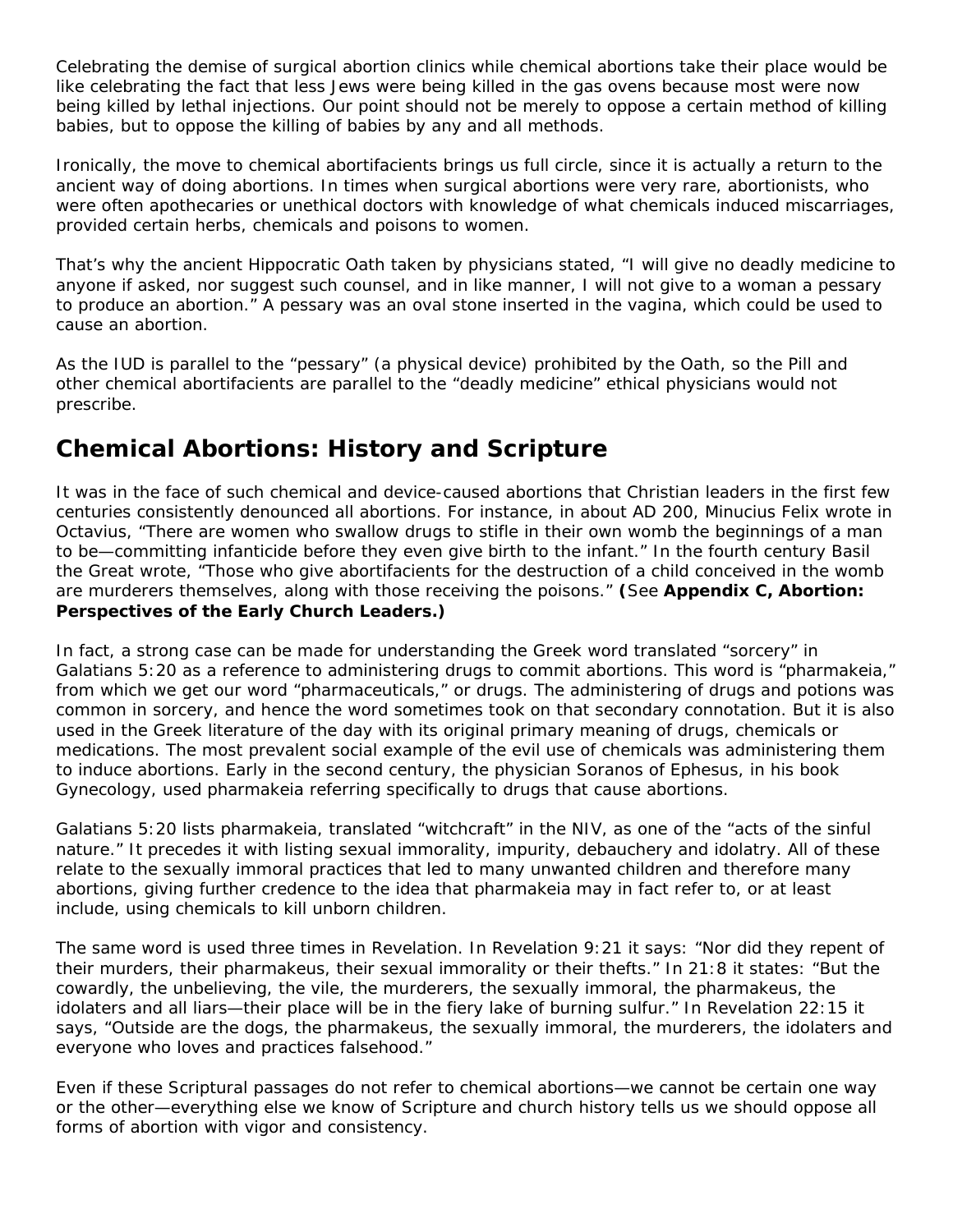As the devil loved the sacrifice of children in the ancient heathen cultures, so he loves the sacrifice of children in our modern culture. Whether children are sacrificed to a heathen god called Molech or to the god of our own convenience, he does not care. (See *Appendix F:* **The Shedding of Innocent Blood.)** Whether these children are born or unborn does not matter to the Murderer from the beginning, for each of them is equally created in the image of God, and by killing them he comes as close as he can to striking out at God himself. In killing those created in his image, Satan kills God in effigy.

The evil one's vested interests in our blindness on this issue cannot be overstated. The forces of darkness desperately do not want us to see these newly conceived children as their Creator sees them. If we are to come over to God's way of thinking about them, it will only be through searching the Scriptures, praying, examining the evidence and openly and boldly addressing this issue in our churches and Christian organizations.

# **Time to Search our Hearts and Ways?**

Christian couples who are using the Pill, isn't it time to sit down and have a heart-to-heart talk? As a matter of conscience and conviction, do you believe you can or should continue with the Pill? Is it time to consider other alternatives? Time to search the Scriptures together, pray together, look at the facts presented here, and ask God's guidance for your family? The choice is yours to make make it prayerfully, with a Christ-centered commitment to putting principle above convenience.

Pastors, counselors, physicians, nurses, pharmacists and others: what will you do with this information? Our churches, our patients, our counselees, and our families look to us for leadership. Let's take our God-given role seriously and provide that leadership. At the very least we must present people with both the scientific facts and the biblical principles, so they can be informed enough to make wise and godly decisions. We dare not be silent in the face of the lives of children created in the image of God. "Speak up for those who cannot speak up for themselves; defend the rights of the poor and needy" (Proverbs 31:8-9). (See *Appendix H:* **Defending the Weak and Helpless)** 

I have deep empathy for my Christian brothers and sisters who are Ob/GYNs and family practitioners. For many years, most of them have recommended and prescribed the Pill to their patients, unaware of its abortifacient aspects. I know this information places them in a terribly difficult position. I realize it would be extremely difficult for them to present the evidence to their patients and explain why they can no longer do so. I also know that God will bless those who make such sacrifices for what is right and true, not only in this arena but also in others.

I encourage pastors to counsel and stand beside medical professionals who face misunderstanding and resistance from patients and public. We should admire, commend and encourage their principled actions.

I also encourage pastors to speak out directly on this issue in their churches. I was a pastor for fourteen years, and I realize this will not be easy. Some people will be angry and defensive—I know, I've gotten some of their letters. But others will be thankful and appreciative, and will seek God's face and genuinely deal with this issue. We owe our people the truth, and the opportunity to respond to it. In any case, **the issue is not whether people will applaud our decision to address this subject. The issue is whether the Audience of One desires us to do so. If he does, all other opinions are irrelevant**.

If you are not satisfied with the evidence presented here, will you commit yourself to find out the truth? Go to the Scriptures first, then go to the medical journals and textbooks. Call the Pill manufacturers. Of course, you must be prepared for the fact that they have been trained to deal with questions in a way to minimize or eliminate concerns about abortion. Even then, if you persist in your questions, most of them will acknowledge that their literature is correct—the Pill *does* sometimes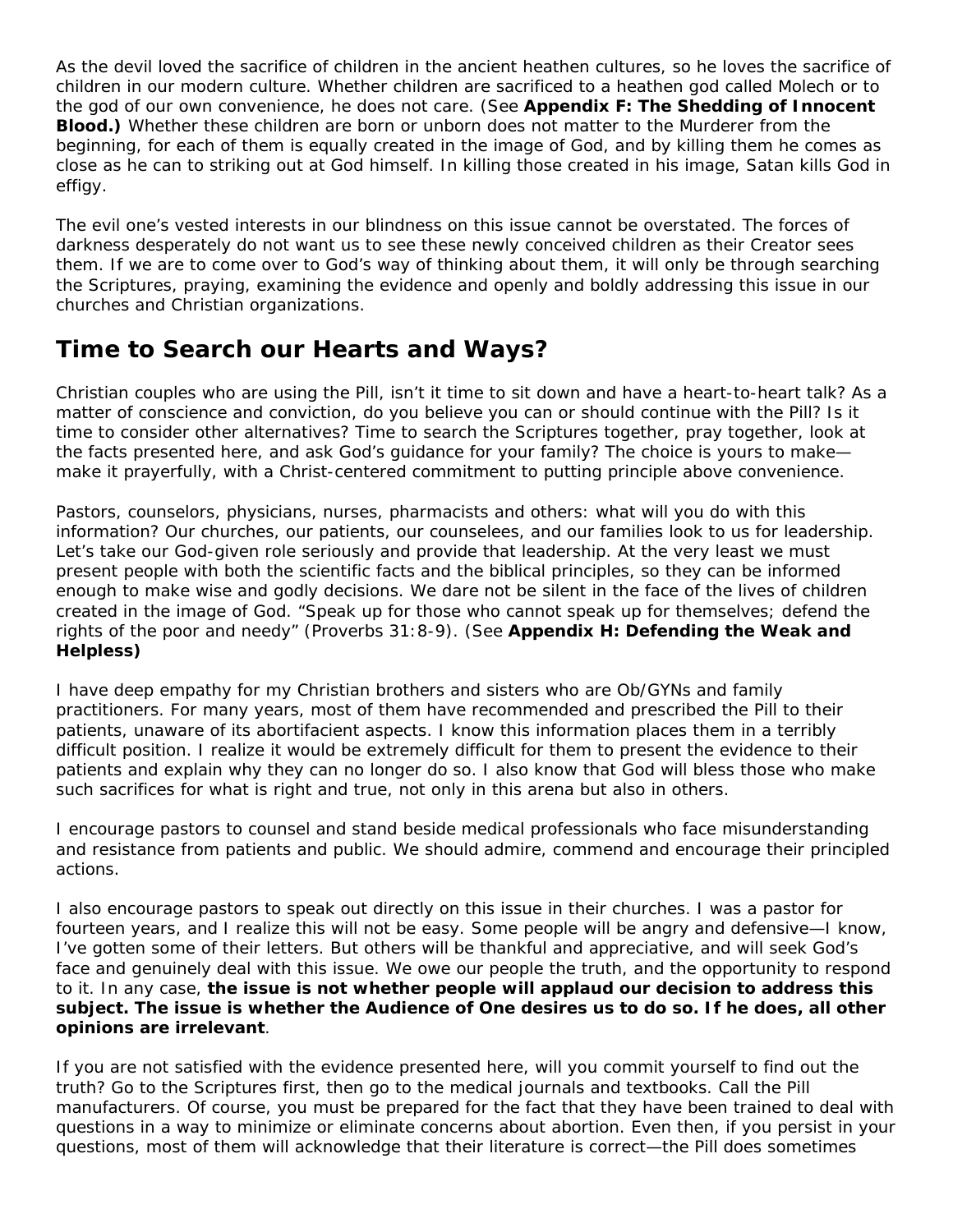prevent implantation of a newly conceived human being. They will still say that even when the blastocyst, which you recognize to be a person created in God's image, is prevented from implanting "there is no pregnancy" and "the Pill is not an abortifacient." You will know better.

If after investigating the issue, you still are not convinced, ask yourself "If *this* evidence doesn't convince me, is there any evidence that would?" Is it possible—I ask this cautiously and not critically—that your own vested interests in this issue are blinding you to the truth? In other words, if you didn't have something to lose by believing and acting upon this evidence, would you still reject it? Is the real problem lack of evidence or is it that you are determined not to change your beliefs and practice despite the evidence?

It's always better to live in the light than the darkness, even if for the moment the darkness may be comforting to the eye. Ultimately, facing the truth will set us free. Denying it will put us in bondage. The evidence concerning the Pill may disturb us—it certainly disturbs me—but if we respond prayerfully to what we know, we can make informed choices to affirm Christ's Lordship over our families our churches and us. God will surely bless us for that.

Let God's Word be the final one: "This day I call heaven and earth as witnesses against you that I have set before you life and death, blessings and curses. Now **choose life, so that you and your children may live**" (Deuteronomy 30:19).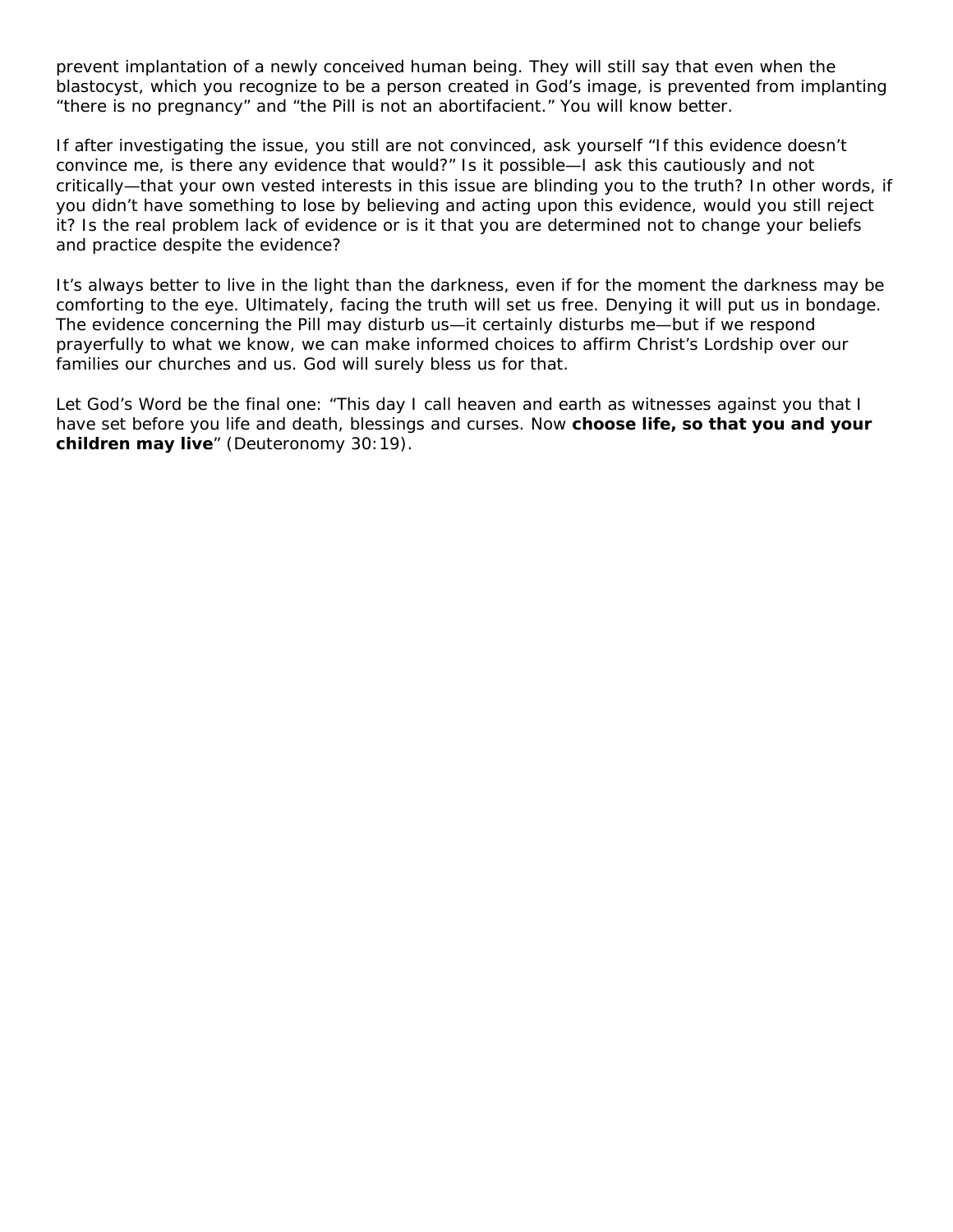# **Note from the author:**

Feel free to photocopy this book and give it to your friends, family, church or anyone else. You have my full permission to do so.

You may find it more convenient and less expensive to order printed copies of this book from Eternal Perspective Ministries. Contact us at 503-663-6481, ralcorn@epm.org, or 2229 East Burnside #23, Gresham, OR, 97030. (Fax: 503-663-2292.)

The book's cost is \$3.00 for a single copy, \$2.50 each for 2-9 copies, \$2.25 each for 10-99, \$2.00 each for 100-499, and \$1.75 each for 500 or more. (Add 10% shipping, 7% shipping for orders of 100 copies or more.)

If anyone has information—particularly primary sources—refuting or supporting any claims of this book, please send it to me at the above address or at ralcorn@epm.org. I will revise this book with each new printing. I will also publish any relevant responses, including arguments and evidence from those who disagree, at our EPM website at www.epm.org.

We especially invite physicians, pharmacists and other medical personnel to send any comments, criticisms or endorsements to our mail or email address. Thank you.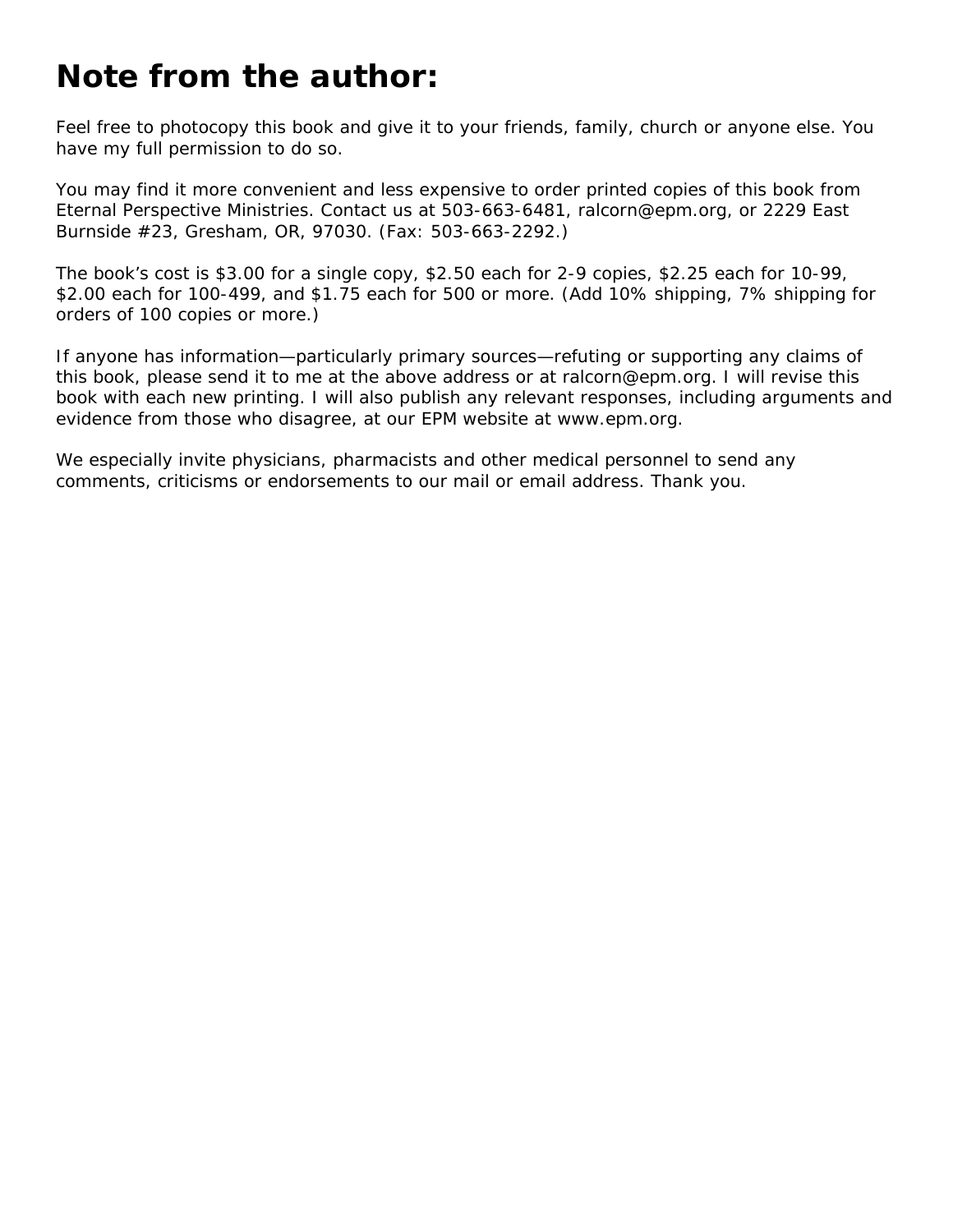# **Appendices**

# *Appendix A:* **When Does Each Human Life Begin? The Answer of Scripture**

"The **babies** [Jacob and Esau] jostled each other within her [Rebekah]." (Genesis 25:22)

"If men fight and hurt a woman with child, so that she gives birth prematurely…" (Exodus 21:22)

"As you do not know…how the bones grow in the womb of her who is with child…" (Ecclesiastes 11:5)

*Note: in each of the above references God calls that which a pregnant woman carries a "child."* 

"In the womb **he** [Jacob] grasped his brother's heel; as a man **he** struggled with God." (Hosea 12:3)

"**Your hands shaped me and made me**. Will you now turn and destroy me? Remember that **you molded me like clay**. Will you now turn me to dust again? Did you not pour me out like milk and curdle me like cheese, **clothe me with skin and flesh and knit me together with bones and sinews**? You gave me life and showed me kindness, and **in your providence watched over my spirit**." (Job 10:8-12)

"Did not he who made me in the womb make them? **Did not the same one form us both within our mothers?**" (Job 31:15)

"For you created my inmost being; **you knit me together in my mother's womb**. I praise you because I am fearfully and wonderfully made…My frame was not hidden from you when I was made in the secret place. When I was woven together in the depths of the earth, **your eyes saw my unformed body**. All the days ordained for me were written in your book before one of them came to be." (Psalm 139:13-16)

"Surely I was sinful at birth; **sinful from the time my mother conceived me**." (Psalm 51:5)

*Note: Only a person can have a sin nature. David's statement clearly shows he was a person at the point of conception.*

"**Before I formed you in the womb I knew you**, before you were born I set you apart; I appointed you as a prophet to the nations." (Jeremiah 1:5)

"His mother Mary… as found to **be with child** through the Holy Spirit…[the angel said] '**what is conceived in her is from the Holy Spirit**.'" (Matthew 1:18-20)

"But the angel said to Mary 'you will be **with child** and give birth to a son, and you are to give him the name Jesus…The Holy Spirit **will** come upon you, and the power of the Most High **will** overshadow you. So the holy one to be born will be called the Son of God.'" (Luke 1:30-31, 35)

**Summary of Luke 1:39-44:** *After the angel left, Mary "hurried" (v. 39) to get to Elizabeth. Unborn John the Baptist (in his 6th month after conception) responded to the presence of unborn Jesus inside Mary. Allowing for travel time, Jesus was no more than eight to ten days beyond conception*  when they arrived. Implantation doesn't begin until six days after conception and isn't complete until *twelve—most likely Jesus was not yet fully implanted in his mother's womb when unborn John responded to his presence.* 

"The Word became flesh and made his dwelling among us. We have seen his glory, the glory of the One and Only, who came from the Father, full of grace and truth." (John 1:14)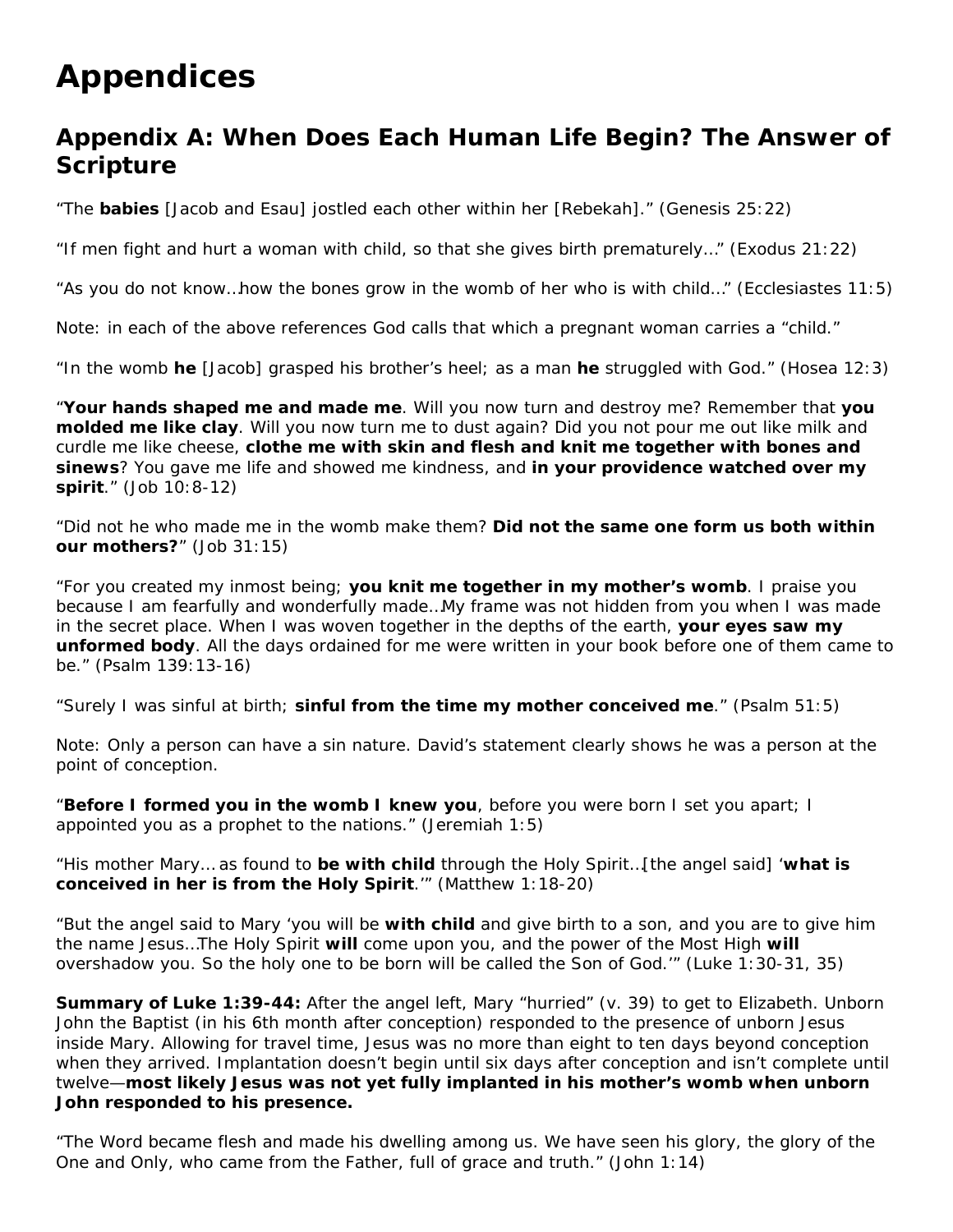*When did the Word (Christ) become flesh? When did he leave heaven and come to earth? Was there generic soul-less flesh conceived in Mary waiting for Christ to inhabit it later in the pregnancy? No—it is basic Christian doctrine that Christ became flesh at the moment the Holy Spirit overshadowed Mary, at the moment of fertilization. He became human at the exact point all others become human, the point of conception. The "blastocyst" is an eternal human soul, literally "the least of these [vulnerable people]," Christ's brethren (Matthew 25:40).* 

# *Appendix B:* **When Does Each Human Life Begin? The Answer of Science**

*Dr. Alfred M. Bongioanni, professor of obstetrics, University of Pennsylvania:*

"I have learned from my earliest medical education that **human life begins at the time of conception**. I submit that human life is present throughout this entire sequence from conception to adulthood and any interruption at any point throughout this time constitutes a termination of human life."

*Dr. Jerome LeJeune, genetics professor at the University of Descartes in Paris (discoverer of the Down Syndrome chromosome):* 

"After fertilization has taken place a new human being has come into being…This is no longer a matter of taste or opinion. **Each individual has a very neat beginning, at conception**."

*Professor Micheline Matthews-Roth, Harvard University Medical School:*

**"**It is scientifically correct to say that **an individual human life begins at conception."**  *Professor Hymie Gordon*, *Mayo Clinic:*

"By all the criteria of modern molecular biology, **life is present from the moment of conception**."

*Dr. Watson A. Bowes*, *University of Colorado Medical School:* 

"The beginning of a single human life is from a biological point of view a simple and straightforward matter—**the beginning is conception**."

*Dr. Landrum Shettles, pioneer in sperm biology, fertility and sterility, discoverer of male- and femaleproducing sperm:* 

 "I oppose abortion. I do so, first, because I accept what is biologically manifest—that **human life commences at the time of conception**—and, second, because I believe it is wrong to take innocent human life under any circumstances."

# *Appendix C:* **Abortion: Perspectives of the Early Church Leaders**

"Do not murder a child by abortion or kill a new-born infant." (*The Didache* 2.2)

"The Way of Death is filled with people who are…murderers of children and abortionists of God's creatures." (*The Didache* 5:1-2)

Note: *The Didache* was a second century (AD 120) catechism for young Christian converts. The inclusion of these statements shows that instruction not to commit abortion was a basic and essential Christian teaching, not a fringe or secondary issue.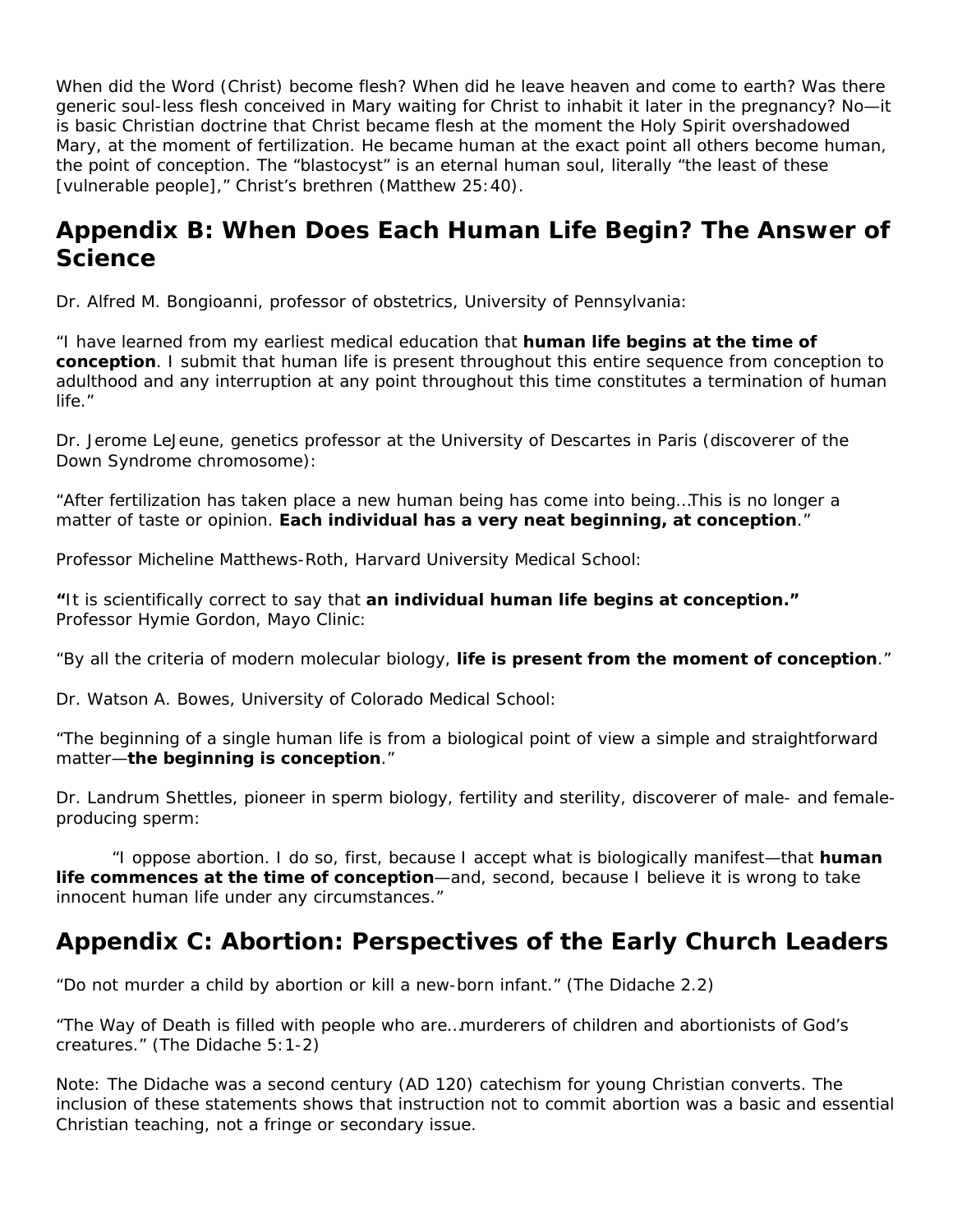"You shall love your neighbor more than your own life. You shall not slay a child by abortion. You shall not kill that which has already been generated." (*Epistle of Barnabas* 19.5; 125 AD)

"We say that women who induce abortions are murderers, and will have to give account of it to God. For the same person would not regard the child in the womb as a living being and therefore an object of God's care and then kill it…But we are altogether consistent in our conduct. We obey reason and do not override it." (Athenagoras, *Legatio 35*, AD 165)

"The fetus in the womb is a living being and therefore the object of God's care." (Athenagoras, *A Plea for the Christians*, 35.6; AD 177)

"It does not matter whether you take away a life that is born, or destroy one that is coming to the birth. In both instances, the destruction is murder." (Tertullian, *Apology*, 9.4-6; second century)

"Our whole life can go on in observation of the laws of nature, if we gain dominion over our desires from the beginning and if we do not kill, by various means of a perverse art, the human offspring, born according to the designs of divine providence; for these women who, in order to hide their immorality, use abortive drugs which expel the child completely dead, abort at the same time their own human feelings." (Clement of Alexandria, *Paedagogus* 2, AD 175)

"Reputed believers began to resort to drugs for producing sterility and to gird themselves round, so as to expel what was conceived on account of their not wanting to have a child either by a slave of by any paltry fellow, for the sake of their family and excessive wealth. Behold, into how great impiety that lawless one has proceeded by inculcating adultery and murder at the same time." (Hippolytus, *Refutation of all Heresies* 9:7, AD 200)

"The wealthy, in order that their inheritance may not be divided among several, deny in the very womb their own progeny. By use of parricidal mixtures they snuff out the fruit of their wombs in the genital organs themselves. In this way life is taken away before it is born…Who except man himself has taught us ways of repudiating children?" (Ambrose of Milan, *Hexameron*, c. AD 350)

"Those who give abortifacients for the destruction of a child conceived in the womb are murderers themselves, along with those receiving the poisons." (Basil the Great, *Canons*, 188.2; fourth century)

"Thou shalt not slay thy child by causing abortion, nor kill that which is begotten. For everything that is shaped, and has received a soul from God, if slain, it shall be avenged, as being unjustly destroyed." *(The Apostolic Constitutions* 73; AD 380)

"Why sow where the ground makes it its care to destroy the fruit? Where there are many efforts at abortion? Where there is murder before birth? For you do not even let the harlot remain a mere harlot, but make her a murderer also. You see how drunkenness leads to whoredom, whoredom to adultery, adultery to murder; or rather something even worse than murder. For I have no real name to give it, since it does not destroy the thing born but prevents its being born. Why then do you abuse the gift of God and fight with His laws, and follow after what is a curse as if a blessing, and make the place of procreation a chamber for murder, and arm the woman that was given for childbearing unto slaughter?" (John Chrysostom, *Homily 24 on Romans*, c. AD 375)

Jerome called abortion "the murder of an unborn child" (*Letter to Eustochium*, 22.13; fourth century). Augustine used the same phrase, warning against the terrible crime of "the murder of an unborn child" (*On Marriage*, 1.17.15, fourth century).

"The fetus, though enclosed in the womb of its mother, is already a human being and it is a most monstrous crime to rob it of the life which it has not yet begun to enjoy. If it seems more horrible to kill a man in his own house than in a field, because a man's house is his place of most secure refuge, it ought surely to be deemed more atrocious to destroy a fetus in the womb before it has come to light." (John Calvin, sixteenth century reformer)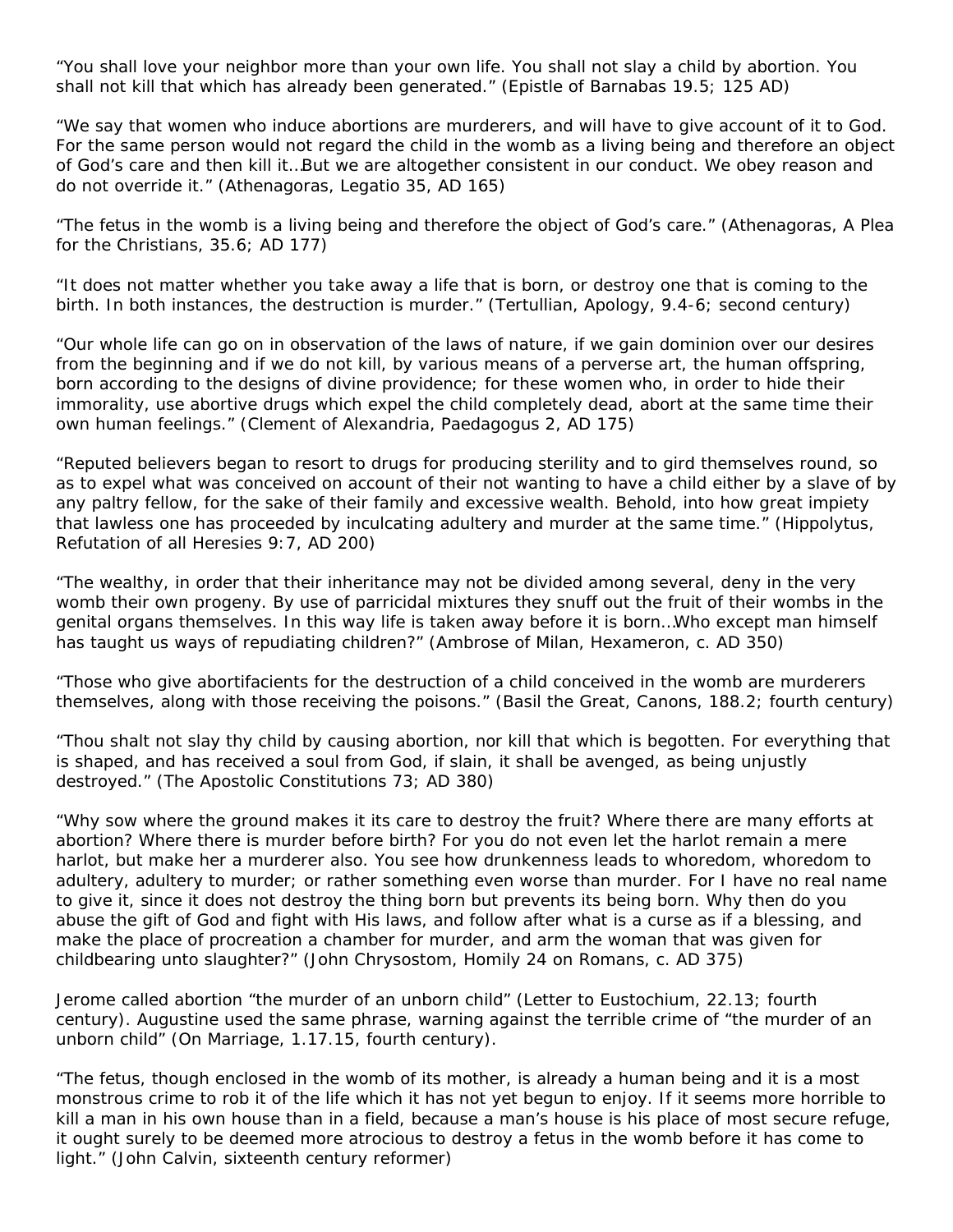# *Appendix D:* **God is Creator and Owner of All People (and therefore has sole rights over all)**

"So God created man **in his own image**, in the image of God he created him; male and female he created them." (Genesis 1:27)

Know that the Lord Himself is God: **it is He who has made us, and not we ourselves**; we are His people and the sheep of His pasture." (Psalm 100:3, NASV)

"For **every living soul belongs to me**, the father as well as the son." (Ezekiel 18:4)

"Yet, O LORD, you are our Father. We are the clay, you are the potter; **we are all the work of your hand**." (Isaiah 64:8)

"Do you not know that your body is a temple of the Holy Spirit, who is in you, whom you have received from God? **You are not your own**; you were bought at a price. Therefore **honor God with your body**." (1 Corinthians 6:19-20)

## *Appendix E:* **God has Exclusive Prerogatives Over Human Life and Death**

"See now that I myself am He! There is no god besides me. **I put to death and I bring to life**, I have wounded and I will heal, and no one can deliver out of my hand." (Deuteronomy 32:39)

"The LORD brings death and makes alive; he brings down to the grave and raises up." (1 Samuel 2:6)

"You shall not commit murder." (Exodus 20:13)

**Note:** Except when he specifically delegates that right to men (e.g. capital punishment, self defense, just war), God alone has the right to take a human life.

"And for your lifeblood I will surely demand an accounting…And from each man, too, **I will demand an accounting for the life of his fellow man."** (Genesis 9:5)

"If men who are fighting hit a pregnant woman and she gives birth prematurely but there is no serious injury, the offender must be fined whatever the woman's husband demands and the court allows. But if there is serious injury, you are to take life for life, eye for eye, tooth for tooth, hand for hand, foot for foot, burn for burn, wound for wound, bruise for bruise." (Exodus 21:22-25)

"Nothing in all creation is hidden from God's sight. Everything is uncovered and laid bare before the eyes of him to whom we must give account." (Hebrews 4:13)

## *Appendix F:* **The Shedding of Innocent Blood**

**"Do not give any of your children to be sacrificed** to Molech, for you must not profane the name of your God. I am the LORD." (Leviticus 18:21)

"The LORD said…'Any Israelite or any alien living in Israel who gives any of his children to Molech must be put to death. The people of the community are to stone him…**by giving his children to Molech, he has defiled my sanctuary and profaned my holy name**…If the people of the community **close their eyes** when that man gives one of his children to Molech…I will set my face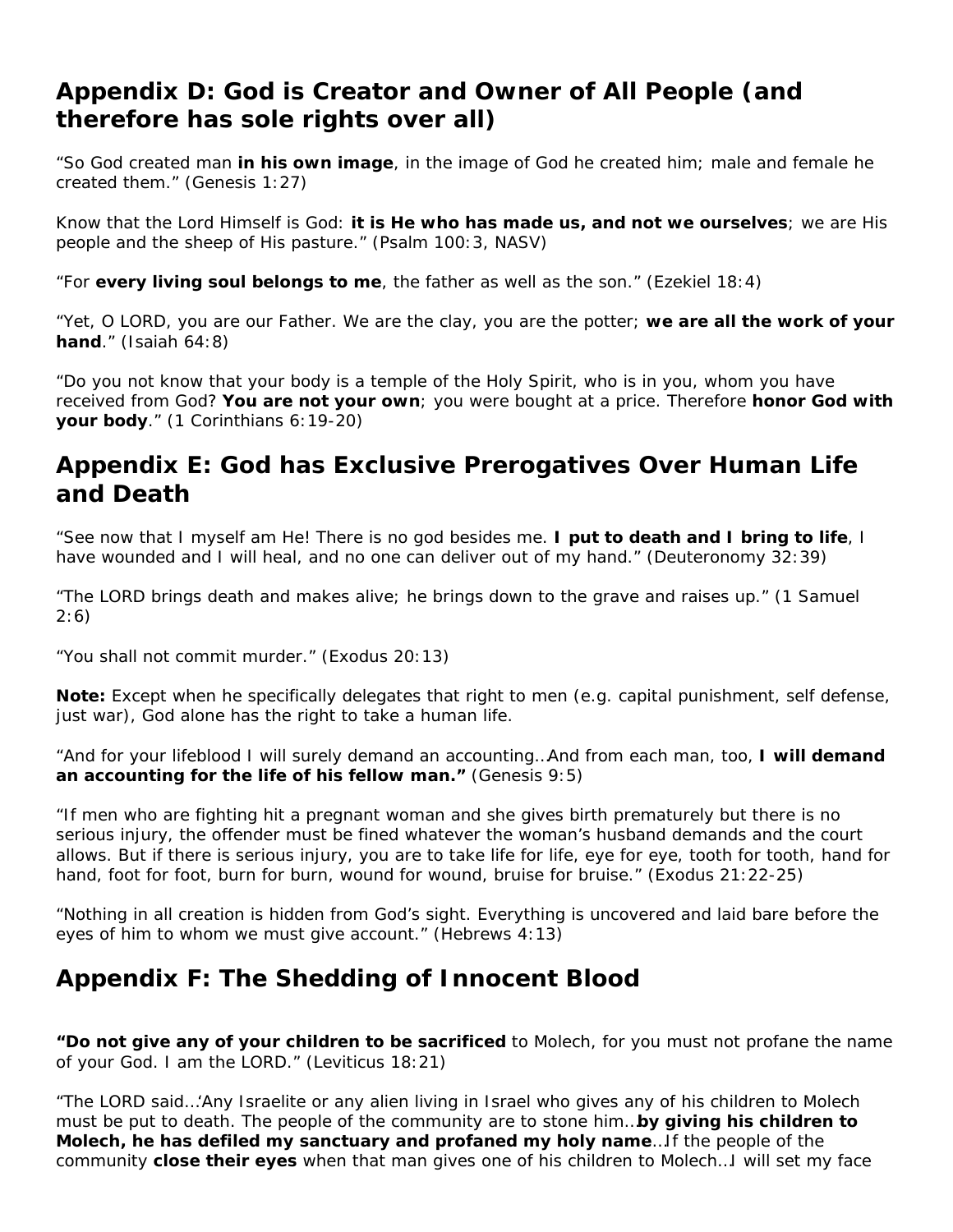against that man and his family and will cut off from their people both him and all who follow him….'" (Leviticus 20:1-5)

"Do this **so that innocent blood will not be shed in your land**, which the LORD your God is giving you as your inheritance, and **so that you will not be guilty of bloodshed**." (Deuteronomy 19:10)

"The LORD sent Babylonian, Aramean, Moabite and Ammonite raiders against him. He sent them to destroy Judah, in accordance with the word of the LORD proclaimed by his servants the prophets. Surely these things happened to Judah according to the Lord's command, in order to remove them from his presence *because of the sins of Manasseh and all he had done, including the shedding of innocent blood.* For **he filled Jerusalem with innocent blood**, and the LORD was not willing to forgive." (2 Kings 24:2-4)

"The LORD said, 'What have you done? Listen! **Your brother's blood cries out to me from the ground**.'" (Genesis 4:10)

"For God will deliver the needy who cry out, the afflicted who have no one to help. He will take pity on the weak and the needy and save the needy from death. He will rescue them from oppression and violence, for **precious is their blood in his sight**." (Psalm 72:12-14)

"There are six things the LORD hates, seven that are detestable to him: haughty eyes, a lying tongue, **hands that shed innocent blood**…" (Proverbs 6:16-19)

"Therefore as surely as I live, declares the Sovereign LORD, I will give you over to bloodshed and it will pursue you. **Since you did not hate bloodshed, bloodshed will pursue you.**" (Ezekiel 35:6)

#### *Appendix G:* **How God Sees Children**

"See that you do not look down on one of these little ones. For I tell you that their angels in heaven always see the face of my Father in heaven." (Matthew 18:10)

"But Jesus called the children to him and said, "Let the little children come to me, and do not hinder them, for the kingdom of God belongs to such as these." (Luke 18:16)

"Your Father in heaven is not willing that any of these little ones should be lost." (Matthew 18:14)

"Sons are a heritage from the LORD, children a reward from him." (Psalm 127:3-4)

## *Appendix H:* **Defending the Weak and Helpless**

"**Defend the cause of the weak and fatherless**; maintain the rights of the poor and oppressed. **Rescue the weak and needy**; deliver them from the hand of the wicked." (Psalm 82:3-4)

"**Rescue those being led away to death; hold back those staggering toward slaughter**. If you say, 'But we knew nothing about this,' does not he who weighs the heart perceive it? Does not he who guards your life know it? Will he not repay each person according to what he has done?" (Proverbs 24:11-12)

"**Speak up for those who cannot speak for themselves, for the rights of all who are destitute**. Speak up and judge fairly; **defend the rights of the poor and needy**." (Proverbs 31:8- 9)

"Anyone, then, who **knows the good he ought to do and doesn't do it, sins**." (James 4:17)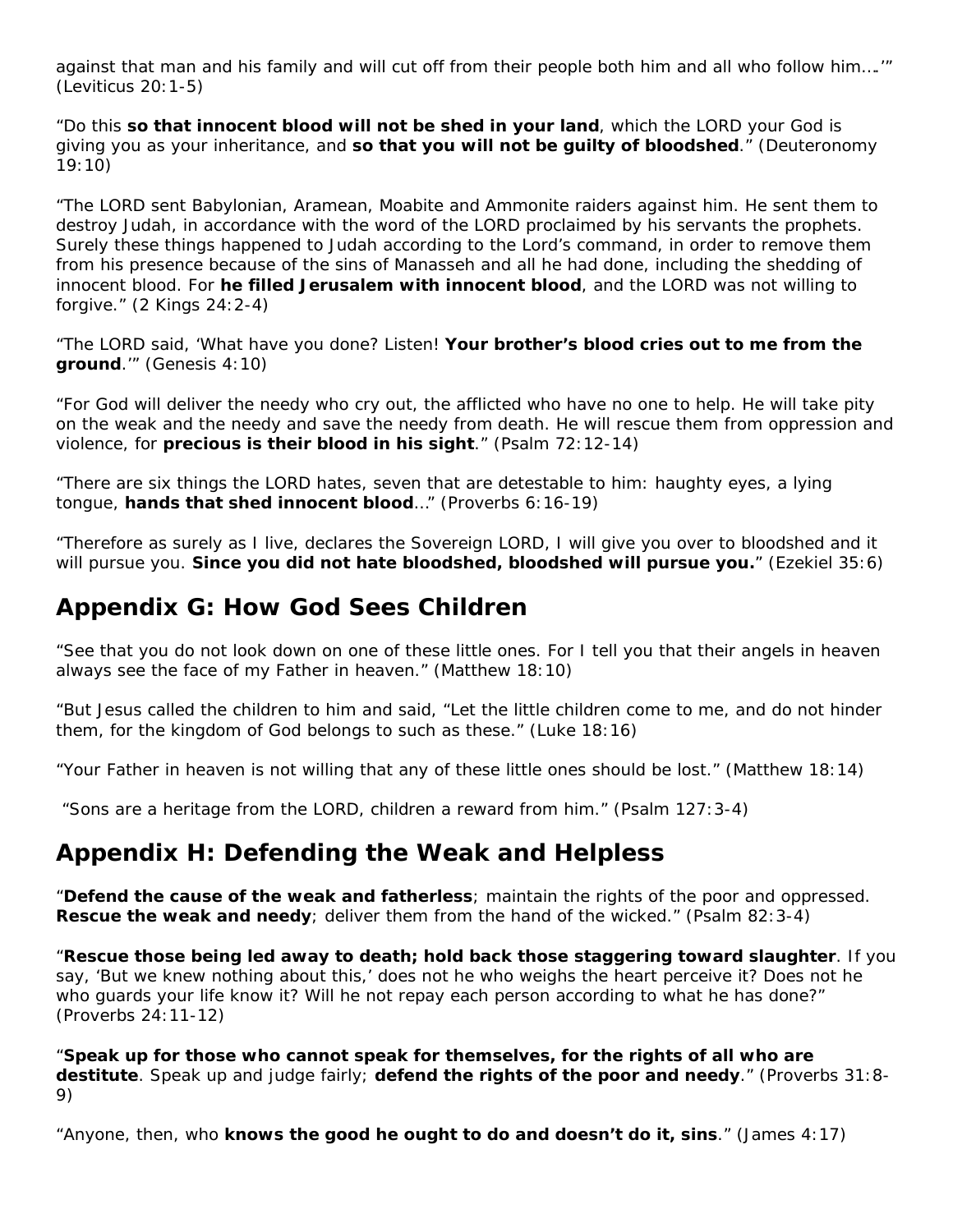"House of David, this is what the LORD says: 'Administer justice every morning; **rescue from the hand of his oppressor the one who has been robbed, or my wrath will break out and burn like fire because of the evil you have done**—burn with no one to quench it.'" (Jeremiah 21:12)

"Then the King will say to those on his right, 'Come…**take your inheritance**, the kingdom prepared for you since the creation of the world. **For I was hungry and you gave me something to eat**, I was thirsty and you gave me something to drink, I was a stranger and you invited me in, **I needed clothes and you clothed me**, I was sick and you looked after me, I was in prison and you came to visit me…I tell you the truth, **whatever you did for one of the least of these brothers of mine, you did for me.**' Then he will say to those on his left, 'Depart from me…For I was hungry and **you gave me nothing to eat**, I was thirsty and you gave me nothing to drink, I was a stranger and you did not invite me in, I needed clothes and **you did not clothe me**, I was sick and in prison and **you did not look after me**'…'I tell you the truth, **whatever you did** *not* **do for one of the least of these, you did** *not* **do for me**.'" (Matthew 25:31-46)

# *Appendix I:* **Other "Contraceptives" that Cause Abortions**

## **The IUD, Norplant, Depo-Provera & RU 486**

Prolifers have long opposed using the IUD, because it does not prevent conception, but keeps the already-conceived child from implanting in his mother's womb.

A paper by Irving Sivin challenges this understanding.<sup>133</sup> Since other evidence has suggested it is an abortifacient, the jury appears to still be out on the IUD. However, because the stakes are so high, the uncertainty argues against using the IUD.

RU-486, the anti-progestin abortion pill, is a human pesticide causing a mother's womb to become hostile to her own child, resulting in an induced miscarriage.<sup>[134](#page-88-1)</sup>

Depo-Provera is a progestin (medroxyprogesterone) injected every three months. It sometimes suppresses ovulation, but also thins the lining of the uterus, apparently preventing implantation.

Norplant is another progestin (levonorgestrel) enclosed in five or six flexible closed capsules or rods, which are surgically implanted beneath the skin. It often suppresses ovulation, but sometimes ovulation occurs, and when it does an irritation to the uterine wall may often prevent implantation.

The Emergency Contraceptive Pill (ECP) also known as the "Morning-After Pill," can suppress ovulation, but its main function is to keep any fertilized egg from implanting in the uterus.

All of these birth control methods either sometimes or often alter the mother's womb in a way that causes it to reject the human life that God designed it to nourish and sustain.

Christians properly reject these methods because they know that human life begins at conception, six days before implantation begins. Therefore, anything that interferes with implantation kills a person created in the image of God.

These birth control methods are often referred to as "contraceptives," but they are *not* exclusively contraceptives. That is, they do not always prevent conception. Either sometimes or often they result in the death of already-conceived human beings.

# **The Mini-Pill (Progestin-only)**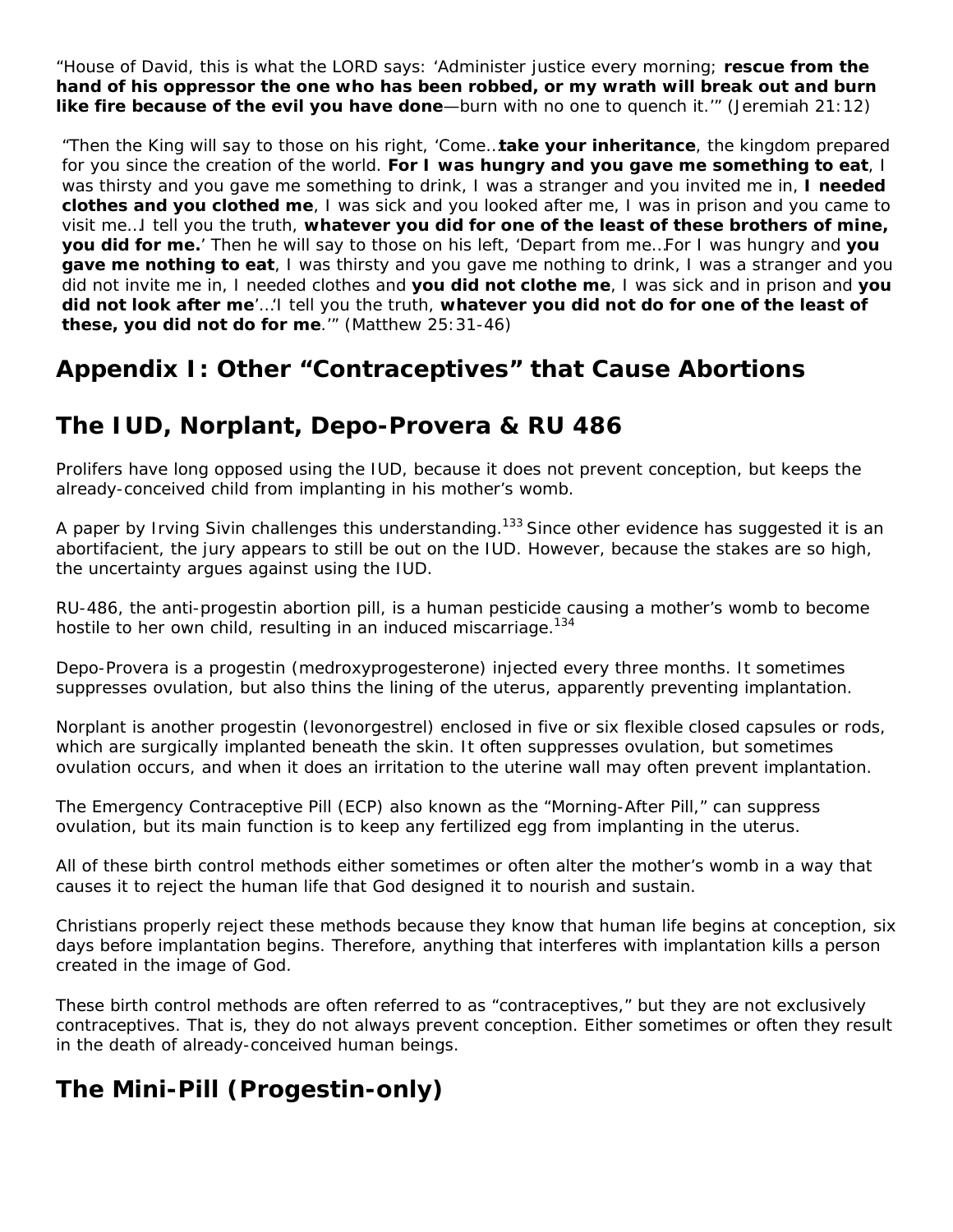Progestin-only pills, which have no estrogen, are often called "Mini-pills." Many people confuse Minipills with the far more popular combination estrogen-progestin pills, which are the true "Birth Control Pill."

*Drug Facts & Comparisons* is a standard reference book for physicians*.* It says this under "Oral Contraceptives":

Oral contraceptives (OCs) include estrogen-progestin combos and progestin-only products. Progestinonly [pills]…alter the cervical mucus, exert a progestational effect on the endometrium, apparently producing cellular changes that render the endometrium hostile to implantation by a fertilized ovum (egg) and, in some patients, suppress ovulation.<sup>[135](#page-88-2)</sup>

Note that progestin-only pills have as a primary effect to make the uterine lining, the endometrium, "**hostile to implantation by a fertilized ovum**." In other words, they cause an abortion of a human being roughly a week after his or her conception.

I have been told that many users of the Mini-pill think their ovulations are being suppressed. In fact, some new mothers have gone on the Mini-pill in order to prevent pregnancy while breast-feeding. However, in his book *Gynecology: Principles & Practices*, R.W. Kistner says, "Certainly the majority of women using the progestin-only pill continue to ovulate."<sup>[136](#page-88-3)</sup>

In his book *Hormonal Contraception: Pills, Injections & Implants*, Dr. Joseph W. Goldzieher, states, "**Endometrial resistance to implantation is an important mechanism of the minipill.**" [137](#page-88-4)

A 1981 Searle leaflet, packaged with their progestin-only pill, says that product "**makes the womb less receptive to any fertilized egg that reaches it.**" [138](#page-88-5)

*The Physician's Desk Reference* describes "Progestogen-Only Oral Contraceptives" by saying they "are known to alter the cervical mucus and exert a progestational effect on the endometrium, **interfering with implantation**.["139](#page-88-6)

Clearly the progestin-only pill, by its effects on the endometrium, causes abortions and must be added to the list of abortive birth control methods. Like all the aforementioned products, the changes the Mini-pill creates in the mother's endometrium make the womb hostile to the newly-conceived child, instead of hospitable to him, as God designed the mother's womb to be.

#### *Appendix J: Randy Alcorn's response to Dr. Joel Goodnough's article, "Redux: Is the oral contraceptive pill an abortifacient?" Ethics and Medicine 2001;17:37-51. (Response submitted to the journal August 2001.)*

In the spring of 2001, a well-respected Christian journal, *Ethics & Medicine* published an article by a brother in Christ, Dr. Joel Goodnough, an attempt to refute the research that went into preparing an earlier edition of this book as well as some of my own conclusions. Goodnough asserts that there are three central issues to be addressed:

The central question that Alcorn asks is whether the OCP exclusively acts as a contraceptive or whether it sometimes prevents implantation, and therefore causes abortion…Does the OCP cause early loss of the embryo at all, infrequently, or frequently? And if it does cause abortion, does that make it an abortifacient? If we cannot decide if the OCP causes abortions, what should we do? To answer these questions, we must assess the pill's ability to prevent fertilization and then try to determine the consequences to the embryo when the pill fails to do so. Finally, we have to decide how to live in an imperfect world with risks (p. 37).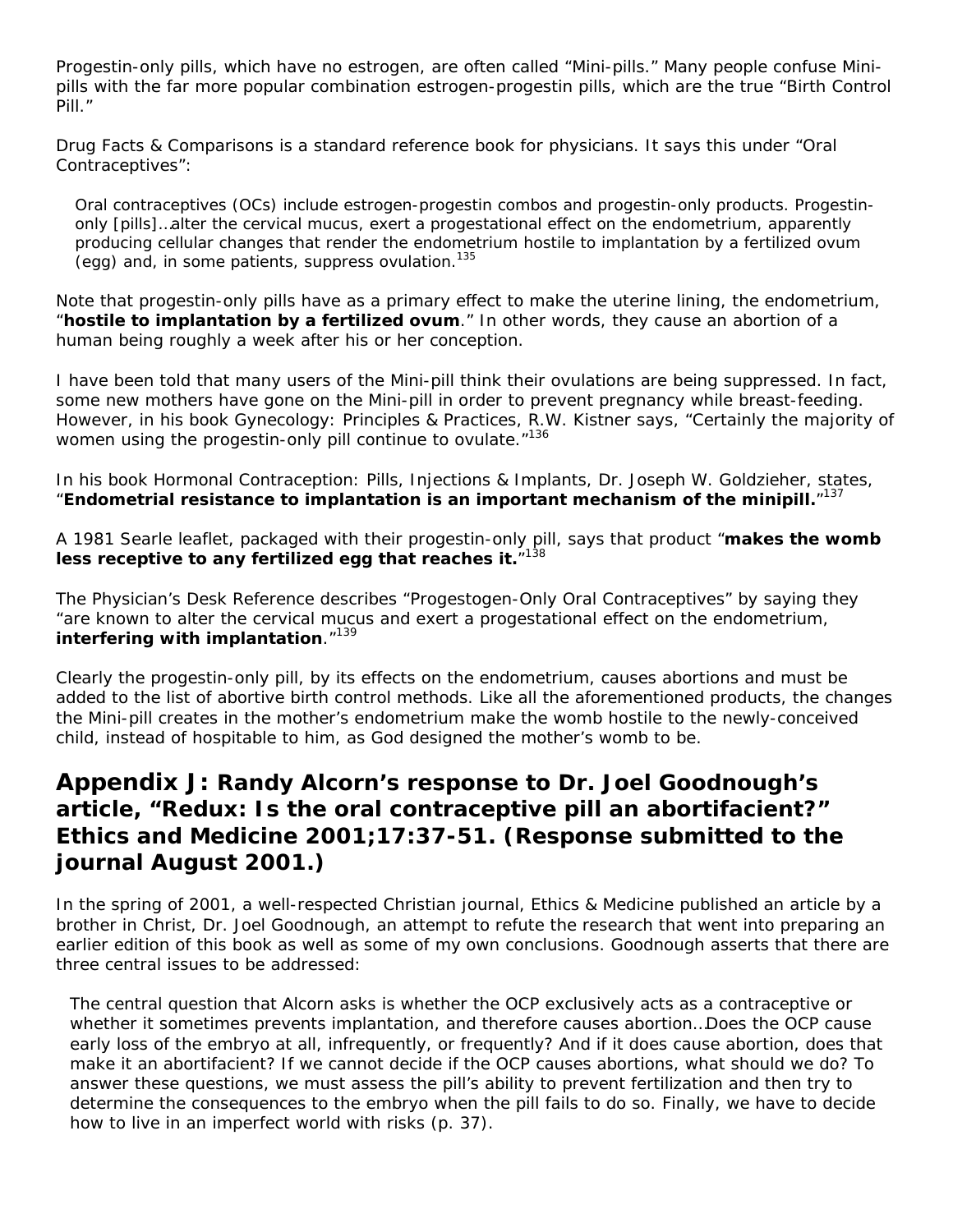The article is lengthy and because of space limitations it cannot be reproduced here. You may wish to contact *Ethics & Medicine* for a complete copy of what he has written. I encourage you to carefully read all that he has to say.

After the article appeared I wrote to *Ethics & Medicine*. What follows is my response to Dr. Goodnough's article:

I read with interest Dr. Goodnough's article on the abortifacient effect of the oral contraceptive pill (OCP). One thing Dr. Goodnough and I share in common is that we both very much hope his theories are correct–and that my view of the evidence is eventually disproved. As one whose wife took oral contraceptives, and who for many years recommended oral contraceptives in premarital counseling and who doesn't want for a moment to believe children may have been killed by my actions taken out of ignorance—I would certainly like to believe Dr. Goodnough's position. If one day he is proved right, I will rejoice. Unfortunately the evidence I've found, through painstaking research, does not support his conclusions. Futhermore, he made a number of factual errors of which the objective reader and a peer-reviewed journal such as *Ethics and Medicine* would want to be informed.

Some of the weaknesses of Dr. Goodnough's article have been pointed out by Dr. Walter Larimore, in his letter to the editor of *Ethics and Medicine*. These include, but are not limited to, the following: 1) In citing the 3% pregnancy rate for first-year pill-takers, Dr. Goodnough fails to take into account the fact that women who get pregnant while taking the pill and then get abortions are counted statistically as if they've never gotten pregnant at all, making the actual first-year pregnancy rate in pill takers much higher. 2) Dr. Goodnough's "turned on endometrium" theory is completely speculative, and he presents no scientific evidence supporting it. 3) By using a dated version of my book (1998, instead of the 2000 edition, which is three revisions later), and by drawing my quotes from a now long-dated email exchange with Dr. Larimore rather than Dr. Larimore's subsequent article in *Archives of Family Medicine*, Dr. Goodnough significantly misrepresented several of my and Larimore's conclusions.

My major concerns about Dr. Goodnough's article involve its considerable logical and ethical weaknesses, as well as one particularly serious misquotation of my book.

Dr. Goodnough asks, "Is the OCP an abortifacient? Or is it a contraceptive that has the potential for failure, a failure that may result in the death of the embryo?" (It's interesting that he narrows it down to these two choices, an apparent admission that the Pill may indeed result in the death of a child—which, ironically, is the central point that I present in my book.) He cites a medical dictionary's definition of an abortifacient being something deliberately used to cause an abortion. Then he argues that the Pill isn't an abortifacient, since people don't deliberately use it to cause abortions. But this isn't the point. The issue isn't what the OCP should be called, it's what the OCP can do. My book's title is not "Should the Birth Control Pill Be called an Abortifacient?" but "Can the Birth Control Pill Cause Abortions?" The latter question, not the former, is what this is all about.

Dr. Goodnough gives considerable attention to semantics. He insists "a medication that is used to prevent conception is not an abortifacient even if it sometimes causes an abortion." But the young men and women who talk to me about this issue are never concerned about labels and terminology. Their question is simple—can taking the Pill result in the unrecognized death of a pre-born child? Though at times he seems to deny it, at other times Dr. Goodnough appears to admit the answer is yes. Given what he regards as the positives of OCPs, he considers this a risk worth taking. Many couples, however, do not.

One of my main points is that couples have the right to know this information and the medical community has the legal and ethical obligation to inform them. This is why Dr. Larimore and I and others have simply encouraged physicians and health-care systems to provide full information to patients. If the patient is interested, show them the evidence, and let them come to their own conclusions. This is the crux of informed consent. But is it ethical for a physician to withhold evidence that many people—including other well-respected physicians—believe supports the contention of the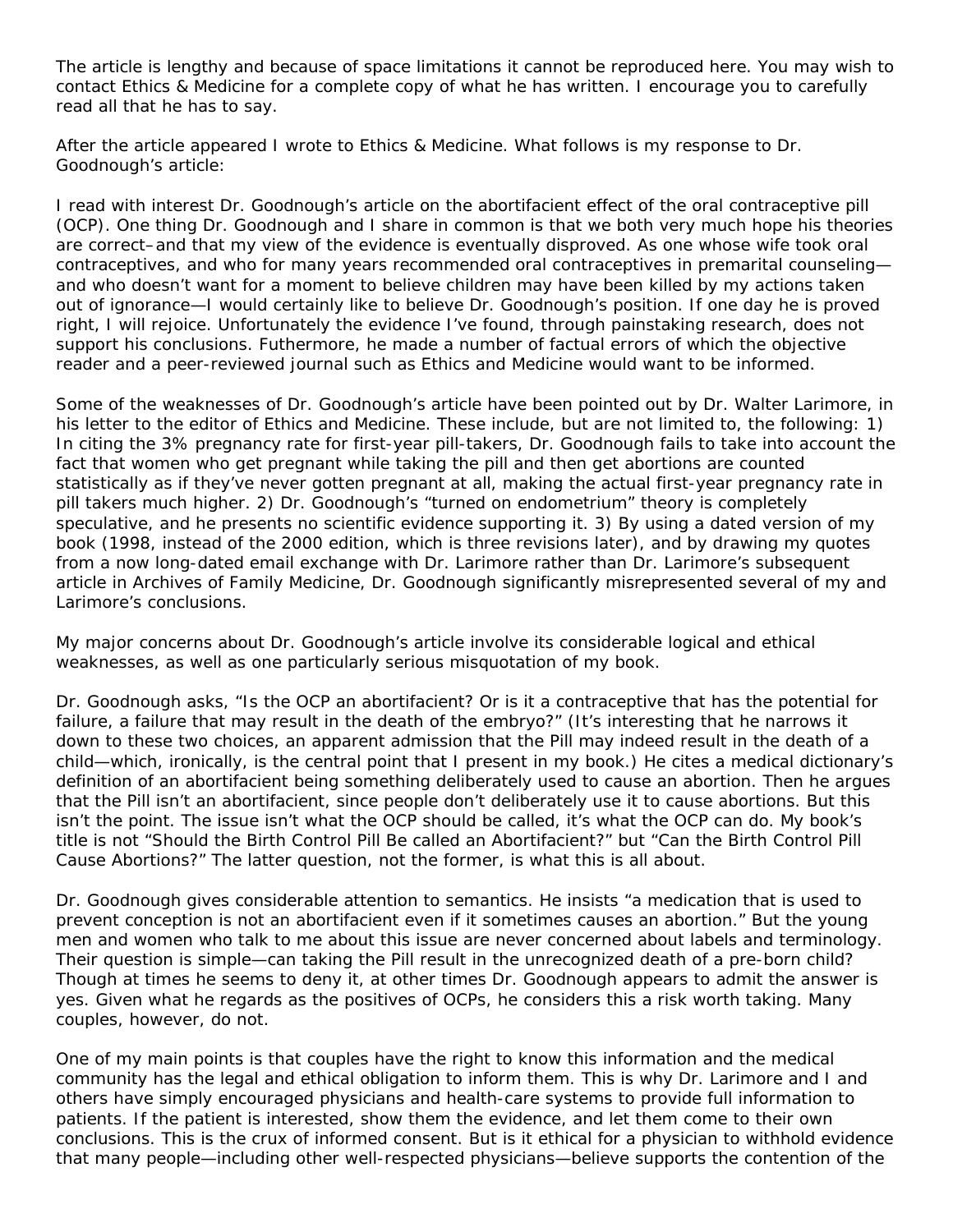Food and Drug Administration (FDA) and the OCP companies that the Pill sometimes prevents the implantation of a newly conceived child? Conscientious Christians who put their prolife convictions above their convenience are not unusual, and they are not stupid. They can handle the evidence and reach their own conclusions. They will be held accountable for their choices, just as we will be held accountable for whether or not we present them with the full body of evidence.

As I clearly state in the book, usually the birth control pill does *not* cause abortions. As far as I am aware, no one argues that it usually acts as an abortifacient. The question is whether it *sometimes*  causes the death of a child. How often it does so, no one knows—some say it is infrequent, some say it may not be as unusual as we'd like to believe. But the moral question is, how much risk to an innocent child are we willing to take for the sake of convenience? We may come to different conclusions, to be sure, but unless the evidence is laid on the table, people can't bring their own ethical values to bear on these matters involving themselves and their children.

Dr. Goodnough says "It is particularly distressing that Alcorn refers to studies in order to make a point, even though one would be hard pressed to find actual support for the point within the context of the study." If by "support for the point" he means that the authors cited don't state the conclusion "oral contraceptives cause abortions," obviously that is true. I've researched and written sixteen books and many articles. It is standard practice in presenting one's research to selectively cite Plato, C. S. Lewis, *The New York Times*, or *The New England Journal of Medicine*, without implying that they necessarily agree with your particular conclusion. If we limited our citations only to those who have reached the same conclusion as we have, it would prohibit us from presenting evidence for any new or unpopular viewpoint. I present dozens of threads of evidence, documented in 138 endnotes. That some of those cited would not agree with my conclusions or share my ethical concerns is obviously true.

Dr. Goodnough does exactly what I did (indeed, so must every researcher) when he selectively cites certain statements from studies, not one of which states "oral contraceptives cannot cause abortions." I disagree with his conclusions, but I do not find it distressing that he pulls data from sources which make no claim whatsoever to support his conclusions.

Dr. Goodnough admits that many sources, including *The Physician's Desk Reference,* refer to the effects on the endometrium as "reducing the likelihood of implantation." He then calls such statements "speculation." I always find this interesting. The disclosure of the medical information contained in *PDR* is mandated by no less an authority than the FDA. The information presented is more than a marketing ploy or a legal caveat. Anyone convinced that the manufacturers' claims that the Pill sometimes prevents implantation are not truthful statements based on science, but false statements motivated by carelessness or public relations, has the responsibility to take this serious accusation to the oral contraceptive companies (all of whom make this claim), not to mention the FDA. Dr. Goodnough and others should *not* expect either physicians or the general public to simply disregard this medical information from qualified research departments in favor of the more desirable (for prolifers) belief that the Pill really can't do what the pharmaceutical researchers all believe and claim it can.

Dr. Goodnough says, "in light of the fact that there is no definitive information on whether the embryo implants or not, [Randy Alcorn] could just as easily assume that the embryo always implants and survives despite seemingly hostile changes in the endometrium." I would certainly like to make this assumption, as it would relieve me of any sense of moral obligation. Unfortunately, the assumption seems to be based on wishful thinking, not scientific observation or logic. It is clearly *not*  equally valid to draw either conclusion after looking at what everyone, even Dr. Goodnough, agrees are "seemingly hostile changes in the endometrium" caused by OCPs. To admit that this appears to be true and then to say—without producing any evidence to support it—that one might just as well conclude the embryo "always implants and survives" is nonsensical, isn't it?

If the endometrium appears to be hostile, clearly the burden of proof falls upon those, such as Dr. Goodnough, who argue it is not (or, who argue that conception and a hostile endometrium are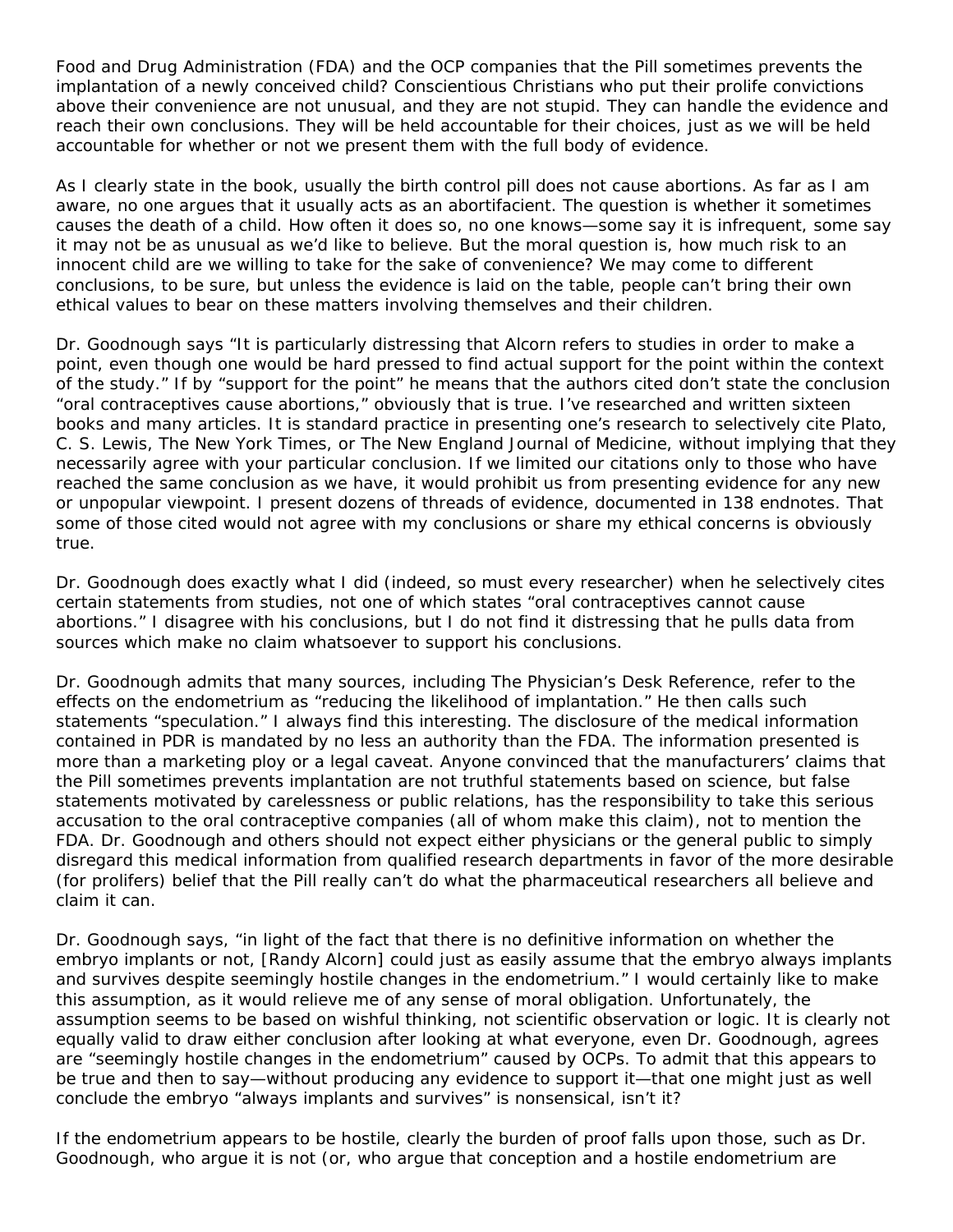mutually exclusive). Dr. Goodnough needs to produce evidence to show that a *seemingly* hostile endometrium is not a *truly* hostile endometrium. But he fails to do so. In the absence of such evidence, aren't we forced to assume that the endometrium is indeed what it seems to be—hostile (though not absolutely prohibitive) to implantation? To present these conclusions as equally valid, in the absence of evidence supporting what is contradictory to empirical observation, is untenable.

Among those who have no vested interests, I have virtually never found anyone arguing that the Pill cannot or does not hinder implantation. The *only* people I've found who make that assumption are those who have vested interests in doing so—prolifers who use, prescribe or recommend oral contraceptives, but do not (understandably) wish to believe they can jeopardize human life.

My most serious concern with Goodnough's article is a misrepresentation of my argument, followed by a striking misquotation from my book. The misrepresentation is claiming that I "attempt to equate the so-called morning-after pill with the OCP." In fact, I do *not* equate the two—I simply point out that the morning-after-pill is not some novel chemical invention, but four standard OCPs taken together (suggesting that the pills already have something in them which raises the frequency of an abortifacient effect as the dosage increases). But to back up his misrepresentation of my point, Dr. Goodnough quotes me as saying that the morning after pill "increases the chances of doing what it [the birth control pill] already does-cause an abortion."

That does indeed sound like I'm equating the two. Dr. Goodnough follows by expressing dismay that I could say such a thing. When I read the quotation, I too was dismayed. Why? Because I knew what other readers wouldn't—I did *not* say this. What I actually said, in all five editions of the book (Goodnough quotes from the second)—was this: the morning after pill "increases the chances of doing what it [the OCP] already *sometimes* does—cause an abortion."

Dr. Goodnough left out the all-important word "sometimes." This makes it appear I was claiming the OCP, like the morning after pill, acts primarily as an abortifacient. That would be an erroneous claim, of course. Indeed, readers of Dr. Goodnough's article now believe I was making that very claim. Any one who could have read what I actually said would know I was *not*. Unfortunately, this correction will never reach most of those who read the article, and will read it in the future. I am disappointed that such a misquotation was not corrected during the peer-review process of *Ethics and Medicine*. I can only hope Dr. Goodnough did not also leave out similarly critical words when he cited other sources, but I have no assurance this is the case.

I am not straining out gnats here. It is one thing to misunderstand an author and in the process misrepresent his position to others. It is another thing to actually revise what an author has said, in this case leaving out a critical operative word, resulting in misrepresenting the author and misleading the reader. I trust that was not Dr. Goodnough's *intention*, of course. But it certainly was the *result*.

This critical gap between intentions and results leads naturally to my final and most serious concern about Goodnough's theories, one that lies at the heart of my disagreement with him. He says, "When I prescribe the OCP, I do not want an embryo to die. The death of the embryo, should it occur, is the undesired result of intending to prevent fertilization" (p. 45).

First, we should remember that some patients will consider the risk of carrying an unwanted child as less serious than the risk of killing an unwanted child. They will think in terms not simply of the preferences of adults to not have children, but the welfare of children themselves. We certainly all want physicians to have clear consciences—but let's not forget their patients also have consciences, and it is of paramount importance that the patient be able to act in good conscience, informed by their physician of the existing evidence, and the interpretations of not one, but both schools of thought.

But my main concern is with this matter of intentions. As a college ethics professor and author of several books on ethical issues I've interacted with people in hundreds of different vocations.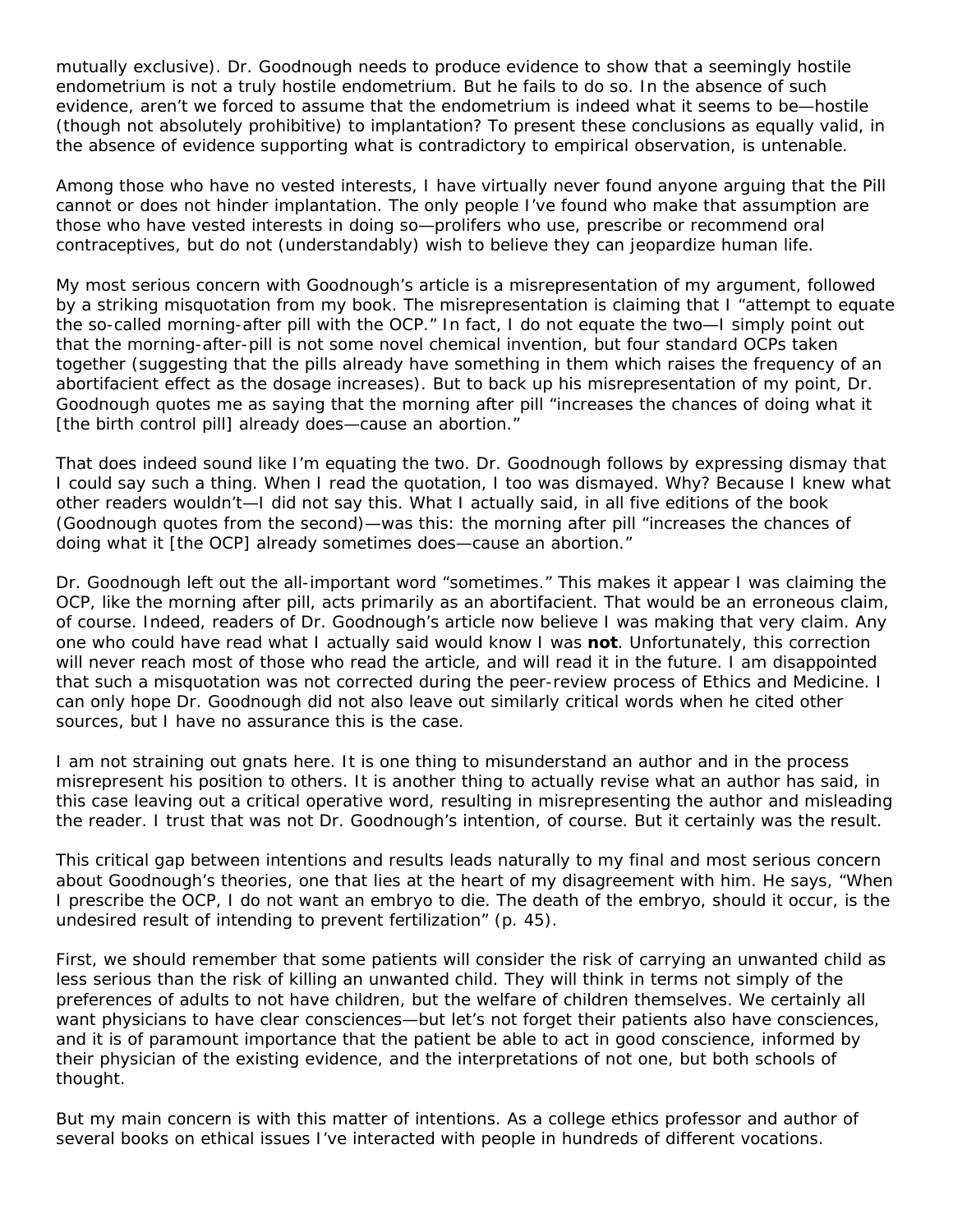Interestingly, I have found that the logic of "sincerity and good intentions makes something right" seems more prevalent among medical professionals than any other group.

I certainly agree most women taking the Pill don't intend to get abortions. In fact, I'm convinced 99% of them are unaware this is even possible. (This is precisely the problem, and why we need true informed consent by Pill-takers.)

 The fact remains that while the *intentions* of those taking the Pill may be harmless, the *results* can be every bit as fatal. A nurse giving a child an injection may sincerely intend no harm to a child. But if she mistakenly injects him with a fatal poison, her good intentions will in no way lessen the tragedy. Whether the nurse has the heart of a murderer or a saint, the child is equally dead. The best intentions do nothing to reverse the most disastrous results.

Even if the Pill doesn't usually cause an abortion, whenever it *does* do so it is just as real an abortion as if that were its intended effect. So, I certainly believe that when he prescribes OCPs, Dr. Goodnough does not want an embryo to die. But I find that irrelevant to the question at hand. The chances of the embryo's (I prefer the term "pre-born child's") death is in no way lessened by the prescribing physician's or the mother's or anyone else's intentions.

By all means, let us be sincere and intend only to do good. But we must never argue for the legitimacy of a course of action based on our sincerity and good intentions. We must act instead in light of the actual evidence that indicates what consequences may come from the action itself. Whether or not an action is moral depends on a number of factors, not least of which is the possible impact on the welfare of a human being. This is particularly true when it involves an innocent human being who is unable to speak up for himself, and for whom we are commanded by God to act as advocates (Proverbs 31:8-9).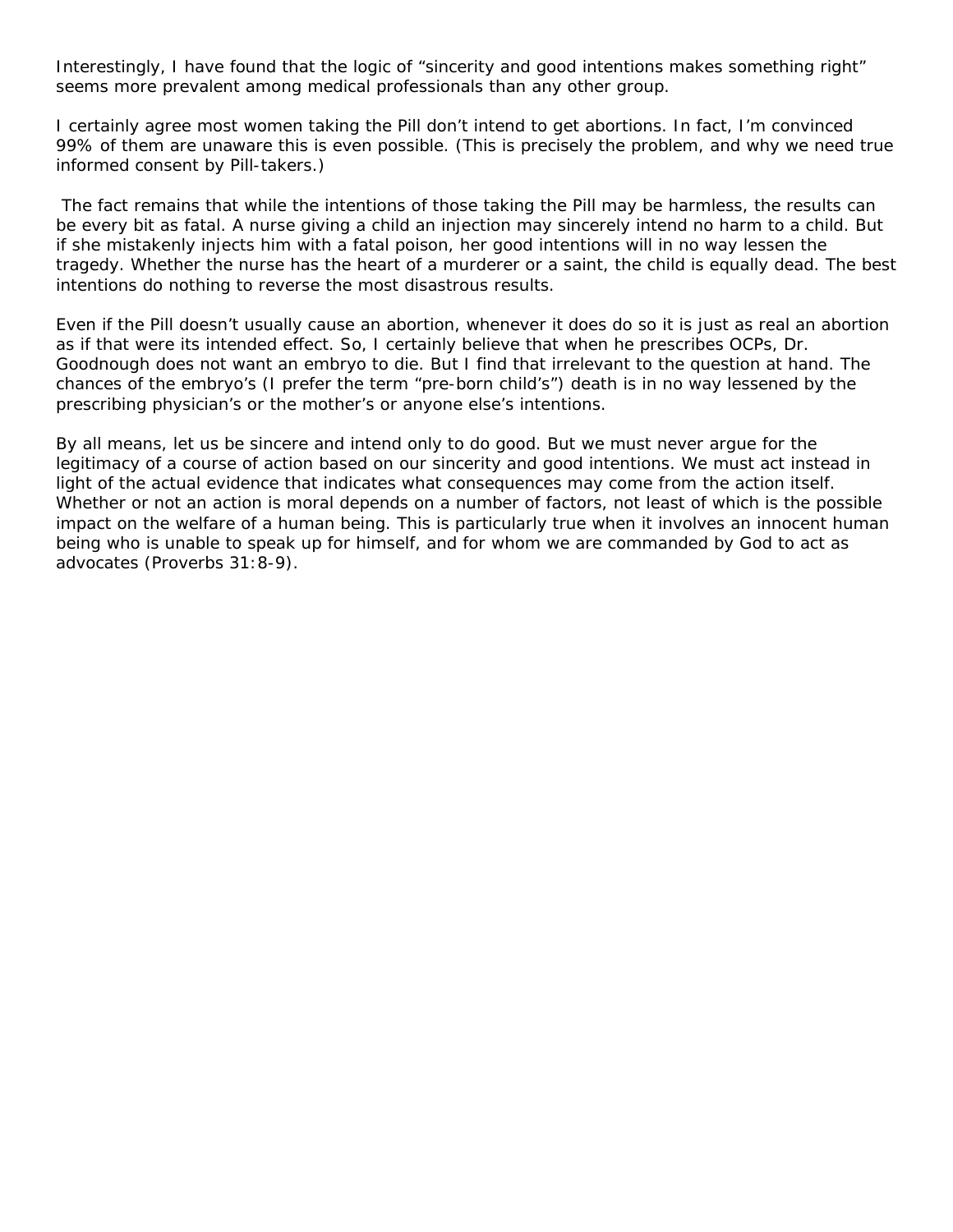# **Endnotes**

 1 "The Impact of the Pill on Implantation Factors—New Research Findings," *Ethics & Medicine 2000*, vol. 16.1, 15-22.

 2 John F. Kilner, *The Reproduction Revolution: A Christian Appraisal of Sexuality, Reproductive Technologies, and the Family,* Dr. Walter Larimore and Randy Alcorn, "Using the Birth Control Pill Is Ethically Unacceptable," (Grand Rapids, Eerdmans, 2000), 179-191.

 3 Eugene F. Diamond, "Word Wars: Games People Play about the Beginning of Life," *Physician,*  November/December 1992, 14-15. For more on this also see DA Grimes, RJ Cook, "Mifepristone (RU-486)—an abortifacient to prevent abortion?" *New England Journal of Medicine*, 1992;327:1088-9 and DA Grimes, "Emergency contraception—expanding opportunities for primary prevention," *New England Journal of Medicine*," 1997;337:1078-9.

4 Randy C. Alcorn, *ProLife Answers to ProChoice Arguments*, (Multnomah Press, 1992, 1994), 118.

<sup>5</sup> Danforth's Obstetrics and Gynecology, 7<sup>th</sup> edition, (Philadelphia: J. B. Lippincott Co., 1994), 626.

 6 Nine Van der Vange, "Ovarian activity during low dose oral contraceptives," *Contemporary Obstetrics and Gynecology*, edited by G. Chamberlain (London: Butterworths, 1988), 315-16.

 $<sup>7</sup>$  Advertisement by the Association of Reproductive Health Professionals and Ortho Pharmaceutical</sup> Corporation, *Hippocrates*, May/June 1988, 35.

 8 Pharmacists for Life, *Oral Contraceptives and IUDs: Birth Control or Abortifacients?,* November 1989, 1. <sup>9</sup> *The Physician's Desk Reference,* 1995, 1775.

10 Ibid, 1782.

11 Ibid, 2461.

12 Ibid, 2685.

13 Ibid, 2693.

14 Ibid, 2743.

15 Ibid, 1744.

<sup>16</sup> Package insert dated July 12, 1994, Demulen, manufactured by Searle.

 17 John F. Kilner, *The Reproduction Revolution: A Christian Appraisal of Sexuality, Reproductive Technologies, and the Family,* Dr. Walter Larimore and Randy Alcorn, "Using the Birth Control Pill Is Ethically Unacceptable," (Grand Rapids, Eerdmans, 2000), 179-191.

<sup>18</sup> Ibid, Dr. Susan Crockett, et. al., "Using Hormone Contraceptives Is a Decision Involving Science, Scripture, and Conscience," 192-201.

19 Ibid, 193.

20 Ibid, Walter Larimore and Randy Alcorn, 180.

21 Brian Clowes, Ph.D., Fact Sheet—*Contraceptive Pills Abortifacient*,

www.hli.org/issues/contraception/other/pillsabort.html.

 $22$  Stephen G. Somkuti, et al., "The effect of oral contraceptive pills on markers of endometrial receptivity," *Fertility and Sterility*, Volume 65, #3, March 1996, 488.

 23 Shoham, Z., Di Carlo, C., Patel, A., *et al.,* "Is it possible to Run a Successful Ovulation Induction Based Solely on Ultrasound Monitoring? The Importance of Endometrial Measurements," *Fert. Steril*., (1991); 56, 5, 836-41.

 $24$  Drs. Chowdhury, Joshi and Associates, "Escape ovulation in women due to the missing of low dose combination oral contraceptive pills," *Contraception*, September 1980, 241.

 25 "The Phasic Approach to Oral Contraception," *The International Journal of Fertility*, volume 28, 1988, 129.

26 Dr. Goldzieher, *Hormonal Contraception*, 122.

27 Cunningham, et al, *Williams Obstetrics* (Stamford, CT: Appleton & Lange, 1993), 1323.

<sup>28</sup> Drs. Ulstein and Myklebust, "Ultrastructure of Cervical Mucus and Sperm Penetration During Use of a Triphasic Oral Contraceptive" (*Acta Obstet Gynecol Scand Suppl,* 1982), 105.

<sup>29</sup> *Drug Facts and Comparisons,* 1996 edition.

30 *Danforth's Obstetrics and Gynecology* (Philadelphia: J. B. Lippincott Co., 1994, 7<sup>th</sup> edition) 626.

<sup>31</sup> Potter, "How Effective Are Contraceptives? The determination and measurement of pregnancy

rates," *Obstetrics and Gynecology* 1996, 135:13S-23S.

32 Drs. Walter Larimore and Joseph Stanford, "Postfertilization effects of oral contraceptives and their relation to informed consent," *Archives of Family Medicine* 2000;9:133. http://archfami.amaassn.org/issues/v9n2/rfull/fac9006.html.

 $33$  Dr. Chris Kahlenborn, "How the pill and other contraceptives work; Can a Christian take the Pill?" *Life Advocate*, 1997;12(7).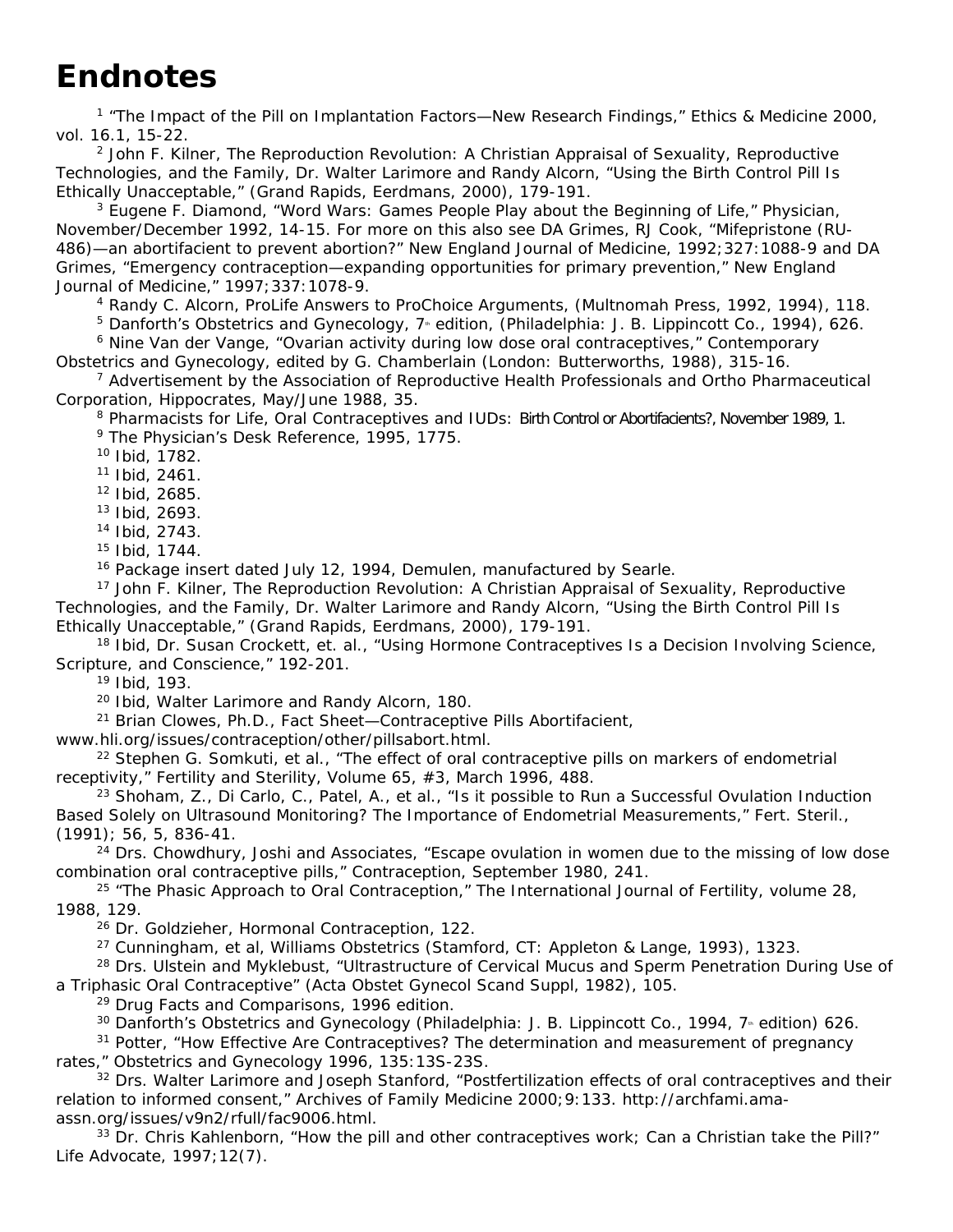34 Sherrill Sellman, "A Bitter Pill to Swallow," *Nexus*, June-July 1997, 27.

 35 Dr. Kristine Severyn, "Abortifacient Drugs and Devices: Medical and Moral Dilemmas," *Linacre Quarterly*, August 1990, 55.

<sup>36</sup> Cohen, S.A., "Objections, Confusion Among Pharmacists Threaten Access to Emergency Contraception," *The Guttmacher Report on Public Health, June 1999, 1-3*. 37 Robert Hatcher, *et al*., *Contraceptive Technology,* 16th Revised Edition, Irvington Publishers, New

York, 1994, 224.

<sup>38</sup> Yoshimura, Y., "Integrins: Expression, Modulation, and Signaling in Fertilization, Embryo genesis and Implantation," *Keio Journal of Medicine*, 1997; 46(1), 17, 20.

 $39$  The Couple to Couple League, "The Pill: How does it work? Is it safe?" (Cincinnati, OH), 4.

 40 Dr. Alan Guttmacher, "Prevention of Conception Through Contraception and Sterilization," *Gynecology and Obstetrics*, Vol.1, C. H. Davis, ed. (Baltimore: Williams and Wilkins, 1966), 8.

 41 Dr. Daniel R. Mishell, "Current Status of Oral Contraceptive Steroids, *Clinical Obstetrics & Gynecology* 19:4, December 1976, 746.

 42 Dr. J. Richard Crout, *FDA Consumer*, HEW publication number 76-3024, reprinted from May, 1976. 43 J. Peel and M. Potts, *Textbook of Contraceptive Practice* (Cambridge University Press), 8.

44 P. G. Crosignani and D. R. Mishell, *Ovulation in the Human*, (Academic Press, Inc., 1976), 150.

<sup>45</sup> Handbook of Obstetrics & Gynecology, (6<sup>th</sup> edition, 1977), 689-690.

46 Ortho Pharmaceutical Corporation, *A Guide to Methods of Contraception*, (Raritan, NJ: Ortho, 1979), 8.

47 "What We Know About the Pill," *Changing Times*, July 1977, 21.

 48 Stewart, Guess, Stewart, Hatcher, *My Body, My Health*, Clinician's Edition (Wiley Medical Publications, 1979), 169-70.

49 Ruth Colker, *The Dallas Morning News*, February 6, 1992, 23A.

<sup>50</sup> Frank Sussman, representing Missouri Abortion Clinics, New York Times, National Edition, April 27, 1989, 15 & B13.

51 www.nau.edu/~fronske/bcp.html

52 Dr. Stephen Killick, *Fertility and Sterility*, October 1989, 580.

 53 Dr. David Sterns, "*How the Pill and the IUD Work: Gambling with Life"* (American Life League, Stamford, VA 22555).

 $54$  Ibid.

 55 Dr. Nine Van der Vange, "Ovarian activity during low dose oral contraceptives," *Contemporary Obstetrics and Gynecology*, edited by G. Chamberlain (London: Butterworths, 1988), 323-24.

<sup>56</sup> John Wilks, "The Impact of the Pill on Implantation Factors—New Research Findings," 19.

<sup>57</sup> Joel E. Goodnough, "Redux: Is the Oral Contraceptive Pill an Abortifacient," *Ethics & Medicine,* p. 39, vol. 17:1, Spring 2001.

58 Barbara Struthers, Searle's Director of Healthcare Information Services, a letter dated February 13, 1997.

 59 Dr. G. Virginia Upton, "The Phasic Approach to Oral Contraception," *The International Journal of Fertility,* vol. 28, 1988, 129.

 60 William Colliton, Jr., *Birth Control Pill: Abortifacient and Contraceptive, Linacre Quarterly,*  November 1999, 31, from the American Association of Prolife Obstetricians and Gynecologists (AAPLOG), mid-winter session, 1998.

<sup>61</sup> Manual produced by Wyeth-Ayerst, "Oral Contraceptive Backgrounder."

<sup>62</sup> Karen Witt, Sales Representative for Whitehall-Robins, sister company of Wyeth-Ayerst, Interview on July 2, 1997.

<sup>63</sup> The respective rates of increase in the five studies are 70%, 80%, 330%, 350% and 1390%. The studies, cited by Dr. Larimore in his email, are as follows: (1) "A multinational case-control study of ectopic pregnancy," *Clin Reprod Fertil* 1985;3:131-143; (2) Mol BWJ, Ankum WM, Bossuyt PMM, and Van der Veen F, "Contraception and the risk of ectopic pregnancy: a meta analysis," *Contraception* 1995;52:337-341; (3) Job-Spira N, Fernandez H, Coste J, Papiernik E, Spira A, "Risk of Chlamydia PID and oral contraceptives," *J Am Med Assoc* 1990;264:2072-4; (4) Thorburn J, Berntsson C, Philipson M, Lindbolm B, "Background factors of ectopic pregnancy: Frequency distribution in a case-control study," *Eur J Obstet Gynecol Reprod Biol* 1986;23:321-331; (5) Coste J, Job-Spira N, Fernandez H, Papiernik E, Spira A, "Risk factors for ectopic pregnancy: a case-control study in France, with special focus on infectious factors," *Am J Epidemiol* 1991;133:839-49.

<sup>64</sup> Walter Larimore, "Ectopic Pregnancy with Oral Contraceptive Use has been Overlooked" (Letters), *British Medical Journal;* 321:1450, August 12, 2000.

 65 Leon Speroff and Philip Darney, *A Clinical Guide for Contraception* (Williams & Wilkins, 1992), 40. 66 Dr. Paul Hayes, E-mail dated February 22, 1997.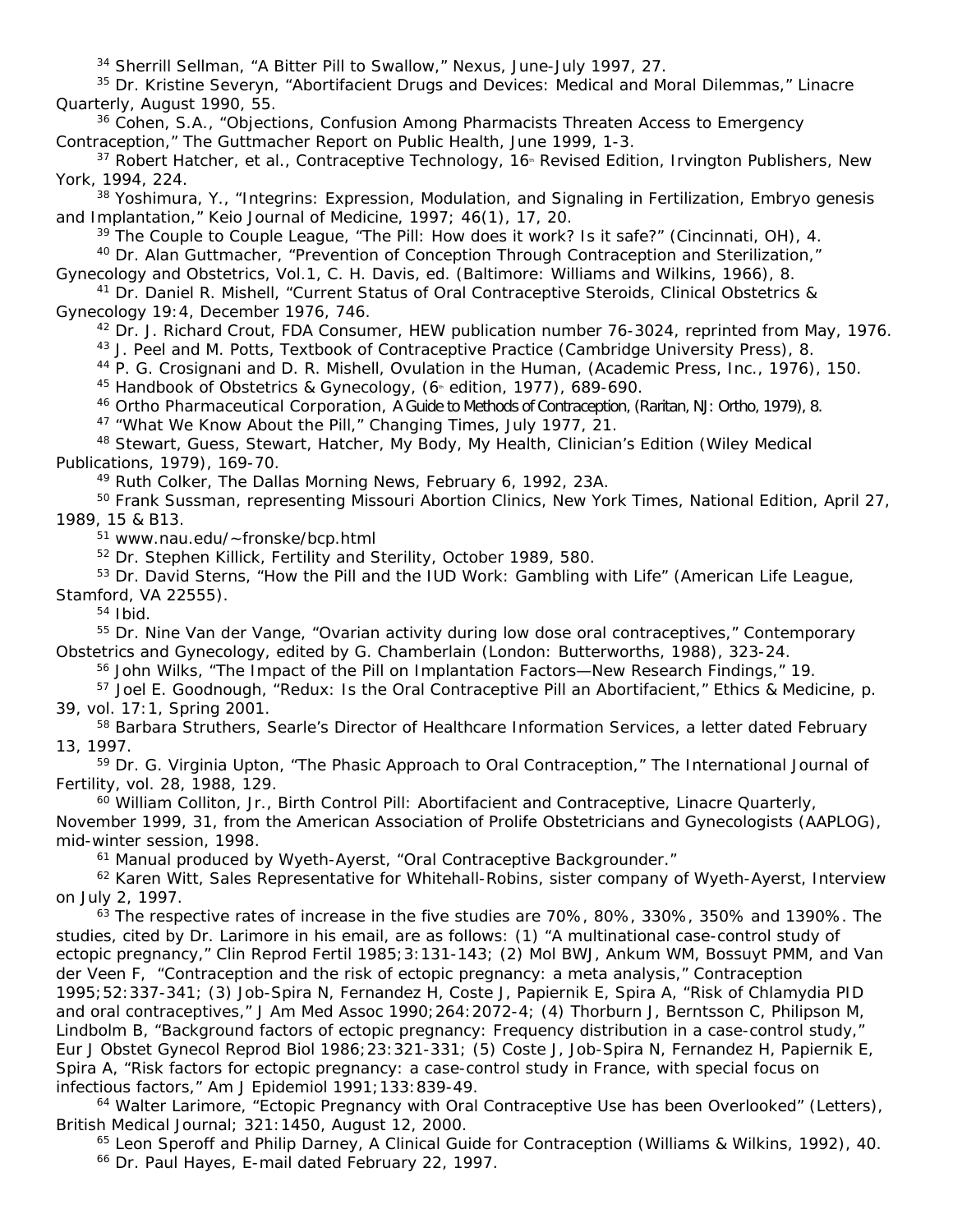67 Larry Frieders, in Denny Hartford, "The New Abortionists," *Life Advocate*, March 1994, 26.

68 Dr. Thomas Hilgers, in "The New Abortionists," *Life Advocate,* March 1994, 28-29.

 $69$  e.g. Stephen G. Somkuti, et al., "The effect of oral contraceptive pills on markers of endometrial receptivity," *Fertility and Sterility*, Volume 65, #3, March 1996, 484-88; Chowdhury and Joshi, "Escape Ovulation in Women Due to the Missing of Low Dose Combination Oral Contraceptive Pills," *Contraception*, September 1980, 241-247.

 70 Stewart, Guess, Stewart, Hatcher, My Body, *My Health*, Clinician's Edition, (Wiley Medical Publications, 1979), 169-70.

71 "Facts About Oral Contraceptives," U.S. Department of Health and Human Services, 1984.

 $72$  "Pregnancy Due to Pill Failure," Package insert for Desogen which is produced by Organon.

 73 Nicholas Tonti-Rilippini, "The Pill: Abortifacient or Contraceptive? A Literature Review," *Linacre Quarterly*, February 1995, 8-9.

74 "FDA panel: Birth control pills safe as morning after drug," *The Virginian-Pilot*, June 29, 1996, A1, A6.

 75 Peter Modica, "FDA Nod to 'Morning-After' Pill Is Lauded," *Medical Tribune News Service*, February 26, 1997.

76 Ibid.

<sup>77</sup> *World*, March 8, 1997, 9.

 $78$  ACOG News Release, "Pharmacists Limit Women's Access to Emergency Contraception," May 18, 1999, www.acog.com/from\_home/publications/press\_releases/Nr0599ec.htm

79 Marilyn Elias, "Docs spread word: Pill works on morning after," *USA Today,* April 29, 1997, 1A.

80 David B. Brushwood, *American Journal of Hospital Pharmacy*, February 1990, vol. 47, 396.

 81 Dr. Christie, "Advances in Oral Contraception," *The Journal of Reproductive Medicine,* January 1983, 100 ff.

 $82$  Ibid.

83 Potter, "How Effective Are Contraceptives? The determination and measurement of pregnancy rates," *Obstetrics and Gynecology* 1996, 135:13S-23S.

<sup>84</sup> *Today's Christian Woman*, July/August 1995, 64-65.

 $85$  Ibid.

86 Dr. Mastroianni, title and date unknown, photocopied article.

 87 Wm Colliton, Jr., "Birth Control Pill: Abortifacient or Contraceptive?" *Linacre Quarterly,* November, 1999, 31.

88 Ibid., 29.

 89 Sheldon J. Segal, et. al, "Norplant implants: the mechanism of contraceptive action," *Fertility and Sterility*, 1991, 274-277.

<sup>90</sup> A collaborative effort by several very active pro-life OB-GYN specialists screened through about twenty additional OB-GYN specialists, "Birth Control Pills: Contraceptive or Abortifacient?" E-mail sent January 30, 1998.

 $91$  Ibid.

 $92$  Ibid.

 $93$  Ibid.

 94 Wm Colliton, Jr., "Birth Control Pill: Abortifacient or Contraceptive?" *Linacre Quarterly,* November, 1999, 26. 95 Ibid., 35.

96 Dr. Harry Kraus, E-mail dated December 23, 1996.

 97 Dr. Rudolph Ehmann , *Abortifacient Contraception: The Pharmaceutical Holocaust* (Human Life International, 1993) 7.

98 Dr. Bogomir M. Kuhar, *Infant Homicides Through Contraceptives,* 26.

99 Dr. Thomas Hilgers, "The New Abortionists," *Life Advocate*, March 1994, 29.

<sup>100</sup> Dr. Nine van der Vange, At the Society for the Advancement of Contraception's November 26-30, 1984, conference in Jakarta.

<sup>101</sup> H. Kuhl, et. al, "A Randomized Cross-over Comparison of Two Low-Dose Oral Contraceptives," *Contraception*, June 1985, 583.

<sup>102</sup> Chowdhury and Joshi, "Escape Ovulation in Women Due to the Missing of Low Dose Combination Oral Contraceptive Pills," *Contraception*, September 1980, 241-247.

103 J. C. Espinoza, M.D., *Birth Control: Why Are They Lying to Women?,* 28.

104 Dr. Jack Willke, *Abortion Question and Answers*, published online by Ohio Right to Life.

105 Dr. Kuhar, *Contraceptives can Kill Babies*, American Life League, 1994, 1.

<sup>106</sup> Drs. Chang & Hunt, "Effects of various progestins and estrogen on the gamete transport and fertilization in the rabbit," *Fertility and Sterility*, 1970, 21, 683-686.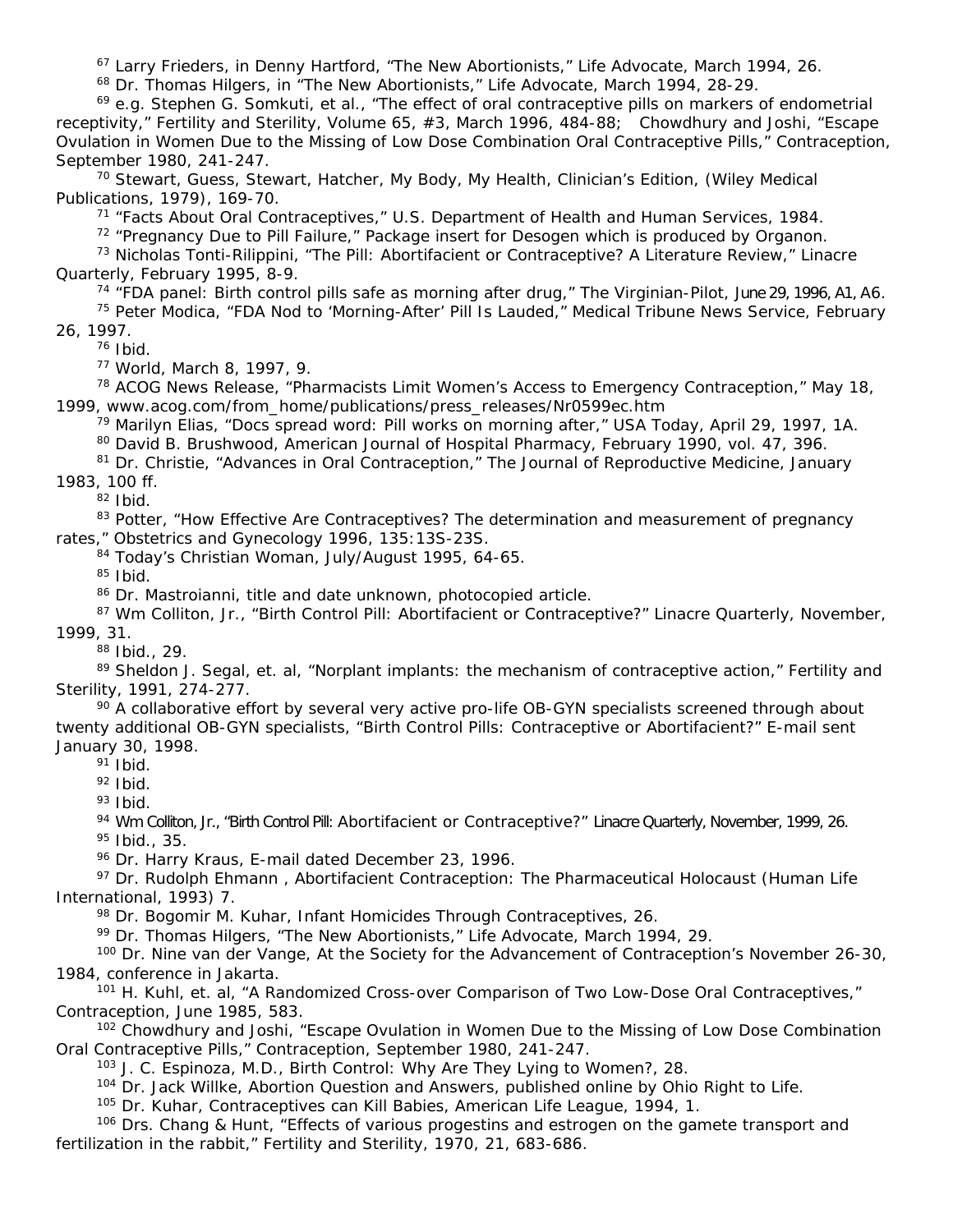107 Dr. Melvin Taymor, Harvard Medical School, "Some thoughts on the postcoital test," *Fertility and Sterility*, November 1988, 702.

 108 Michael J. Zinaman, "Estimates of human fertility and pregnancy loss," *Fertility and Sterility,* March 1996, 503.

109 Dr. Bogomir Kuhar, *Infant Homicides Through Contraceptives*, 27.

 110 Dr. David Sterns, "*How the Pill and the IUD Work: Gambling with Life*," American Life League, Stafford, VA.

 111 Dr. T. B. Woutersz, "A Low-Dose Combination Oral Contraceptive," *The Journal of Reproductive Medicine,* December 1981, 620.

112 Dr. James Trussel, *Pediatric News*, Letters to the Editor, October 1997.

113 Oz Hopkins Koglin, "Washington leads test of 'morning after' pills," *The Oregonian,* February 26, 1998, A1.

 114 Debra Evans, An appendix in *The Woman's Complete Guide to Personal Health Care*, (Wolgemuth & Hyatt Publishers, 1991), 319-322.

 115 Dr. James Walker, "*Oral Contraception: A Different Perspective*," Pharmacists for Life, PO Box 1281, Powell, OH, 43065.

116 Dr. Paul Hayes, E-mail dated August 15, 1997.

<sup>117</sup> Dr. Walter L. Larimore, "The Growing Debate About the Abortifacient Effect of the Birth Control Pill and the Principle of Double Effect," *Ethics & Medicine* Journal, January 2000;16(1):23-30). Also available in an updated format at www.epm.org/pilldebate.html

<sup>118</sup> Ibid, www.epm.org/pilldebate.html

<sup>119</sup> Dr. Leon Speroff, *Clinical Gynecologic Endocrinology and Infertility* (Williams and Wilkins, 5<sup>th</sup> edition, 1994), 937-39.

 120 Drs. Kline, Stein & Susser, *Conception to Birth*, (New York: Oxford University Press, 1989), 54-55. 121 Michael J. Zinaman, et. al., *Fertility and Sterility*, March 1996, 503-504.

<sup>122</sup> *Natural Family Planning: Safe, Healthy, Effective*, Cincinnati, OH, 1.

 $123$  E-mail from a Christian physician who is also a Marriage and Family Therapist.

124 Dr. Walter Larimore, E-mail dated February 26, 1998.

 125 John F. Kilner, *The Reproduction Revolution: A Christian Appraisal of Sexuality, Reproductive Technologies, and the Family, pp. 193, .* Dr. Susan Crockett, et. al., "Using Hormone Contraceptives Is a Decision Involving Science, Scripture, and Conscience," Eerdmans Publ., Grand Rapids, 2000.

126 Christian Medical & Dental Association Position Statement, www.epm.org/CMDAstate.html

 127 T.L. Beauchamp, "Informed Consent," in *Medical Ethics*, ed. R.M. Veatch, (Boston: Jones & Bartlett, 1989), 173-200.

 128 David Biebel, "Professional Suicide or Personal Surrender?" *Today's Christian Doctor*, March 1, 1998, www.cmds.org/index.cgi?cat=151&art= 692&BISKIT=729669149&CONTEXT=art

 129 N. Wagner, "K-Mart pharmacist refuses to fill prescriptions for 'morning after' pill, *The Salt Lake Tribune*, June 5 1997, B1, B4.

130 Information on the Pharmacist's Conscience Clause is available at Pharmacists for Life's website at www.pfli.org

131 Robert Hatcher, *et al., Contraceptive Technology*, 16<sup>\*</sup> Revised Edition, Irvington Publishers, New York, 1994, Dedication.

<sup>132</sup> Kaiser Family Foundation, 1995 Survey of Obstetrician/Gynecologists on Conception and Unplanned Pregnancy: Attitude and Practices with regard to Abortion, Menlo Park, California; cited by Lawrence Roberge, "The Future of Abortion," *Life Advocate*, March 1997, 30.

<sup>133</sup> Irving Sivin, "IUDs are Contraceptives, Not Abortifacients: A Comment on Research and Belief," *Studies in Family Planning*, Vol. 20, Number 6, November-December 1989, 355-59.

 134 Dr. Eugene Diamond, "RU-486—the rest of the story," *Family Resources Center News,* January 1993, Peoria, Illinois. Also found at www.vitalsignsministries.org/vsmru486.html

<sup>135</sup> *Drug Facts & Comparisons*, 1996 edition, 419.

<sup>136</sup> R. W. Kistner, *Gynecology: Principles & Practices* (YearBook Medical Publishers, 3edition, 1979), 735.

 137 Dr. Joseph W. Goldzieher, *Hormonal Contraception: Pills, Injections & Implants,* (Essential Medical Information Systems, PO Box 811247, Dallas, Texas), 35.

<sup>138</sup> Searle leaflet, 1981.

 $\overline{a}$ 

<sup>139</sup> *The Physician's Desk Reference*, 1996 edition, 1872.

<sup>&</sup>lt;sup>1</sup> "The Impact of the Pill on Implantation Factors—New Research Findings," *Ethics & Medicine 2000*, vol. 16.1, 15-22.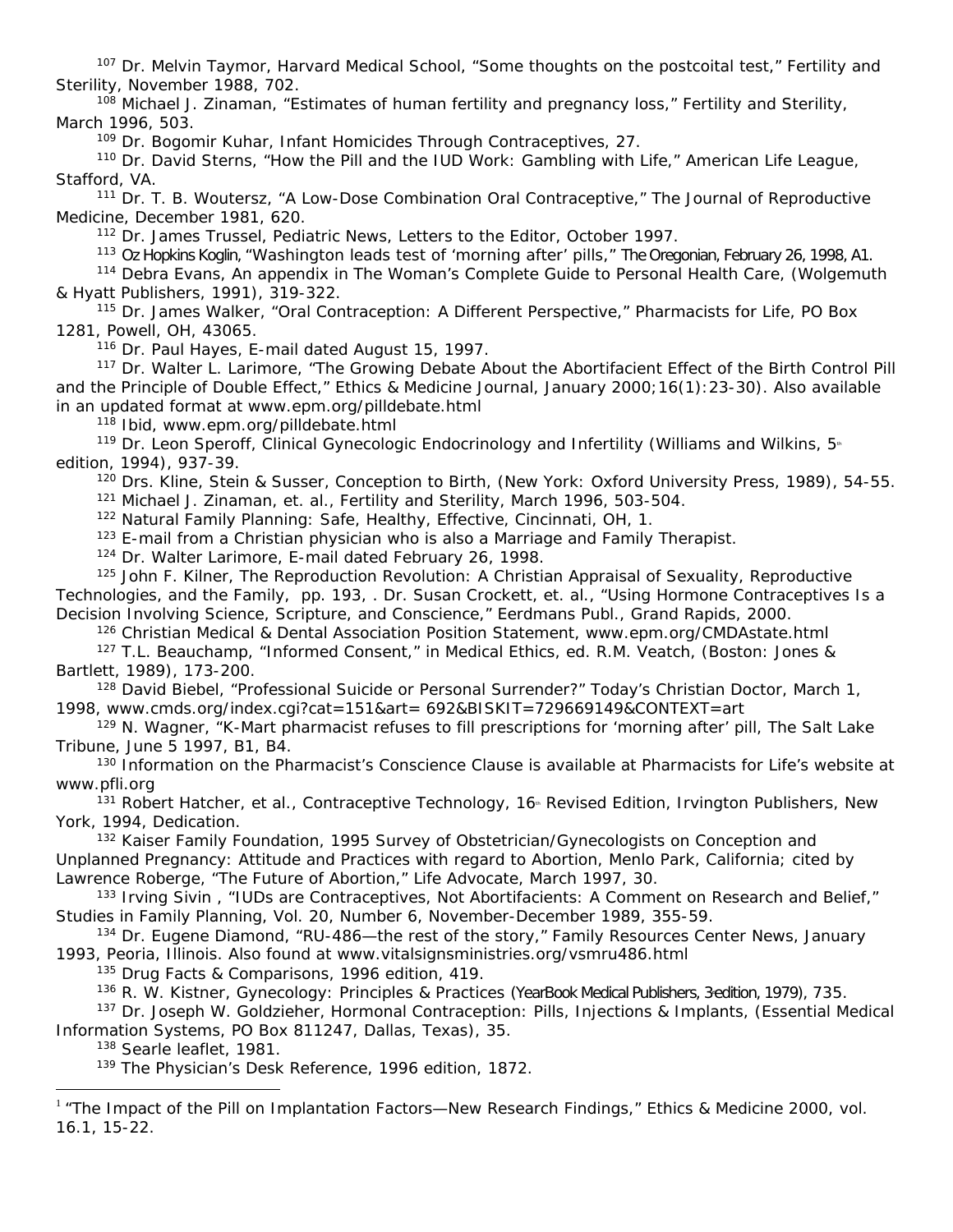2 John F. Kilner, *The Reproduction Revolution: A Christian Appraisal of Sexuality, Reproductive Technologies, and the Family,* Dr. Walter Larimore and Randy Alcorn, "Using the Birth Control Pill Is Ethically Unacceptable," (Grand Rapids, Eerdmans, 2000), 179-191.

<sup>3</sup> Eugene F. Diamond, "Word Wars: Games People Play about the Beginning of Life," *Physician,*  November/December 1992, 14-15. For more on this also see DA Grimes, RJ Cook, "Mifepristone (RU-486)—an abortifacient to prevent abortion?" *New England Journal of Medicine*, 1992;327:1088-9 and DA Grimes, "Emergency contraception—expanding opportunities for primary prevention," *New England Journal of Medicine*," 1997;337:1078-9.

<sup>4</sup> Randy C. Alcorn, *ProLife Answers to ProChoice Arguments*, (Multnomah Press, 1992, 1994), 118.

<sup>5</sup> Danforth's Obstetrics and Gynecology, 7<sup>th</sup> edition, (Philadelphia: J. B. Lippincott Co., 1994), 626.

<sup>6</sup> Nine Van der Vange, "Ovarian activity during low dose oral contraceptives," *Contemporary Obstetrics and Gynecology*, edited by G. Chamberlain (London: Butterworths, 1988), 315-16.

 $^7$  Advertisement by the Association of Reproductive Health Professionals and Ortho Pharmaceutical Corporation, *Hippocrates*, May/June 1988, 35.

<sup>8</sup> Pharmacists for Life, *Oral Contraceptives and IUDs: Birth Control or Abortifacients?,* November 1989, 1. <sup>9</sup> The Physician's Desk Reference, 1995, 1775.

 $10$  Ibid, 1782.

 $11$  Ibid, 2461.

 $12$  Ibid, 2685.

<sup>13</sup> Ibid, 2693.

 $14$  Ibid, 2743.

 $15$  Ibid, 1744.

<sup>16</sup> Package insert dated July 12, 1994, Demulen, manufactured by Searle.

<sup>17</sup> John F. Kilner, *The Reproduction Revolution: A Christian Appraisal of Sexuality, Reproductive Technologies, and the Family,* Dr. Walter Larimore and Randy Alcorn, "Using the Birth Control Pill Is Ethically Unacceptable," (Grand Rapids, Eerdmans, 2000), 179-191.

 $18$  Ibid, Dr. Susan Crockett, et. al., "Using Hormone Contraceptives Is a Decision Involving Science, Scripture, and Conscience," 192-201.

<sup>19</sup> Ibid, 193.

 $20$  Ibid, Walter Larimore and Randy Alcorn, 180.

<sup>21</sup> Brian Clowes, Ph.D., Fact Sheet—*Contraceptive Pills Abortifacient*,

www.hli.org/issues/contraception/other/pillsabort.html.

 $22$  Stephen G. Somkuti, et al., "The effect of oral contraceptive pills on markers of endometrial receptivity," *Fertility and Sterility*, Volume 65, #3, March 1996, 488.

<sup>23</sup> Shoham, Z., Di Carlo, C., Patel, A., *et al.,* "Is it possible to Run a Successful Ovulation Induction Based Solely on Ultrasound Monitoring? The Importance of Endometrial Measurements," *Fert. Steril*., (1991); 56, 5, 836-41.

 $24$  Drs. Chowdhury, Joshi and Associates, "Escape ovulation in women due to the missing of low dose combination oral contraceptive pills," *Contraception*, September 1980, 241.

<sup>25</sup> "The Phasic Approach to Oral Contraception," *The International Journal of Fertility*, volume 28, 1988, 129.

<sup>26</sup> Dr. Goldzieher, *Hormonal Contraception*, 122.

<sup>27</sup> Cunningham, et al, *Williams Obstetrics* (Stamford, CT: Appleton & Lange, 1993), 1323.

<sup>28</sup> Drs. Ulstein and Myklebust, "Ultrastructure of Cervical Mucus and Sperm Penetration During Use of a Triphasic Oral Contraceptive," *Acta Obstet Gynecol Scand Suppl,* 1982) 105.

<sup>29</sup> *Drug Facts and Comparisons,* 1996 edition.

<sup>30</sup> Danforth's Obstetrics and Gynecology (Philadelphia: J. B. Lippincott Co., 1994, 7<sup>th</sup> edition) 626.

 $31$  Potter, "How Effective Are Contraceptives? The determination and measurement of pregnancy rates," *Obstetrics and Gynecology* 1996, 135:13S-23S.

 $32$  Drs. Walter Larimore and Joseph Stanford, "Postfertilization effects of oral contraceptives and their relation to informed consent," *Archives of Family Medicine* 2000;9:133. http://archfami.amaassn.org/issues/v9n2/rfull/fac9006.html.

<sup>33</sup> Dr. Chris Kahlenborn, "How the pill and other contraceptives work; Can a Christian take the Pill?" *Life Advocate*, 1997;12(7).

<sup>34</sup> Sherrill Sellman, "A Bitter Pill to Swallow," *Nexus*, June-July 1997, 27.

<sup>35</sup> Dr. Kristine Severyn, "Abortifacient Drugs and Devices: Medical and Moral Dilemmas," *Linacre Quarterly*, August 1990, 55.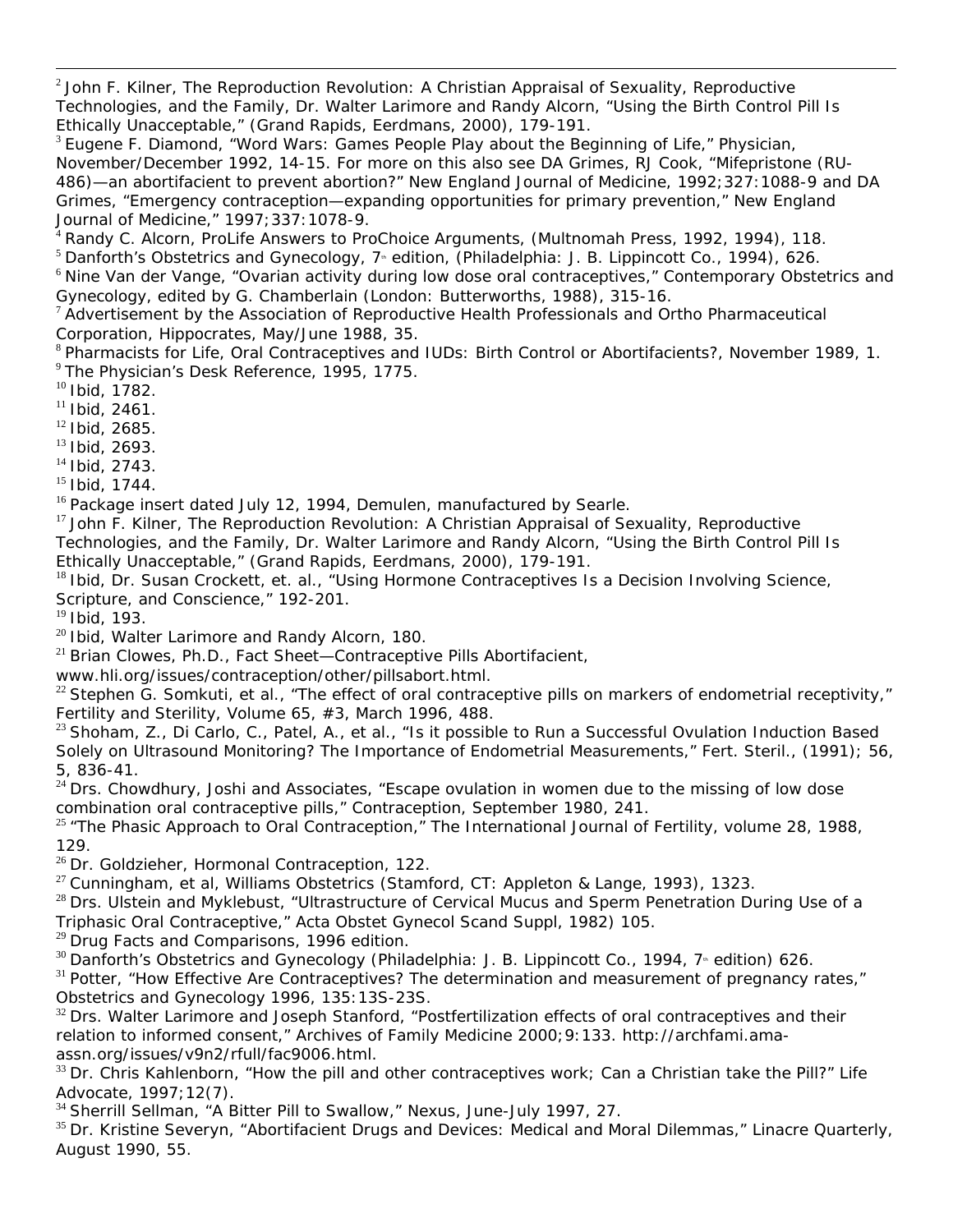<sup>36</sup> Cohen, S.A., "Objections, Confusion Among Pharmacists Threaten Access to Emergency Contraception," *The Guttmacher Report on Public Health, June 1999, 1-3*.

<sup>37</sup> Robert Hatcher, *et al., Contraceptive Technology*, 16<sup>\*</sup> Revised Edition, Irvington Publishers, New York, 1994, 224.

<sup>38</sup> Yoshimura, Y., "Integrins: Expression, Modulation, and Signaling in Fertilization, Embryo genesis and Implantation," *Keio Journal of Medicine*, 1997; 46(1), 17, 20.

 $39$  The Couple to Couple League, "The Pill: How does it work? Is it safe?" (Cincinnati, OH), 4.

<sup>40</sup> Dr. Alan Guttmacher, "Prevention of Conception Through Contraception and Sterilization," *Gynecology and Obstetrics*, Vol.1, C. H. Davis, ed. (Baltimore: Williams and Wilkins, 1966), 8.

<sup>41</sup> Dr. Daniel R. Mishell, "Current Status of Oral Contraceptive Steroids, *Clinical Obstetrics & Gynecology* 19:4, December 1976, 746.

<sup>42</sup> Dr. J. Richard Crout, *FDA Consumer*, HEW publication number 76-3024, reprinted from May, 1976.

<sup>43</sup> J. Peel and M. Potts, *Textbook of Contraceptive Practice* (Cambridge University Press), 8.

<sup>44</sup> P. G. Crosignani and D. R. Mishell, *Ovulation in the Human*, (Academic Press, Inc., 1976), 150.

<sup>45</sup> Handbook of Obstetrics & Gynecology, (6<sup>th</sup> edition, 1977), 689-690.

<sup>46</sup> Ortho Pharmaceutical Corporation, *A Guide to Methods of Contraception*, (Raritan, NJ: Ortho, 1979), 8. <sup>47</sup> "What We Know About the Pill," *Changing Times*, July 1977, 21.

<sup>48</sup> Stewart, Guess, Stewart, Hatcher, *My Body, My Health*, Clinician's Edition (Wiley Medical Publications, 1979), 169-70.

<sup>49</sup> Ruth Colker, *The Dallas Morning News*, February 6, 1992, 23A.

<sup>50</sup> Frank Sussman, representing Missouri Abortion Clinics, New York Times, National Edition, April 27, 1989, 15 & B13.

<sup>51</sup> www.nau.edu/~fronske/bcp.html

<sup>52</sup> Dr. Stephen Killick, *Fertility and Sterility*, October 1989, 580

<sup>53</sup> Dr. David Sterns, "*How the Pill and the IUD Work: Gambling with Life"* (American Life League, Stamford, VA 22555).

 $54$  Ibid.

<sup>55</sup> Dr. Nine Van der Vange, "Ovarian activity during low dose oral contraceptives," *Contemporary Obstetrics and Gynecology*, edited by G. Chamberlain (London: Butterworths, 1988), 323-24.

<sup>56</sup> John Wilks, "The Impact of the Pill on Implantation Factors—New Research Findings," 19.

<sup>57</sup> Joel E. Goodnough, "Redux: Is the Oral Contraceptive Pill an Abortifacient," *Ethics & Medicine,* p. 39, vol. 17:1, Spring 2001.

<sup>58</sup> Barbara Struthers, Searle's Director of Healthcare Information Services, a letter dated February 13, 1997.

<sup>59</sup> Dr. G. Virginia Upton, "The Phasic Approach to Oral Contraception," *The International Journal of Fertility,* vol. 28, 1988, 129.

<sup>60</sup> William Colliton, Jr., *Birth Control Pill: Abortifacient and Contraceptive, Linacre Quarterly,* November 1999, 31, from the American Association of Prolife Obstetricians and Gynecologists (AAPLOG), mid-winter session, 1998.

 $61$  Manual produced by Wyeth-Ayerst, "Oral Contraceptive Backgrounder."

 $62$  Karen Witt, Sales Representative for Whitehall-Robins, sister company of Wyeth-Ayerst, Interview on July 2, 1997.

 $^{63}$  The respective rates of increase in the five studies are 70%, 80%, 330%, 350% and 1390%. The studies, cited by Dr. Larimore in his email, are as follows: (1) "A multinational case-control study of ectopic pregnancy," *Clin Reprod Fertil* 1985;3:131-143; (2) Mol BWJ, Ankum WM, Bossuyt PMM, and Van der Veen F, "Contraception and the risk of ectopic pregnancy: a meta analysis," *Contraception* 1995;52:337-341; (3) Job-Spira N, Fernandez H, Coste J, Papiernik E, Spira A, "Risk of Chlamydia PID and oral contraceptives," *J Am Med Assoc* 1990;264:2072-4; (4) Thorburn J, Berntsson C, Philipson M, Lindbolm B, "Background factors of ectopic pregnancy: Frequency distribution in a case-control study," *Eur J Obstet Gynecol Reprod Biol* 1986;23:321-331; (5) Coste J, Job-Spira N, Fernandez H, Papiernik E, Spira A, "Risk factors for ectopic pregnancy: a case-control study in France, with special focus on infectious factors," *Am J Epidemiol* 1991;133:839-49.

<sup>64</sup> Walter Larimore, "Ectopic Pregnancy with Oral Contraceptive Use has been Overlooked" (Letters), *British Medical Journal;* 321:1450, August 12, 2000.

<sup>65</sup> Leon Speroff and Philip Darney, *A Clinical Guide for Contraception* (Williams & Wilkins, 1992), 40. <sup>66</sup> Dr. Paul Hayes, E-mail dated February 22, 1997.

<sup>67</sup> Larry Frieders, in Denny Hartford, "The New Abortionists," *Life Advocate*, March 1994, 26.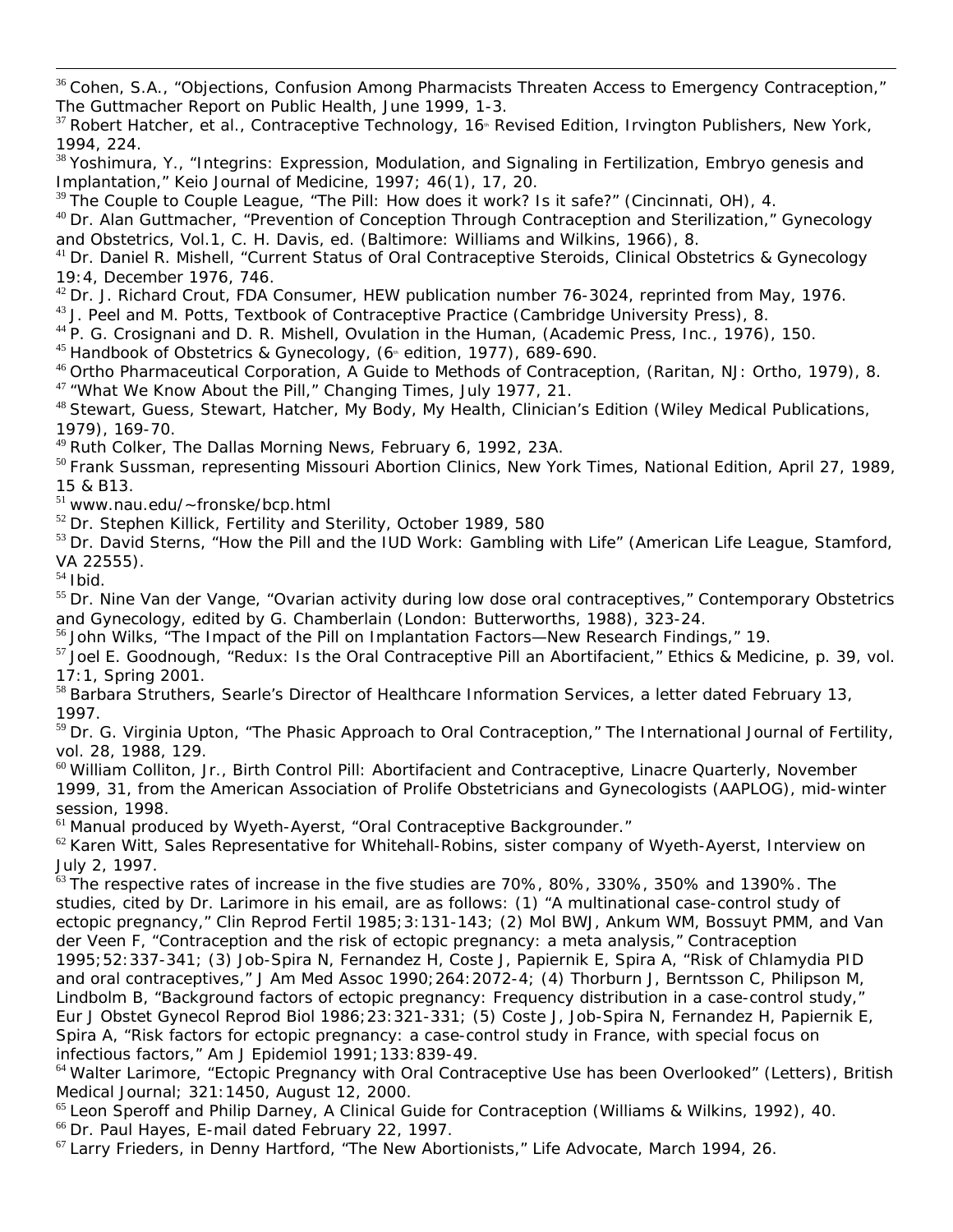68 Dr. Thomas Hilgers, in "The New Abortionists," *Life Advocate,* March 1994, 28-29.  $69$  e.g. Stephen G. Somkuti, et al., "The effect of oral contraceptive pills on markers of endometrial receptivity," *Fertility and Sterility*, Volume 65, #3, March 1996, 484-88; Chowdhury and Joshi, "Escape Ovulation in Women Due to the Missing of Low Dose Combination Oral Contraceptive Pills," *Contraception*, September 1980, 241-247. <sup>70</sup> Stewart, Guess, Stewart, Hatcher, My Body, *My Health*, Clinician's Edition, (Wiley Medical Publications, 1979), 169-70.  $71$  "Facts About Oral Contraceptives," U.S. Department of Health and Human Services, 1984.  $72$  "Pregnancy Due to Pill Failure," Package insert for Desogen which is produced by Organon. <sup>73</sup> Nicholas Tonti-Rilippini, "The Pill: Abortifacient or Contraceptive? A Literature Review," *Linacre Quarterly*, February 1995, 8-9. <sup>74</sup> "FDA panel: Birth control pills safe as morning after drug," *The Virginian-Pilot*, June 29, 1996, A1, A6. <sup>75</sup> Peter Modica, "FDA Nod to 'Morning-After' Pill Is Lauded," *Medical Tribune News Service*, February 26, 1997.  $76$  Ibid. <sup>77</sup> *World*, March 8, 1997, 9.  $78$  ACOG News Release, "Pharmacists Limit Women's Access to Emergency Contraception," May 18, 1999, www.acog.com/from\_home/publications/press\_releases/Nr0599ec.htm <sup>79</sup> Marilyn Elias, "Docs spread word: Pill works on morning after," *USA Today,* April 29, 1997, 1A. <sup>80</sup> David B. Brushwood, *American Journal of Hospital Pharmacy*, February 1990, vol. 47, 396. <sup>81</sup> Dr. Christie, "Advances in Oral Contraception," *The Journal of Reproductive Medicine,* January 1983, 100 ff.  $82$  Ibid. 83 Potter, "How Effective Are Contraceptives? The determination and measurement of pregnancy rates," *Obstetrics and Gynecology* 1996, 135:13S-23S. <sup>84</sup> *Today's Christian Woman*, July/August 1995, 64-65.  $85$  Ibid. <sup>86</sup> Dr. Mastroianni, title and date unknown, photocopied article. <sup>87</sup> Wm Colliton, Jr., "Birth Control Pill: Abortifacient or Contraceptive?" *LinacreQuarterly,* November, 1999, 31. <sup>88</sup> Ibid., 29. <sup>89</sup> Sheldon J. Segal, et. al, "Norplant implants: the mechanism of contraceptive action," *Fertility and Sterility*, 1991, 274-277.  $90$  A collaborative effort by several very active pro-life OB-GYN specialists screened through about twenty additional OB-GYN specialists, "Birth Control Pills: Contraceptive or Abortifacient?" E-mail sent January 30, 1998.  $91$  Ibid.  $92$  Ibid.  $93$  Ibid. <sup>94</sup> Wm Colliton, Jr., "Birth Control Pill: Abortifacient or Contraceptive?" *LinacreQuarterly,* November, 1999, 26. <sup>95</sup> Ibid., 35. <sup>96</sup> Dr. Harry Kraus, E-mail dated December 23, 1996. <sup>97</sup> Dr. Rudolph Ehmann , *Abortifacient Contraception: The Pharmaceutical Holocaust* (Human Life International, 1993) 7. <sup>98</sup> Dr. Bogomir M. Kuhar, *Infant Homicides Through Contraceptives,* 26. <sup>99</sup> Dr. Thomas Hilgers, "The New Abortionists," *Life Advocate*, March 1994, 29. <sup>100</sup> Dr. Nine van der Vange, At the Society for the Advancement of Contraception's November 26-30, 1984, conference in Jakarta. <sup>101</sup> H. Kuhl, et. al, "A Randomized Cross-over Comparison of Two Low-Dose Oral Contraceptives," *Contraception*, June 1985, 583.

<sup>102</sup> Chowdhury and Joshi, "Escape Ovulation in Women Due to the Missing of Low Dose Combination Oral Contraceptive Pills," *Contraception*, September 1980, 241-247.

<sup>103</sup> J. C. Espinoza, M.D., *Birth Control: Why Are They Lying to Women?,* 28.

<sup>104</sup> Dr. Jack Willke, *Abortion Question and Answers*, published online by Ohio Right to Life.

<sup>105</sup> Dr. Kuhar, *Contraceptives can Kill Babies*, American Life League, 1994, 1.